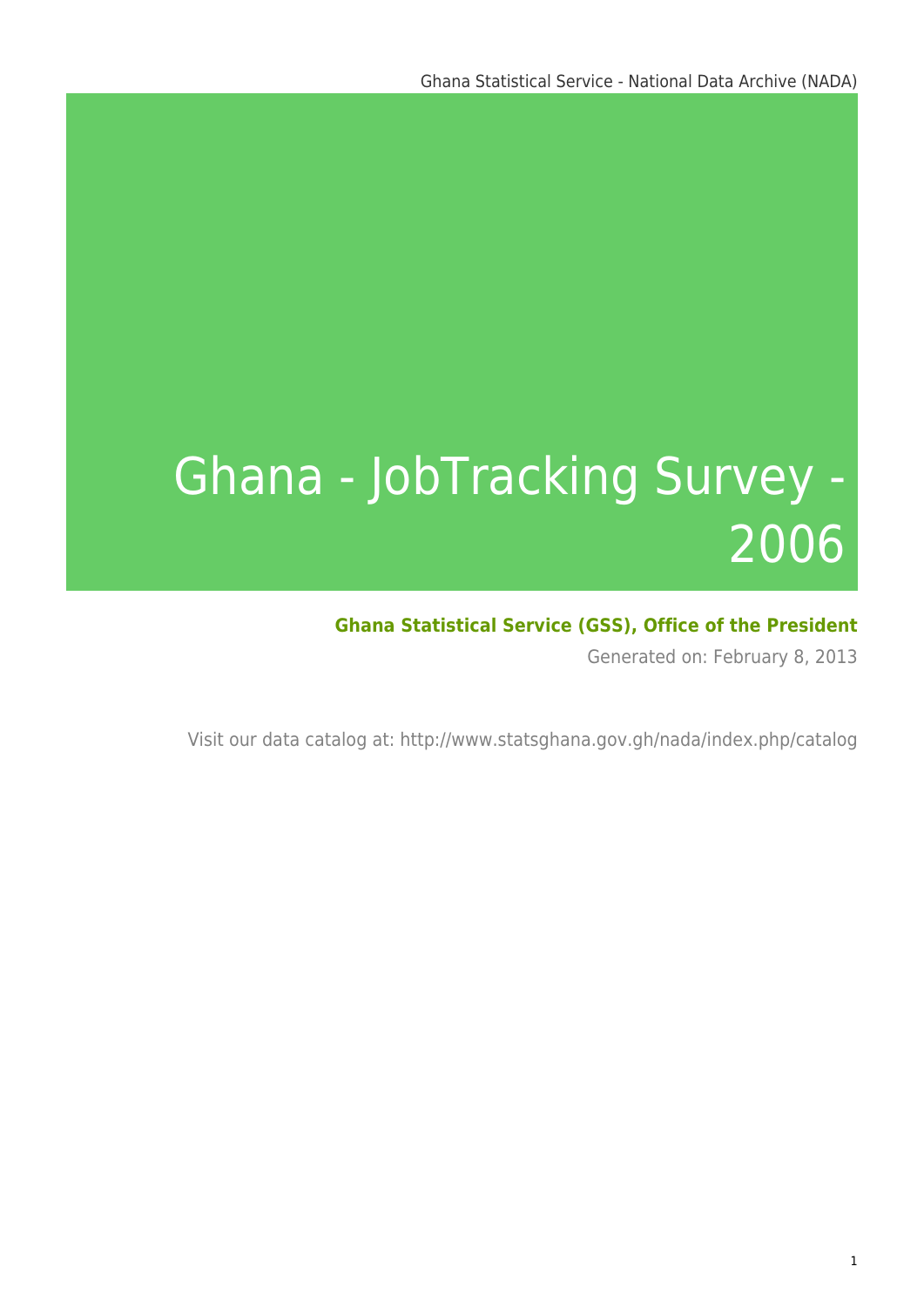### **Overview**

### Identification

**ID NUMBER** GHA-GSS-JTS-2006-v1.0

### Version

### **VERSION DESCRIPTION**

version 1.0: This is the data and report from the Job Tracking Survey. The tables generated were used in the preparation of the final report.

### **PRODUCTION DATE**

2008-08-06

### **Overview**

### **ABSTRACT**

The Job Tracking Survey was conducted to provide credible data for effective monitoring and evaluation of job creation programmes being implemented by the Government. These data were to be used to monitor the progress of the Poverty Reduction Strategies (PRS) and the Millennium Development Goals (MDGs). The Growth and Poverty Reduction Prgramme (GPRP) in Ghana provides a coordinated programme for achieving sectoral, national and international development outcomes including the MDGs. Unemployment reaims a critical challenge in efforts at reducing poverty. Policy orientation in 2006 was therefore towards providing various incentives for firms to invest productively, create jobs and expand. Thus the theme: Investing in People, Investing in Jobs.

The survey targeted firms which are the main source of information on the creation of jobs. The study collected information background of the firms, including the type of operation and ownership. It also collected information on the knowledge and access to various tax incentives granted to the different sectors of the economy and how these have helped the firms in their expansion prograames towards the creation of jobs.

Several indicators including jobs created, job losses, training (both on the job and formal) and level of skills were also collected. Finally, the survey evaluates the impact of the National Youth Employment Programme (NYEP), labour market demand and job vacancies, job quality and related labour market issues.

**KIND OF DATA** Sample survey data [ssd]

**UNITS OF ANALYSIS** Establishments

### Scope

#### **NOTES**

The survey covered establishments in both the public and private sector. For the private sector, it covered all formal establishments particularly, members of the Association of Ghana Industries (AGI),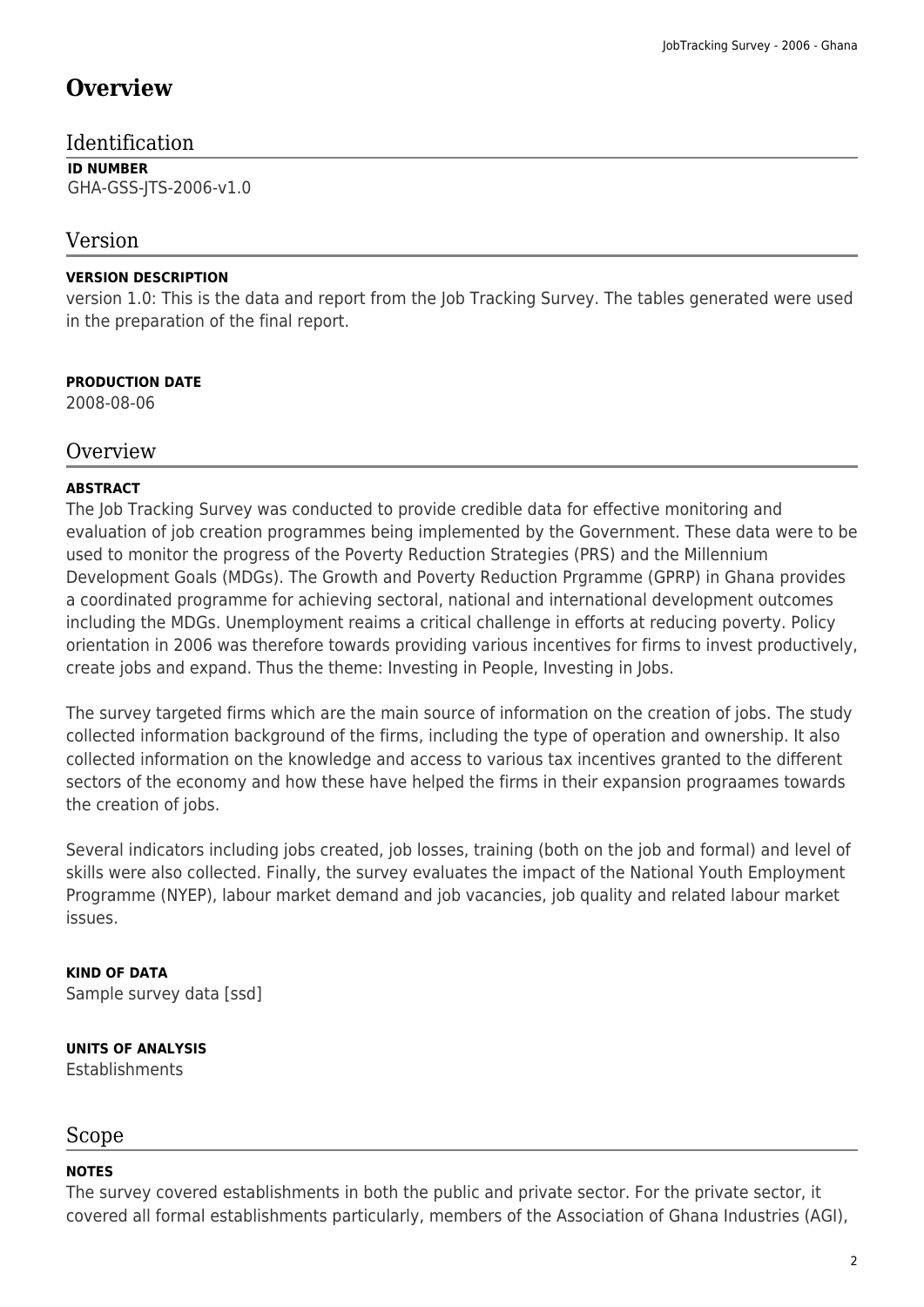Ghana Association of Consultants (GAC), Ghana Hoteliers Association (GHA), Ghana National Chamber of Commerce and Industry (GNCCI) and the Ghana Chamber of Mines. The 100 extablishments forming the Ghana Club 100 and those listed on the Ghana Stock Exchange (GSE) were also covered.

A number of construction sites were also visited to collect information on persons engaged since Janary 2006.

The survey covered all sectors of the economy under the broad headings Agriculture, Industry and Services.

#### **TOPICS**

| <b>Topic</b>                 | <b>Vocabulary</b> | URI                               |
|------------------------------|-------------------|-----------------------------------|
| LABOUR AND EMPLOYMENT [3]    | <b>CESSDA</b>     | http://www.nesstar.org/rdf/common |
| social welfare policy [15.1] | <b>CESSDA</b>     | http://www.nesstar.org/rdf/common |
| accidents and injuries [8.1] | <b>CESSDA</b>     | http://www.nesstar.org/rdf/common |

#### **KEYWORDS**

Construction, Employment, Inventives, Labour, Jobs, Training, Youth

### Coverage

#### **GEOGRAPHIC COVERAGE**

National

#### **UNIVERSE**

Firms within the private and public sector in Ghana.

### Producers and Sponsors

#### **PRIMARY INVESTIGATOR(S)**

| <b>Name</b>                     | <b>Affiliation</b>      |
|---------------------------------|-------------------------|
| Ghana Statistical Service (GSS) | Office of the President |

#### **FUNDING**

| <b>Name</b>         | <b>Abbreviation</b> | <b>Role</b> |
|---------------------|---------------------|-------------|
| Government of Ghana | GoG                 | Fundina     |

#### **OTHER ACKNOWLEDGEMENTS**

| <b>Name</b>                               | <b>Affiliation</b>  | <b>Role</b>       |
|-------------------------------------------|---------------------|-------------------|
| Ministry of Manpower, Youth and Emplyment | Government of Ghana | Technical support |

### Metadata Production

#### **METADATA PRODUCED BY**

| <b>Name</b>                          | Abbreviation   Affiliation | <b>Role</b>                                                             |
|--------------------------------------|----------------------------|-------------------------------------------------------------------------|
| <b>Ghana Statistical Service GSS</b> |                            | Office of the President   Compiling, reviewing and archiving the survey |

### **DATE OF METADATA PRODUCTION**

2008-08-06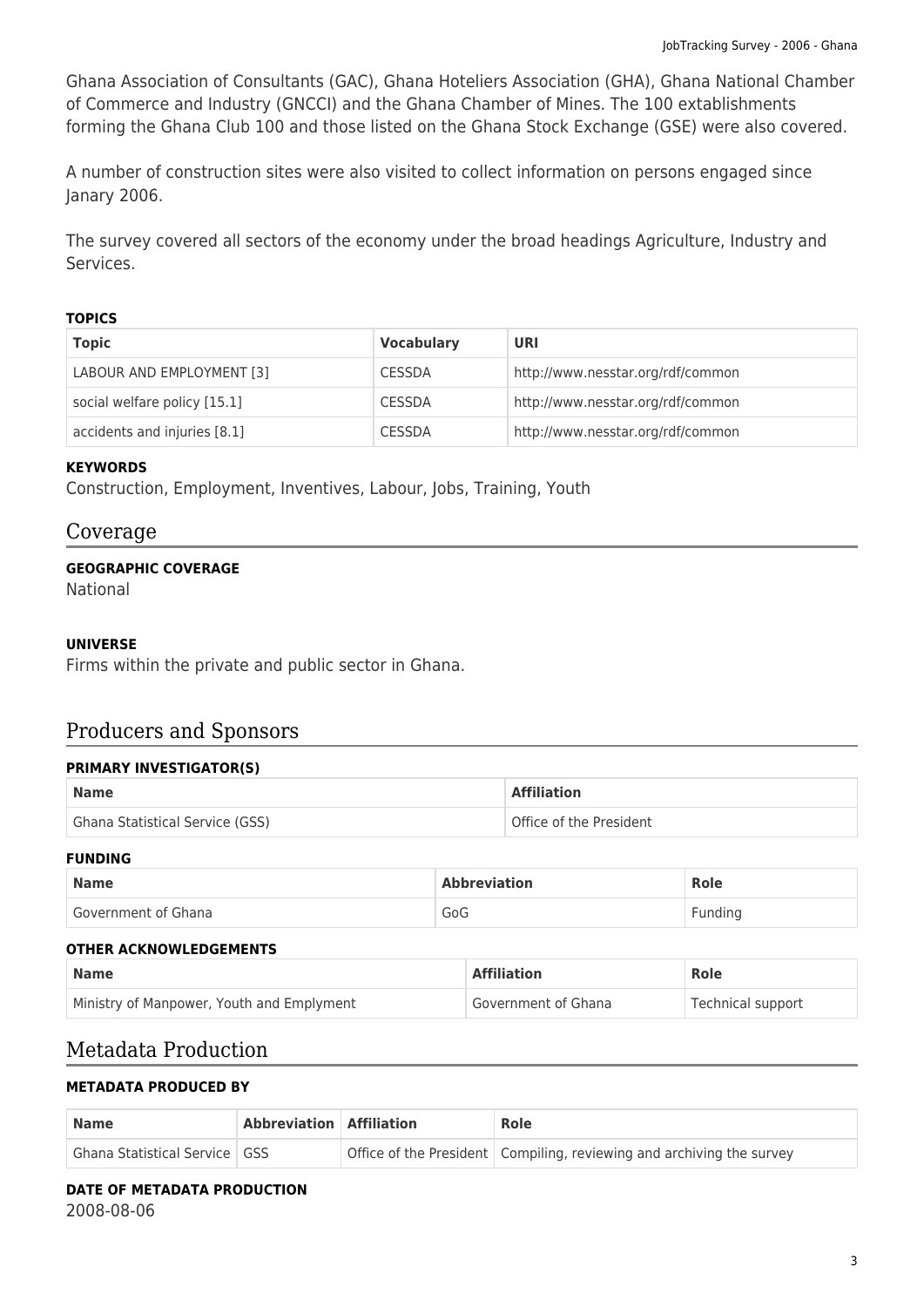#### **DDI DOCUMENT VERSION**

version 1.0

### **DDI DOCUMENT ID**

DDI-GHA-GSS-JTS-2006-v1.0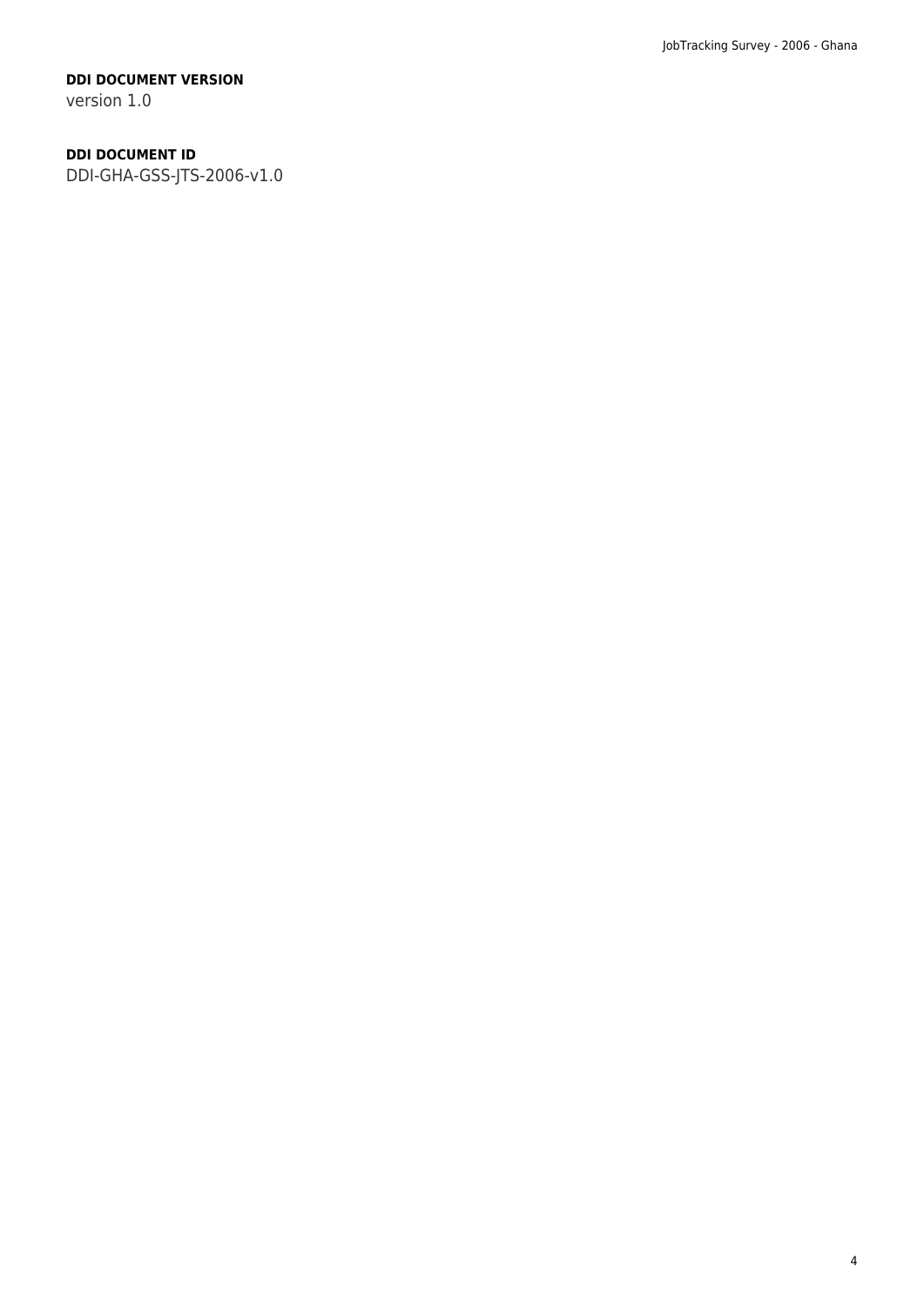### **Sampling**

### Sampling Procedure

Sampling for the survey was purposive, and was designed to provide sufficient level of precision for survey estimates for each 3-digit ISIC (International Standard Industrial Classicfication of economic avtivities) domain.

A total of 2,015 establishments in both the private and public sector were covered in the survey. These were made up of 784 from the public sector, made up of 701 public sector institutions in the Ministries, Departments and Agencies, and other public insitutions in the 138 Metropolitan, Municipal and District Assemblies. All establishments operating under the President's Special Initiatives (PSIs) were also covered. In addition, 83 public limited companies were covered.

For the private sector, all members of the Association of Ghana Industries (AGI), members of the Ghana Club 100, and establishments listed on the Ghana Stock Exchange were covered in the survey.

### Response Rate

All the 2,015 establishments selected in both the private and public sector were covered in the survey.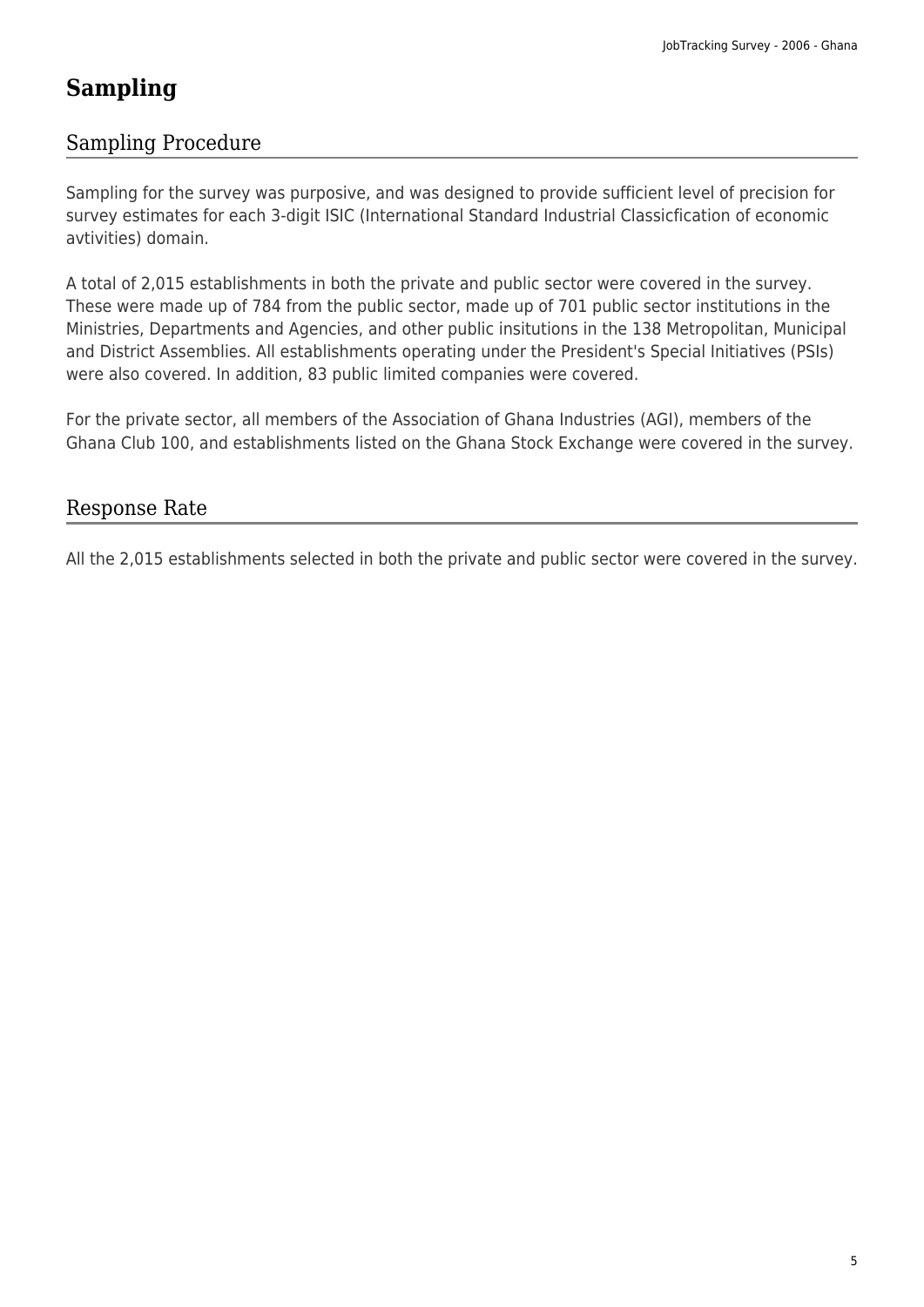### **Questionnaires**

### **Overview**

One questionnaire, the Job Tracking Survey Questionnaire was used. The questionnaire was organized in 11 parts (A - K) and the questions were in English.

Part A was used to collect information on the background of the establishments including Name, Address, Type of Ownership, Organization and Goods and Services produced.

Part B looked at the establishment's connection with any Policy Objectives and Outcomes within the various sectors.

Part C looked the creation of jobs and hiring of personnel.

Part D was devoted to awareness and access to Tax Incentives.

Part E dealt with On-The -Job-Training, Internship and Industrial attachment, while Part F sought for information on Micro-finance, Loans and Grants.

Part G was devoted to outcomes under the National Youth Employment Programme.

Part H collected information on the creation of jobs within the Construction sector.

Parts I and J were used to solicit information on Labour Market Demand and Job Vacancies, Job Quality and other labour market indicators.

PArt K sought for comments and suggestions for the preparation of the 2007 national budget.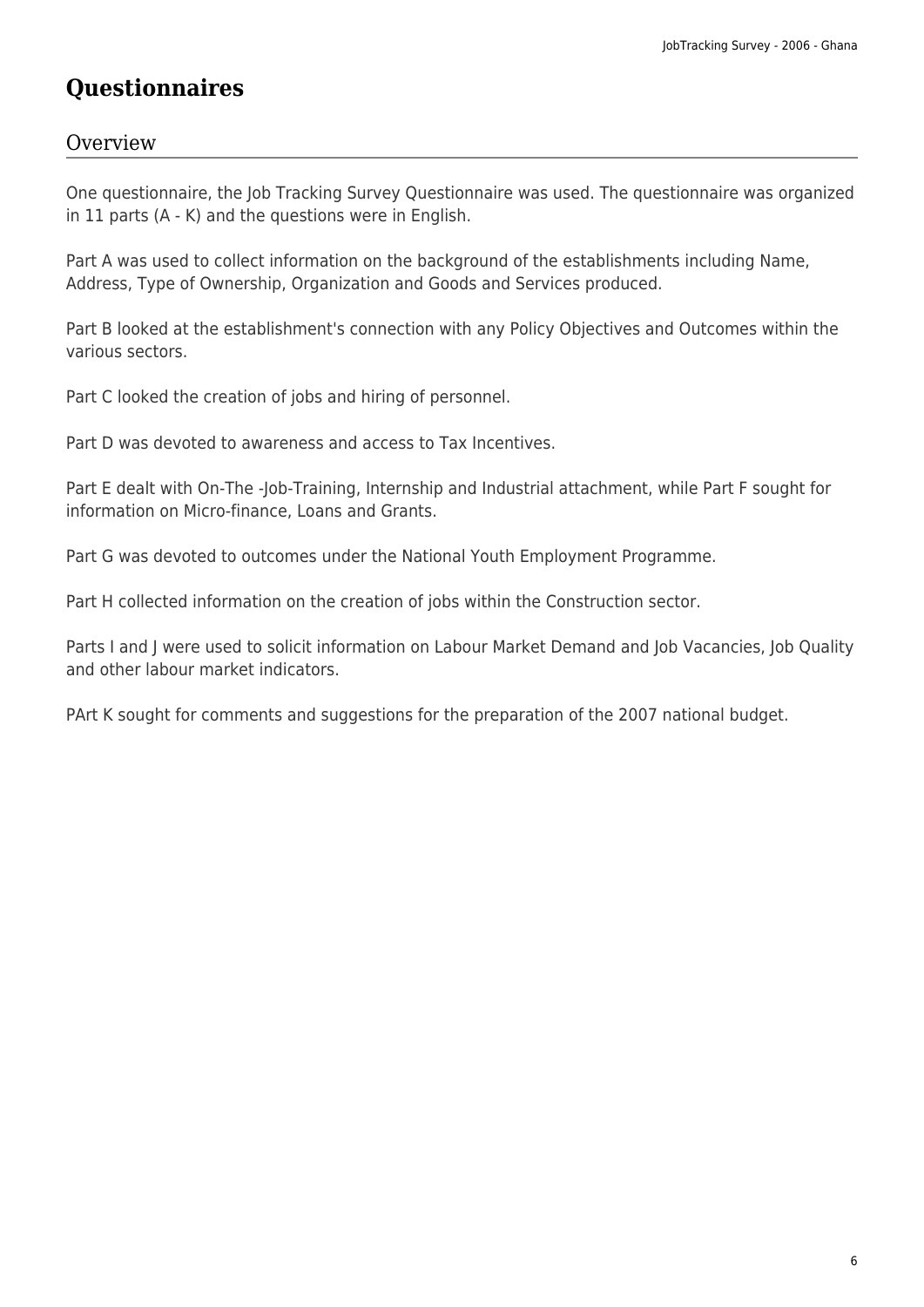### **Data Collection**

### Data Collection Dates

| <b>Start</b> | <b>End</b> | <b>Cycle</b> |
|--------------|------------|--------------|
| 2006-09-25   |            | N/A          |

### Data Collection Mode

Face-to-face [f2f]

#### **DATA COLLECTION NOTES**

A two-day training programme was organized for 170 field enumerators and ten Regional Statisticians who served as Supervisors.

The questionnaire had earlier been piloted by selected Statistical Service staff and reviewed.

### Data Collectors

| <b>Name</b>               | <b>Abbreviation</b> | <b>Affiliation</b>      |  |
|---------------------------|---------------------|-------------------------|--|
| Ghana Statistical Service | GSS                 | Office of the President |  |

#### **SUPERVISION**

The ten Regional Statisticians served as field supervisors during the period of the survey.

In addition, personnel from the GSS head office paid visits to the teams to assess the level of completion of the questionnaires.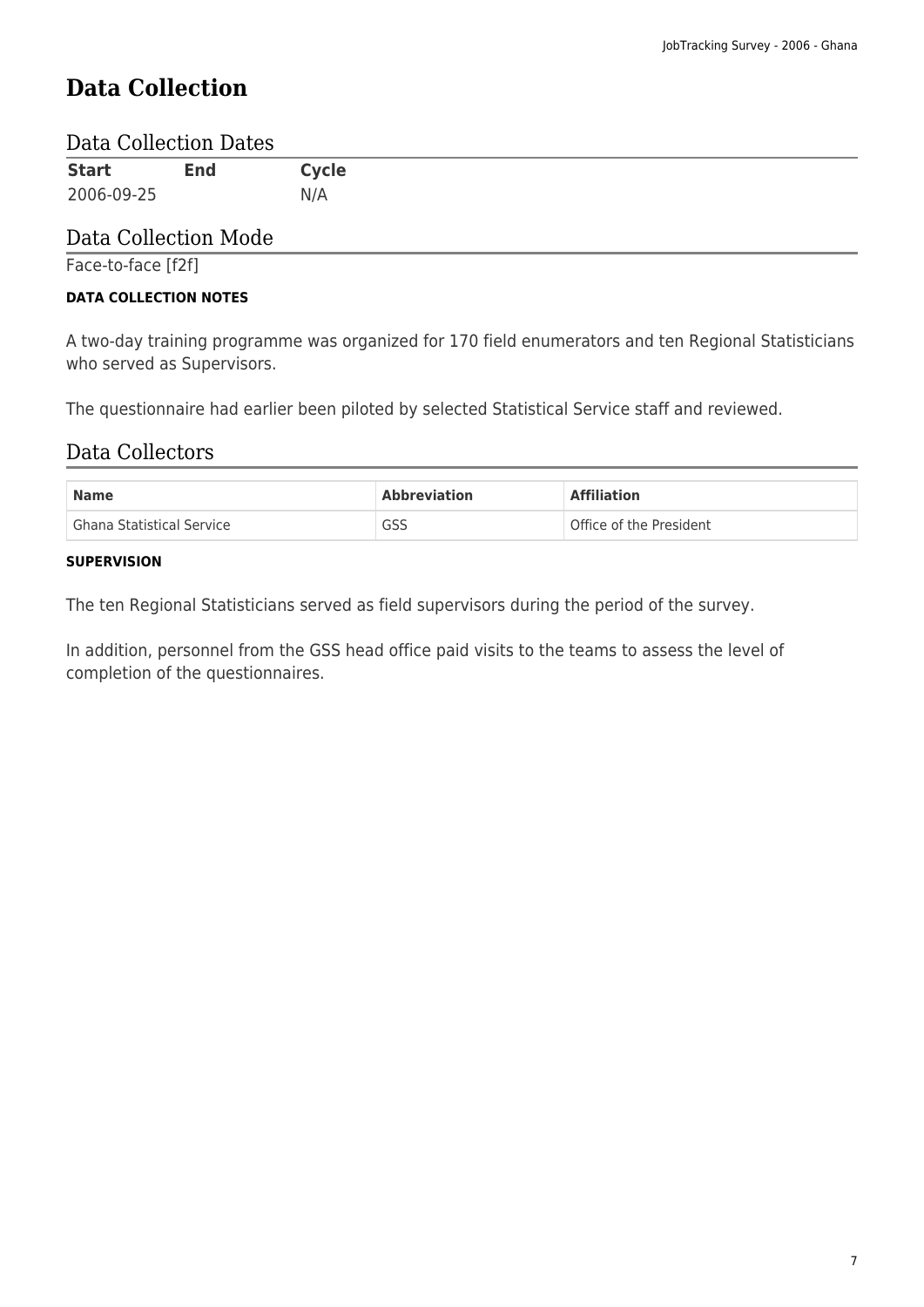### **Data Processing**

### Data Editing

The GSS data editing occurs at three levels:

- 1. Field editing by interviewers and supervisors
- 2. Office editing
- 3. Data cleaning and imputation

### Other Processing

The data capture at GSS takes the following forms:

- 1. Manual data entry
- 2. Scanning

Data editing of the captured data usually consists of:

- 1. Verification or double entry
- 2. Consistency checks
- 3. Structure edits
- 4. Quality Control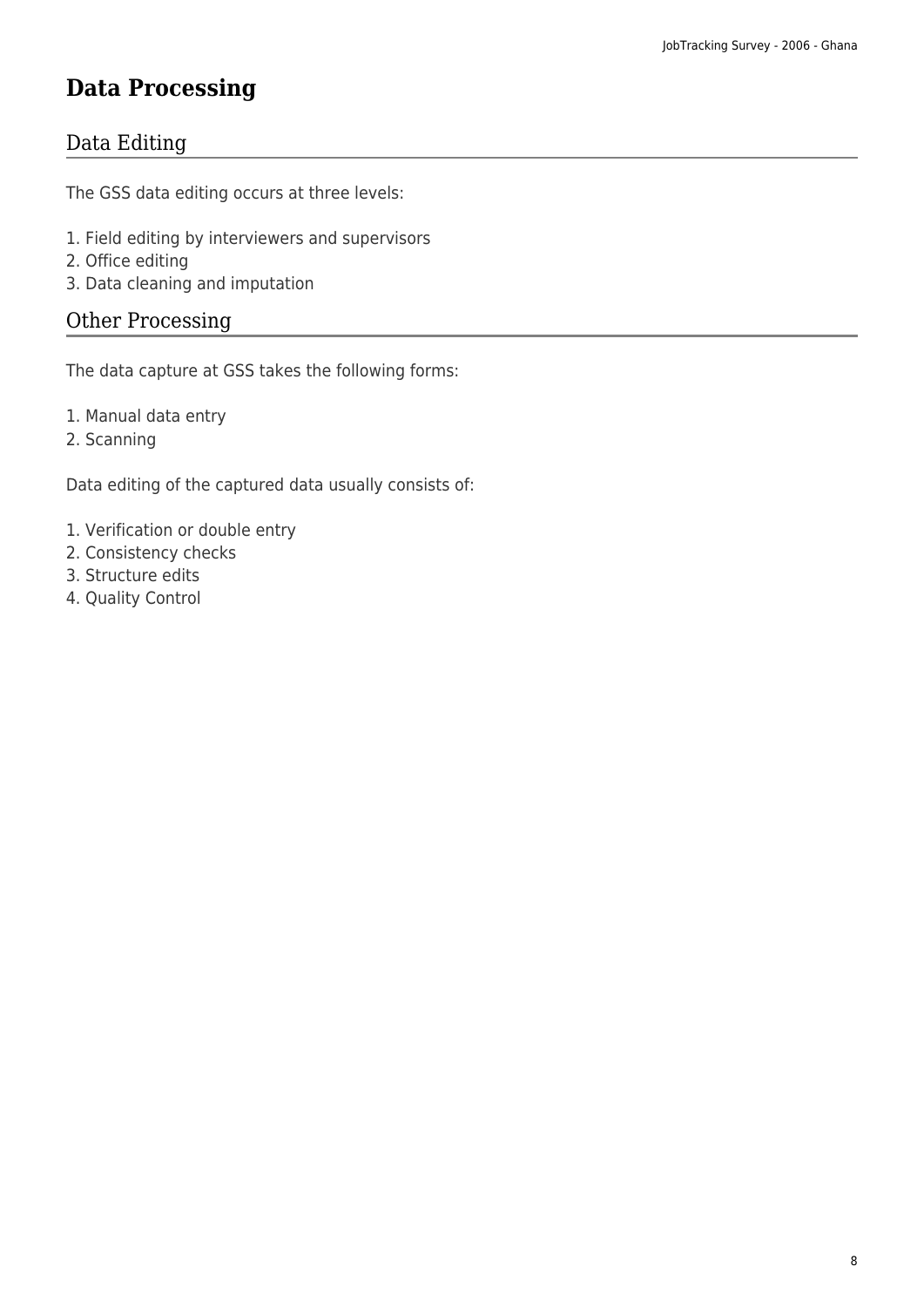### **Data Appraisal**

No content available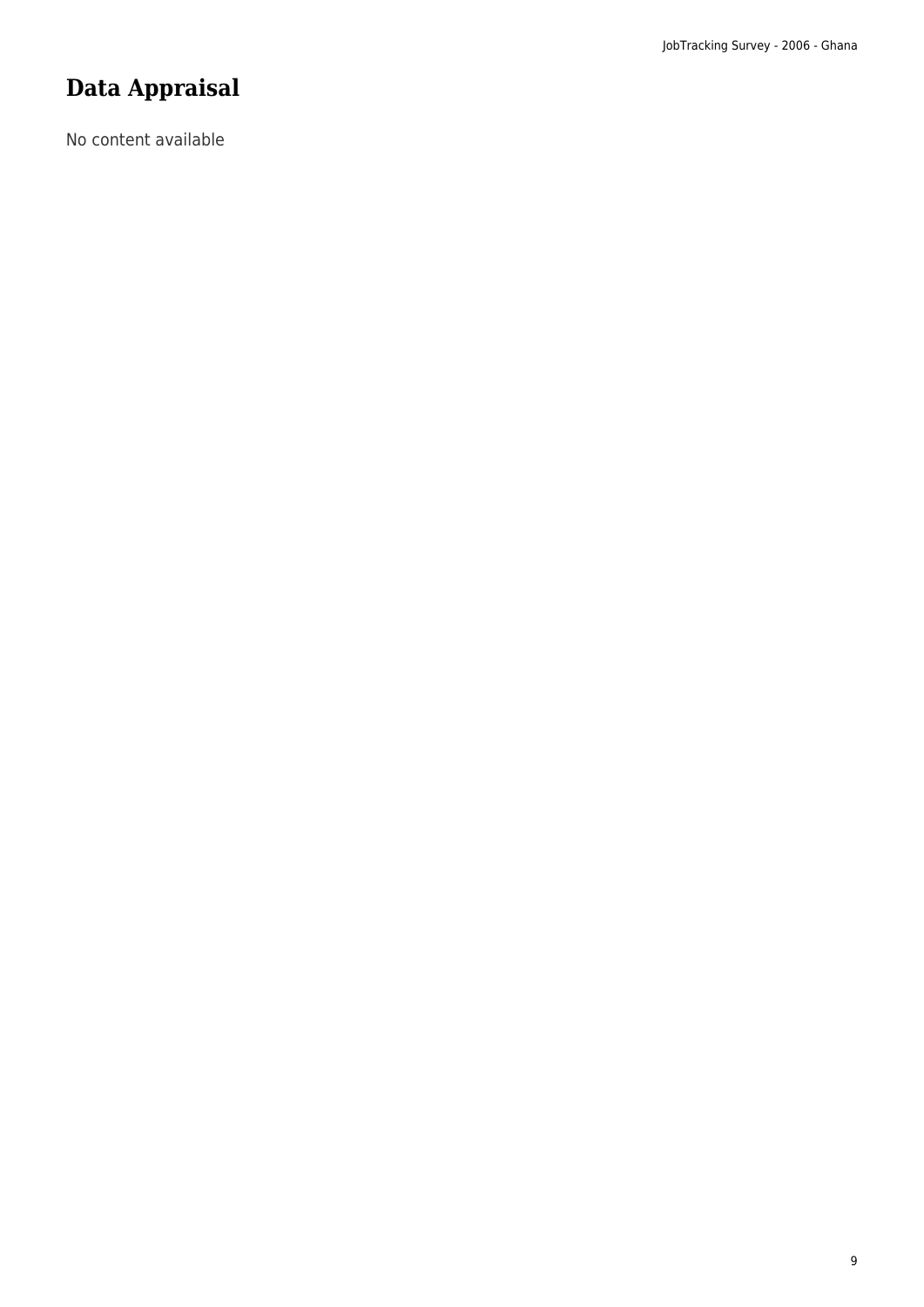# **File Description**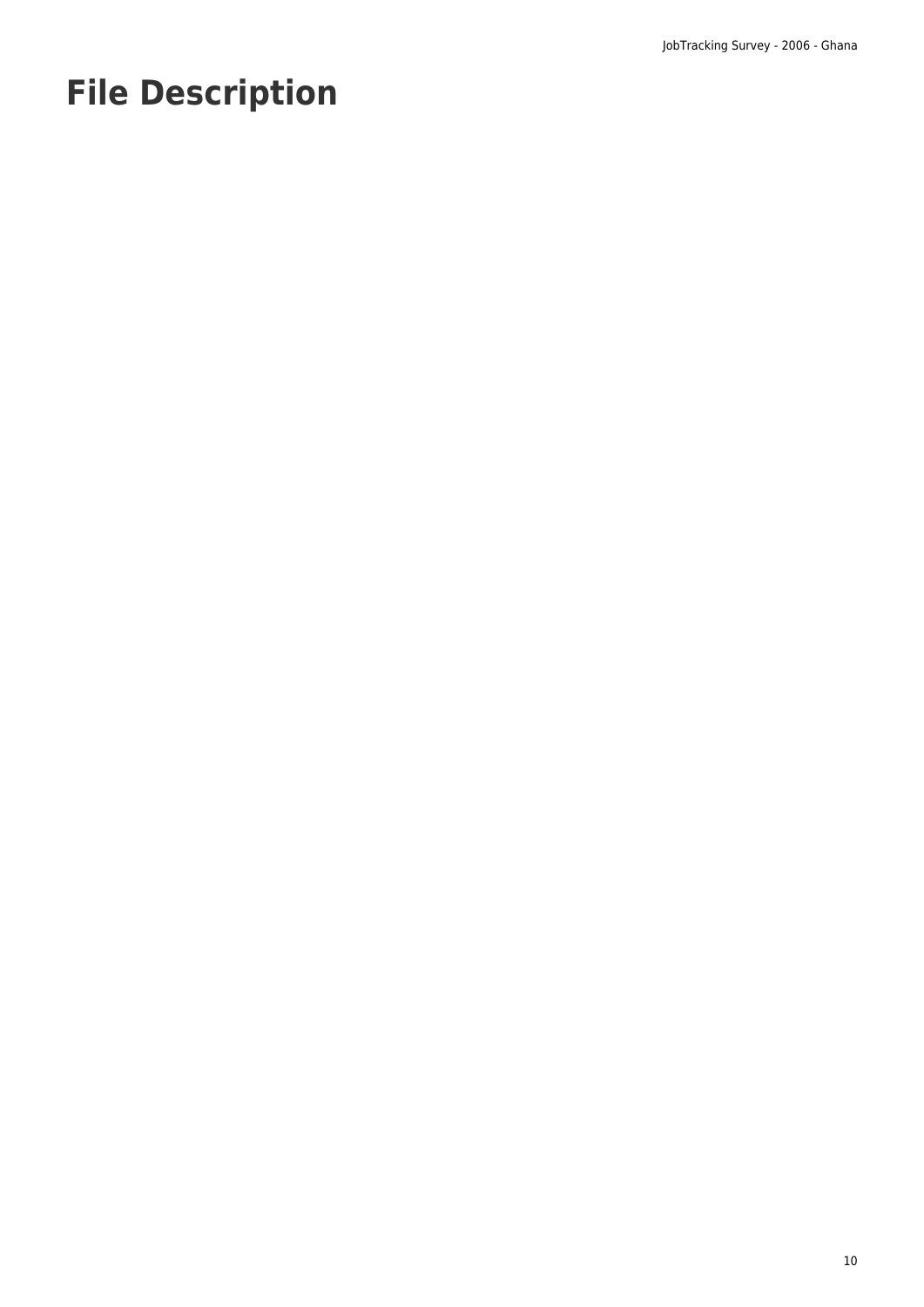# **Variable List**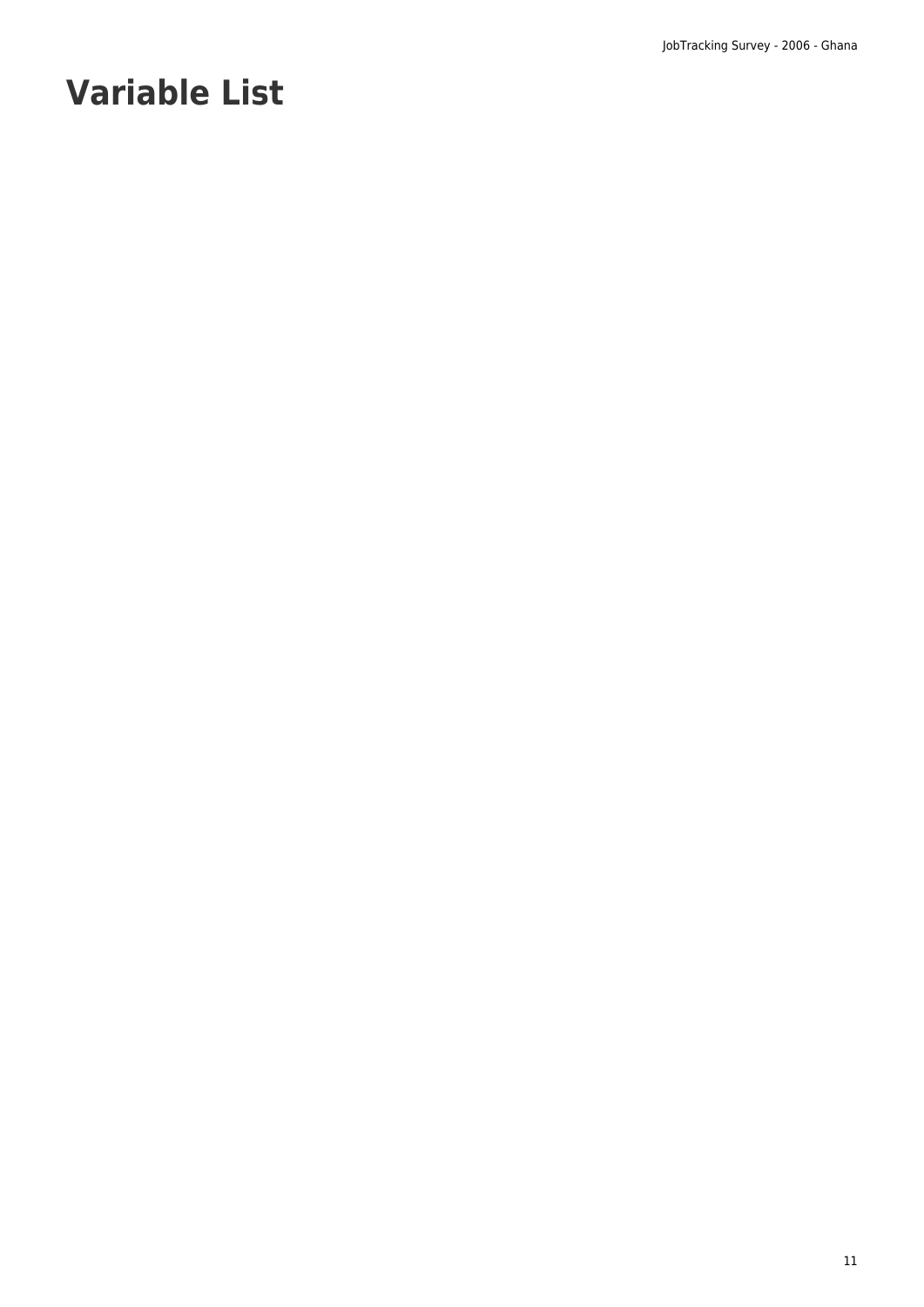# **Background of Establishments**

| Content      | This section provides information on the name of the establishment, location and<br>contact address. It also provides information on the type of ownership, type of<br>organization (sole proprietorship, partnership, etc.) and the main goods and services<br>produced.                                                                                                                                                   |
|--------------|-----------------------------------------------------------------------------------------------------------------------------------------------------------------------------------------------------------------------------------------------------------------------------------------------------------------------------------------------------------------------------------------------------------------------------|
| Cases        | 1937                                                                                                                                                                                                                                                                                                                                                                                                                        |
| Variable(s)  | 33                                                                                                                                                                                                                                                                                                                                                                                                                          |
| Structure    | Type: relational<br>Key(s): gid(Questionnaire number)                                                                                                                                                                                                                                                                                                                                                                       |
| Version      | version 1.0                                                                                                                                                                                                                                                                                                                                                                                                                 |
| Producer     | Ghana Statistical Service (GSS)                                                                                                                                                                                                                                                                                                                                                                                             |
| Missing Data | Prior to 2008, missing data and not applicable data were left as blank. These values<br>were not differentiated. The current policy is to identify the missing data as follows:<br>-a coded value would be composed of 9s such that the entire length of the field is<br>filled. For example a code of '999' would be used for a missing field of three<br>characters. - not applicable or skipped variables are left blank |

| ID             | <b>Name</b> | <b>Label</b>                                      | <b>Type</b> | <b>Format</b> | <b>Question</b>                                |
|----------------|-------------|---------------------------------------------------|-------------|---------------|------------------------------------------------|
| V1             | qid         | Questionnaire number                              | contin      | numeric       |                                                |
| V <sub>2</sub> | region      | Region                                            | discrete    | character     |                                                |
| V <sub>3</sub> | district    | <b>District</b>                                   | contin      | numeric       |                                                |
| V <sub>4</sub> | sector      | Sector                                            | contin      | numeric       |                                                |
| V <sub>5</sub> | qa1         | Name of region                                    | contin      | numeric       |                                                |
| V <sub>6</sub> | qa2         | Name of district                                  | contin      | numeric       |                                                |
| V <sub>7</sub> | qa3         | Name of establishment                             | discrete    | character     | Name of Establishment                          |
| V <sub>8</sub> | qa4         | Description of exact location of<br>establishment | discrete    | character     | Description of exact location                  |
| V <sub>9</sub> | qa5         | Name of town where establishment is<br>located    | discrete    | character     | Name of Town                                   |
| V10            | qa6         | <b>Postal Address</b>                             | discrete    | character     | Posal Address                                  |
| V11            | ga7         | Telephone Number                                  | discrete    | character     | Telephone Numbers (include mobile<br>phone)    |
| V12            | ga8         | Fax                                               | discrete    | character     | Fax                                            |
| V13            | qa9         | E-mail Address                                    | discrete    | character     |                                                |
| V14            | qa10        | <b>Website Address</b>                            | discrete    | character     | Website Address (if any)                       |
| V15            | qa11        | Name of contact person                            | discrete    | character     |                                                |
| V16            | $q$ a $12$  | Telephone                                         | discrete    | character     | Tel                                            |
| V17            | qa13        | Type of Ownership                                 | contin      | numeric       | Type of Ownership:                             |
| V18            | qa14        | What is the origin of the parent<br>establishment | contin      | numeric       | What is the origin of the parent Esablishment? |
| V19            | qa15        | Type of Organisation                              | contin      | numeric       | Type of Organization                           |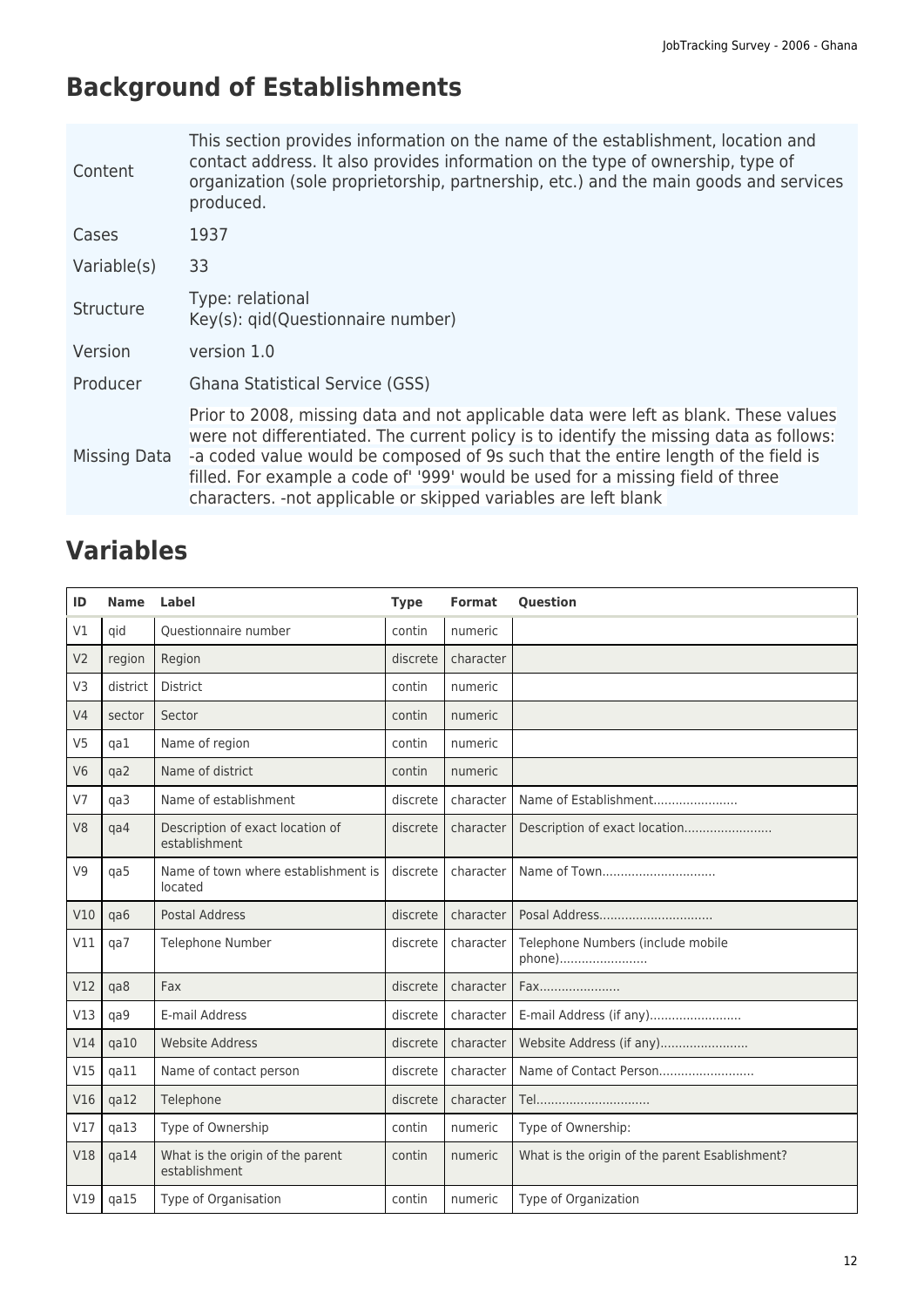| ID              | Name Label |                                                                 | <b>Type</b> | <b>Format</b> | <b>Question</b>                                                                                                                                                        |
|-----------------|------------|-----------------------------------------------------------------|-------------|---------------|------------------------------------------------------------------------------------------------------------------------------------------------------------------------|
| V20             | qa16       | If sole proprietorship, state the sex of<br>the owner           | contin      | numeric       | If Sole Proprietorship, state the sex of the owner:                                                                                                                    |
| V21             | qa17       | What is the main goods or services<br>produced by the enterpris | contin      | numeric       | What is the main goods and serices produced by the<br>enterprise? (Use main sector classification as follows):<br>Agriculture100 Industry 200 Services 300             |
| V <sub>22</sub> | qa18       | Establishment registered with any<br>group                      | contin      | numeric       | Is the establishment registered with any group?                                                                                                                        |
| V <sub>23</sub> | ga19a      | Registration with Registrar General's<br>Dept.                  | contin      | numeric       | When was it registered with the following: a) Registrar<br>General b) Dist/Metropolitan/Municipal Assembly c)<br>Depatment of Cooperatives d) Internal Revenue Service |
| V <sub>24</sub> | qa19b      | Registration with dist<br>metro/municipal                       | contin      | numeric       | When was it registered with the following: a) Registrar<br>General b) Dist/Metropolitan/Municipal Assembly c)<br>Depatment of Cooperatives d) Internal Revenue Service |
| V25             | qa19c      | Registration with dept of<br>cooperatives                       | contin      | numeric       | When was it registered with the following: a) Registrar<br>General b) Dist/Metropolitan/Municipal Assembly c)<br>Depatment of Cooperatives d) Internal Revenue Service |
| V26             | qa19d      | Registration with internal revenue<br>service                   | contin      | numeric       | When was it registered with the following: a) Registrar<br>General b) Dist/Metropolitan/Municipal Assembly c)<br>Depatment of Cooperatives d) Internal Revenue Service |
| V <sub>27</sub> | qa20       | Date of commencement                                            | discrete    | character     | Date of commencement of the business                                                                                                                                   |
| V28             | qa21a      | Total employment levels as at 31st<br>December, 2005            | contin      | numeric       | Employment levels as at 31st December 2005                                                                                                                             |
| V29             | qa21b      | Male employment levels as at 31st<br>December, 2005             | contin      | numeric       | Employment levels as at 31st December 2005                                                                                                                             |
| V30             | qa21c      | Female employment levels as at 31st<br>December.2005            | contin      | numeric       | Employment levels as at 31st December 2005                                                                                                                             |
| V31             | qa22a      | Total employment levels as at 31st<br>september, 2006           | contin      | numeric       | Employment levels as at 30th September 2006                                                                                                                            |
| V32             | qa22b      | Male employment levels as at 31st<br>september, 2006            | contin      | numeric       | Employment levels as at 30th September 2006                                                                                                                            |
| V33             | qa22c      | Female employment levels as at 31st<br>september, 2006          | contin      | numeric       | Employment levels as at 30th September 2006                                                                                                                            |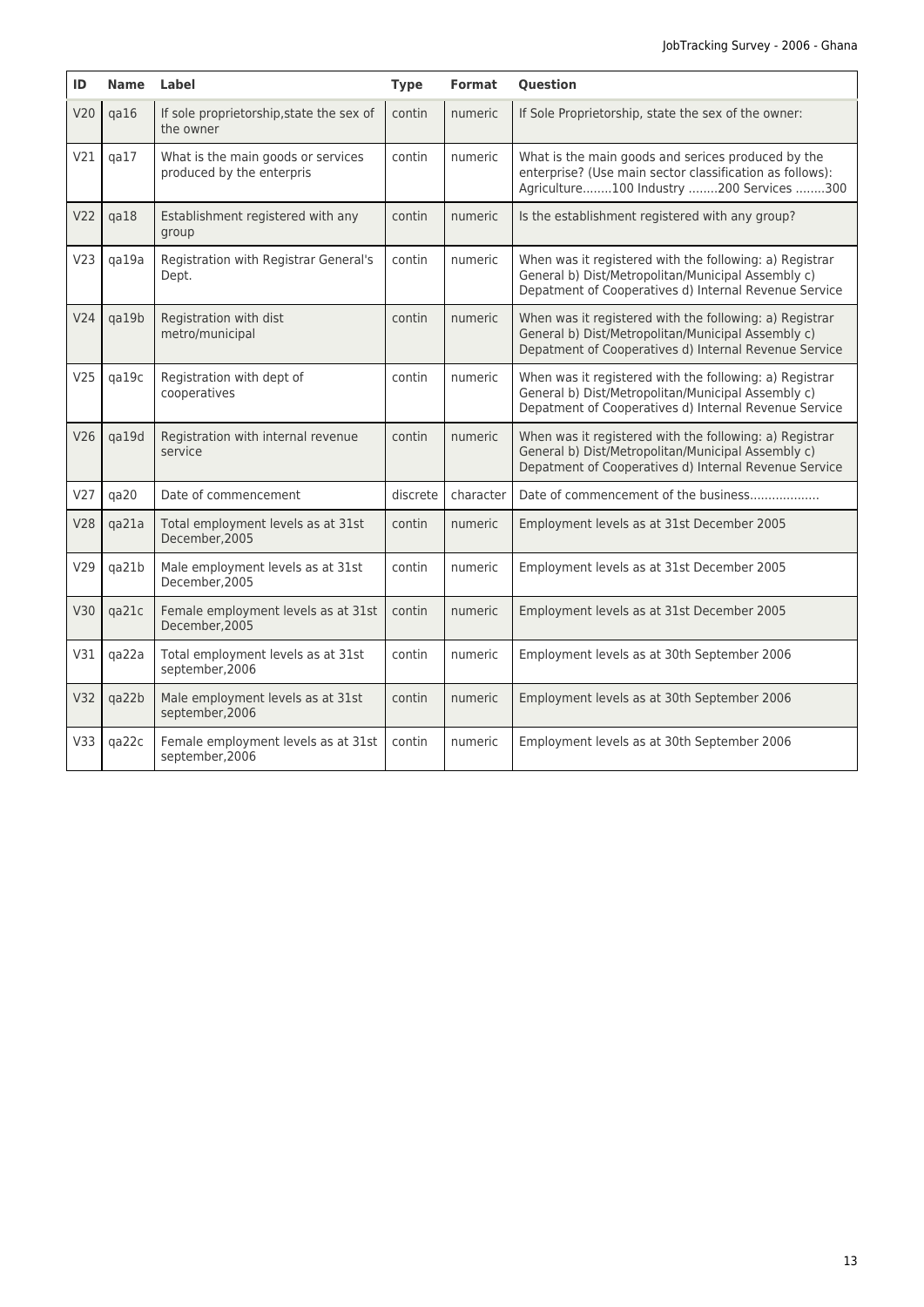# **Policy Objectives and Outcomes**

| Content      | This section collects information on the establishment's involvement in the<br>implementation of any policy objectives in the 2006 budget. The major areas<br>covered are: 1. Macroeconomic policies which include Capital Market Development,<br>Microfinance, Tax credits and incentives and Revenue rationalization 2. Employment<br>Growth Sectors which include Agro-processing, ICT, Tourism and Hospitality,<br>Pharmaceuticals, Mining and Non-Traditional Exports. 3. President's Special<br>Initiatives (PSIs) covering cassava starch production, oil palm, salt and textiles 4.<br>Employment generation programmes such as the National Youth Employment<br>Programme and Rural Enterprise Development Programme 5. Institutional<br>strengthening 6. Construction Information was also collected on the sources of<br>funding. |
|--------------|----------------------------------------------------------------------------------------------------------------------------------------------------------------------------------------------------------------------------------------------------------------------------------------------------------------------------------------------------------------------------------------------------------------------------------------------------------------------------------------------------------------------------------------------------------------------------------------------------------------------------------------------------------------------------------------------------------------------------------------------------------------------------------------------------------------------------------------------|
| Cases        | 1937                                                                                                                                                                                                                                                                                                                                                                                                                                                                                                                                                                                                                                                                                                                                                                                                                                         |
| Variable(s)  | 43                                                                                                                                                                                                                                                                                                                                                                                                                                                                                                                                                                                                                                                                                                                                                                                                                                           |
| Structure    | Type: relational<br>Key(s): qid(Questionnaire number)                                                                                                                                                                                                                                                                                                                                                                                                                                                                                                                                                                                                                                                                                                                                                                                        |
| Version      | version 1.0                                                                                                                                                                                                                                                                                                                                                                                                                                                                                                                                                                                                                                                                                                                                                                                                                                  |
| Producer     | Ghana Statistical Service (GSS)                                                                                                                                                                                                                                                                                                                                                                                                                                                                                                                                                                                                                                                                                                                                                                                                              |
| Missing Data | Prior to 2008, missing data and not applicable data were left as blank. These values<br>are not differentiated. The current policy is to identify the missing data as follows: -a<br>coded value would be composed of 9s such that the entire length of the field is filled.<br>For example a code of '999' would be used for a missing field of three characters.<br>-not applicable or skipped variables are left blank                                                                                                                                                                                                                                                                                                                                                                                                                    |

| ID  | <b>Name</b> | Label                                                                     | <b>Type</b> | <b>Format</b> | <b>Question</b>                                                                                 |
|-----|-------------|---------------------------------------------------------------------------|-------------|---------------|-------------------------------------------------------------------------------------------------|
| V34 | qid         | Ouestionnaire number                                                      | contin      | numeric       |                                                                                                 |
| V35 | region      | Region                                                                    | discrete    | character     |                                                                                                 |
| V36 | district    | District                                                                  | contin      | numeric       |                                                                                                 |
| V37 | sector      | Sector                                                                    | contin      | numeric       |                                                                                                 |
| V38 | gb1         | Is your establishment<br>connected with any policy<br>objectives for 2006 | contin      | numeric       | Is your establishment connected with any policy objective(s)<br>from the 2006 budget?           |
| V39 | qb2a1       | Capital market                                                            | contin      | numeric       | If Yes, which policy objective(s) from the 2006 Budget is your<br>establishment connected with? |
| V40 | gb2a2       | Micro finance                                                             | contin      | numeric       | If Yes, which policy objective(s) from the 2006 Budget is your<br>establishment connected with? |
| V41 | qb2a3       | Tax credit                                                                | contin      | numeric       | If Yes, which policy objective(s) from the 2006 Budget is your<br>establishment connected with? |
| V42 | qb2a4       | Revenue rationalizations                                                  | contin      | numeric       | If Yes, which policy objective(s) from the 2006 Budget is your<br>establishment connected with? |
| V43 | qb2b1       | Agro processing                                                           | contin      | numeric       | If Yes, which policy objective(s) from the 2006 Budget is your<br>establishment connected with? |
| V44 | qb2b2       | ICT                                                                       | contin      | numeric       | If Yes, which policy objective(s) from the 2006 Budget is your<br>establishment connected with? |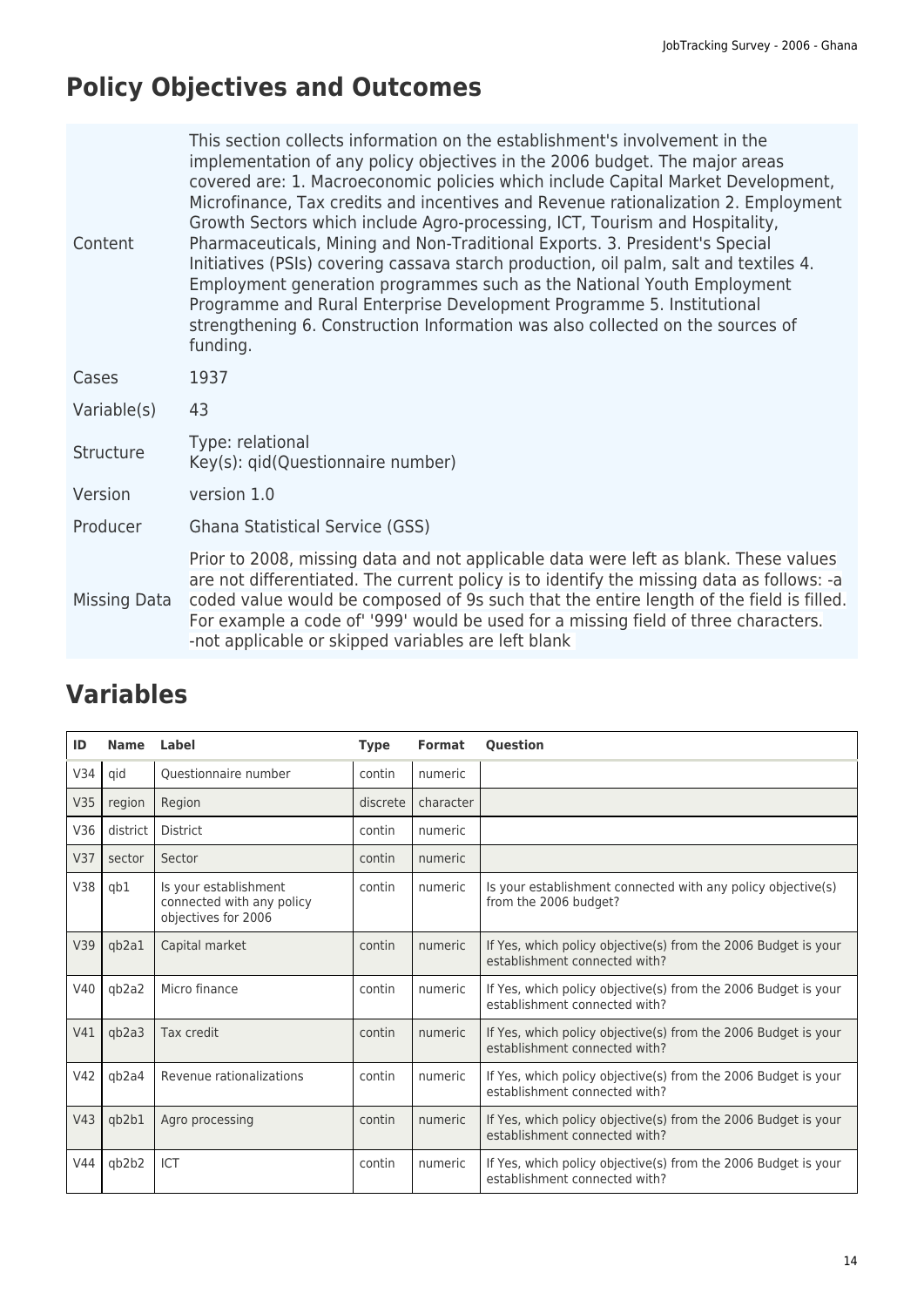| ID              | Name  | Label                                         | <b>Type</b> | <b>Format</b> | Question                                                                                        |
|-----------------|-------|-----------------------------------------------|-------------|---------------|-------------------------------------------------------------------------------------------------|
| V45             | qb2b3 | Tourism and hospitality                       | contin      | numeric       | If Yes, which policy objective(s) from the 2006 Budget is your<br>establishment connected with? |
| V46             | qb2b4 | Pharmaceuticals                               | contin      | numeric       | If Yes, which policy objective(s) from the 2006 Budget is your<br>establishment connected with? |
| V47             | qb2b5 | Mining                                        | contin      | numeric       | If Yes, which policy objective(s) from the 2006 Budget is your<br>establishment connected with? |
| V48             | qb2b6 | Non-traditional exports                       | contin      | numeric       | If Yes, which policy objective(s) from the 2006 Budget is your<br>establishment connected with? |
| V49             | qb2c1 | Cassava starch                                | contin      | numeric       | If Yes, which policy objective(s) from the 2006 Budget is your<br>establishment connected with? |
| V50             | qb2c2 | Oil palm                                      | contin      | numeric       | If Yes, which policy objective(s) from the 2006 Budget is your<br>establishment connected with? |
| V51             | qb2c3 | Salt                                          | contin      | numeric       | If Yes, which policy objective(s) from the 2006 Budget is your<br>establishment connected with? |
| V <sub>52</sub> | qb2c4 | Textiles and garments                         | contin      | numeric       | If Yes, which policy objective(s) from the 2006 Budget is your<br>establishment connected with? |
| V <sub>53</sub> | qb2d1 | National youth program                        | contin      | numeric       | If Yes, which policy objective(s) from the 2006 Budget is your<br>establishment connected with? |
| V54             | qb2d2 | On the job training                           | contin      | numeric       | If Yes, which policy objective(s) from the 2006 Budget is your<br>establishment connected with? |
| V <sub>55</sub> | qb2d3 | Rural enterprise development                  | contin      | numeric       | If Yes, which policy objective(s) from the 2006 Budget is your<br>establishment connected with? |
| V56             | qb2d4 | District industries programme                 | contin      | numeric       | If Yes, which policy objective(s) from the 2006 Budget is your<br>establishment connected with? |
| V <sub>57</sub> | qb2d5 | Aternative livlihood<br>development programme | contin      | numeric       | If Yes, which policy objective(s) from the 2006 Budget is your<br>establishment connected with? |
| V58             | qb2e1 | Strengthening FBO/CBO                         | contin      | numeric       | If Yes, which policy objective(s) from the 2006 Budget is your<br>establishment connected with? |
| V <sub>59</sub> | qb2e2 | Providing pro-poor<br>interventions           | contin      | numeric       | If Yes, which policy objective(s) from the 2006 Budget is your<br>establishment connected with? |
| V60             | qb2e3 | Strengthening business<br>development         | contin      | numeric       | If Yes, which policy objective(s) from the 2006 Budget is your<br>establishment connected with? |
| V61             | qb2e4 | Human and institutional<br>development        | contin      | numeric       | If Yes, which policy objective(s) from the 2006 Budget is your<br>establishment connected with? |
| V62             | qb2e5 | Rolling out existing<br>programmes            | contin      | numeric       | If Yes, which policy objective(s) from the 2006 Budget is your<br>establishment connected with? |
| V63             | qb2f1 | Construction                                  | contin      | numeric       | If Yes, which policy objective(s) from the 2006 Budget is your<br>establishment connected with? |
| V64             | qb2f2 | Other                                         | contin      | numeric       | If Yes, which policy objective(s) from the 2006 Budget is your<br>establishment connected with? |
| V65             | qb3a  | GOG source of funding                         | contin      | numeric       | What is the source of funding?                                                                  |
| V66             | qb3b  | MDBS/Development Partners                     | contin      | numeric       | What is the source of funding?                                                                  |
| V67             | qb3c  | <b>HIPC</b>                                   | contin      | numeric       | What is the source of funding?                                                                  |
| <b>V68</b>      | qb3d  | <b>DACF</b>                                   | contin      | numeric       | What is the source of funding?                                                                  |
| V69             | qb3e  | <b>MCA</b>                                    | contin      | numeric       | What is the source of funding?                                                                  |
| V70             | qb3f  | Financial institution                         | contin      | numeric       | What is the source of funding?                                                                  |
| V71             | qb3g  | Other                                         | contin      | numeric       | What is the source of funding?                                                                  |
| V72             | qb4   | Main trade                                    | contin      | numeric       | What kind of trade, service or industry is this<br>policy/intervention connected with?          |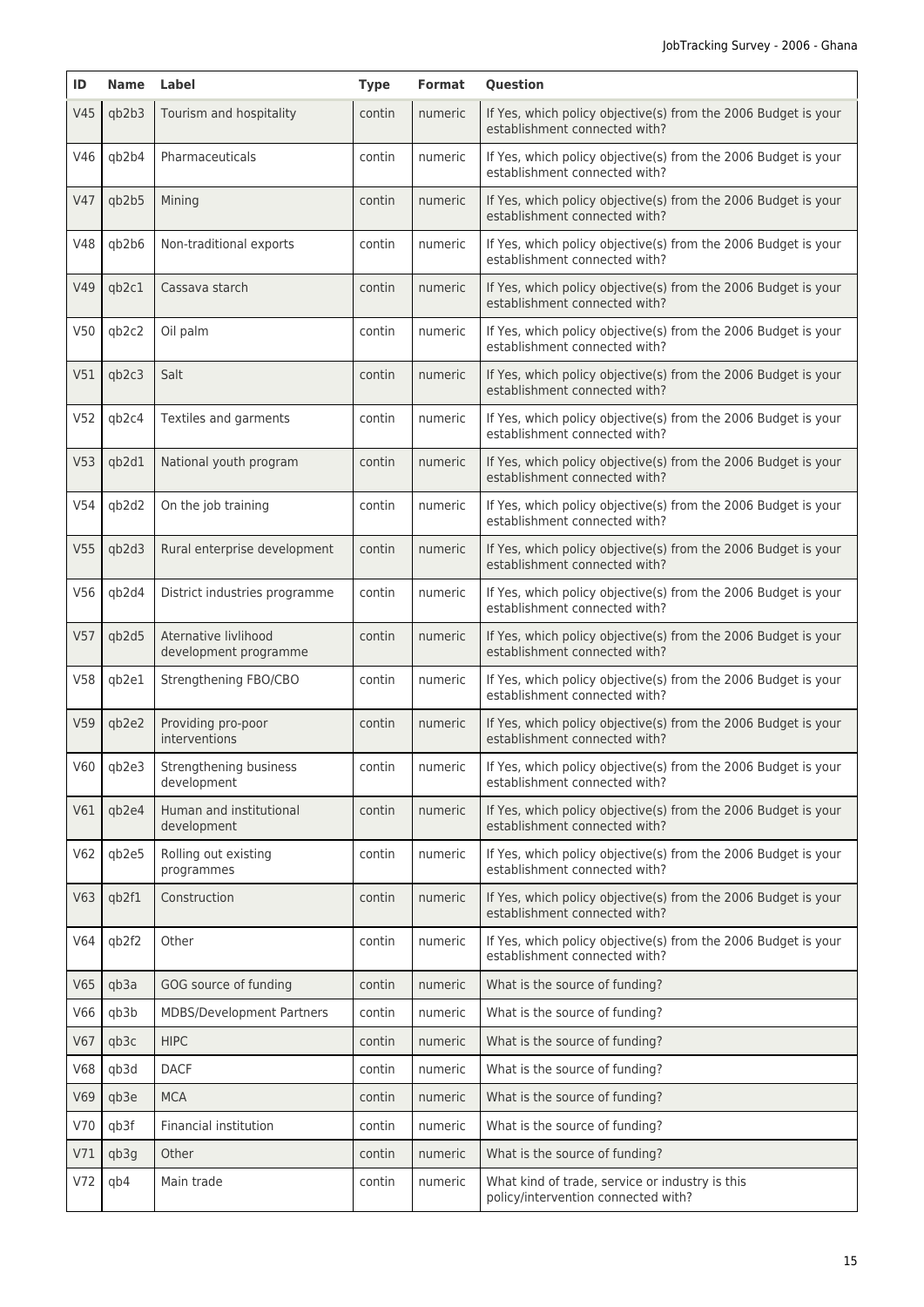| ID              | <b>Name</b> | Label                                         | Type   | <b>Format</b> | <b>Ouestion</b>                                                                                                                             |
|-----------------|-------------|-----------------------------------------------|--------|---------------|---------------------------------------------------------------------------------------------------------------------------------------------|
| V <sub>73</sub> | gb5a        | Structure Indicators                          | contin | numeric       | What has been the major outcome achieved in the<br>implementation of this policy ojective since 1st January 2006?<br>(Circle appropriately) |
| V74             | qb5b        | Process Indicators                            | contin | numeric       | What has been the major outcome achieved in the<br>implementation of this policy ojective since 1st January 2006?<br>(Circle appropriately) |
| V <sub>75</sub> | gb5c        | Outcome Indicators                            | contin | numeric       | What has been the major outcome achieved in the<br>implementation of this policy ojective since 1st January 2006?<br>(Circle appropriately) |
| V76             | qc21        | Are there any job losses during<br>the review | contin | numeric       | Are there any job losses during the review period<br>(January-September 2006)? Include resignations, etc.                                   |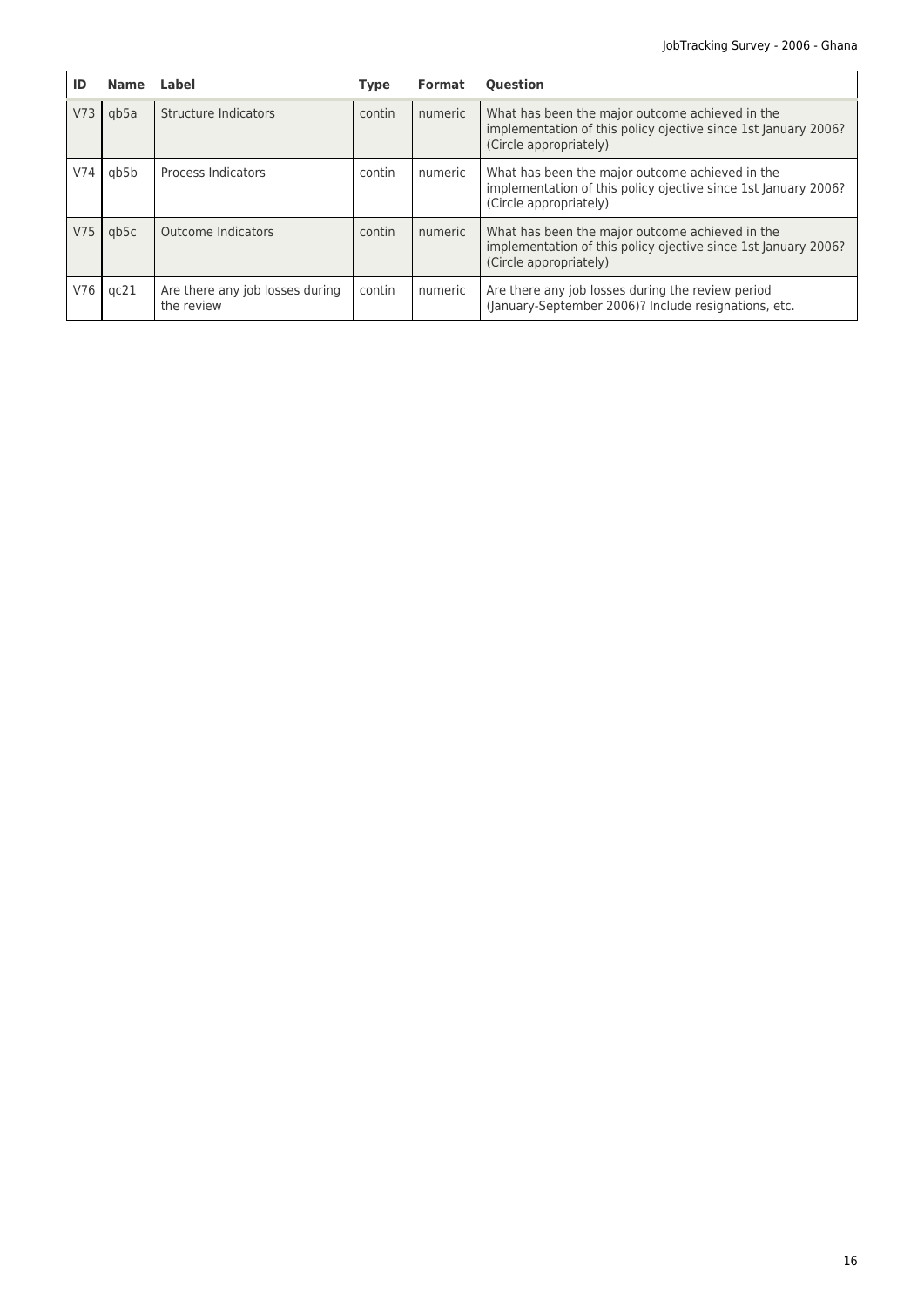# **Jobs Created and Persons Hired**

| Content      | This section provides information on the jobs created or the persons hired between<br>January and Sepember 2006. The jobs are first categorized by Nature of Employment<br>(Permanent, Temporary, Casual, Piece rate, etc.) by male and female. The jobs<br>created are further categorized by profession (Technical, Administrative/mangerial,<br>Clerks and service-relaed workers), by Ghanaian and Non-Ghanaian and by age<br>groupings. |
|--------------|----------------------------------------------------------------------------------------------------------------------------------------------------------------------------------------------------------------------------------------------------------------------------------------------------------------------------------------------------------------------------------------------------------------------------------------------|
| Cases        | 5310                                                                                                                                                                                                                                                                                                                                                                                                                                         |
| Variable(s)  | 26                                                                                                                                                                                                                                                                                                                                                                                                                                           |
| Structure    | Type: relational<br>Key(s): qid(Questionnaire number)                                                                                                                                                                                                                                                                                                                                                                                        |
| Version      | version 1.0                                                                                                                                                                                                                                                                                                                                                                                                                                  |
| Producer     | Ghana Statistical Service (GSS)                                                                                                                                                                                                                                                                                                                                                                                                              |
| Missing Data | Prior to 2008, missing data and not applicable data were left as blank. These values<br>are not differentiated. The current policy is to identify the missing data as follows: -a<br>coded value would be composed of 9s such that the entire length of the field is filled.<br>For example a code of' '999' would be used for a missing field of three characters.<br>-not applicable or skipped variables are left blank                   |

| ID         | <b>Name</b> | Label                         | <b>Type</b> | Format    | <b>Question</b>                                           |
|------------|-------------|-------------------------------|-------------|-----------|-----------------------------------------------------------|
| V77        | qid         | Questionnaire number          | contin      | numeric   |                                                           |
| <b>V78</b> | region      | Region                        | discrete    | character |                                                           |
| V79        | district    | <b>District</b>               | contin      | numeric   |                                                           |
| <b>V80</b> | sector      | Sector                        | contin      | numeric   |                                                           |
| V81        | qcode1      | Sex code                      | contin      | numeric   |                                                           |
| <b>V82</b> | qc11a       | Permanent workers             | contin      | numeric   | Jobs created/persons hired between January-September 2006 |
| <b>V83</b> | qc11b       | Temporary workers             | contin      | numeric   | Jobs created/persons hired between January-September 2006 |
| <b>V84</b> | qc11c       | Casual workers                | contin      | numeric   | Jobs created/persons hired between January-September 2006 |
| <b>V85</b> | qc11d       | Piece rate workers            | contin      | numeric   | Jobs created/persons hired between January-September 2006 |
| <b>V86</b> | qc11e       | Apprentices                   | contin      | numeric   | Jobs created/persons hired between January-September 2006 |
| <b>V87</b> | qc11f       | Other                         | contin      | numeric   | Jobs created/persons hired between January-September 2006 |
| <b>V88</b> | qc11g       | <b>Grand Total employment</b> | contin      | numeric   | Jobs created/persons hired between January-September 2006 |
| V89        | qc12        | <b>Disabled</b>               | contin      | numeric   | Jobs created/persons hired between January-September 2006 |
| V90        | qc13        | National service              | contin      | numeric   | Jobs created/persons hired between January-September 2006 |
| V91        | qc14a       | Professional/Technical        | contin      | numeric   | Jobs created/persons hired between January-September 2006 |
| V92        | qc14b       | Administrative/management     | contin      | numeric   | Jobs created/persons hired between January-September 2006 |
| V93        | qc14c       | Operational/clerical          | contin      | numeric   | Jobs created/persons hired between January-September 2006 |
| V94        | qc14d       | Other categories              | contin      | numeric   | Jobs created/persons hired between January-September 2006 |
| V95        | qc14e       | <b>Total workers</b>          | contin      | numeric   | Jobs created/persons hired between January-September 2006 |
| V96        | qc15a       | Ghanaians                     | contin      | numeric   | Jobs created/persons hired between January-September 2006 |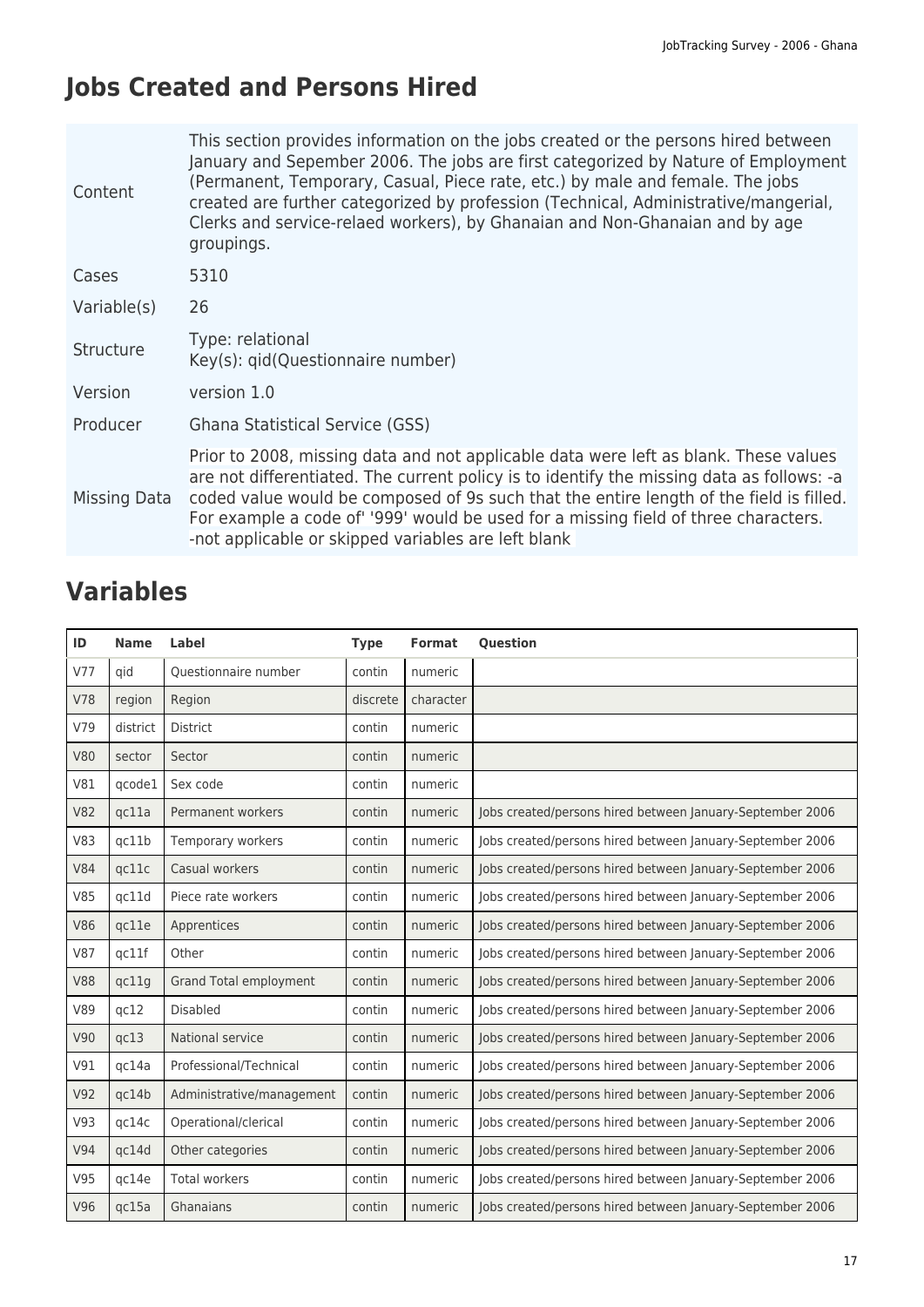| ID               | <b>Name</b> | Label              | <b>Type</b> | <b>Format</b> | <b>Ouestion</b>                                           |
|------------------|-------------|--------------------|-------------|---------------|-----------------------------------------------------------|
| V97              | ac15b       | Non-Ghanaians      | contin      | numeric       | Jobs created/persons hired between January-September 2006 |
| <b>V98</b>       | gc15c       | Total nationality  | contin      | numeric       | Jobs created/persons hired between January-September 2006 |
| V99              | gc16a       | Less than 15 years | contin      | numeric       | Jobs created/persons hired between January-September 2006 |
| V <sub>100</sub> | gc16b       | 15 - 24 years      | contin      | numeric       | Jobs created/persons hired between January-September 2006 |
| V101             | gc16c       | Over 24 years      | contin      | numeric       | Jobs created/persons hired between January-September 2006 |
| V102             | gc16d       | Total age-group    | contin      | numeric       | Jobs created/persons hired between January-September 2006 |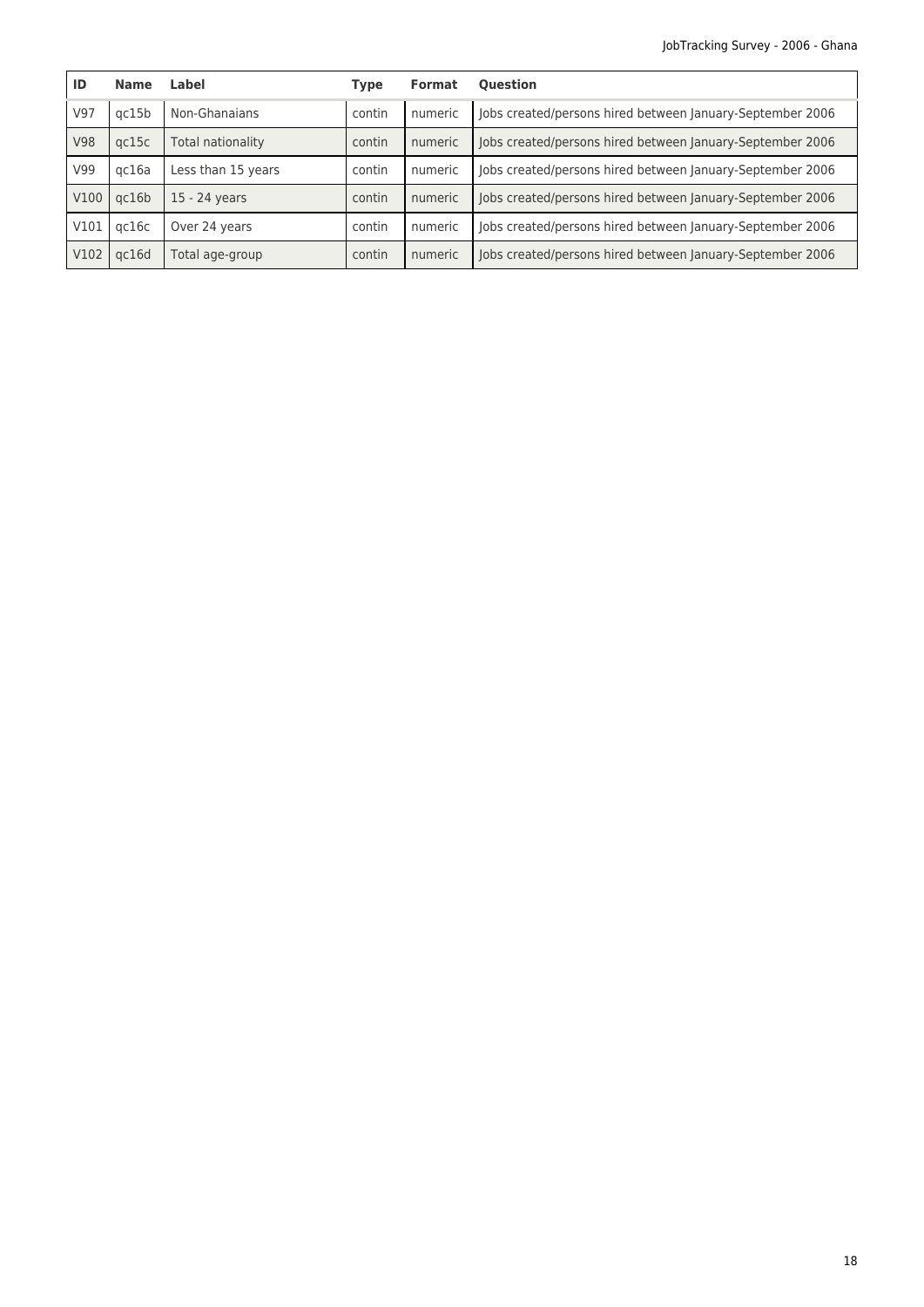# **Job Losses and Layoffs**

| Content      | This section provides information on the job losses (including resignations) or layoffs<br>between January and Sepember 2006. The jobs are first categorized by Nature of<br>Employment (Permanent, Temporary, Casual, Piece rate, etc.) and by male and<br>female. The job losses are further categorized by profession (Technical,<br>Administrative/mangerial, Clerks and service-related workers, by Ghanaian and<br>Non-Ghanaian and by age groupings. |
|--------------|-------------------------------------------------------------------------------------------------------------------------------------------------------------------------------------------------------------------------------------------------------------------------------------------------------------------------------------------------------------------------------------------------------------------------------------------------------------|
| Cases        | 2015                                                                                                                                                                                                                                                                                                                                                                                                                                                        |
| Variable(s)  | 26                                                                                                                                                                                                                                                                                                                                                                                                                                                          |
| Structure    | Type: relational<br>Key(s): qid(Questionnaire number)                                                                                                                                                                                                                                                                                                                                                                                                       |
| Version      | version 1.0                                                                                                                                                                                                                                                                                                                                                                                                                                                 |
| Producer     | <b>Ghana Statistical Service (GSS)</b>                                                                                                                                                                                                                                                                                                                                                                                                                      |
| Missing Data | Prior to 2008, missing data and not applicable data were left as blank. These values<br>are not differentiated. The current policy is to identify the missing data as follows: -a<br>coded value would be composed of 9s such that the entire length of the field is filled.<br>For example a code of '999' would be used for a missing field of three characters.<br>-not applicable or skipped variables are left blank                                   |

| ID   | <b>Name</b> | <b>Label</b>                  | <b>Type</b> | <b>Format</b> | <b>Question</b>                                                                                                                                                      |
|------|-------------|-------------------------------|-------------|---------------|----------------------------------------------------------------------------------------------------------------------------------------------------------------------|
| V103 | qid         | Questionnaire number          | contin      | numeric       |                                                                                                                                                                      |
| V104 | region      | Region                        | discrete    | character     |                                                                                                                                                                      |
| V105 | district    | <b>District</b>               | contin      | numeric       |                                                                                                                                                                      |
| V106 | sector      | Sector                        | contin      | numeric       |                                                                                                                                                                      |
| V107 | qcode2      | Sex code                      | contin      | numeric       |                                                                                                                                                                      |
| V108 | qc22a       | Permanent workers             | contin      | numeric       | Are there any job losses during the review period<br>(January-September 2006)? Include resignations, etc.                                                            |
| V109 | gc22b       | Temporary workers             | contin      | numeric       | Are there any job losses during the review period<br>(January-September 2006)? Include resignations, etc.                                                            |
| V110 | qc22c       | Casual workers                | contin      | numeric       | Are there any job losses during the review period<br>(January-September 2006)? Include resignations, etc.                                                            |
| V111 | qc22d       | Piece rate workers            | contin      | numeric       | Are there any job losses during the review period<br>(January-September 2006)? Include resignations, etc.                                                            |
| V112 | qc22e       | Apprentices                   | contin      | numeric       | Are there any job losses during the review period<br>(January-September 2006)? Include resignations, etc.                                                            |
| V113 | qc22f       | Other                         | contin      | numeric       | Are there any job losses during the review period<br>(January-September 2006)? Include resignations, etc.                                                            |
| V114 | qc22g       | <b>Grand Total employment</b> | contin      | numeric       | Are there any job losses during the review period<br>(January-September 2006)? Include resignations, etc.                                                            |
| V115 | qc23        | <b>Disabled</b>               | contin      | numeric       | How many are disabled?                                                                                                                                               |
| V116 | qc24        | National service              | contin      | numeric       | How many of the National Service Personnel who after<br>completing their National Service with your establishment have<br>lost their jobs or left the establishment? |
| V117 | qc25a       | Professional/Technical        | contin      | numeric       | Categories of workers who left the establishment.                                                                                                                    |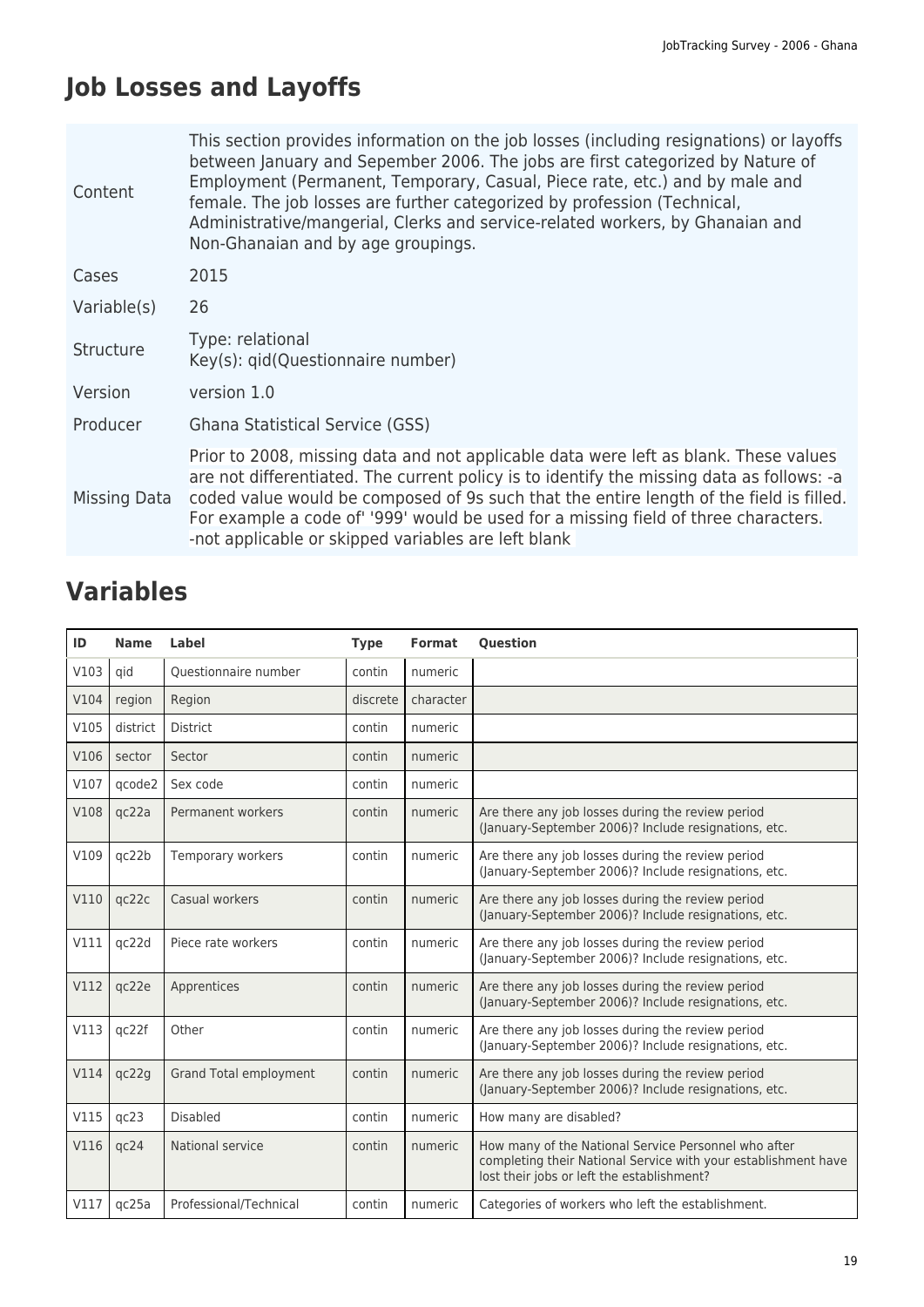| ID   | <b>Name</b> | Label                     | <b>Type</b> | <b>Format</b> | <b>Question</b>                                         |
|------|-------------|---------------------------|-------------|---------------|---------------------------------------------------------|
| V118 | qc25b       | Administrative/management | contin      | numeric       | Categories of workers who left the establishment.       |
| V119 | qc25c       | Operational/clerical      | contin      | numeric       | Categories of workers who left the establishment.       |
| V120 | qc25d       | Other category            | contin      | numeric       | Categories of workers who left the establishment.       |
| V121 | qc25e       | <b>Total workers</b>      | contin      | numeric       | Categories of workers who left the establishment.       |
| V122 | qc26a       | Ghanaians                 | contin      | numeric       | Nationality of persons who have left the establishment. |
| V123 | qc26b       | Non-Ghanaians             | contin      | numeric       | Categories of workers who left the establishment.       |
| V124 | qc26c       | Total nationality         | contin      | numeric       | Categories of workers who left the establishment.       |
| V125 | qc27a       | Less than 15 years        | contin      | numeric       | Age of persons who have left the establishment.         |
| V126 | qc27b       | 15 - 24 years             | contin      | numeric       | Age of persons who have left the establishment.         |
| V127 | qc27c       | Over 24 years             | contin      | numeric       | Age of persons who have left the establishment.         |
| V128 | qc27d       | Total age-group           | contin      | numeric       | Age of persons who have left the establishment.         |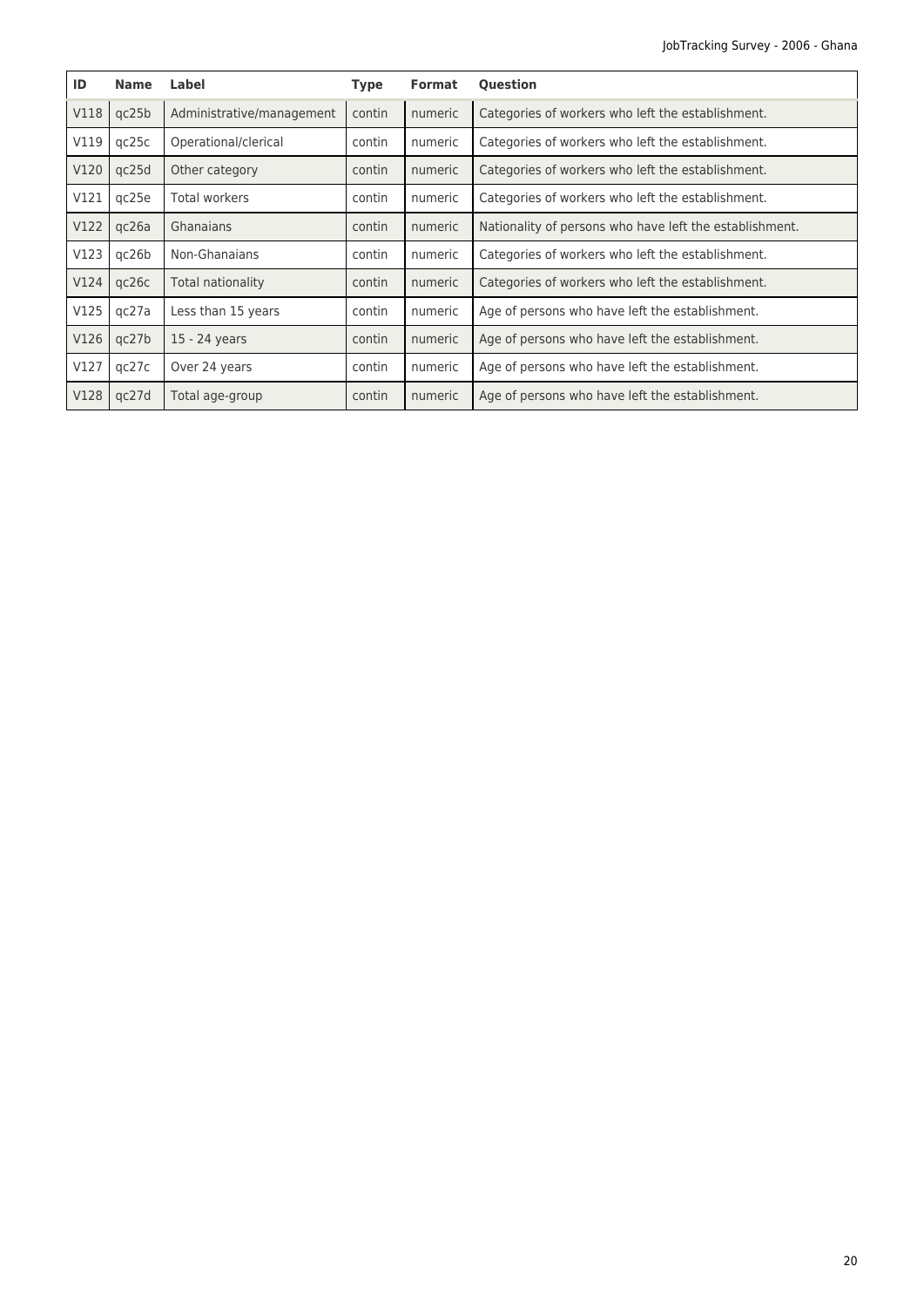# **Net Jobs Created**

| Content      | This section provides information on the net jobs created (differences betwenn jobs<br>created and job losses) between January and Sepember 2006. The jobs are first<br>categorized by Nature of Employment (Permanent, Temporary, Casual, Piece rate, ,<br>etc.) by male and female. The jobs created are further categorized by profession<br>(Technical, Administrative/mangerial, Clerks and service-relaed workers), by<br>Ghanaian and Non-Ghanaian and by age groupings. |
|--------------|---------------------------------------------------------------------------------------------------------------------------------------------------------------------------------------------------------------------------------------------------------------------------------------------------------------------------------------------------------------------------------------------------------------------------------------------------------------------------------|
| Cases        | 5047                                                                                                                                                                                                                                                                                                                                                                                                                                                                            |
| Variable(s)  | 26                                                                                                                                                                                                                                                                                                                                                                                                                                                                              |
| Structure    | Type: relational<br>Key(s): qid(Questionnaire number)                                                                                                                                                                                                                                                                                                                                                                                                                           |
| Version      | Version 1.0                                                                                                                                                                                                                                                                                                                                                                                                                                                                     |
| Producer     | <b>Ghana Statistical Service (GSS)</b>                                                                                                                                                                                                                                                                                                                                                                                                                                          |
| Missing Data | Prior to 2008, missing data and not applicable data were left as blank. These values<br>are not differentiated. The current policy is to identify the missing data as follows: -a<br>coded value would be composed of 9s such that the entire length of the field is filled.<br>For example a code of '999' would be used for a missing field of three characters.<br>-not applicable or skipped variables are left blank                                                       |

| ID   | <b>Name</b> | Label                  | <b>Type</b> | Format    | <b>Question</b>                                                                   |
|------|-------------|------------------------|-------------|-----------|-----------------------------------------------------------------------------------|
| V129 | qid         | Ouestionnaire number   | contin      | numeric   |                                                                                   |
| V130 | region      | Region                 | discrete    | character |                                                                                   |
| V131 | district    | <b>District</b>        | contin      | numeric   |                                                                                   |
| V132 | sector      | Sector                 | contin      | numeric   |                                                                                   |
| V133 | qcode3      | Sex code               | contin      | numeric   | Net job losses between January-September 2006. Note:<br>Subtract C.2.2 from C.1.1 |
| V134 | qc31a       | Permanent workers      | contin      | numeric   | Net job losses between January-September 2006. Note:<br>Subtract C.2.2 from C.1.1 |
| V135 | qc31b       | Temporary workers      | contin      | numeric   | Net job losses between January-September 2006. Note:<br>Subtract C.2.2 from C.1.1 |
| V136 | qc31c       | Casual workers         | contin      | numeric   | Net job losses between January-September 2006. Note:<br>Subtract C.2.2 from C.1.1 |
| V137 | qc31d       | Piece rate workers     | contin      | numeric   | Net job losses between January-September 2006. Note:<br>Subtract C.2.2 from C.1.1 |
| V138 | qc31e       | Apprentices            | contin      | numeric   | Net job losses between January-September 2006. Note:<br>Subtract C.2.2 from C.1.1 |
| V139 | qc31f       | Other                  | contin      | numeric   | Net job losses between January-September 2006. Note:<br>Subtract C.2.2 from C.1.1 |
| V140 | qc31g       | Grand Total employment | contin      | numeric   | Net job losses between January-September 2006. Note:<br>Subtract C.2.2 from C.1.1 |
| V141 | qc32        | <b>Disabled</b>        | contin      | numeric   | Net job losses between January-September 2006. Note:<br>Subtract C.2.2 from C.1.1 |
| V142 | qc33        | National service       | contin      | numeric   | Net job losses between January-September 2006. Note:<br>Subtract C.2.2 from C.1.1 |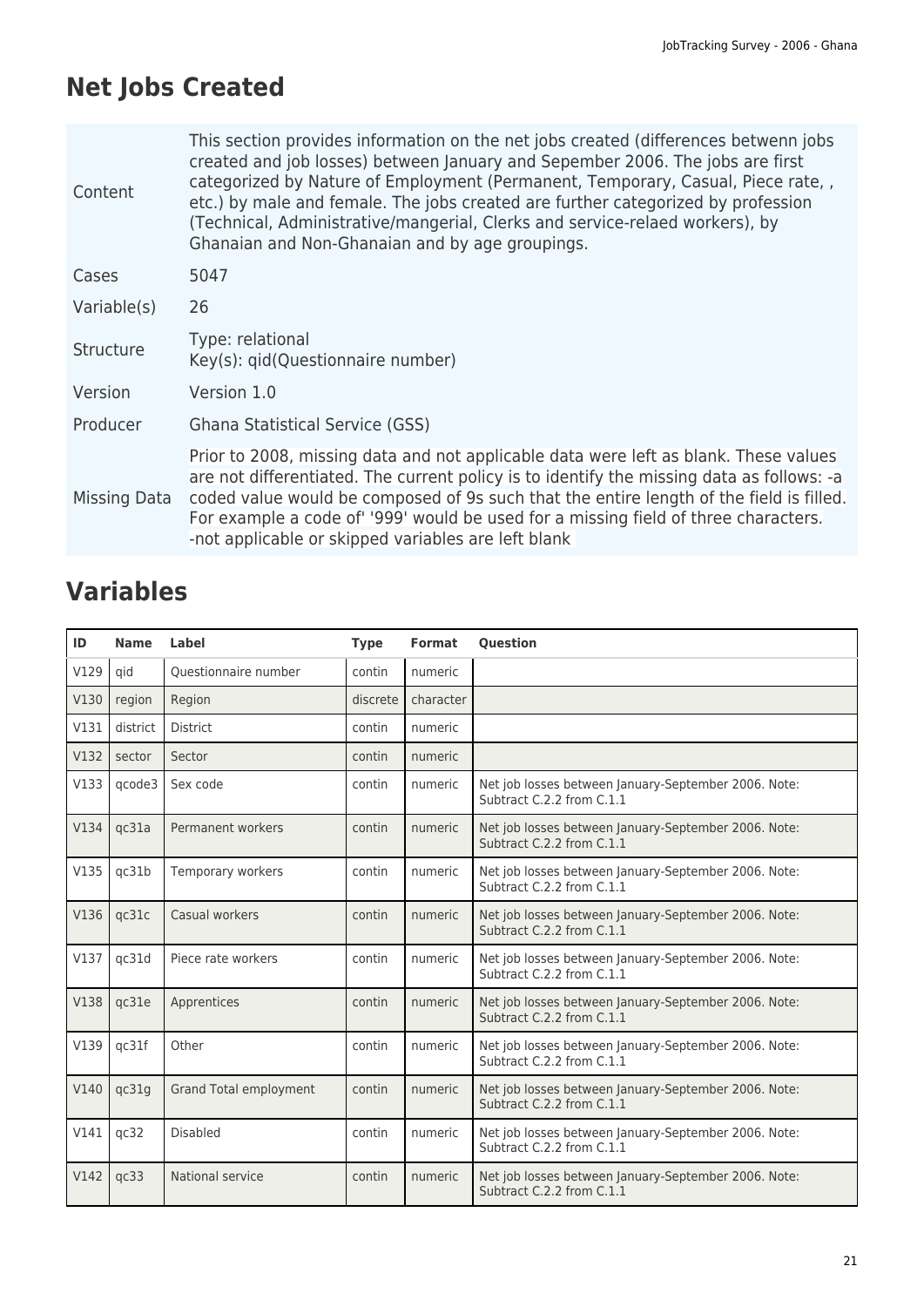| ID   | <b>Name</b> | Label                     | <b>Type</b> | Format  | <b>Question</b>                                                                   |
|------|-------------|---------------------------|-------------|---------|-----------------------------------------------------------------------------------|
| V143 | qc34a       | Professional/Technical    | contin      | numeric | Net job losses between January-September 2006. Note:<br>Subtract C.2.2 from C.1.1 |
| V144 | qc34b       | Administrative/management | contin      | numeric | Net job losses between January-September 2006. Note:<br>Subtract C.2.2 from C.1.1 |
| V145 | qc34c       | Operational/clerical      | contin      | numeric | Net job losses between January-September 2006. Note:<br>Subtract C.2.2 from C.1.1 |
| V146 | qc34d       | Other category            | contin      | numeric | Net job losses between January-September 2006. Note:<br>Subtract C.2.2 from C.1.1 |
| V147 | qc34e       | <b>Total workers</b>      | contin      | numeric | Net job losses between January-September 2006. Note:<br>Subtract C.2.2 from C.1.1 |
| V148 | qc35a       | Ghanaians                 | contin      | numeric | Net job losses between January-September 2006. Note:<br>Subtract C.2.2 from C.1.1 |
| V149 | qc35b       | Non-Ghanaians             | contin      | numeric | Net job losses between January-September 2006. Note:<br>Subtract C.2.2 from C.1.1 |
| V150 | qc35c       | <b>Total nationality</b>  | contin      | numeric | Net job losses between January-September 2006. Note:<br>Subtract C.2.2 from C.1.1 |
| V151 | qc36a       | Less than 15 years        | contin      | numeric | Net job losses between January-September 2006. Note:<br>Subtract C.2.2 from C.1.1 |
| V152 | qc36b       | 15 - 24 years             | contin      | numeric | Net job losses between January-September 2006. Note:<br>Subtract C.2.2 from C.1.1 |
| V153 | qc36c       | Over 24 years             | contin      | numeric | Net job losses between January-September 2006. Note:<br>Subtract C.2.2 from C.1.1 |
| V154 | qc36d       | Total age-group           | contin      | numeric | Net job losses between January-September 2006. Note:<br>Subtract C.2.2 from C.1.1 |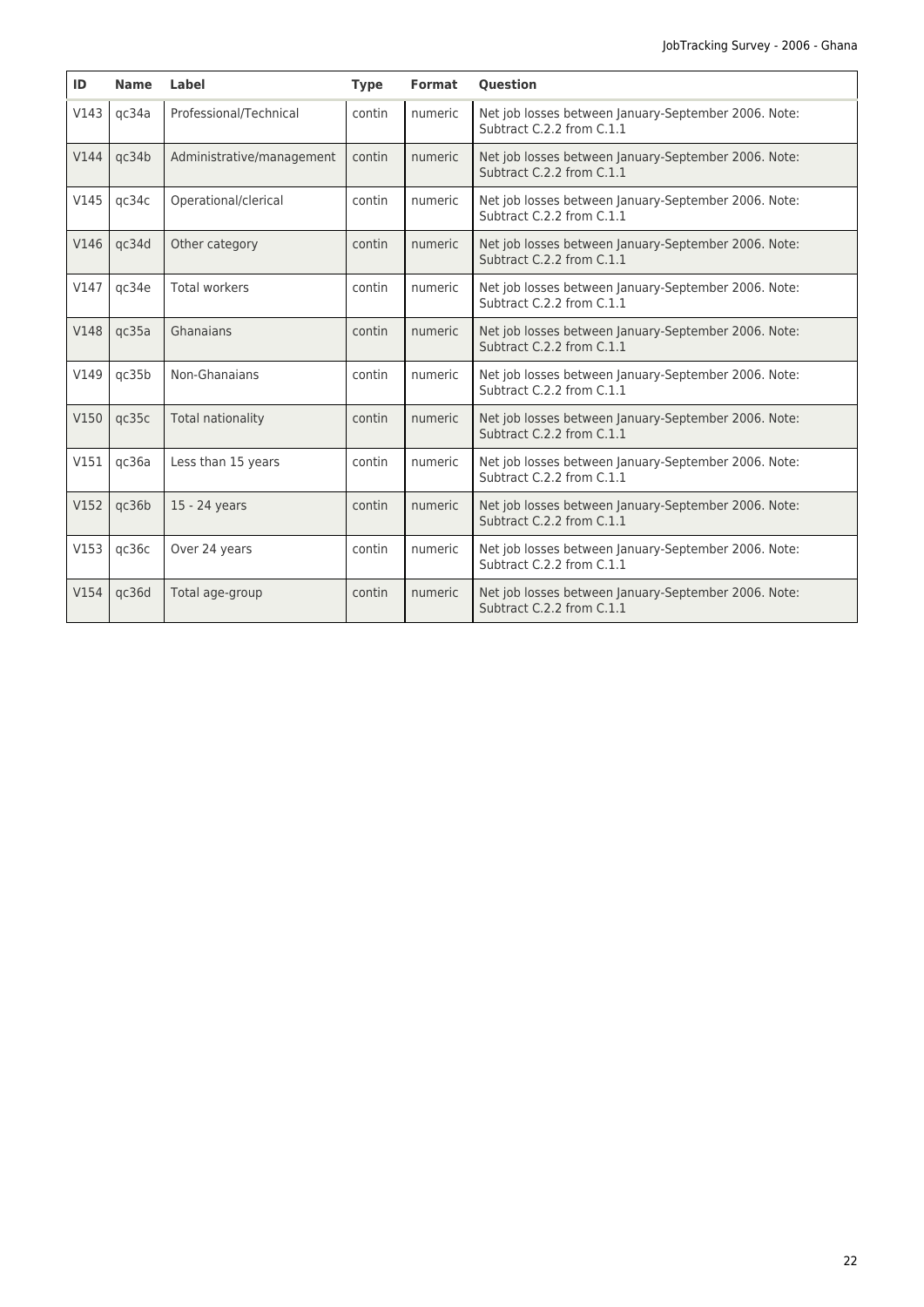# **Tax Incentives**

| Content          | The section provides information on the tax incentives that establishments have<br>accessed during the period of the study. The tax reliefs available include: Reduction<br>in corporate tax, Venture Capital Tax Incentives, Tax Relief for Youth Employment,<br>Domestic Content Tax Incentive and Employment of Persons with Disabilities.                                                                             |
|------------------|---------------------------------------------------------------------------------------------------------------------------------------------------------------------------------------------------------------------------------------------------------------------------------------------------------------------------------------------------------------------------------------------------------------------------|
| Cases            | 1937                                                                                                                                                                                                                                                                                                                                                                                                                      |
| Variable(s)      | 17                                                                                                                                                                                                                                                                                                                                                                                                                        |
| <b>Structure</b> | Type: relational<br>Key(s): gid(Questionnaire number)                                                                                                                                                                                                                                                                                                                                                                     |
| Version          | Version 1.0                                                                                                                                                                                                                                                                                                                                                                                                               |
| Producer         | Ghana Statistical Service (GSS)                                                                                                                                                                                                                                                                                                                                                                                           |
| Missing Data     | Prior to 2008, missing data and not applicable data were left as blank. These values<br>are not differentiated. The current policy is to identify the missing data as follows: -a<br>coded value would be composed of 9s such that the entire length of the field is filled.<br>For example a code of '999' would be used for a missing field of three characters.<br>-not applicable or skipped variables are left blank |

| ID   | <b>Name</b> | Label                                                                                 | <b>Type</b> | <b>Format</b> | <b>Ouestion</b>                                                                                          |
|------|-------------|---------------------------------------------------------------------------------------|-------------|---------------|----------------------------------------------------------------------------------------------------------|
| V155 | qid         | Ouestionnaire number                                                                  | contin      | numeric       |                                                                                                          |
| V156 | region      | Region                                                                                | discrete    | character     |                                                                                                          |
| V157 | district    | <b>District</b>                                                                       | contin      | numeric       |                                                                                                          |
| V158 | sector      | Sector                                                                                | contin      | numeric       |                                                                                                          |
| V159 | qd1         | Do you know about tax incentives?                                                     | contin      | numeric       | Are you aware of any tax incentives by the government?                                                   |
| V160 | qd2         | Has your establishment applied<br>for tax incentives in the last 12<br>months?        | contin      | numeric       | Has your establishment applied for any tax incentive(s)<br>between January and September 2006?           |
| V161 | qd3         | Has your establishment received<br>any tax incentives/relief inthe<br>past 12 months? | contin      | numeric       | Has your establishment received any tax<br>incentive(s)/relief(s) between January and September 2006?    |
| V162 | qd4a        | Reduction in corporate tax                                                            | contin      | numeric       | State the type(s) of tax incentive/relief that your<br>establishment has received. (Tick as appropriate) |
| V163 | qd4b        | Venture capital tax incentive                                                         | contin      | numeric       | State the type(s) of tax incentive/relief that your<br>establishment has received. (Tick as appropriate) |
| V164 | qd4c        | Tax measures to protect local<br>industries                                           | contin      | numeric       | State the type(s) of tax incentive/relief that your<br>establishment has received. (Tick as appropriate) |
| V165 | qd4d        | Tax relief for youth employment                                                       | contin      | numeric       | State the type(s) of tax incentive/relief that your<br>establishment has received. (Tick as appropriate) |
| V166 | gd4e        | Domestic content tax incentive                                                        | contin      | numeric       | State the type(s) of tax incentive/relief that your<br>establishment has received. (Tick as appropriate) |
| V167 | qd4f        | Margin of preference                                                                  | contin      | numeric       | State the type(s) of tax incentive/relief that your<br>establishment has received. (Tick as appropriate) |
| V168 | qd4g        | Employment of persons with<br>disability                                              | contin      | numeric       | State the type(s) of tax incentive/relief that your<br>establishment has received. (Tick as appropriate) |
| V169 | qd4h        | Sponsorship of sporting activities                                                    | contin      | numeric       | State the type(s) of tax incentive/relief that your<br>establishment has received. (Tick as appropriate) |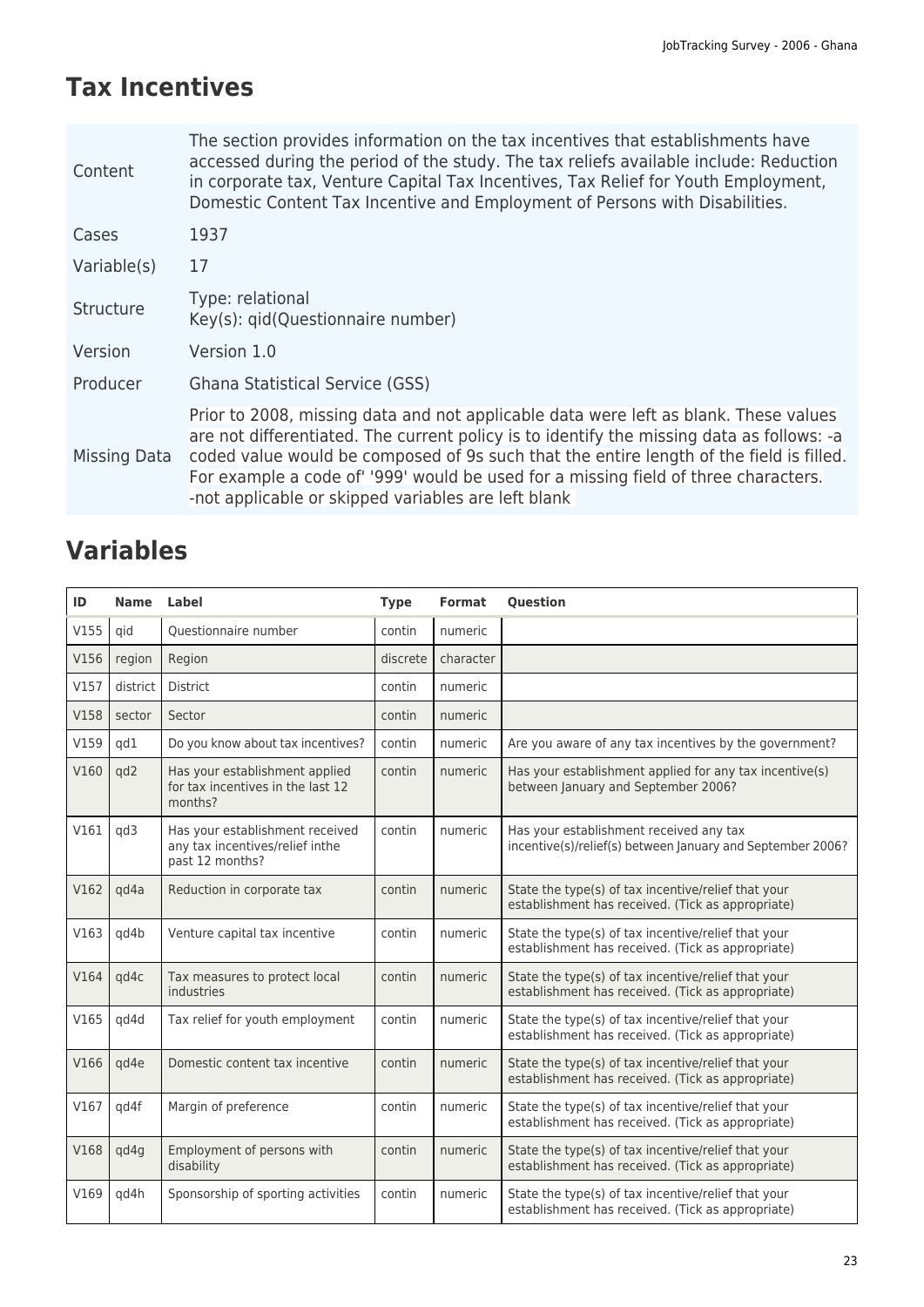|               | <b>Name</b>     | Label                                                         | <b>Type</b> | Format  | <b>Ouestion</b>                                                                                          |
|---------------|-----------------|---------------------------------------------------------------|-------------|---------|----------------------------------------------------------------------------------------------------------|
| $V170$ $qd4i$ |                 | Other (Specify)                                               | contin      | numeric | State the type(s) of tax incentive/relief that your<br>establishment has received. (Tick as appropriate) |
| V171          | ad <sub>5</sub> | Have more workers been<br>employed as a result of tax relief? | contin      | numeric | Have more workers been employed by your Establishment<br>as a result of the tax relief?                  |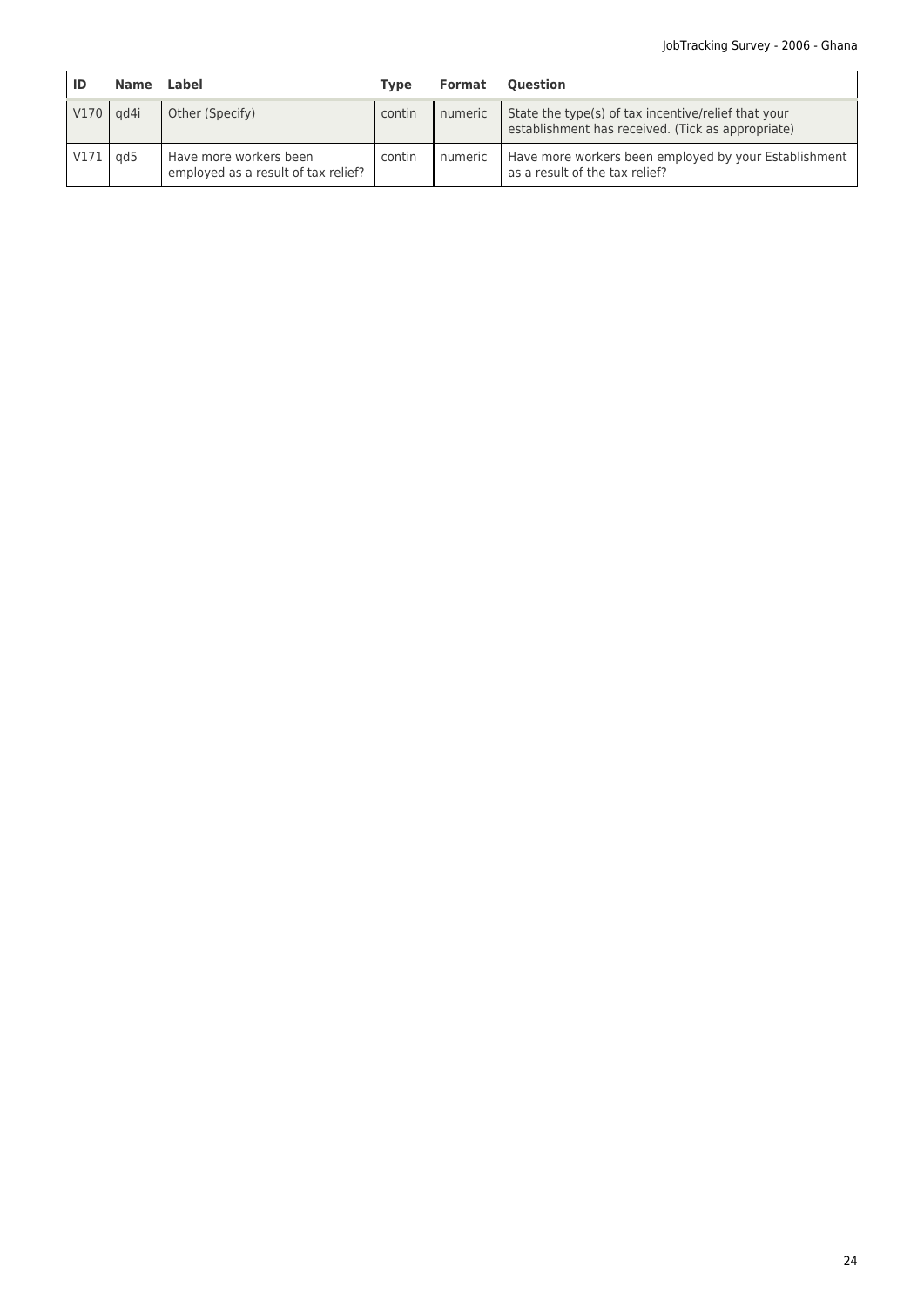# **On the Job Training and Internships**

| Content      | This section provides information regarding On-the-Job Training, Internships,<br>Industrial Attachement and Vacation Employment. These are disagregated by Male,<br>Female and the duration of the training. The section also provides information on the<br>acquisition of assets like lands/buildings and raw materials as well as meeting<br>working capital as a result of these interventions.                       |
|--------------|---------------------------------------------------------------------------------------------------------------------------------------------------------------------------------------------------------------------------------------------------------------------------------------------------------------------------------------------------------------------------------------------------------------------------|
| Cases        | 1937                                                                                                                                                                                                                                                                                                                                                                                                                      |
| Variable(s)  | 29                                                                                                                                                                                                                                                                                                                                                                                                                        |
| Structure    | Type: relational<br>Key(s): gid(Questionnaire number)                                                                                                                                                                                                                                                                                                                                                                     |
| Version      | Version 1.0                                                                                                                                                                                                                                                                                                                                                                                                               |
| Producer     | <b>Ghana Statistical Service (GSS)</b>                                                                                                                                                                                                                                                                                                                                                                                    |
| Missing Data | Prior to 2008, missing data and not applicable data were left as blank. These values<br>are not differentiated. The current policy is to identify the missing data as follows: -a<br>coded value would be composed of 9s such that the entire length of the field is filled.<br>For example a code of '999' would be used for a missing field of three characters.<br>-not applicable or skipped variables are left blank |

| ID   | <b>Name</b> | Label                                                                          | <b>Type</b> | <b>Format</b> | <b>Question</b>                                                                                                                                   |
|------|-------------|--------------------------------------------------------------------------------|-------------|---------------|---------------------------------------------------------------------------------------------------------------------------------------------------|
| V172 | qid         | Questionnaire number                                                           | contin      | numeric       |                                                                                                                                                   |
| V173 | region      | Region                                                                         | discrete    | character     |                                                                                                                                                   |
| V174 | district    | <b>District</b>                                                                | contin      | numeric       |                                                                                                                                                   |
| V175 | sector      | Sector                                                                         | contin      | numeric       |                                                                                                                                                   |
| V176 | qe1         | Has your establishment<br>participated in any form of<br>on-the -job training? | contin      | numeric       | Has your Establishment participated in any form of<br>On-The-Job-Training/Internship/Industrial Attachment between<br>January and September 2006? |
| V177 | ge2a1       | Total trained On-the-Job                                                       | contin      | numeric       | If Yes, provide the following information.                                                                                                        |
| V178 | qe2a2       | Males trained On-the-Job                                                       | contin      | numeric       | If Yes, provide the following information.                                                                                                        |
| V179 | qe2a3       | Females trainied On-the-Job                                                    | contin      | numeric       | If Yes, provide the following information.                                                                                                        |
| V180 | qe2a4       | Duration of training<br>On-the-Job                                             | contin      | numeric       | If Yes, provide the following information.                                                                                                        |
| V181 | qe2b1       | Total number of Internships                                                    | contin      | numeric       | If Yes, provide the following information.                                                                                                        |
| V182 | qe2b2       | Males in Internship                                                            | contin      | numeric       | If Yes, provide the following information.                                                                                                        |
| V183 | qe2b3       | Females in Internship                                                          | contin      | numeric       | If Yes, provide the following information.                                                                                                        |
| V184 | qe2b4       | Duration in Internship                                                         | contin      | numeric       | If Yes, provide the following information.                                                                                                        |
| V185 | qe2c1       | Total on Vacation emplyment                                                    | contin      | numeric       | If Yes, provide the following information.                                                                                                        |
| V186 | qe2c2       | Males on Vacation<br>employment                                                | contin      | numeric       | If Yes, provide the following information.                                                                                                        |
| V187 | qe2c3       | Females on Vacation<br>employment                                              | contin      | numeric       | If Yes, provide the following information.                                                                                                        |
| V188 | qe2c4       | <b>Duration of Vacation</b><br>employment                                      | contin      | numeric       | If Yes, provide the following information.                                                                                                        |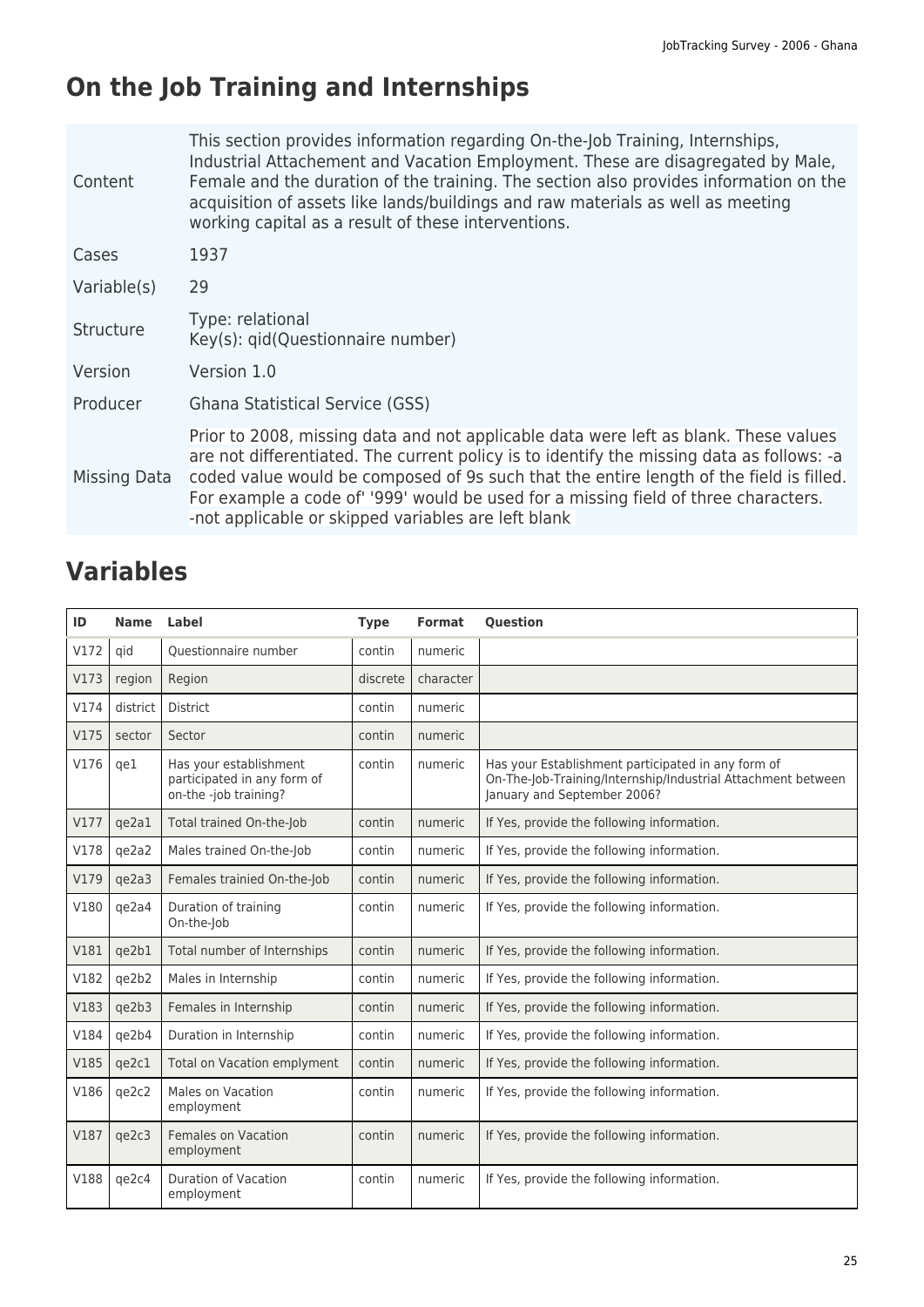| ID   | <b>Name</b> | Label                                                              | <b>Type</b> | Format  | <b>Ouestion</b>                                                                                                                                                                                              |
|------|-------------|--------------------------------------------------------------------|-------------|---------|--------------------------------------------------------------------------------------------------------------------------------------------------------------------------------------------------------------|
| V189 | qe2d1       | <b>Total Others</b>                                                | contin      | numeric | If Yes, provide the following information.                                                                                                                                                                   |
| V190 | ge2d2       | Male Others                                                        | contin      | numeric | If Yes, provide the following information.                                                                                                                                                                   |
| V191 | qe2d3       | Female Others                                                      | contin      | numeric | If Yes, provide the following information.                                                                                                                                                                   |
| V192 | qe2d4       | <b>Duration Others</b>                                             | contin      | numeric | If Yes, provide the following information.                                                                                                                                                                   |
| V193 | qe3         | Has your establishment hired<br>more people /created more<br>jobs  | contin      | numeric | Has your Establishment hired more people/created more jobs<br>between January- September 2006 as a result of your<br>participation in the On-The-Job-Training/Internship/Industrial<br>attachment programme? |
| V194 | qf1         | Has your establishment<br>benifitted/received any<br>micro-finance | contin      | numeric | Has your Establishment benefitted or received any<br>micro-finance/loan/grant/advances between January and<br>September 2006?                                                                                |
| V195 | qf3a        | Acquiring land/building<br>equipment                               | contin      | numeric | To what extent has the facility granted helped your<br>Establishment?                                                                                                                                        |
| V196 | qf3b        | Acquiring raw materials                                            | contin      | numeric | To what extent has the facility granted helped your<br>Establishment?                                                                                                                                        |
| V197 | qf3c        | Meeting market demand                                              | contin      | numeric | To what extent has the facility granted helped your<br>Establishment?                                                                                                                                        |
| V198 | qf3d        | Meeting working capital                                            | contin      | numeric | To what extent has the facility granted helped your<br>Establishment?                                                                                                                                        |
| V199 | qf3e        | (Specify)                                                          | contin      | numeric | To what extent has the facility granted helped your<br>Establishment?                                                                                                                                        |
| V200 | qf4         | Has your establishment hired<br>more people /created more<br>jobs  | contin      | numeric | Has your Establishment hired more people/created more jobs<br>between January- September 2006 as a result of these<br>interventions?                                                                         |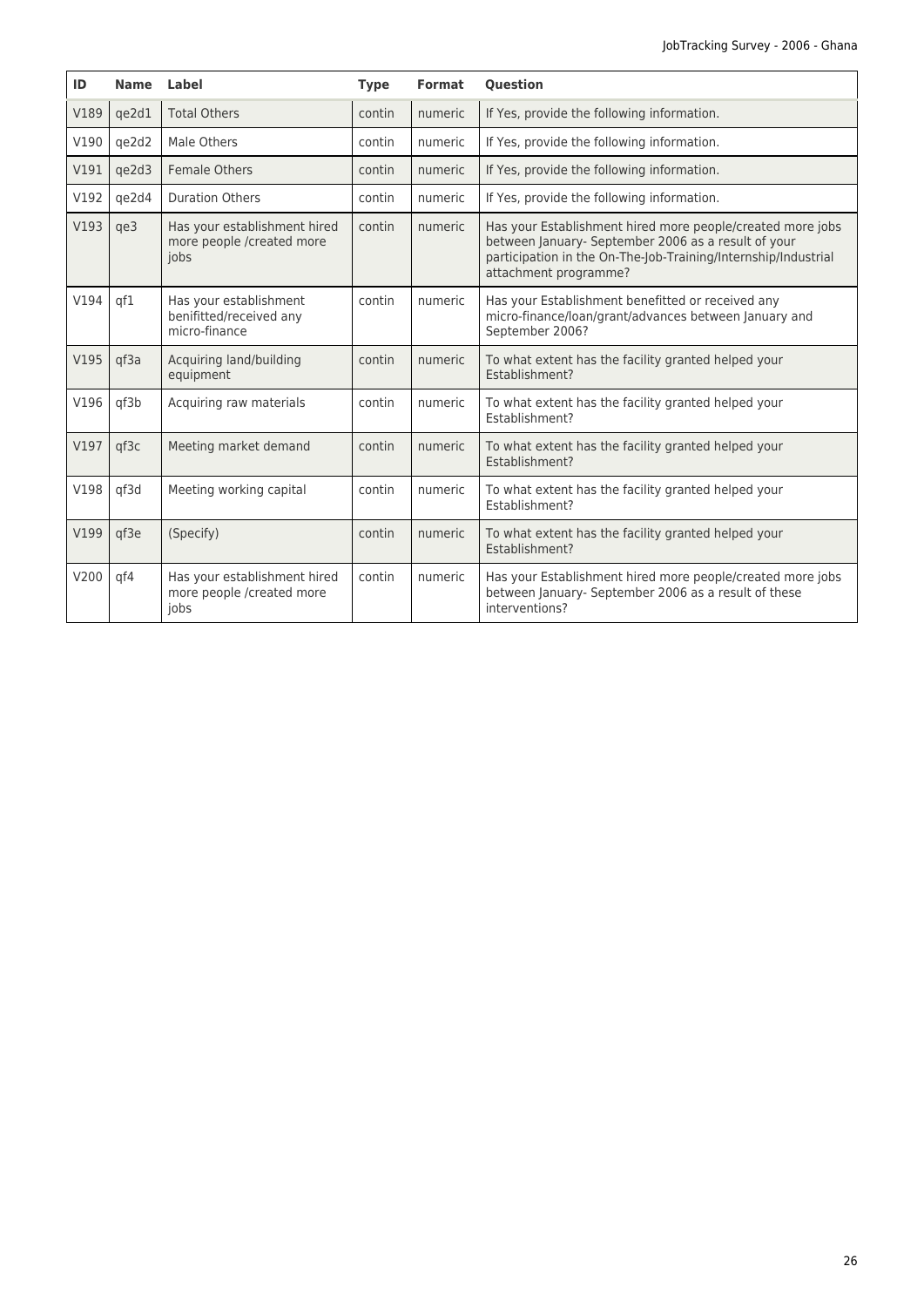# **Microfinance, Loans and Grants**

| Content      | This section provides information on the types of loans and grants received and the<br>purpose for which these were acquired. It also provides information on the sources of<br>funding.                                                                                                                                                                                                                                   |
|--------------|----------------------------------------------------------------------------------------------------------------------------------------------------------------------------------------------------------------------------------------------------------------------------------------------------------------------------------------------------------------------------------------------------------------------------|
| Cases        | 302                                                                                                                                                                                                                                                                                                                                                                                                                        |
| Variable(s)  | 9                                                                                                                                                                                                                                                                                                                                                                                                                          |
| Structure    | Type: relational<br>Key(s): gid(Questionnaire number)                                                                                                                                                                                                                                                                                                                                                                      |
| Version      | Version 1.0                                                                                                                                                                                                                                                                                                                                                                                                                |
| Producer     | Ghana Statistical Service (GSS)                                                                                                                                                                                                                                                                                                                                                                                            |
| Missing Data | Prior to 2008, missing data and not applicable data were left as blank. These values<br>are not differentiated. The current policy is to identify the missing data as follows: -a<br>coded value would be composed of 9s such that the entire length of the field is filled.<br>For example a code of' '999' would be used for a missing field of three characters.<br>-not applicable or skipped variables are left blank |

| ID   | <b>Name</b> | Label                 | <b>Type</b> | <b>Format</b> | <b>Question</b>                            |
|------|-------------|-----------------------|-------------|---------------|--------------------------------------------|
| V201 | qid         | Ouestionnaire number  | contin      | numeric       |                                            |
| V202 | region      | Region                | discrete    | character     |                                            |
| V203 | district    | District              | contin      | numeric       |                                            |
| V204 | sector      | Sector                | contin      | numeric       |                                            |
| V205 | qf2         | Type of loan or grant | discrete    | character     | If Yes, provide the Type of Loan or Grant. |
| V206 | qf2b        | Amount                | contin      | numeric       | If Yes, provide the Amount.                |
| V207 | qf2c        | Duration              | contin      | numeric       | If Yes, provide the Duration.              |
| V208 | qf2d        | Purpose               | discrete    | character     | If Yes, provide the Purpose.               |
| V209 | qf2e        | Source of funding     | discrete    | character     | If Yes, provide the Source of funding.     |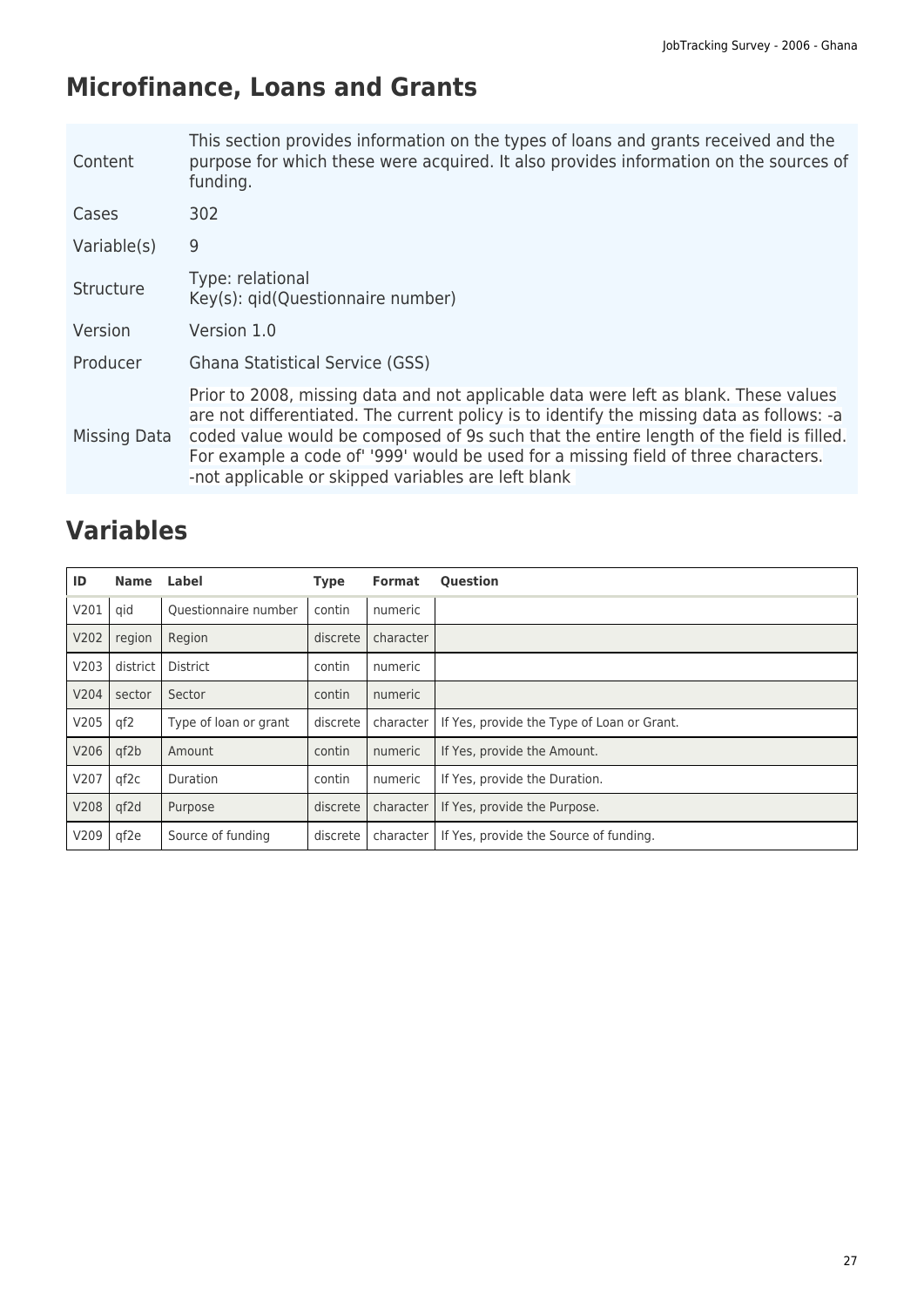# **Implementation of National Youth Employment Programme**

| Content      | This section provides information on establishments' involvement in the<br>implementation of the National Youth Employment Programme (NYEP) The<br>information includes the level of participation and the modules being implemented.                                                                                                                                                                                     |
|--------------|---------------------------------------------------------------------------------------------------------------------------------------------------------------------------------------------------------------------------------------------------------------------------------------------------------------------------------------------------------------------------------------------------------------------------|
| Cases        | 1937                                                                                                                                                                                                                                                                                                                                                                                                                      |
| Variable(s)  | 14                                                                                                                                                                                                                                                                                                                                                                                                                        |
| Structure    | Type: relational<br>Key(s): qid(Questionnaire number)                                                                                                                                                                                                                                                                                                                                                                     |
| Version      | version 1.0                                                                                                                                                                                                                                                                                                                                                                                                               |
| Producer     | Ghana Statistical Service (GSS)                                                                                                                                                                                                                                                                                                                                                                                           |
| Missing Data | Prior to 2008, missing data and not applicable data were left as blank. These values<br>are not differentiated. The current policy is to identify the missing data as follows: -a<br>coded value would be composed of 9s such that the entire length of the field is filled.<br>For example a code of '999' would be used for a missing field of three characters.<br>-not applicable or skipped variables are left blank |

| ID   | <b>Name</b> | <b>Label</b>                                                                                                 | <b>Type</b> | <b>Format</b> | <b>Question</b>                                                                                              |
|------|-------------|--------------------------------------------------------------------------------------------------------------|-------------|---------------|--------------------------------------------------------------------------------------------------------------|
| V210 | qid         | Ouestionnaire number                                                                                         | contin      | numeric       |                                                                                                              |
| V211 | region      | Region                                                                                                       | discrete    | character     |                                                                                                              |
| V212 | district    | <b>District</b>                                                                                              | contin      | numeric       |                                                                                                              |
| V213 | sector      | Sector                                                                                                       | contin      | numeric       |                                                                                                              |
| V214 | qg1         | Has your establishment been involved<br>in the implementation of the National<br>Youth Employment Programme? | contin      | numeric       | Has your Establishment been involved in the<br>implementation of the National Youth Employment<br>Programme? |
| V215 | qg2         | If yes, in what capacity is your<br>involvement in the programme                                             | contin      | numeric       | If Yes, in what capacity is your involvement in the<br>programme?                                            |
| V216 | qg3         | Is your establishment currently<br>pursuing any module(s) under                                              | contin      | numeric       | Is your establishment currently pursuing any<br>module(s) under the National Youth Employment<br>Programme?  |
| V217 | qg4a        | Youth in Agricultural business                                                                               | contin      | numeric       | Which of the module(s) is/are your Establishment<br>currently pursuing?                                      |
| V218 | qg4b        | Youth in Trade and Vocations                                                                                 | contin      | numeric       | Which of the module(s) is/are your Establishment<br>currently pursuing?                                      |
| V219 | qg4c        | Youth in ICT                                                                                                 | contin      | numeric       | Which of the module(s) is/are your Establishment<br>currently pursuing?                                      |
| V220 | qg4d        | Community protection system                                                                                  | contin      | numeric       | Which of the module(s) is/are your Establishment<br>currently pursuing?                                      |
| V221 | qg4e        | Waste and sanitation corps                                                                                   | contin      | numeric       | Which of the module(s) is/are your Establishment<br>currently pursuing?                                      |
| V222 | qg4f        | <b>Community Education Teach. Assistants</b>                                                                 | contin      | numeric       | Which of the module(s) is/are your Establishment<br>currently pursuing?                                      |
| V223 | qg4g        | Auxilliary healthcare workers assistants                                                                     | contin      | numeric       | Which of the module(s) is/are your Establishment<br>currently pursuing?                                      |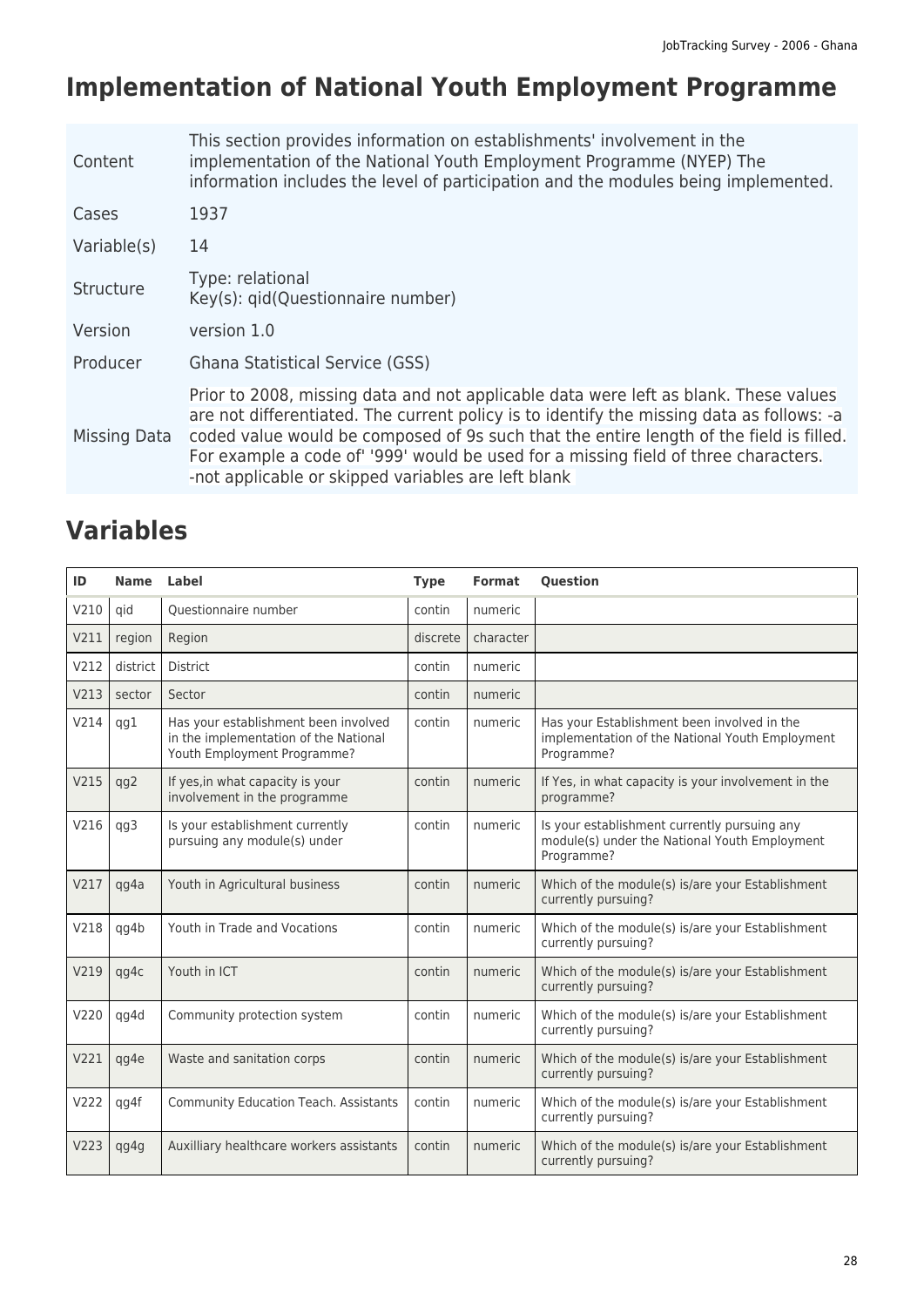# **Personnel Trained and Placed in Jobs**

| Content      | This section provides information on establishments' involvement in the<br>implementation of the National Youth Employment Programme (NYEP) and the<br>number of personnel trained and placed in jobs under the programme.                                                                                                                                                                                                 |
|--------------|----------------------------------------------------------------------------------------------------------------------------------------------------------------------------------------------------------------------------------------------------------------------------------------------------------------------------------------------------------------------------------------------------------------------------|
| Cases        | 1320                                                                                                                                                                                                                                                                                                                                                                                                                       |
| Variable(s)  | 12                                                                                                                                                                                                                                                                                                                                                                                                                         |
| Structure    | Type: relational<br>Key(s): gid(Questionnaire number)                                                                                                                                                                                                                                                                                                                                                                      |
| Version      | Version 1.0                                                                                                                                                                                                                                                                                                                                                                                                                |
| Producer     | Ghana Statistical Service (GSS)                                                                                                                                                                                                                                                                                                                                                                                            |
| Missing Data | Prior to 2008, missing data and not applicable data were left as blank. These values<br>are not differentiated. The current policy is to identify the missing data as follows: -a<br>coded value would be composed of 9s such that the entire length of the field is filled.<br>For example a code of' '999' would be used for a missing field of three characters.<br>-not applicable or skipped variables are left blank |

| ID   | <b>Name</b> | Label                                            | <b>Type</b> | <b>Format</b> | <b>Ouestion</b>                                        |
|------|-------------|--------------------------------------------------|-------------|---------------|--------------------------------------------------------|
| V224 | qid         | Ouestionnaire number                             | contin      | numeric       |                                                        |
| V225 | region      | Region                                           | discrete    | character     |                                                        |
| V226 | district    | <b>District</b>                                  | contin      | numeric       |                                                        |
| V227 | sector      | Sector                                           | contin      | numeric       |                                                        |
| V228 | qgcode      | Sexcode                                          | contin      | numeric       |                                                        |
| V229 | qg5a        | No. of Youth in agriculture business             | contin      | numeric       | What is the total number trained and placed in<br>job? |
| V230 | qg5b        | No. of Youth in trade and vocation               | contin      | numeric       | What is the total number trained and placed in<br>job? |
| V231 | qg5c        | No. of Youth in ICT                              | contin      | numeric       | What is the total number trained and placed in<br>job? |
| V232 | qg5d        | No. of Community protection system               | contin      | numeric       | What is the total number trained and placed in<br>job? |
| V233 | qg5e        | No. of Auxiliary waste and sanitation corps      | contin      | numeric       | What is the total number trained and placed in<br>job? |
| V234 | qg5f        | No. of Community education teaching<br>assistant | contin      | numeric       | What is the total number trained and placed in<br>job? |
| V235 | qg5g        | No. of Auxilliary healthcare workers assistant   | contin      | numeric       | What is the total number trained and placed in<br>iob? |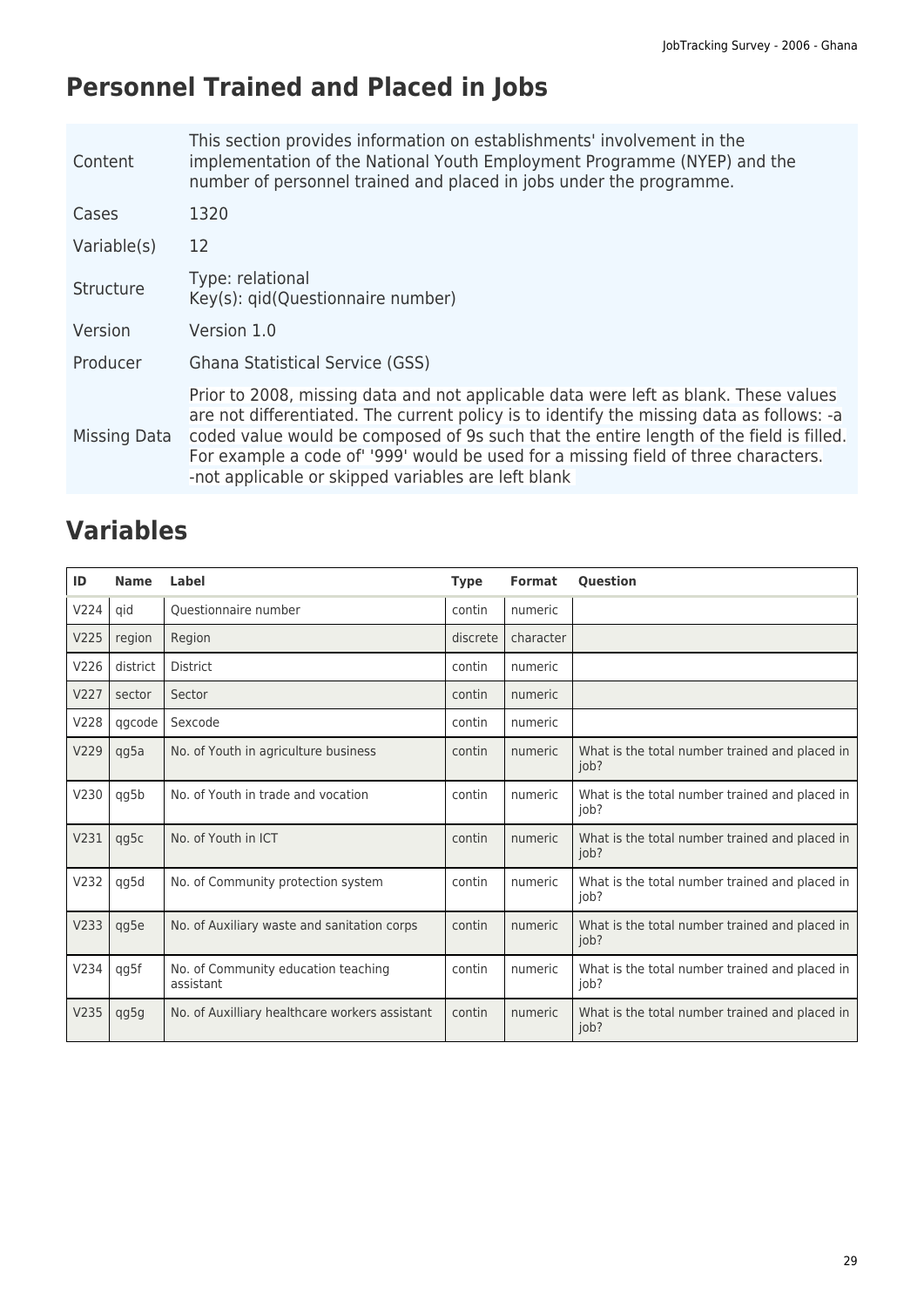# **Construction Works Done**

| Content      | This section provides information on construction works and projects undertaken by<br>establishments during the period January-September 2006. The contracts entail New<br>Construction, Renovation and both types of project. Some of the projects include<br>schools, housing, office buildings, markets, community centres, health facilities,<br>roads and bridges, dams and irrigation, water, plumbing, roofing and interior<br>decoration. |
|--------------|---------------------------------------------------------------------------------------------------------------------------------------------------------------------------------------------------------------------------------------------------------------------------------------------------------------------------------------------------------------------------------------------------------------------------------------------------|
| Cases        | 1937                                                                                                                                                                                                                                                                                                                                                                                                                                              |
| Variable(s)  | 21                                                                                                                                                                                                                                                                                                                                                                                                                                                |
| Structure    | Type: relational<br>Key(s): gid(Questionnaire number)                                                                                                                                                                                                                                                                                                                                                                                             |
| Version      | Verson 1.0                                                                                                                                                                                                                                                                                                                                                                                                                                        |
| Producer     | Ghana Statistical Service (GSS)                                                                                                                                                                                                                                                                                                                                                                                                                   |
| Missing Data | Prior to 2008, missing data and not applicable data were left as blank. These values<br>are not differentiated. The current policy is to identify the missing data as follows: -a<br>coded value would be composed of 9s such that the entire length of the field is filled.<br>For example a code of '999' would be used for a missing field of three characters.<br>-not applicable or skipped variables are left blank                         |

| ID   | <b>Name</b>     | Label                                                           | <b>Type</b> | <b>Format</b> | <b>Question</b>                                                                                                                            |
|------|-----------------|-----------------------------------------------------------------|-------------|---------------|--------------------------------------------------------------------------------------------------------------------------------------------|
| V236 | qid             | Questionnaire number                                            | contin      | numeric       |                                                                                                                                            |
| V237 | region          | Region                                                          | discrete    | character     |                                                                                                                                            |
| V238 | district        | <b>District</b>                                                 | contin      | numeric       |                                                                                                                                            |
| V239 | sector          | Sector                                                          | contin      | numeric       |                                                                                                                                            |
| V240 | gh1             | Has your establishment<br>awarded/benefitted/ with any construc | contin      | numeric       | Has your Establishment awarded/benefitted<br>from/connected with any constructional<br>work/project between January and September<br>2006? |
| V241 | qh <sub>2</sub> | Does the contract entail                                        | contin      | numeric       | Does the work entail: (If new contract, complete<br>only H.3.1: If renovation, complete only H.3.2: If<br>both, complete H.3.1 and H.3.2)  |
| V242 | qh31a           | Type of project/contract 1                                      | contin      | numeric       | Type of project/contract                                                                                                                   |
| V243 | qh31b           | Type of project/contract 2                                      | contin      | numeric       | Type of project/contract                                                                                                                   |
| V244 | qh31c           | Type of project/contract 3                                      | contin      | numeric       | Type of project/contract                                                                                                                   |
| V245 | qh31d           | Type of project/contract 4                                      | contin      | numeric       | Type of project/contract                                                                                                                   |
| V246 | gh31e           | Type of project/contract 5                                      | contin      | numeric       | Type of project/contract                                                                                                                   |
| V247 | qh32a           | Type of renovation 1                                            | contin      | numeric       | Type of renovation                                                                                                                         |
| V248 | qh32b           | Type of renovation 2                                            | contin      | numeric       | Type of renovation                                                                                                                         |
| V249 | qh32c           | Type of renovation 3                                            | contin      | numeric       | Type of renovation                                                                                                                         |
| V250 | qh32d           | Type of renovation 4                                            | contin      | numeric       | Type of renovation                                                                                                                         |
| V251 | qh32e           | Type of renovation 5                                            | contin      | numeric       | Type of renovation                                                                                                                         |
| V252 | qh4             | Have you established a new office for this<br>contract/project  | contin      | numeric       | Have you established an office for this<br>contract/project?                                                                               |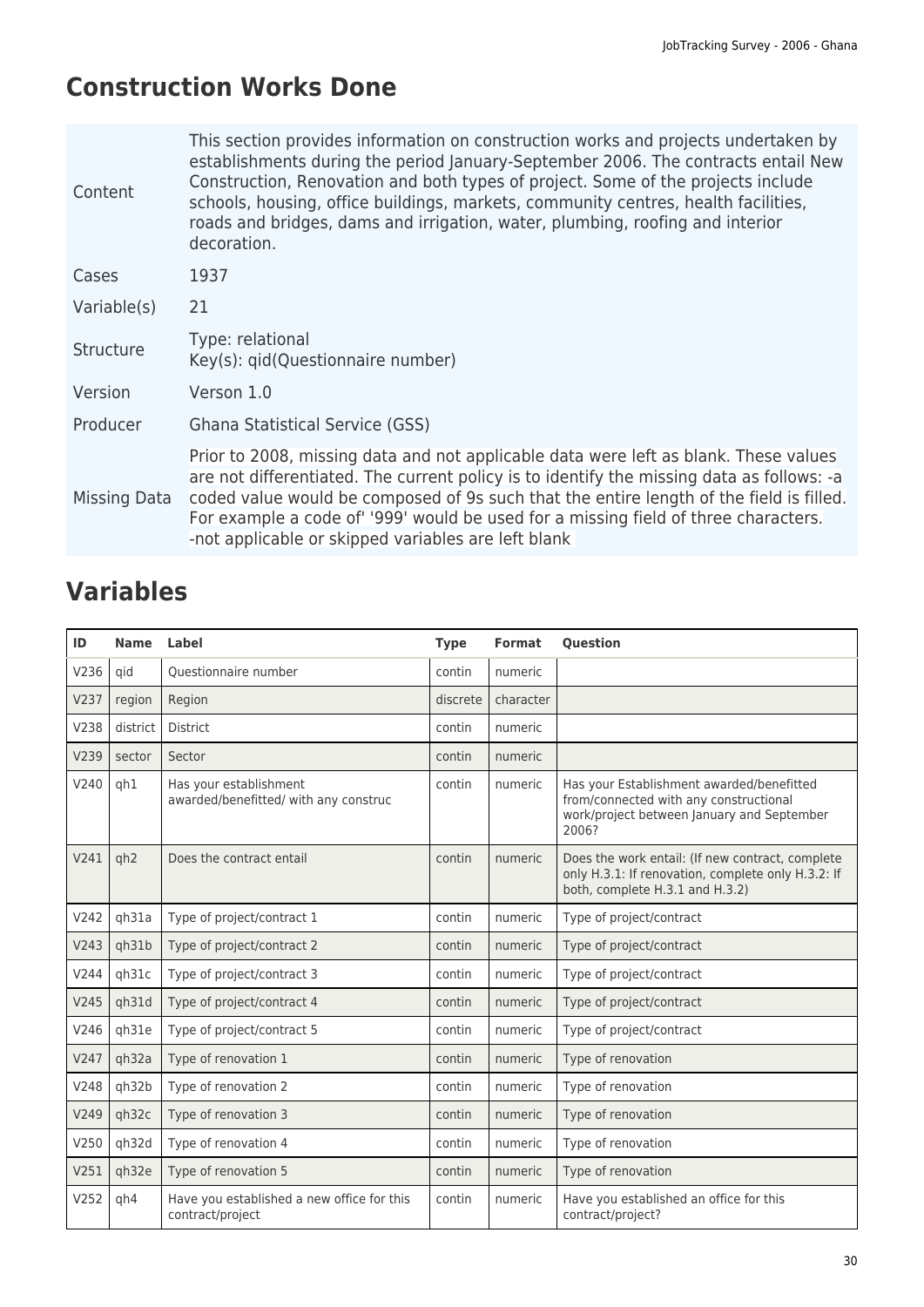| ID   | <b>Name</b>     | Label                                                           | <b>Type</b> | <b>Format</b> | <b>Ouestion</b>                                                                                   |
|------|-----------------|-----------------------------------------------------------------|-------------|---------------|---------------------------------------------------------------------------------------------------|
| V253 | gh <sub>5</sub> | Give the exact location/address of<br>project/contract          | discrete    | character     | Give the exact location/address of<br>Project/Contract office?                                    |
| V254 | gh6             | Has your establishment given/intend to<br>give part of this con | contin      | numeric       | Has your Establishment given/intend to give part<br>of this contract/project to a sub-contractor? |
| V255 | gh7             | If yes, what is the name, exact location and<br>address of this | discrete    | character     | If Yes, which is the name, exact location and<br>address of the sub-contractor?                   |
| V256 | gh8             | Has this contract/project helped to create<br>new jobs/new peop | contin      | numeric       | Has this contract/project helped to create new<br>jobs/new people to be hired?                    |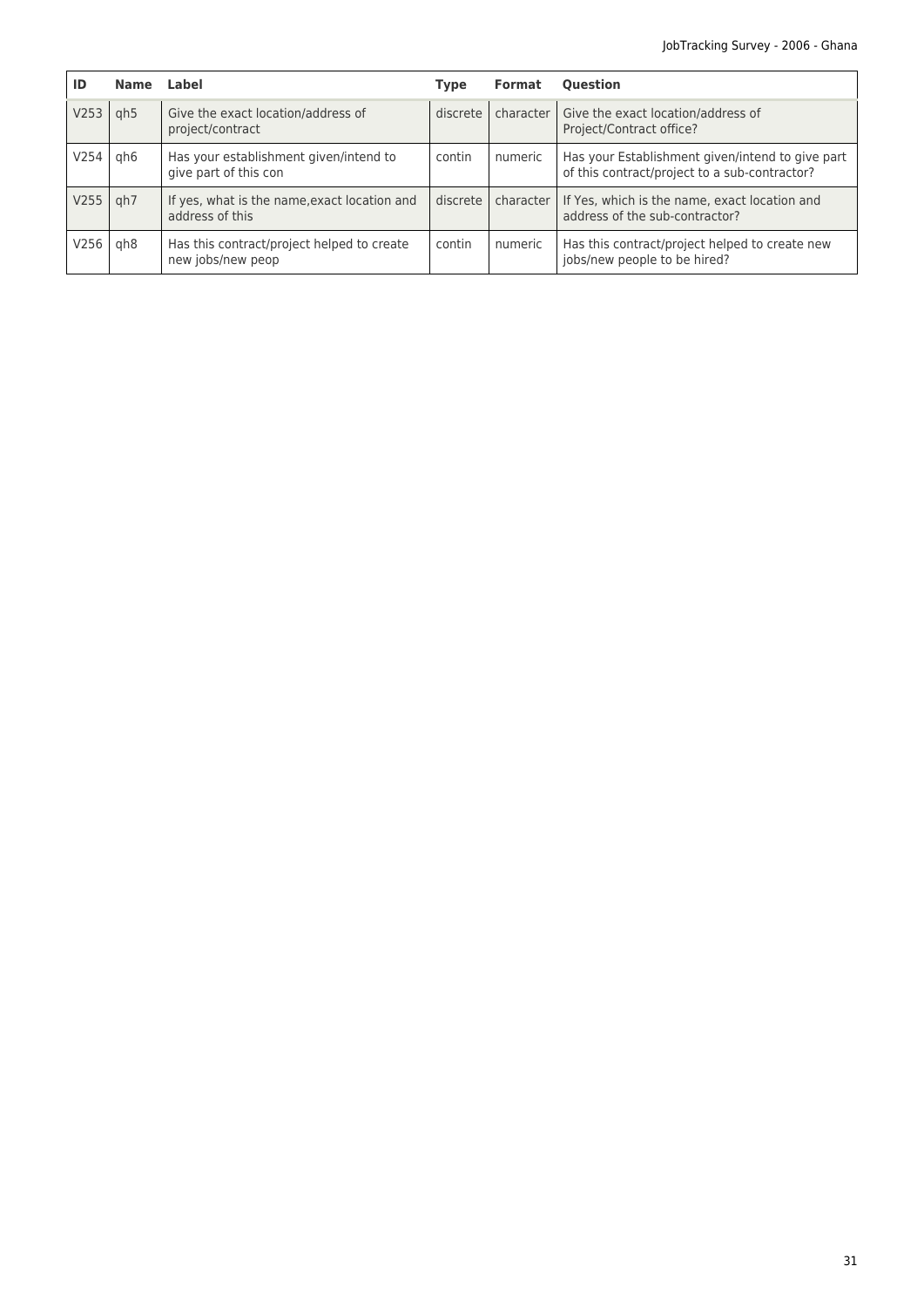# **Job Positions in Establishments**

| Content      | This section provides information on job positions available in the establishment as<br>at September 2006. The job are categorized according to the job position<br>(Professional/Technical, Management/Administrative, etc.), the minimum entry<br>requirements, additional skills and competencies, minimum number of years of<br>experience and the number at post. Information is also gathered on the<br>remuneration attached to the post and the number of vacancies available. |
|--------------|----------------------------------------------------------------------------------------------------------------------------------------------------------------------------------------------------------------------------------------------------------------------------------------------------------------------------------------------------------------------------------------------------------------------------------------------------------------------------------------|
| Cases        | 17074                                                                                                                                                                                                                                                                                                                                                                                                                                                                                  |
| Variable(s)  | 14                                                                                                                                                                                                                                                                                                                                                                                                                                                                                     |
| Structure    | Type: relational<br>Key(s): gid(Questionnaire number)                                                                                                                                                                                                                                                                                                                                                                                                                                  |
| Version      | Version 1.0                                                                                                                                                                                                                                                                                                                                                                                                                                                                            |
| Producer     | <b>Ghana Statistical Service (GSS)</b>                                                                                                                                                                                                                                                                                                                                                                                                                                                 |
| Missing Data | Prior to 2008, missing data and not applicable data were left as blank. These values<br>are not differentiated. The current policy is to identify the missing data as follows: -a<br>coded value would be composed of 9s such that the entire length of the field is filled.<br>For example a code of '999' would be used for a missing field of three characters.<br>-not applicable or skipped variables are left blank                                                              |

| ID   | <b>Name</b> | Label                                   | <b>Type</b> | <b>Format</b> | <b>Question</b>                                                                                   |
|------|-------------|-----------------------------------------|-------------|---------------|---------------------------------------------------------------------------------------------------|
| V257 | qid         | Questionnaire number                    | contin      | numeric       |                                                                                                   |
| V258 | region      | Region                                  | discrete    | character     |                                                                                                   |
| V259 | district    | <b>District</b>                         | contin      | numeric       |                                                                                                   |
| V260 | sector      | Sector                                  | contin      | numeric       |                                                                                                   |
| V261 | gi1a        | Job position                            | contin      | numeric       | Give the following information on the job position in your<br>Establishment as at September 2006. |
| V262 | qi1b        | Entry requirement                       | contin      | numeric       | Give the following information on the job position in your<br>Establishment as at September 2006. |
| V263 | gi1c        | Additional skills                       | contin      | numeric       | Give the following information on the job position in your<br>Establishment as at September 2006. |
| V264 | qi1d        | Minimum level of years of<br>experience | contin      | numeric       | Give the following information on the job position in your<br>Establishment as at September 2006. |
| V265 | gi1e        | Number required                         | contin      | numeric       | Give the following information on the job position in your<br>Establishment as at September 2006. |
| V266 | qi1f1       | Total                                   | contin      | numeric       | Give the following information on the job position in your<br>Establishment as at September 2006. |
| V267 | qi1f2       | Male                                    | contin      | numeric       | Give the following information on the job position in your<br>Establishment as at September 2006. |
| V268 | qi1f3       | Female                                  | contin      | numeric       | Give the following information on the job position in your<br>Establishment as at September 2006. |
| V269 | gi1g        | Monthly salary                          | contin      | numeric       | Give the following information on the job position in your<br>Establishment as at September 2006. |
| V270 | qi1h        | Number of vacancies                     | contin      | numeric       | Give the following information on the job position in your<br>Establishment as at September 2006. |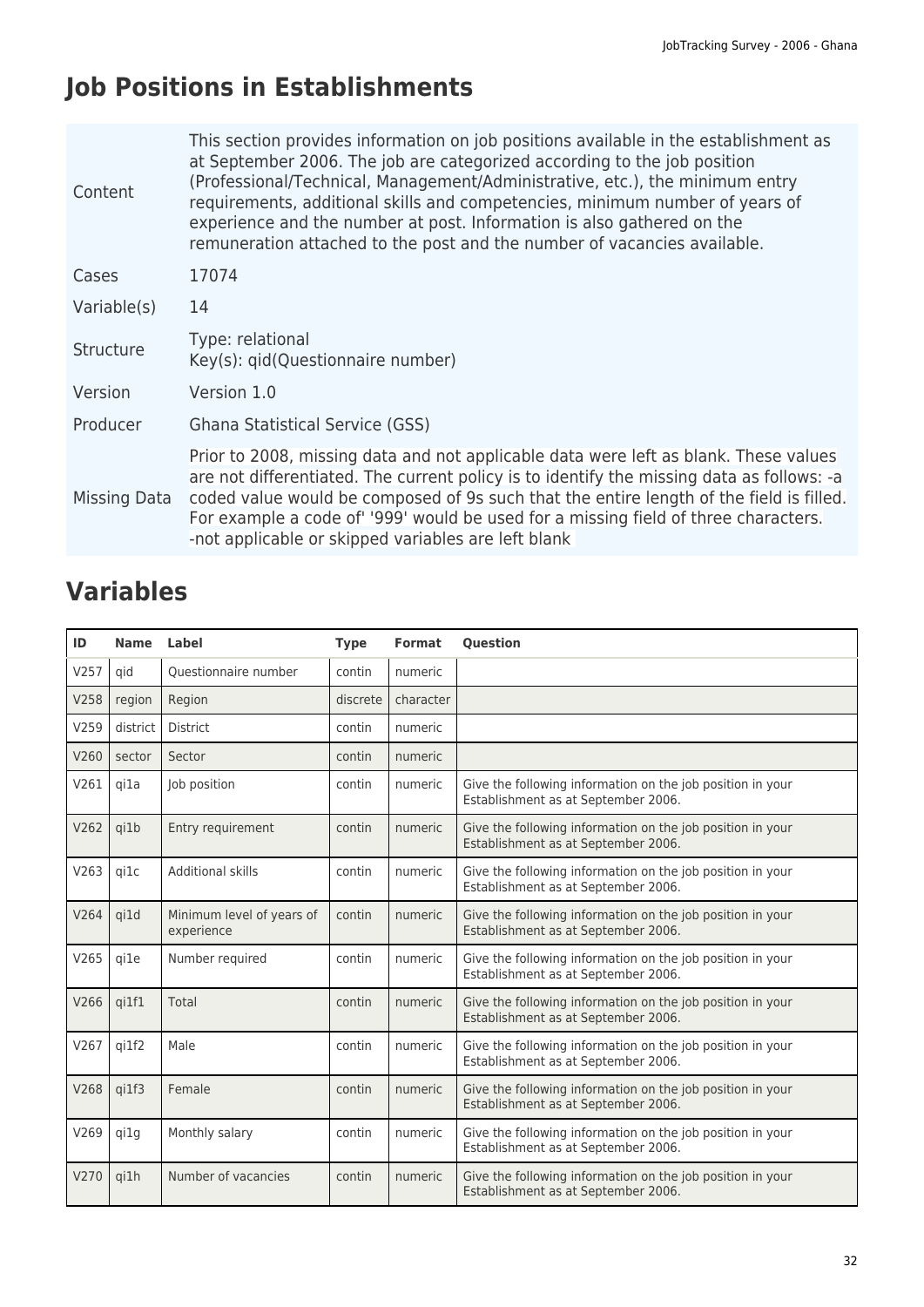# **Job Vacancies in Establishments**

| Content      | This section provides information on job vacancies available in the establishments as<br>at September 2006. The jobs are categorized according to the job position<br>(Professional/Technical, Management/Administrative, etc.), availability of persons<br>with the required skills and qualification, methods for filling these vacancies and<br>reasons for not filling the existing vacancies.                        |
|--------------|---------------------------------------------------------------------------------------------------------------------------------------------------------------------------------------------------------------------------------------------------------------------------------------------------------------------------------------------------------------------------------------------------------------------------|
| Cases        | 6964                                                                                                                                                                                                                                                                                                                                                                                                                      |
| Variable(s)  | 9                                                                                                                                                                                                                                                                                                                                                                                                                         |
| Structure    | Type: relational<br>Key(s): qid(Questionnaire number)                                                                                                                                                                                                                                                                                                                                                                     |
| Version      | Version 1.0                                                                                                                                                                                                                                                                                                                                                                                                               |
| Producer     | Ghana Statistical Service (GSS)                                                                                                                                                                                                                                                                                                                                                                                           |
| Missing Data | Prior to 2008, missing data and not applicable data were left as blank. These values<br>are not differentiated. The current policy is to identify the missing data as follows: -a<br>coded value would be composed of 9s such that the entire length of the field is filled.<br>For example a code of '999' would be used for a missing field of three characters.<br>-not applicable or skipped variables are left blank |

| ID   | <b>Name</b> | Label                                          | <b>Type</b> | <b>Format</b> | <b>Question</b>                                                                                                                                        |
|------|-------------|------------------------------------------------|-------------|---------------|--------------------------------------------------------------------------------------------------------------------------------------------------------|
| V271 | qid         | Questionnaire number                           | contin      | numeric       |                                                                                                                                                        |
| V272 | region      | Region                                         | discrete    | character     |                                                                                                                                                        |
| V273 | district    | <b>District</b>                                | contin      | numeric       |                                                                                                                                                        |
| V274 | sector      | Sector                                         | contin      | numeric       |                                                                                                                                                        |
| V275 | qi2a        | Job vacancy                                    | contin      | numeric       | Provide the following information for each job vacancy listed in<br>I.1h. Note: The code numbers to be used in each column appear<br>at the next page. |
| V276 | qi2b        | Availability of persons with<br>required skill | contin      | numeric       | Provide the following information for each job vacancy listed in<br>I.1h. Note: The code numbers to be used in each column appear<br>at the next page. |
| V277 | qi2c        | Reason vacancy exist                           | contin      | numeric       | Provide the following information for each job vacancy listed in<br>I.1h. Note: The code numbers to be used in each column appear<br>at the next page. |
| V278 | qi2d        | Method to fill vacancy                         | contin      | numeric       | Provide the following information for each job vacancy listed in<br>I.1h. Note: The code numbers to be used in each column appear<br>at the next page. |
| V279 | qi2e        | Reason for not filling                         | contin      | numeric       | Provide the following information for each job vacancy listed in<br>1.1h. Note: The code numbers to be used in each column appear<br>at the next page. |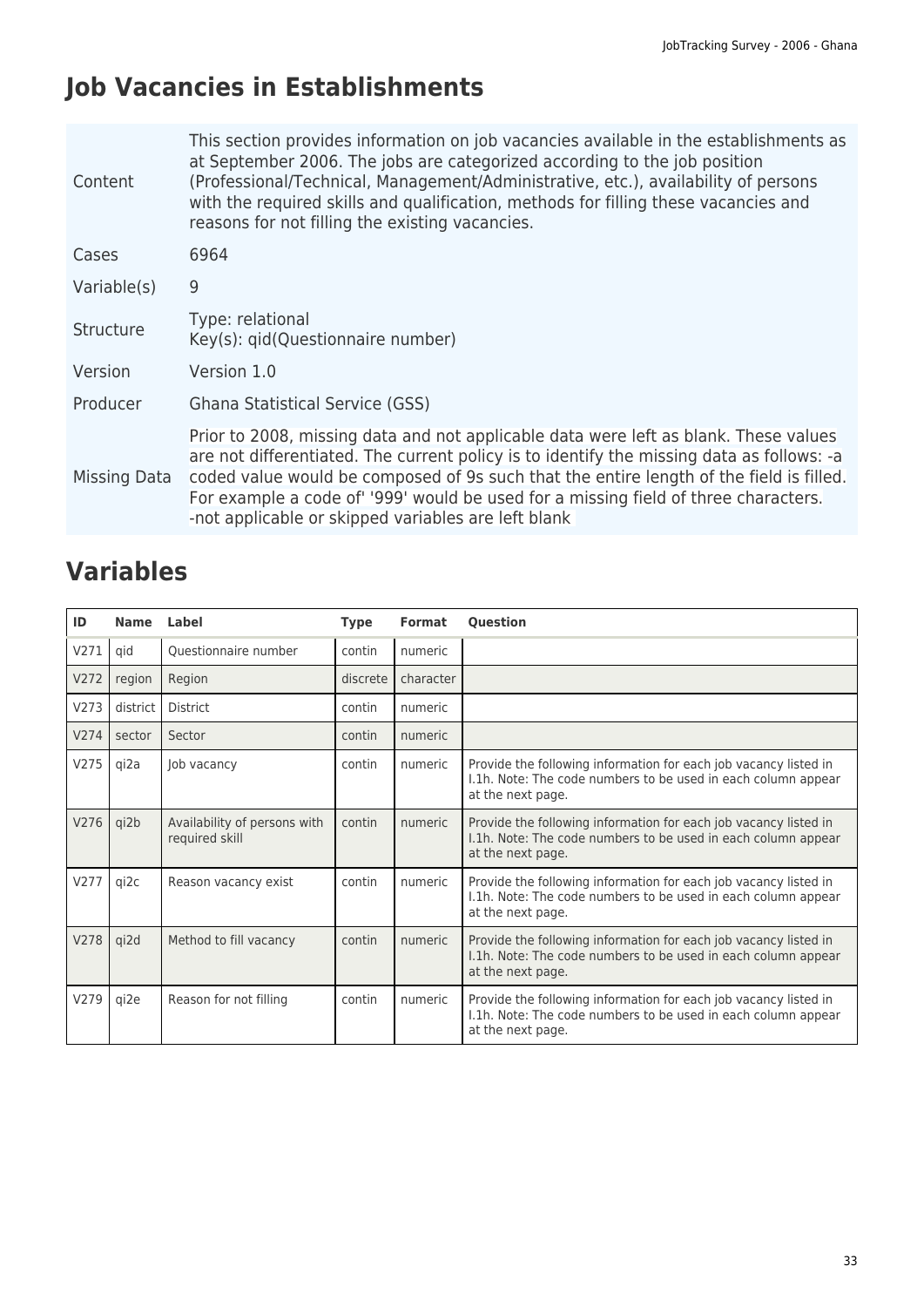# **Job Quality and Labour Market Indicators**

| Content          | This section provides information on the quality of jobs and labour market indicators.<br>These include wages, overtime and shifts at work, unionization, industrial and labour<br>disputes. The information also includes issues relating to the resolution of disputes,<br>the use of protective clothing and other staff welfare facilities.                                                                           |
|------------------|---------------------------------------------------------------------------------------------------------------------------------------------------------------------------------------------------------------------------------------------------------------------------------------------------------------------------------------------------------------------------------------------------------------------------|
| Cases            | 1937                                                                                                                                                                                                                                                                                                                                                                                                                      |
| Variable(s)      | 46                                                                                                                                                                                                                                                                                                                                                                                                                        |
| <b>Structure</b> | Type: relational<br>Key(s): gid(Questionnaire number)                                                                                                                                                                                                                                                                                                                                                                     |
| Version          | Version 1.0                                                                                                                                                                                                                                                                                                                                                                                                               |
| Producer         | Ghana Statistical Service (GSS)                                                                                                                                                                                                                                                                                                                                                                                           |
| Missing Data     | Prior to 2008, missing data and not applicable data were left as blank. These values<br>are not differentiated. The current policy is to identify the missing data as follows: -a<br>coded value would be composed of 9s such that the entire length of the field is filled.<br>For example a code of '999' would be used for a missing field of three characters.<br>-not applicable or skipped variables are left blank |

| ID   | <b>Name</b> | Label                                          | <b>Type</b> | <b>Format</b> | <b>Ouestion</b>                                                                                                                        |
|------|-------------|------------------------------------------------|-------------|---------------|----------------------------------------------------------------------------------------------------------------------------------------|
| V280 | qid         | Questionnaire number                           | contin      | numeric       |                                                                                                                                        |
| V281 | region      | Region                                         | discrete    | character     |                                                                                                                                        |
| V282 | district    | <b>District</b>                                | contin      | numeric       |                                                                                                                                        |
| V283 | sector      | Sector                                         | contin      | numeric       |                                                                                                                                        |
| V284 | qj1a        | Gross wage of lowest paid<br>worker            | contin      | numeric       | What is the gross wage of the lowest paid worker in this<br>Establishment?                                                             |
| V285 | qj1b        | Time unit                                      | contin      | numeric       | What is the gross wage of the lowest paid worker in this<br><b>Fstablishment?</b>                                                      |
| V286 | qj2a        | Gross wage of highest paid<br>worker           | contin      | numeric       | What is the gross wage of the highest paid worker in this<br><b>Fstablisment?</b>                                                      |
| V287 | qj2b        | Time unit                                      | contin      | numeric       | What is the gross wage of the highest paid worker in this<br>Establisment?                                                             |
| V288 | qj3         | Hours worked per week                          | contin      | numeric       | What is the actual hours worked per week on average between<br>January and September 2006?                                             |
| V289 | qj4         | Frequency of additional<br>hours worked        | contin      | numeric       | What is the frequency of additional hours actually worked<br>for/overtime in your Establishment between January and<br>September 2006? |
| V290 | qj5         | Number of shifts operate                       | contin      | numeric       | How many shifts do you normally operate in this Establishment?                                                                         |
| V291 | qj6         | Recruitment issued with<br>appointment letters | contin      | numeric       | Are all your recruited/engaged employees issued with<br>appointment letters?                                                           |
| V292 | qj7         | Workers unionized                              | contin      | numeric       | Are workers in this Organization Unionized?                                                                                            |
| V293 | qj8         | Which union                                    | contin      | numeric       | If Yes, which Union?                                                                                                                   |
| V294 | qj9         | Enjoy leave with pay                           | contin      | numeric       | Do workers in this Establishment enjoy leave with pay to pursue<br>career courses of study?                                            |
| V295 | $q$ $10$    | Covered by SSNIT and other<br>pension          | contin      | numeric       | Are workers in this Organization covered by SSNIT and other<br>pension schemes?                                                        |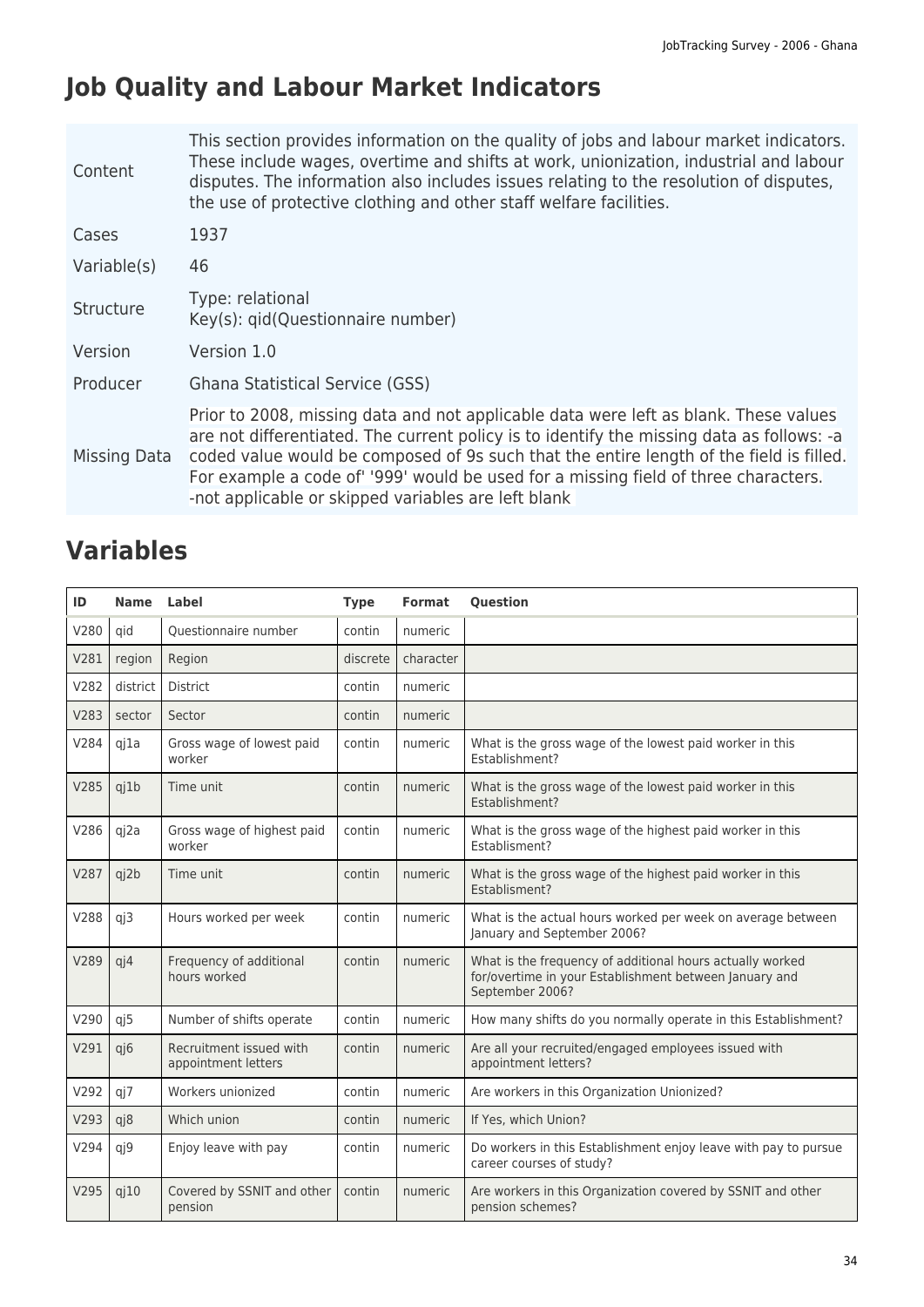| ID   | Name Label |                                          | <b>Type</b> | Format  | <b>Question</b>                                                                                                |
|------|------------|------------------------------------------|-------------|---------|----------------------------------------------------------------------------------------------------------------|
| V296 | $q$ j $11$ | Female employees paid<br>maternity leave | contin      | numeric | Are female employees in this Establishment paid maternity leave?                                               |
| V297 | qj12       | Labor/industrial dispute<br>occur        | contin      | numeric | Did any industrial/labour dispute occur in this Establishment<br>during the past 12 months?                    |
| V298 | qj13       | Most recent dispute                      | contin      | numeric | If Yes, what was the most recent dispute?                                                                      |
| V299 | qj14       | Level it was resolved                    | contin      | numeric | At what level was it resolved?                                                                                 |
| V300 | qj15a      | Gloves                                   | contin      | numeric | What are the safety equipment available in your Establishment<br>to reduce occurrence of industrial accidents? |
| V301 | qj15b      | Goggles                                  | contin      | numeric | What are the safety equipment available in your Establishment<br>to reduce occurrence of industrial accidents? |
| V302 | qj15c      | Protective clothing                      | contin      | numeric | What are the safety equipment available in your Establishment<br>to reduce occurrence of industrial accidents? |
| V303 | qj15d      | Fire extinguisher                        | contin      | numeric | What are the safety equipment available in your Establishment<br>to reduce occurrence of industrial accidents? |
| V304 | qj15e      | First aid                                | contin      | numeric | What are the safety equipment available in your Establishment<br>to reduce occurrence of industrial accidents? |
| V305 | qj15f      | <b>Boots</b>                             | contin      | numeric | What are the safety equipment available in your Establishment<br>to reduce occurrence of industrial accidents? |
| V306 | qj15q      | Ventilation                              | contin      | numeric | What are the safety equipment available in your Establishment<br>to reduce occurrence of industrial accidents? |
| V307 | qj15h      | Helmet                                   | contin      | numeric | What are the safety equipment available in your Establishment<br>to reduce occurrence of industrial accidents? |
| V308 | qj16a      | Canteen services                         | contin      | numeric | What welfare schemes do you have in your Establishment?                                                        |
| V309 | q16b       | Transport services                       | contin      | numeric | What welfare schemes do you have in your Establishment?                                                        |
| V310 | qj16c      | Club house                               | contin      | numeric | What welfare schemes do you have in your Establishment?                                                        |
| V311 | q16d       | Choral group                             | contin      | numeric | What welfare schemes do you have in your Establishment?                                                        |
| V312 | qj16e      | Prayer group                             | contin      | numeric | What welfare schemes do you have in your Establishment?                                                        |
| V313 | $q$ i 16f  | Sporting activities                      | contin      | numeric | What welfare schemes do you have in your Establishment?                                                        |
| V314 | qj16g      | Uniforms (ladies)                        | contin      | numeric | What welfare schemes do you have in your Establishment?                                                        |
| V315 | qj16h      | Other (Specify)                          | contin      | numeric | What welfare schemes do you have in your Establishment?                                                        |
| V316 | qk1        | Budget suggestion 1                      | contin      | numeric | What comments/suggestions do you have for the preparation of<br>the 2007 Budget?                               |
| V317 | qk2        | <b>Budget suggestion 2</b>               | contin      | numeric | What comments/suggestions do you have for the preparation of<br>the 2007 Budget?                               |
| V318 | qk3        | Budget suggestion 3                      | contin      | numeric | What comments/suggestions do you have for the preparation of<br>the 2007 Budget?                               |
| V319 | qk4        | Budget suggestion 4                      | contin      | numeric | What comments/suggestions do you have for the preparation of<br>the 2007 Budget?                               |
| V320 | qk5        | Budget suggestion 5                      | contin      | numeric | What comments/suggestions do you have for the preparation of<br>the 2007 Budget?                               |
| V321 | qk6        | Budget suggestion 6                      | contin      | numeric | What comments/suggestions do you have for the preparation of<br>the 2007 Budget?                               |
| V322 | qk7        | Budget suggestion 7                      | contin      | numeric | What comments/suggestions do you have for the preparation of<br>the 2007 Budget?                               |
| V323 | qk8        | Budget suggestion 8                      | contin      | numeric | What comments/suggestions do you have for the preparation of<br>the 2007 Budget?                               |
| V324 | qk9        | Budget suggestion 9                      | contin      | numeric | What comments/suggestions do you have for the preparation of<br>the 2007 Budget?                               |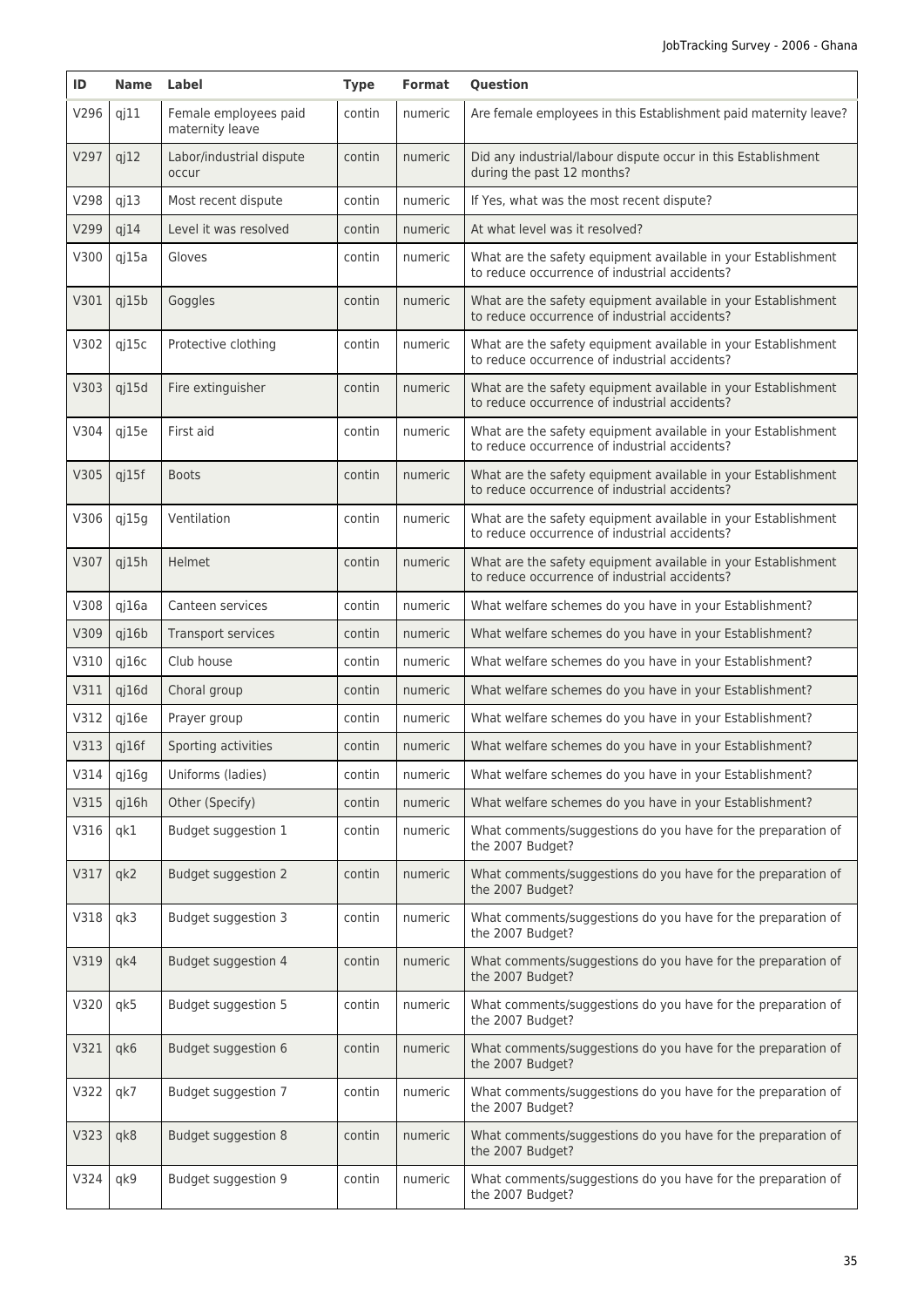| ID | <b>Name</b> | Label                | Tvpe   | <b>Format</b> | <b>Ouestion</b>                                                                          |
|----|-------------|----------------------|--------|---------------|------------------------------------------------------------------------------------------|
|    | V325 gk10   | Budget suggestion 10 | contin |               | numeric What comments/suggestions do you have for the preparation of<br>the 2007 Budget? |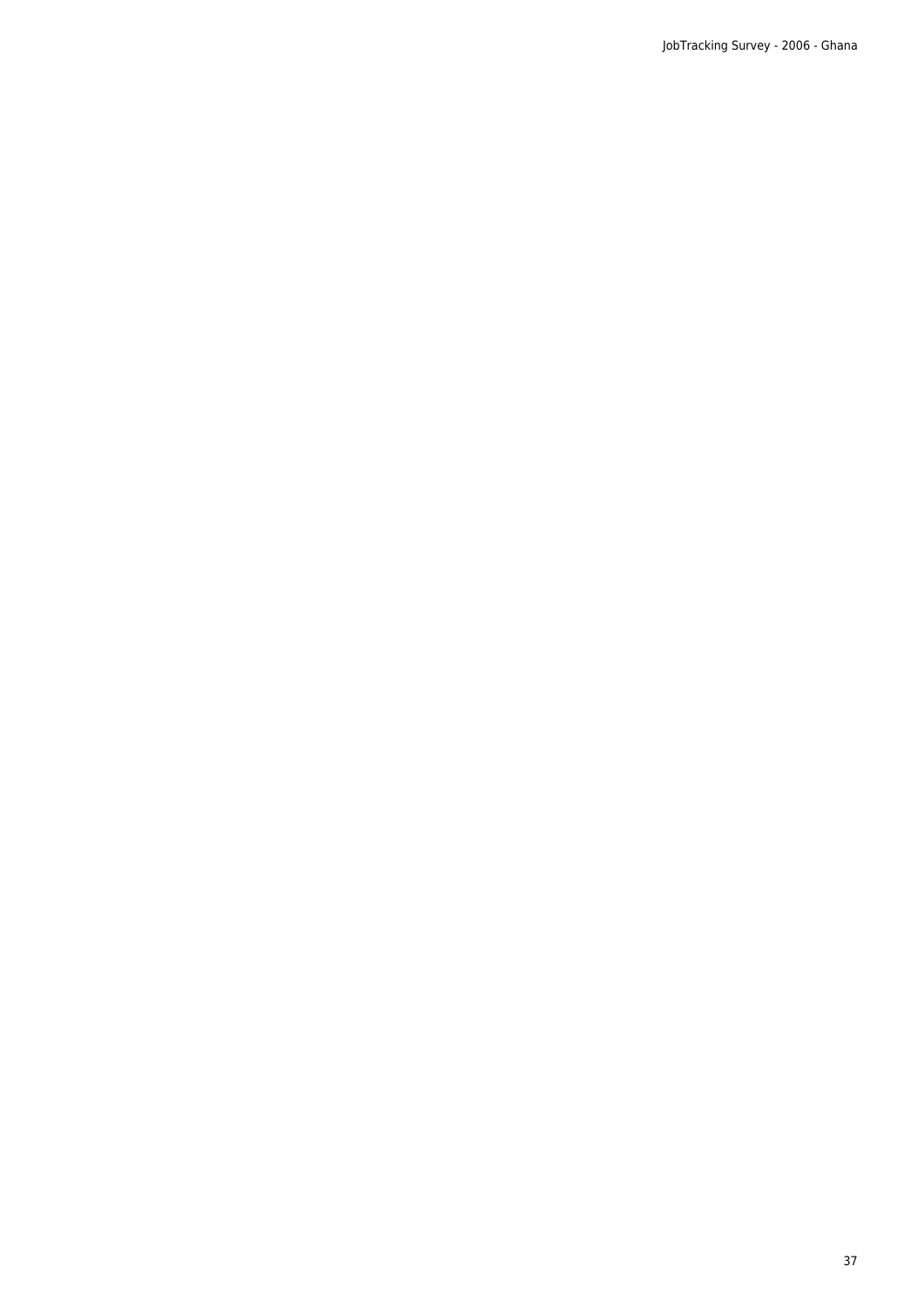# **Questionnaire number (qid)**

File: Background of Establishments

#### **Overview**

Type: Continuous Format: numeric Width: 4 Decimals: 0 Range: 2-2022

# **Region (region)**

File: Background of Establishments

#### **Overview**

Type: Discrete Format: character Width: 2

Valid cases: 1937 Invalid: 0

# **District (district)**

File: Background of Establishments

### **Overview**

Type: Continuous Format: numeric Width: 2 Decimals: 0 Range: 1-20

### **Sector (sector)**

File: Background of Establishments

#### **Overview**

Type: Continuous Format: numeric Width: 3 Decimals: 0 Range: 100-300

Valid cases: 1937 Invalid: 0

## **Name of region (qa1)**

File: Background of Establishments

### **Overview**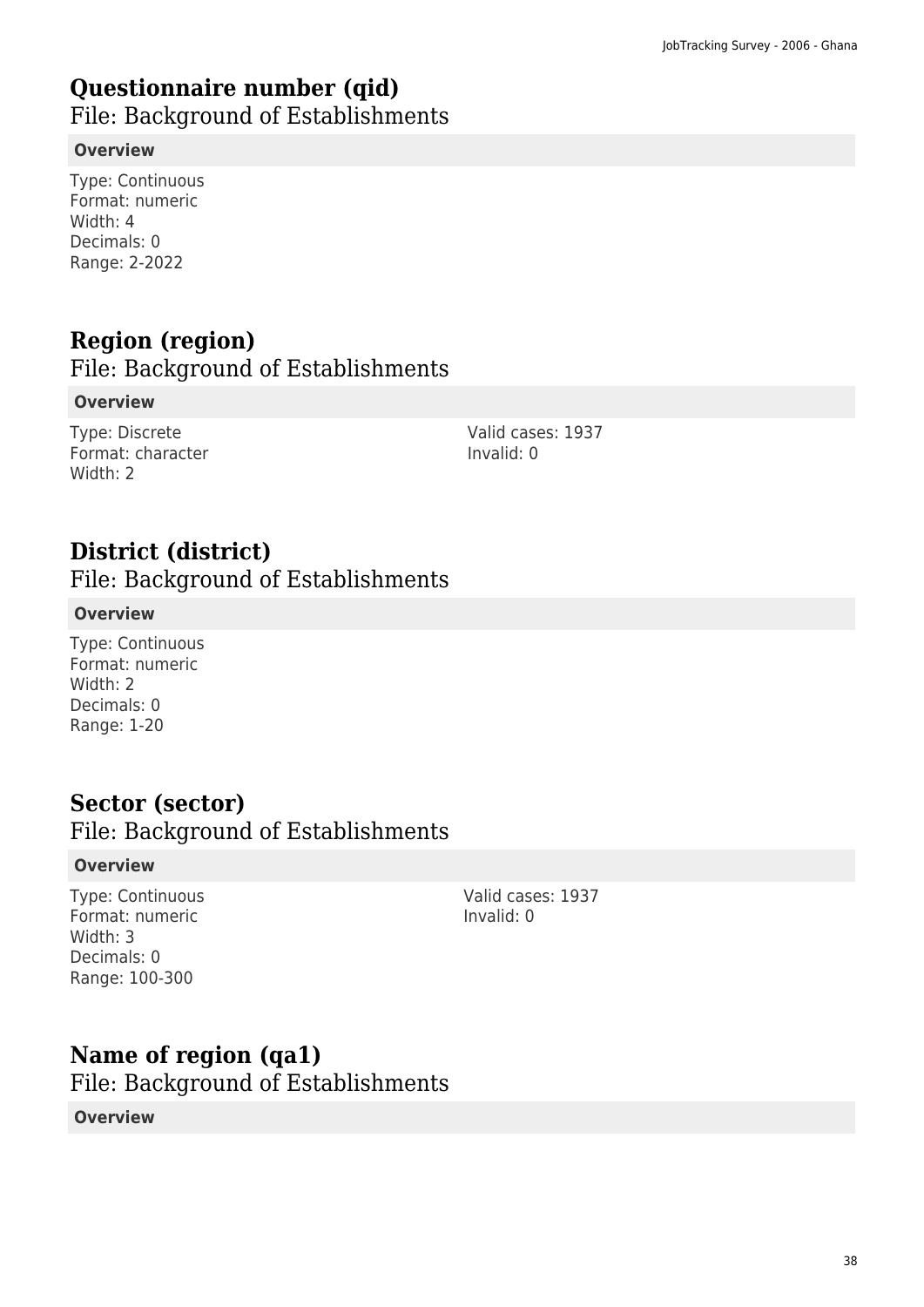### **Name of region (qa1)**  File: Background of Establishments

Type: Continuous Format: numeric Width: 2 Decimals: 0 Range: 1-10

Valid cases: 1935 Invalid: 2

# **Name of district (qa2)**

File: Background of Establishments

#### **Overview**

Type: Continuous Format: numeric Width: 4 Decimals: 0 Range: 1-1508

Valid cases: 1936 Invalid: 1

## **Name of establishment (qa3)**

File: Background of Establishments

#### **Overview**

Type: Discrete Format: character Width: 40

#### **Literal question**

Name of Establishment.......................

### **Description of exact location of establishment (qa4)**

File: Background of Establishments

#### **Overview**

Type: Discrete Format: character Width: 60

#### **Literal question**

Description of exact location.......................

### **Name of town where establishment is located (qa5)**

File: Background of Establishments

#### **Overview**

Type: Discrete Format: character Width: 25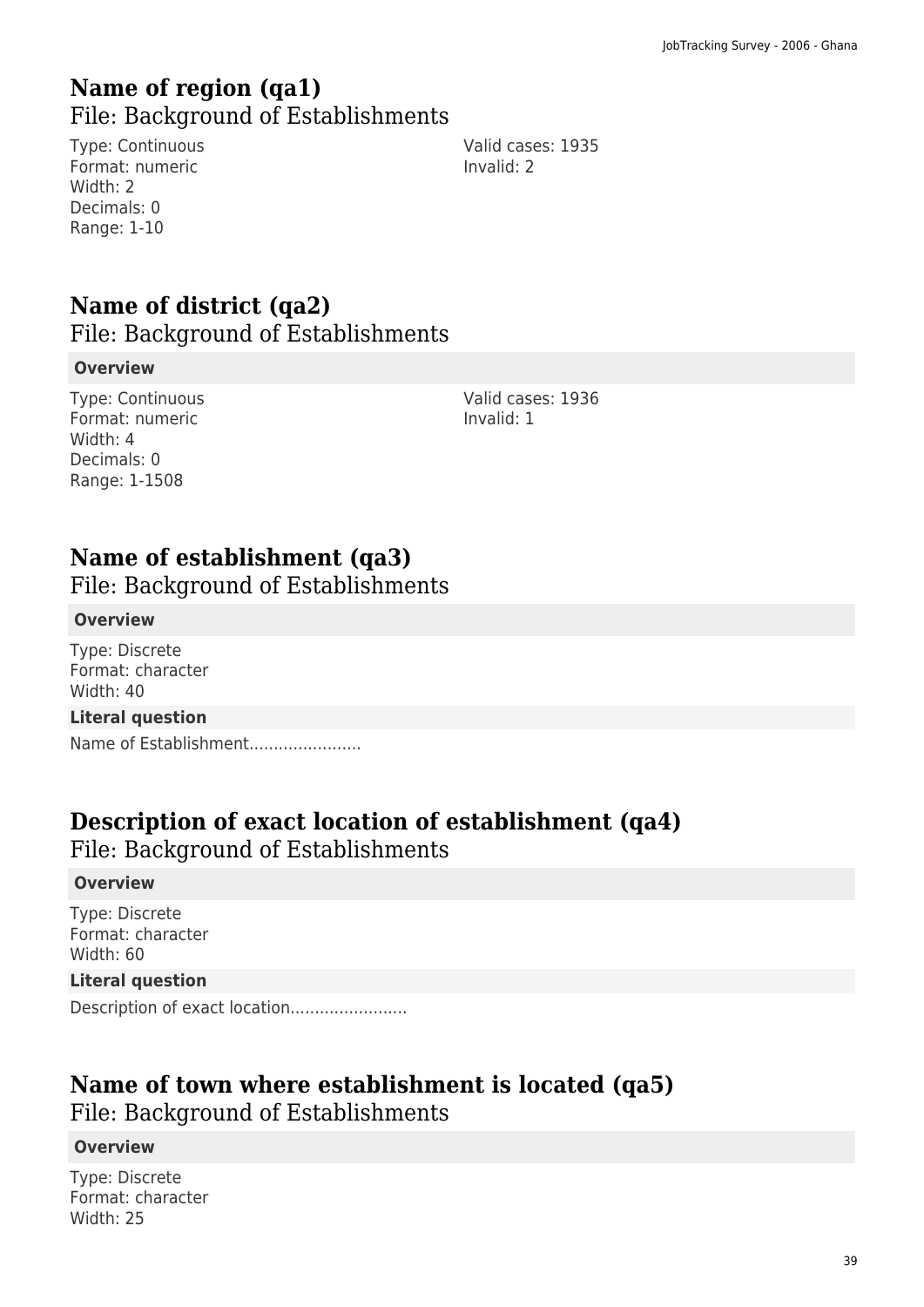# **Name of town where establishment is located (qa5)**

File: Background of Establishments

**Literal question**

Name of Town.................................

# **Postal Address (qa6)**

File: Background of Establishments

### **Overview**

Type: Discrete Format: character Width: 25

### **Literal question**

Posal Address...............................

# **Telephone Number (qa7)**

File: Background of Establishments

### **Overview**

Type: Discrete Format: character Width: 40

### **Literal question**

Telephone Numbers (include mobile phone).......................

# **Fax (qa8)**

### File: Background of Establishments

### **Overview**

Type: Discrete Format: character Width: 25

### **Literal question**

Fax......................

## **E-mail Address (qa9)**

File: Background of Establishments

### **Overview**

Type: Discrete Format: character Width: 25

### **Literal question**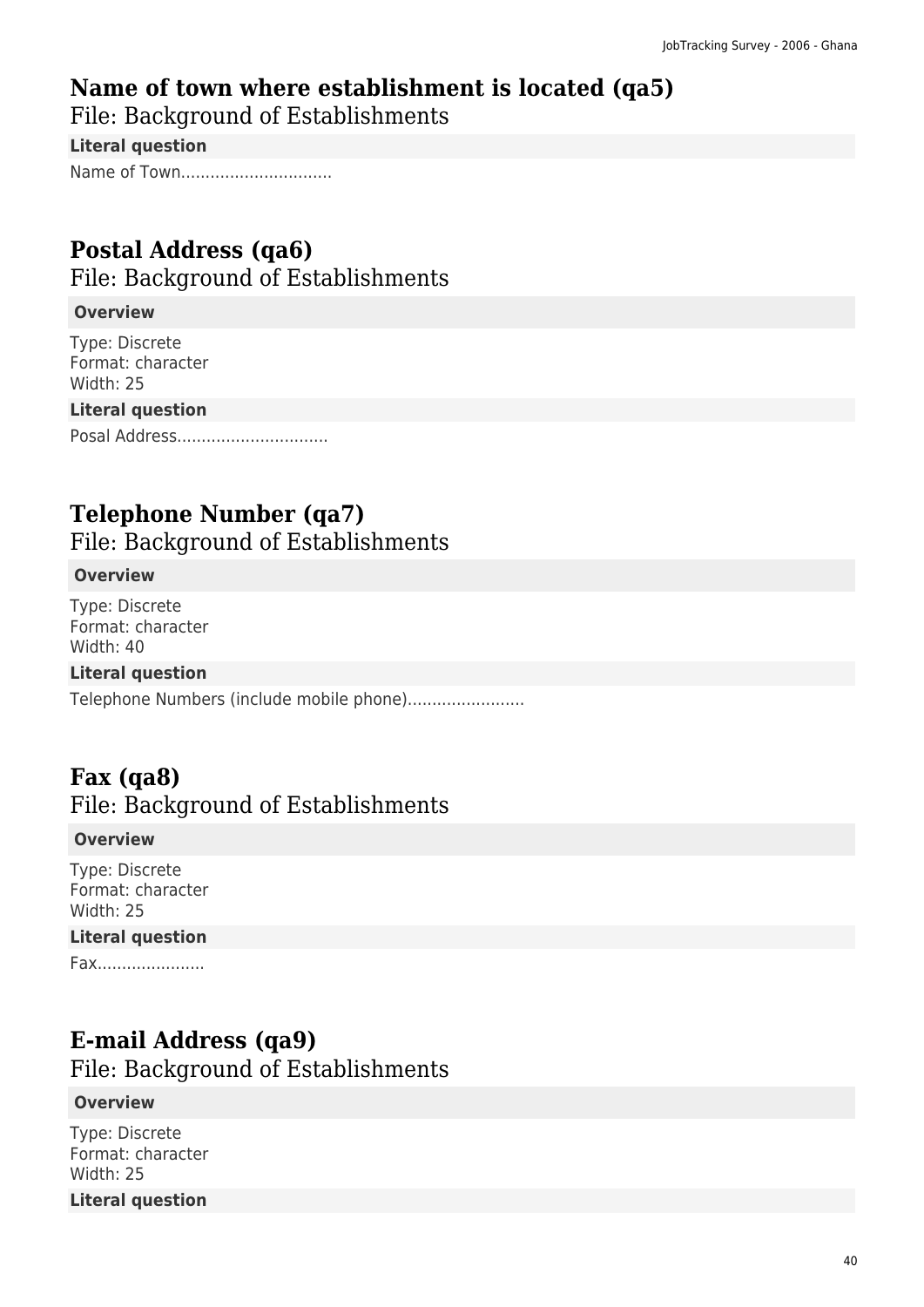# **E-mail Address (qa9)**

File: Background of Establishments

E-mail Address (if any).........................

# **Website Address (qa10)**

File: Background of Establishments

#### **Overview**

Type: Discrete Format: character Width: 25

#### **Literal question**

Website Address (if any)........................

# **Name of contact person (qa11)**

File: Background of Establishments

#### **Overview**

Type: Discrete Format: character Width: 25

### **Literal question**

Name of Contact Person..........................

## **Telephone (qa12)**

File: Background of Establishments

#### **Overview**

Type: Discrete Format: character Width: 25

#### **Literal question**

Tel...............................

## **Type of Ownership (qa13)**

File: Background of Establishments

#### **Overview**

Type: Continuous Format: numeric Width: 1 Decimals: 0 Range: 1-3 **Literal question** Valid cases: 1930 Invalid: 7

Valid cases: 1890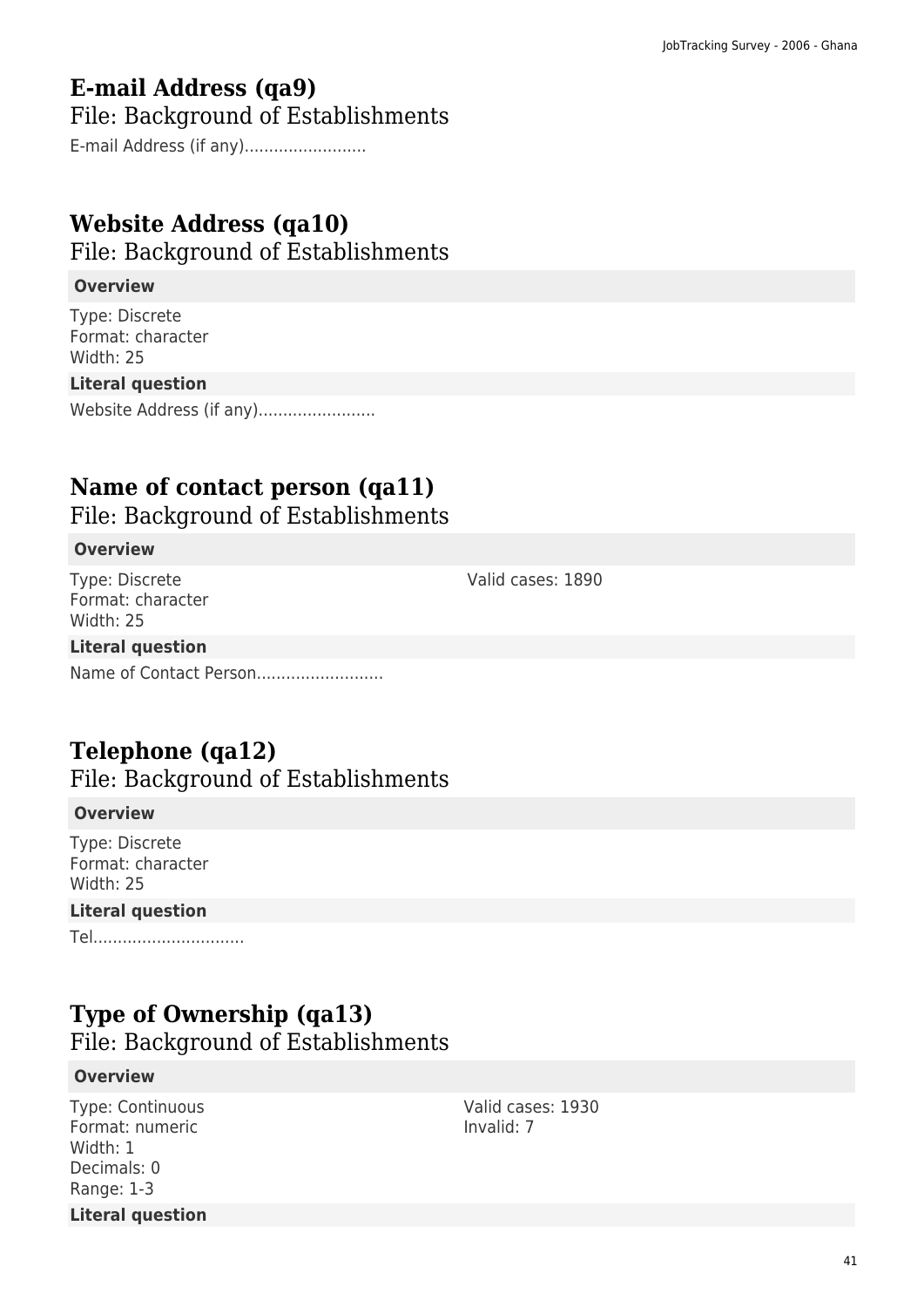# **Type of Ownership (qa13)**

File: Background of Establishments

Type of Ownership:

# **What is the origin of the parent establishment (qa14)**

File: Background of Establishments

### **Overview**

Type: Continuous Format: numeric Width: 1 Decimals: 0 Range: 1-3

### **Literal question**

What is the origin of the parent Esablishment?

# **Type of Organisation (qa15)**

File: Background of Establishments

#### **Overview**

Type: Continuous Format: numeric Width: 1 Decimals: 0 Range: 1-8

#### **Literal question**

Type of Organization

## **If sole proprietorship,state the sex of the owner (qa16)**

File: Background of Establishments

#### **Overview**

Type: Continuous Format: numeric Width: 1 Decimals: 0 Range: 1-4

Valid cases: 440 Invalid: 1497

### **Literal question**

If Sole Proprietorship, state the sex of the owner:

# **What is the main goods or services produced by the enterpris (qa17)**

File: Background of Establishments

Valid cases: 1900 Invalid: 37

Valid cases: 1930 Invalid: 7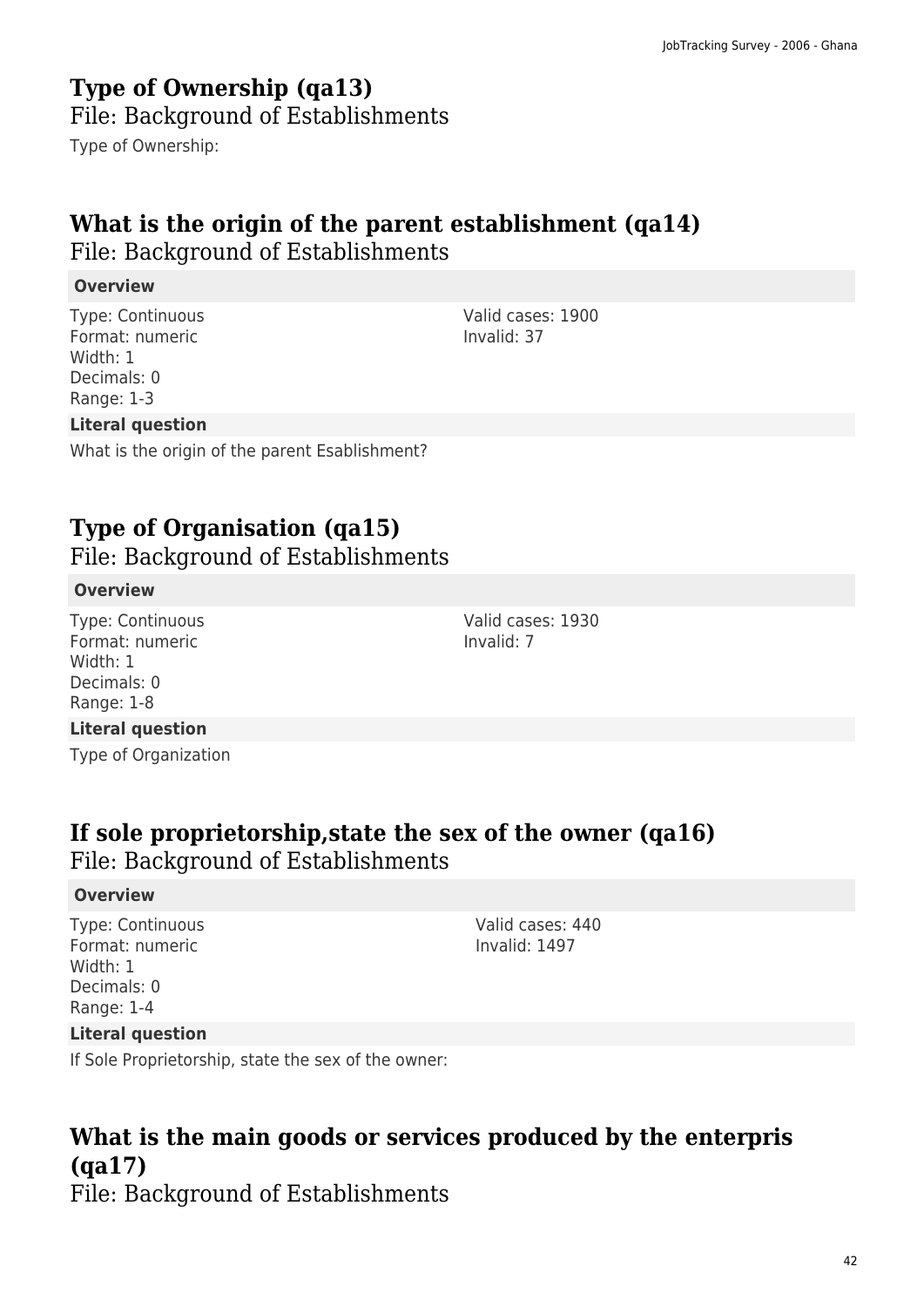# **What is the main goods or services produced by the enterpris (qa17)**

File: Background of Establishments

### **Overview**

Type: Continuous Format: numeric Width: 3 Decimals: 0 Range: 100-300

### **Literal question**

What is the main goods and serices produced by the enterprise? (Use main sector classification as follows):

Agriculture........100 Industry ........200 Services ........300

# **Establishment registered with any group (qa18)**

File: Background of Establishments

### **Overview**

Type: Continuous Format: numeric Width: 1 Decimals: 0 Range: 1-4

### **Literal question**

Is the establishment registered with any group?

## **Registration with Registrar General's Dept. (qa19a)**

File: Background of Establishments

### **Overview**

Type: Continuous Format: numeric Width: 1 Decimals: 0 Range: 1-4

Valid cases: 1227 Invalid: 710

Valid cases: 1901

Invalid: 36

#### **Literal question**

When was it registered with the following:

- a) Registrar General
- b) Dist/Metropolitan/Municipal Assembly
- c) Depatment of Cooperatives
- d) Internal Revenue Service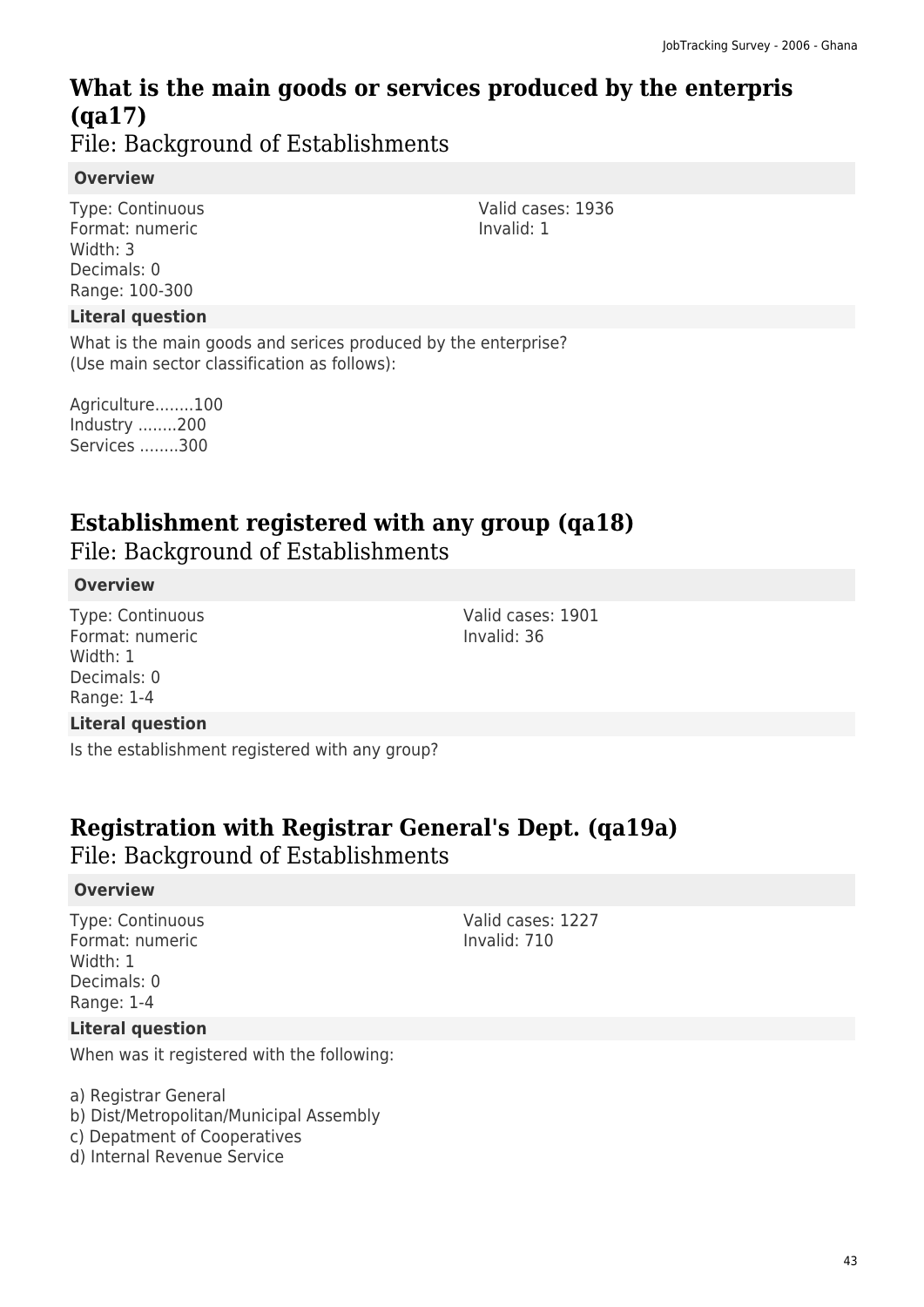### **Registration with dist metro/municipal (qa19b)**

File: Background of Establishments

### **Overview**

Type: Continuous Format: numeric Width: 1 Decimals: 0 Range: 1-4

#### **Literal question**

When was it registered with the following:

a) Registrar General

- b) Dist/Metropolitan/Municipal Assembly
- c) Depatment of Cooperatives
- d) Internal Revenue Service

# **Registration with dept of cooperatives (qa19c)**

File: Background of Establishments

#### **Overview**

Type: Continuous Format: numeric Width: 1 Decimals: 0 Range: 1-4

### **Literal question**

When was it registered with the following:

a) Registrar General

- b) Dist/Metropolitan/Municipal Assembly
- c) Depatment of Cooperatives
- d) Internal Revenue Service

# **Registration with internal revenue service (qa19d)**

File: Background of Establishments

### **Overview**

Type: Continuous Format: numeric Width: 1 Decimals: 0 Range: 1-4

**Literal question**

Valid cases: 1076 Invalid: 861

Valid cases: 965 Invalid: 972

Valid cases: 307 Invalid: 1630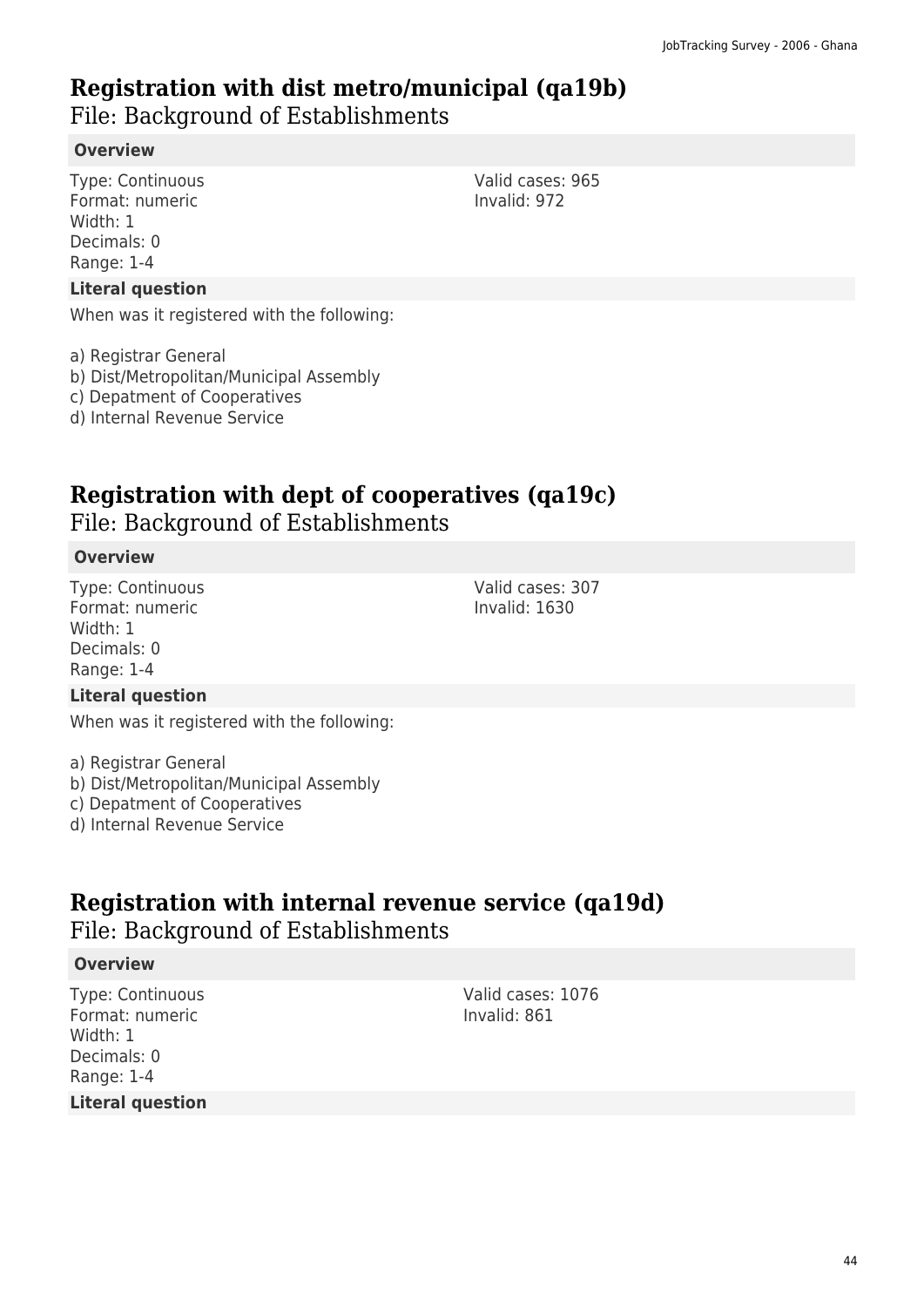### **Registration with internal revenue service (qa19d)**  File: Background of Establishments

When was it registered with the following:

a) Registrar General

- b) Dist/Metropolitan/Municipal Assembly
- c) Depatment of Cooperatives
- d) Internal Revenue Service

# **Date of commencement (qa20)**

File: Background of Establishments

#### **Overview**

Type: Discrete Format: character Width: 8

#### **Literal question**

Date of commencement of the business..................

# **Total employment levels as at 31st December,2005 (qa21a)**

File: Background of Establishments

#### **Overview**

Type: Continuous Format: numeric Width: 5 Decimals: 0 Range: 0-6114

Valid cases: 1910 Invalid: 27

#### **Literal question**

Employment levels as at 31st December 2005

## **Male employment levels as at 31st December,2005 (qa21b)**  File: Background of Establishments

#### **Overview**

Type: Continuous Format: numeric Width: 4 Decimals: 0 Range: 0-5585

Valid cases: 1904 Invalid: 33 Minimum: 0 Maximum: 5585

### **Literal question**

Employment levels as at 31st December 2005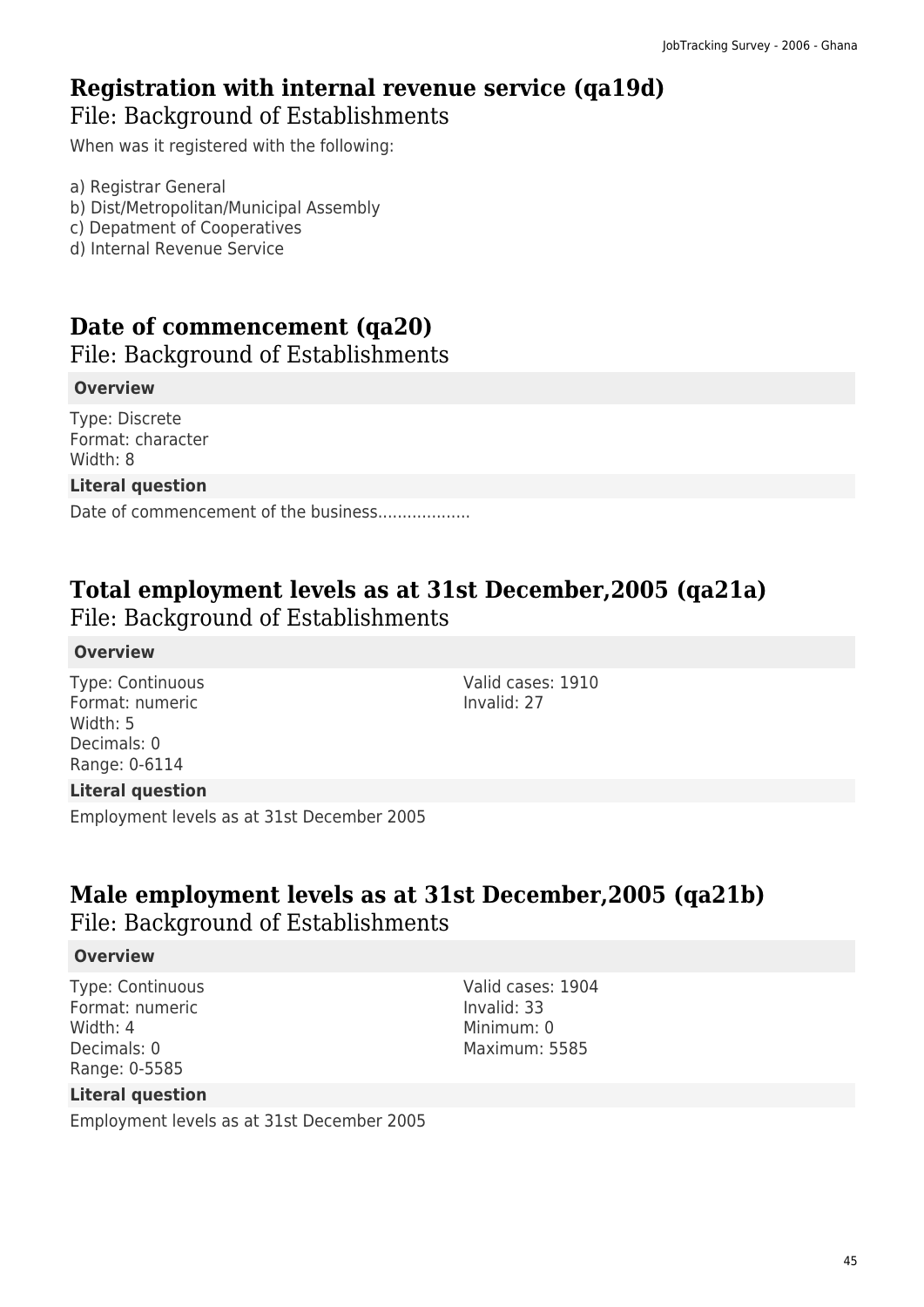# **Female employment levels as at 31st December,2005 (qa21c)**

File: Background of Establishments

### **Overview**

Type: Continuous Format: numeric Width: 4 Decimals: 0 Range: 0-2910

**Literal question**

Employment levels as at 31st December 2005

# **Total employment levels as at 31st september,2006 (qa22a)**

File: Background of Establishments

### **Overview**

Type: Continuous Format: numeric Width: 5 Decimals: 0 Range: 0-7200

Valid cases: 1922 Invalid: 15 Minimum: 0 Maximum: 7200

Valid cases: 1885

Invalid: 52 Minimum: 0 Maximum: 2910

### **Literal question**

Employment levels as at 30th September 2006

# **Male employment levels as at 31st september,2006 (qa22b)**  File: Background of Establishments

#### **Overview**

Type: Continuous Format: numeric Width: 4 Decimals: 0 Range: 0-5473

Minimum: 0 Maximum: 5473

### **Literal question**

Employment levels as at 30th September 2006

### **Female employment levels as at 31st september,2006 (qa22c)**  File: Background of Establishments

#### **Overview**

Type: Continuous Format: numeric Width: 4 Decimals: 0 Range: 0-4290 **Literal question** Minimum: 0 Maximum: 4290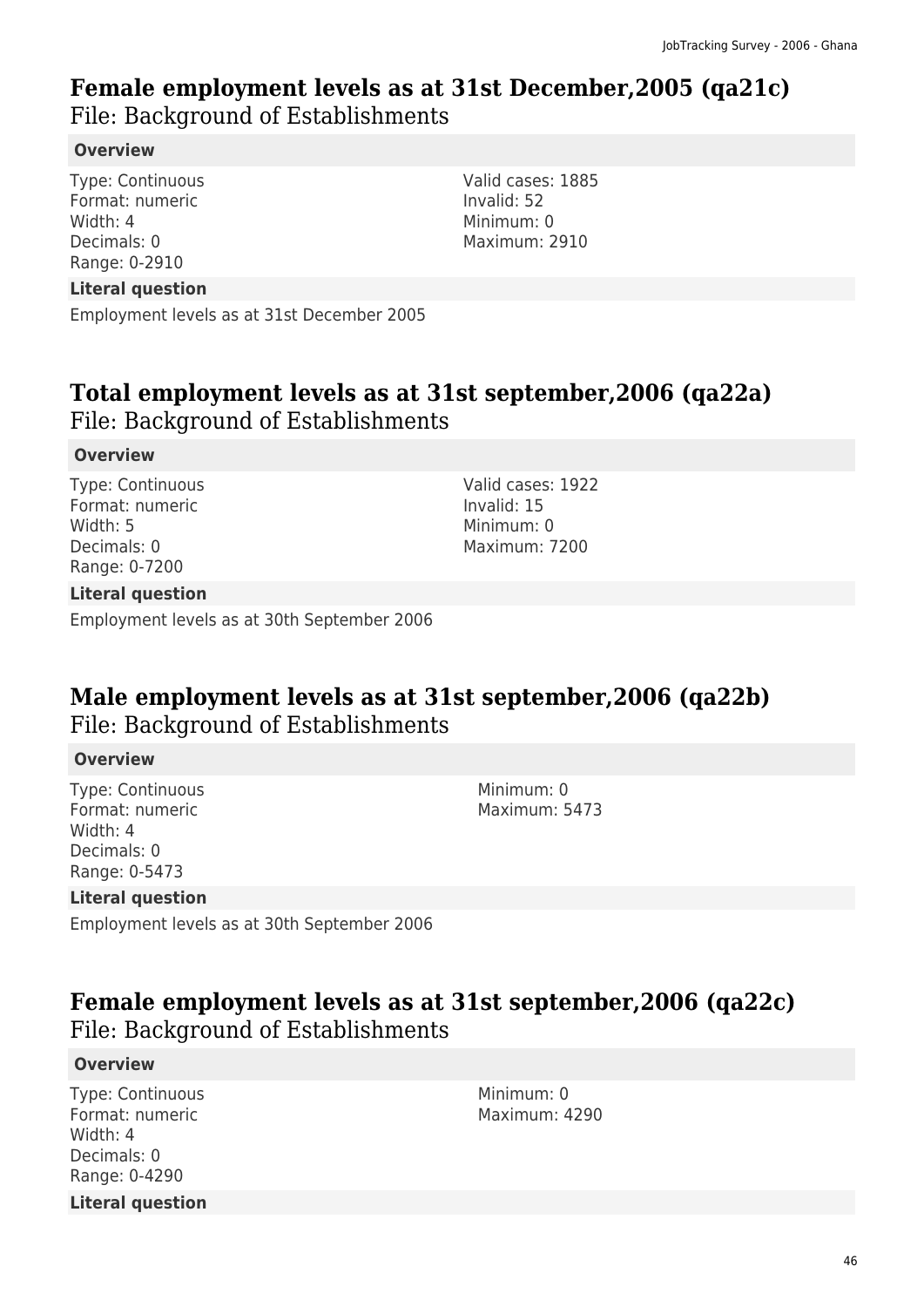# **Female employment levels as at 31st september,2006 (qa22c)**  File: Background of Establishments

Employment levels as at 30th September 2006

47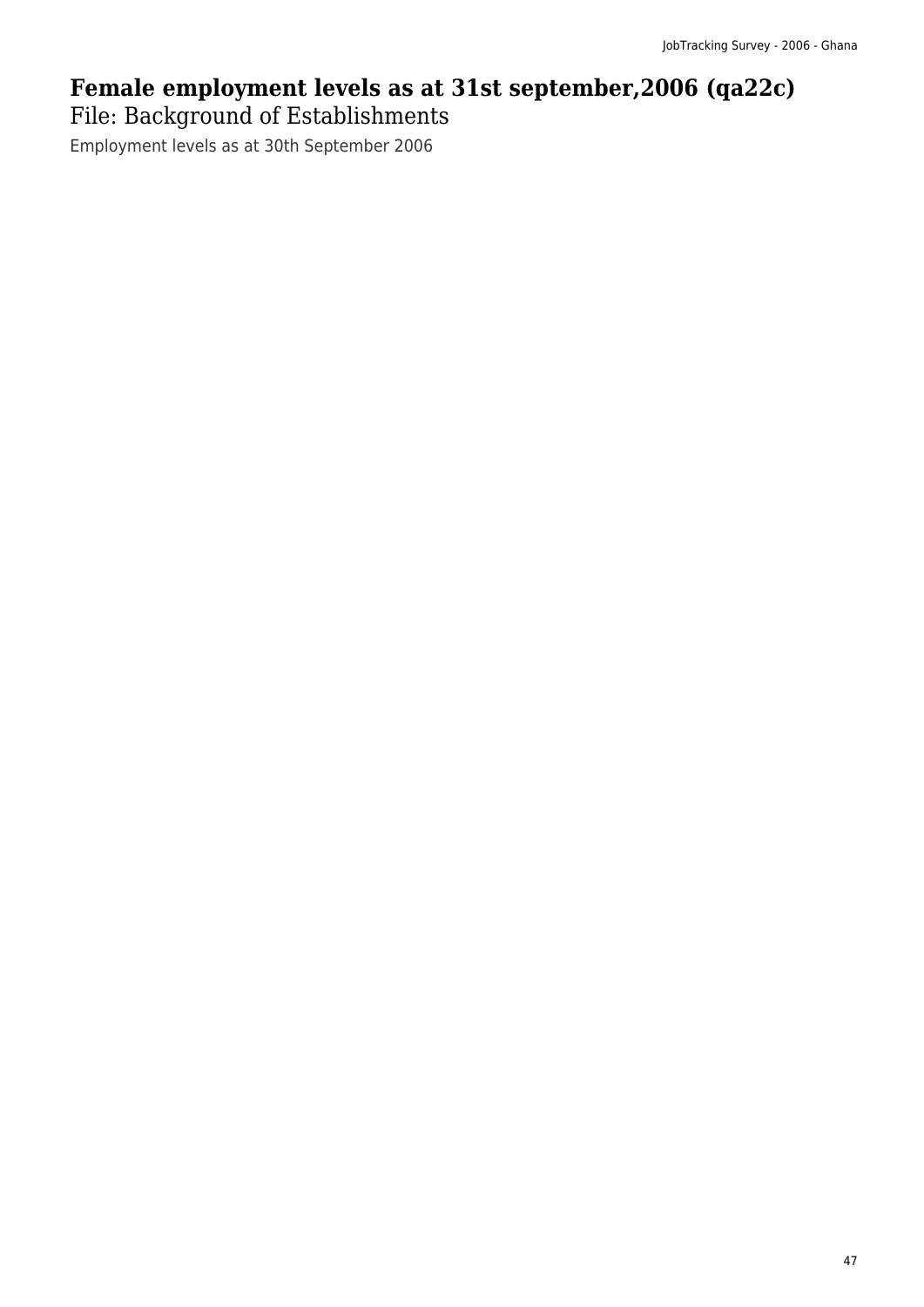# **Questionnaire number (qid)**

File: Policy Objectives and Outcomes

### **Overview**

Type: Continuous Format: numeric Width: 4 Decimals: 0 Range: 2-2022

# **Region (region)**

File: Policy Objectives and Outcomes

### **Overview**

Type: Discrete Format: character Width: 2

Valid cases: 1937 Invalid: 0

# **District (district)**

File: Policy Objectives and Outcomes

### **Overview**

Type: Continuous Format: numeric Width: 2 Decimals: 0 Range: 1-20

## **Sector (sector)**

File: Policy Objectives and Outcomes

### **Overview**

Type: Continuous Format: numeric Width: 3 Decimals: 0 Range: 100-300

Valid cases: 1937 Invalid: 0

# **Is your establishment connected with any policy objectives for 2006 (qb1)**

File: Policy Objectives and Outcomes

**Overview**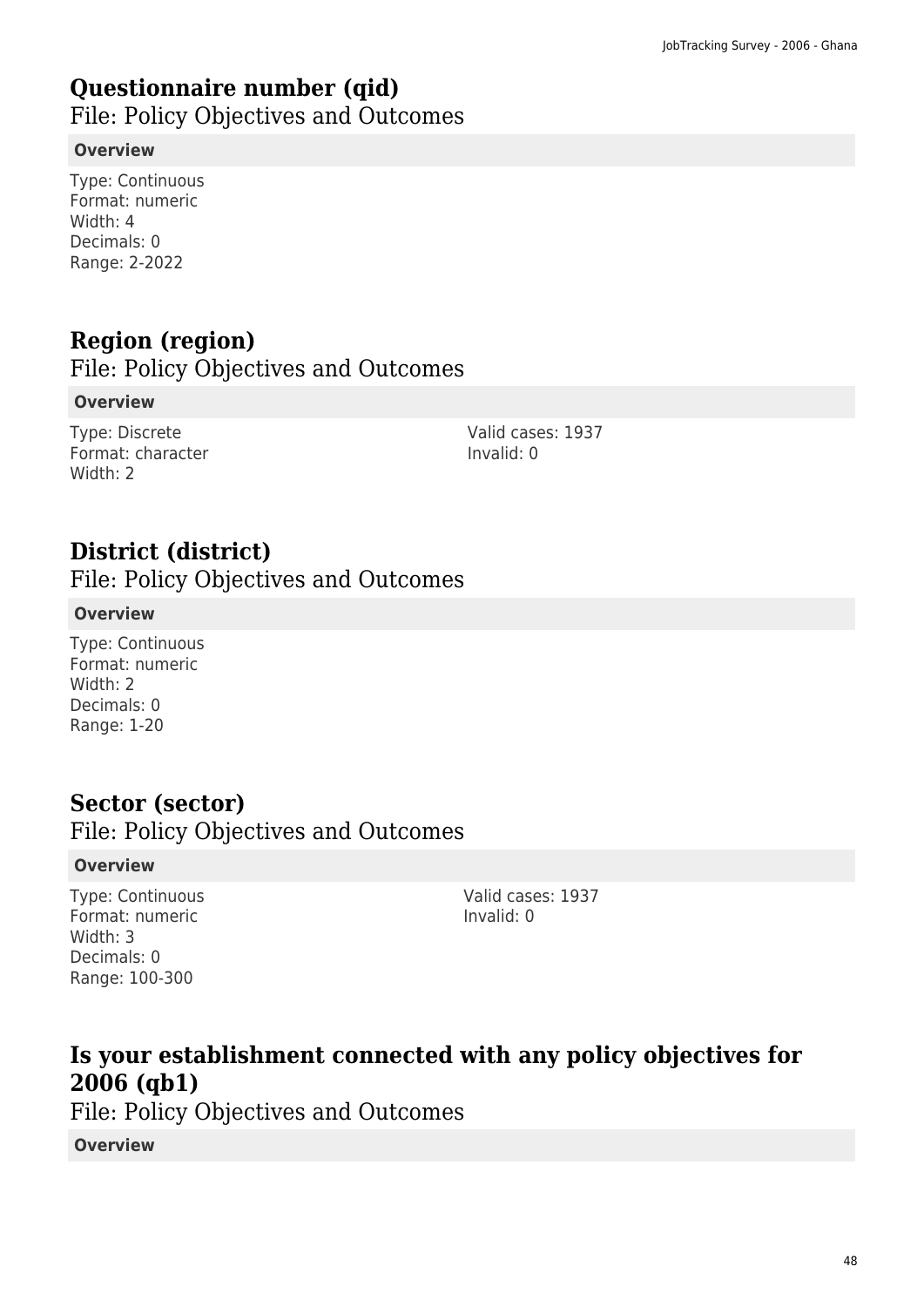# **Is your establishment connected with any policy objectives for 2006 (qb1)**

File: Policy Objectives and Outcomes

Type: Continuous Format: numeric Width: 1 Decimals: 0 Range: 1-2

### **Literal question**

Is your establishment connected with any policy objective(s) from the 2006 budget?

## **Capital market (qb2a1)**

File: Policy Objectives and Outcomes

#### **Overview**

Type: Continuous Format: numeric Width: 1 Decimals: 0 Range: 1-2

Valid cases: 949 Invalid: 988

Valid cases: 1900

Invalid: 37

### **Literal question**

If Yes, which policy objective(s) from the 2006 Budget is your establishment connected with?

## **Micro finance (qb2a2)**

File: Policy Objectives and Outcomes

#### **Overview**

Type: Continuous Format: numeric Width: 1 Decimals: 0 Range: 1-2

Valid cases: 949 Invalid: 988

### **Literal question**

If Yes, which policy objective(s) from the 2006 Budget is your establishment connected with?

# **Tax credit (qb2a3)**

File: Policy Objectives and Outcomes

#### **Overview**

Type: Continuous Format: numeric Width: 1 Decimals: 0 Range: 1-2

Valid cases: 973 Invalid: 964

### **Literal question**

If Yes, which policy objective(s) from the 2006 Budget is your establishment connected with?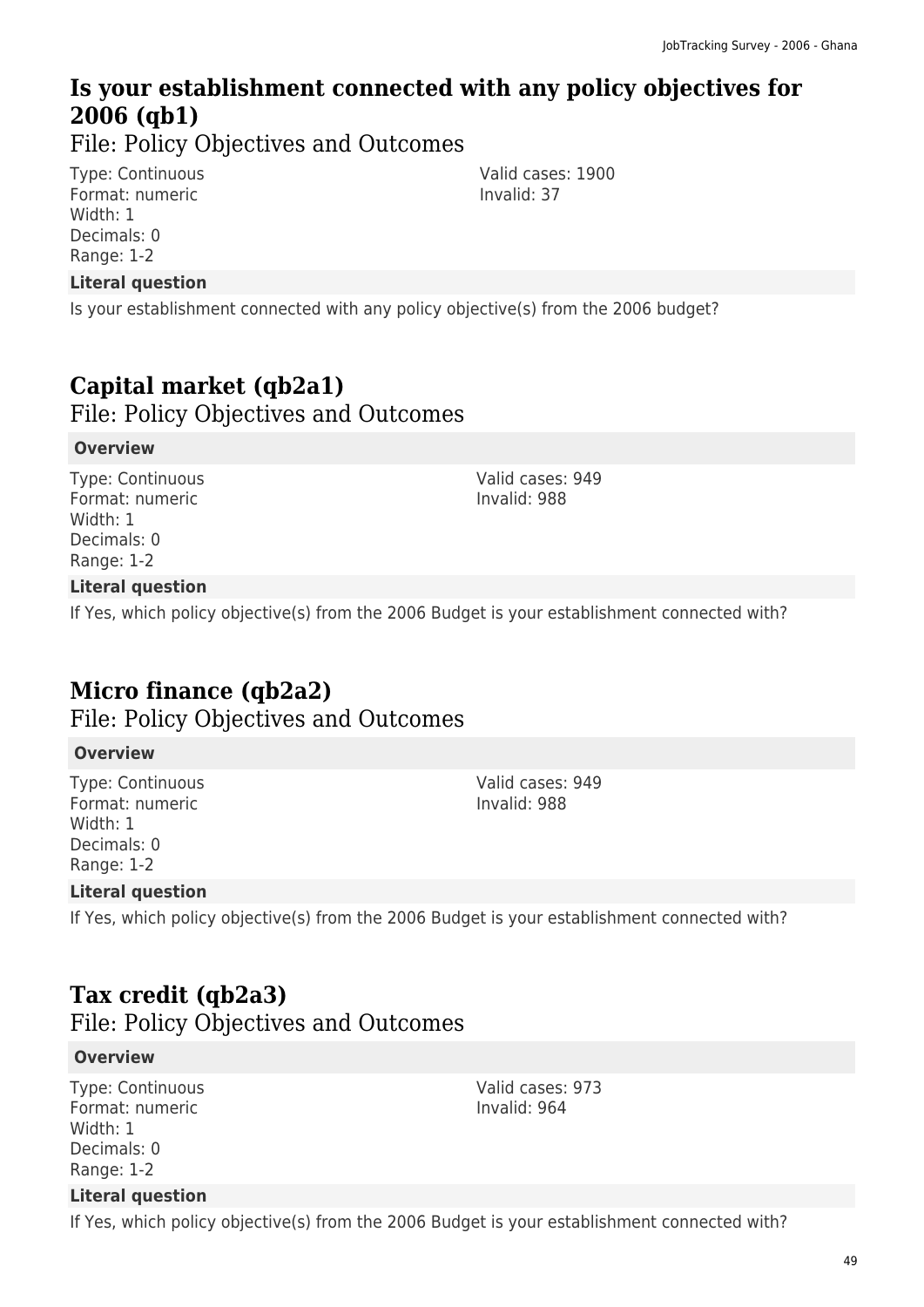# **Revenue rationalizations (qb2a4)**

File: Policy Objectives and Outcomes

#### **Overview**

Type: Continuous Format: numeric Width: 1 Decimals: 0 Range: 1-2

#### **Literal question**

If Yes, which policy objective(s) from the 2006 Budget is your establishment connected with?

# **Agro processing (qb2b1)**

File: Policy Objectives and Outcomes

#### **Overview**

Type: Continuous Format: numeric Width: 1 Decimals: 0 Range: 1-2

Valid cases: 939 Invalid: 998

### **Literal question**

If Yes, which policy objective(s) from the 2006 Budget is your establishment connected with?

# **ICT (qb2b2)**

File: Policy Objectives and Outcomes

#### **Overview**

Type: Continuous Format: numeric Width: 1 Decimals: 0 Range: 1-2

Valid cases: 934 Invalid: 1003

### **Literal question**

If Yes, which policy objective(s) from the 2006 Budget is your establishment connected with?

# **Tourism and hospitality (qb2b3)**

File: Policy Objectives and Outcomes

#### **Overview**

Type: Continuous Format: numeric Width: 1 Decimals: 0 Range: 1-2 **Literal question** Valid cases: 952 Invalid: 985

Valid cases: 941 Invalid: 996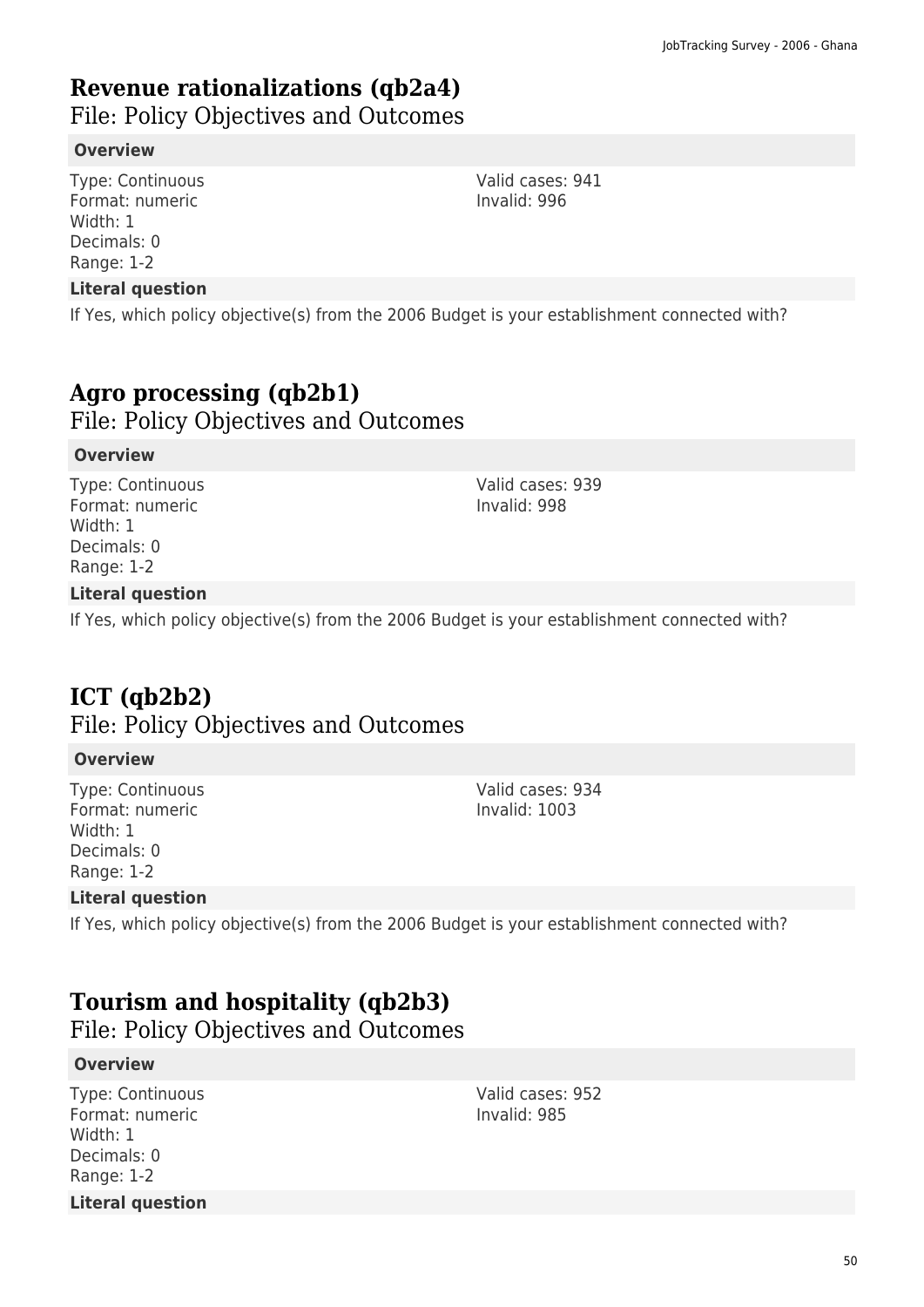# **Tourism and hospitality (qb2b3)**

File: Policy Objectives and Outcomes

If Yes, which policy objective(s) from the 2006 Budget is your establishment connected with?

# **Pharmaceuticals (qb2b4)**

File: Policy Objectives and Outcomes

### **Overview**

Type: Continuous Format: numeric Width: 1 Decimals: 0 Range: 1-2

### **Literal question**

If Yes, which policy objective(s) from the 2006 Budget is your establishment connected with?

# **Mining (qb2b5)**

File: Policy Objectives and Outcomes

### **Overview**

Type: Continuous Format: numeric Width: 1 Decimals: 0 Range: 1-2

### **Literal question**

If Yes, which policy objective(s) from the 2006 Budget is your establishment connected with?

# **Non-traditional exports (qb2b6)**

File: Policy Objectives and Outcomes

### **Overview**

Type: Continuous Format: numeric Width: 1 Decimals: 0 Range: 1-2

Valid cases: 938 Invalid: 999

### **Literal question**

If Yes, which policy objective(s) from the 2006 Budget is your establishment connected with?

# **Cassava starch (qb2c1)**

File: Policy Objectives and Outcomes

#### **Overview**

Valid cases: 934 Invalid: 1003

Valid cases: 932 Invalid: 1005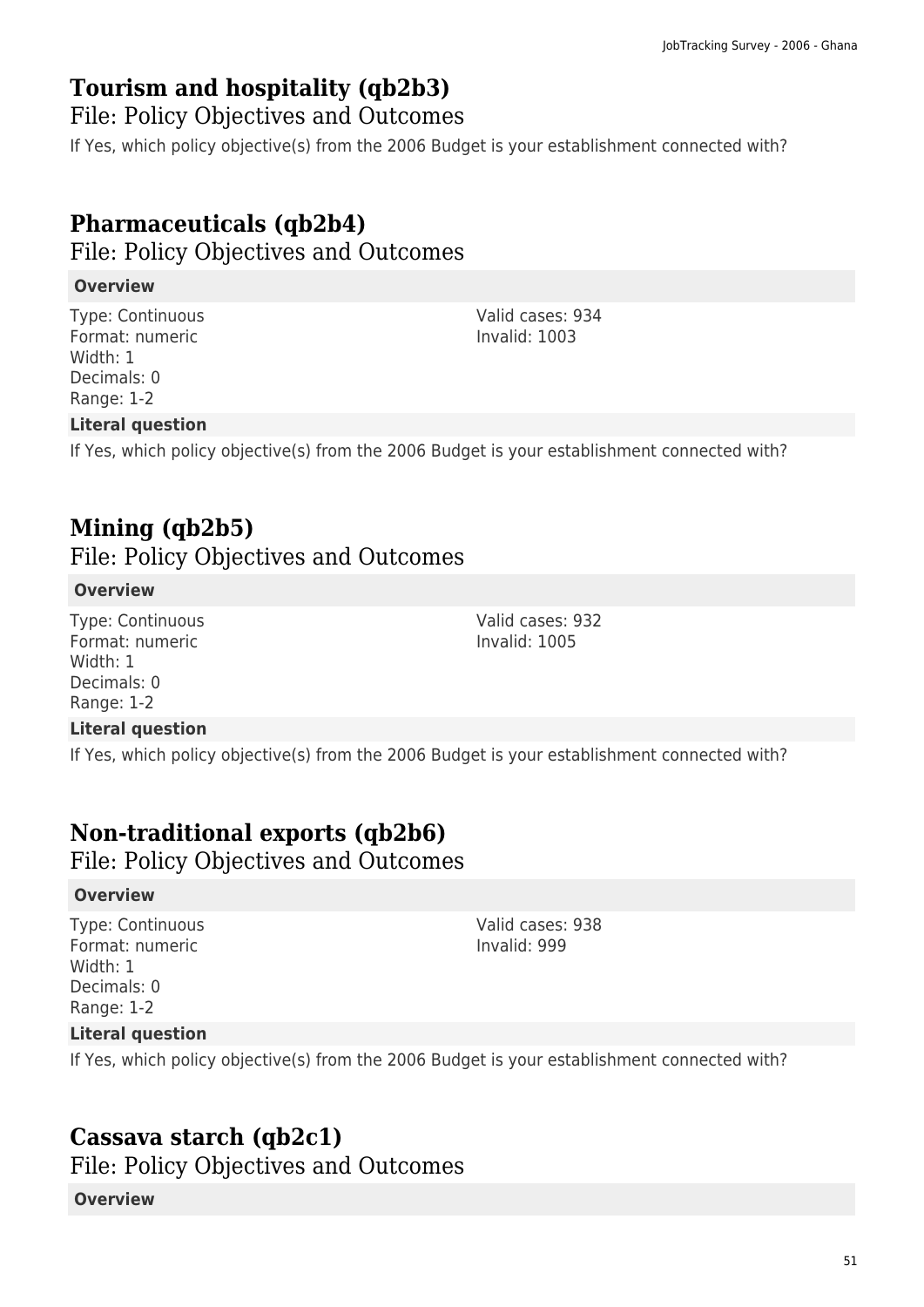### **Cassava starch (qb2c1)**  File: Policy Objectives and Outcomes

Type: Continuous Format: numeric Width: 1 Decimals: 0 Range: 1-2

### **Literal question**

If Yes, which policy objective(s) from the 2006 Budget is your establishment connected with?

## **Oil palm (qb2c2)**

File: Policy Objectives and Outcomes

#### **Overview**

Type: Continuous Format: numeric Width: 1 Decimals: 0 Range: 1-2

Valid cases: 921 Invalid: 1016

### **Literal question**

If Yes, which policy objective(s) from the 2006 Budget is your establishment connected with?

# **Salt (qb2c3)**

### File: Policy Objectives and Outcomes

#### **Overview**

Type: Continuous Format: numeric Width: 1 Decimals: 0 Range: 1-2

Valid cases: 916 Invalid: 1021

Valid cases: 922 Invalid: 1015

#### **Literal question**

If Yes, which policy objective(s) from the 2006 Budget is your establishment connected with?

## **Textiles and garments (qb2c4)**

File: Policy Objectives and Outcomes

#### **Overview**

Type: Continuous Format: numeric Width: 1 Decimals: 0 Range: 1-2

#### **Literal question**

If Yes, which policy objective(s) from the 2006 Budget is your establishment connected with?

Valid cases: 921 Invalid: 1016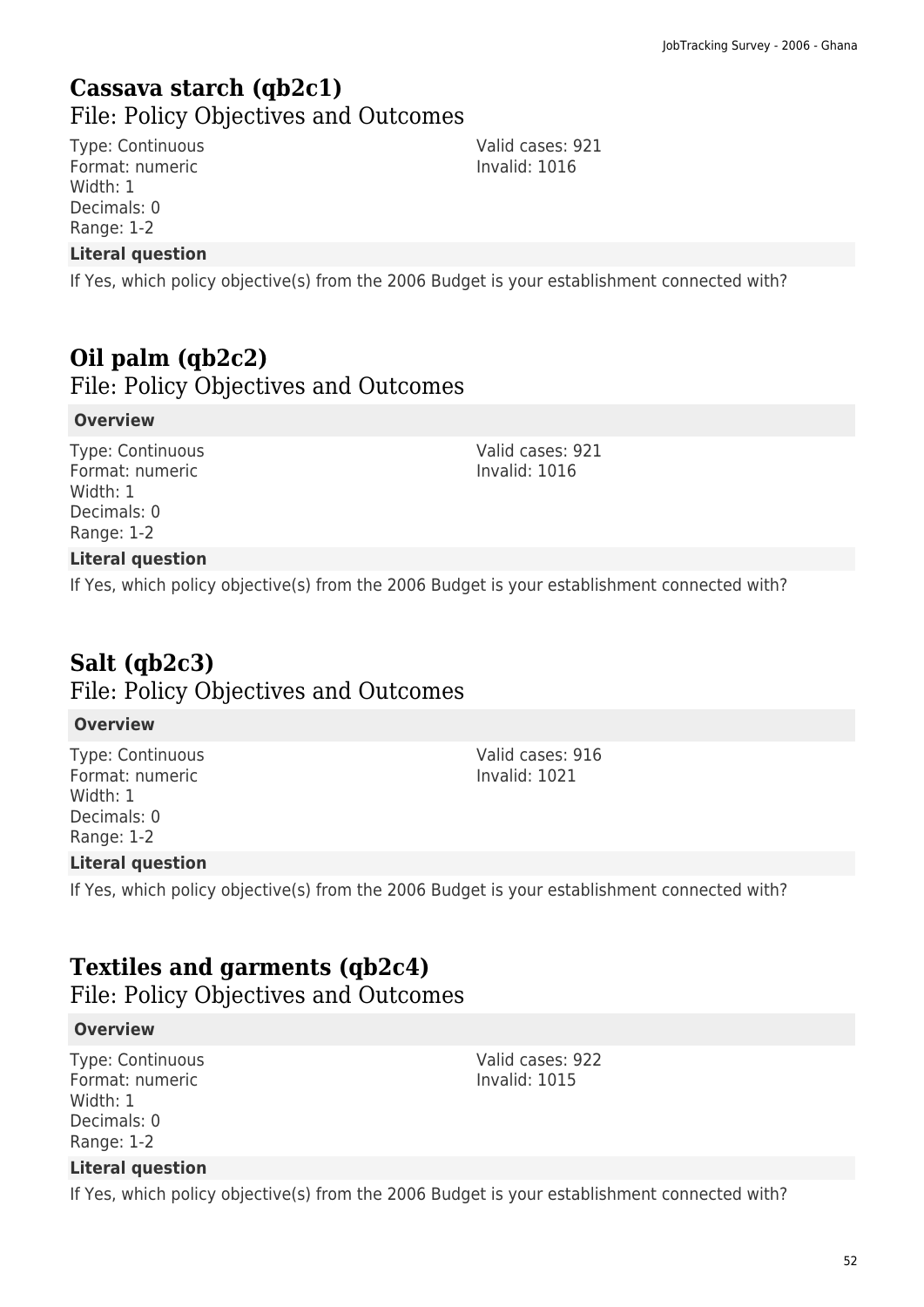# **National youth program (qb2d1)**

File: Policy Objectives and Outcomes

#### **Overview**

Type: Continuous Format: numeric Width: 1 Decimals: 0 Range: 1-2

#### **Literal question**

If Yes, which policy objective(s) from the 2006 Budget is your establishment connected with?

# **On the job training (qb2d2)**

File: Policy Objectives and Outcomes

#### **Overview**

Type: Continuous Format: numeric Width: 1 Decimals: 0 Range: 1-2

Valid cases: 995 Invalid: 942

### **Literal question**

If Yes, which policy objective(s) from the 2006 Budget is your establishment connected with?

# **Rural enterprise development (qb2d3)**

File: Policy Objectives and Outcomes

#### **Overview**

Type: Continuous Format: numeric Width: 1 Decimals: 0 Range: 1-2

Valid cases: 936 Invalid: 1001

### **Literal question**

If Yes, which policy objective(s) from the 2006 Budget is your establishment connected with?

## **District industries programme (qb2d4)**

File: Policy Objectives and Outcomes

#### **Overview**

Type: Continuous Format: numeric Width: 1 Decimals: 0 Range: 1-2 **Literal question** Valid cases: 930 Invalid: 1007

Valid cases: 963 Invalid: 974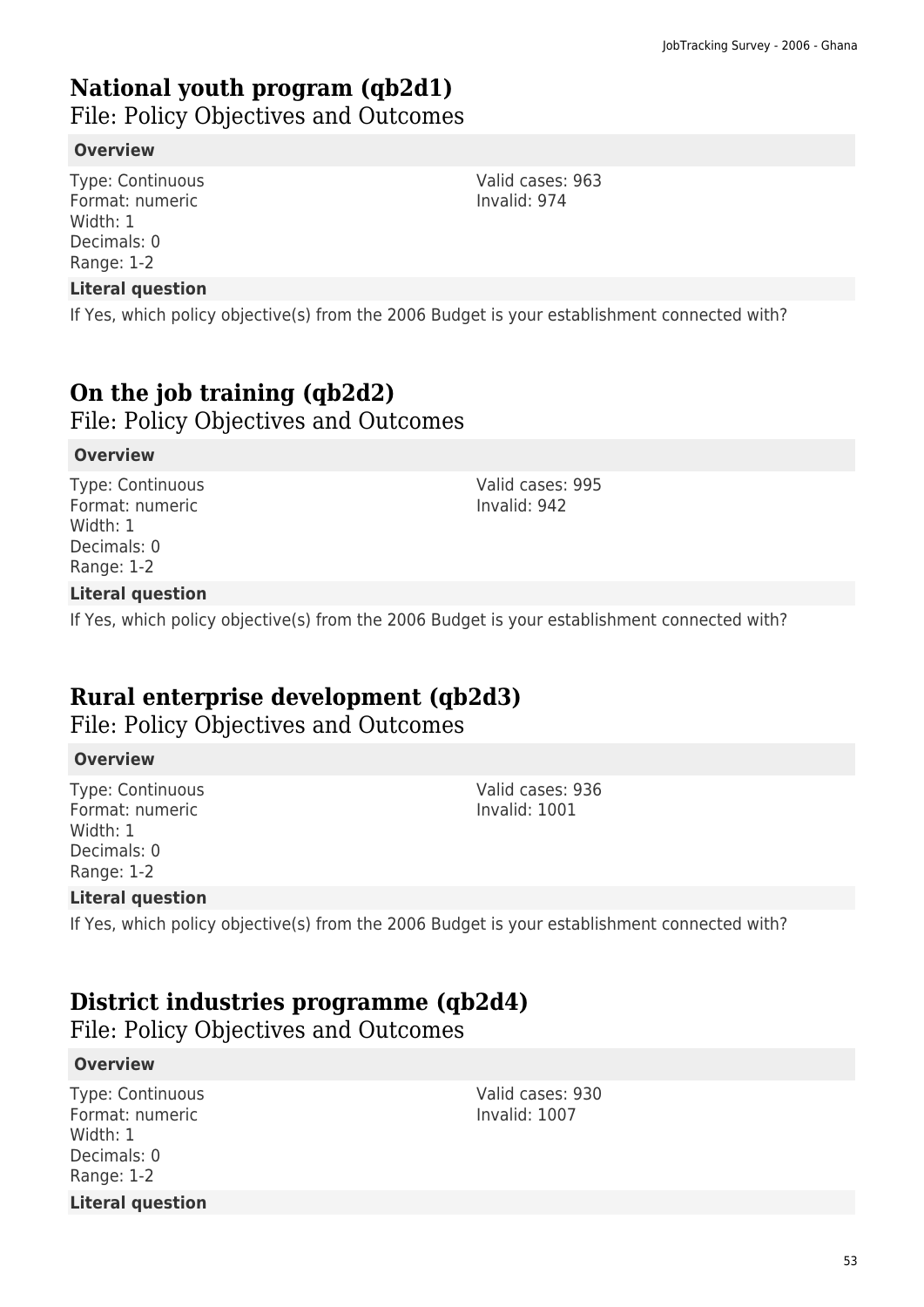### **District industries programme (qb2d4)**

File: Policy Objectives and Outcomes

If Yes, which policy objective(s) from the 2006 Budget is your establishment connected with?

# **Aternative livlihood development programme (qb2d5)**

File: Policy Objectives and Outcomes

### **Overview**

Type: Continuous Format: numeric Width: 1 Decimals: 0 Range: 1-2

### Valid cases: 934 Invalid: 1003

### **Literal question**

If Yes, which policy objective(s) from the 2006 Budget is your establishment connected with?

# **Strengthening FBO/CBO (qb2e1)**

File: Policy Objectives and Outcomes

#### **Overview**

Type: Continuous Format: numeric Width: 1 Decimals: 0 Range: 1-2

#### Valid cases: 948 Invalid: 989

### **Literal question**

If Yes, which policy objective(s) from the 2006 Budget is your establishment connected with?

# **Providing pro-poor interventions (qb2e2)**

File: Policy Objectives and Outcomes

#### **Overview**

Type: Continuous Format: numeric Width: 1 Decimals: 0 Range: 1-2

Valid cases: 948 Invalid: 989

### **Literal question**

If Yes, which policy objective(s) from the 2006 Budget is your establishment connected with?

## **Strengthening business development (qb2e3)**

File: Policy Objectives and Outcomes

#### **Overview**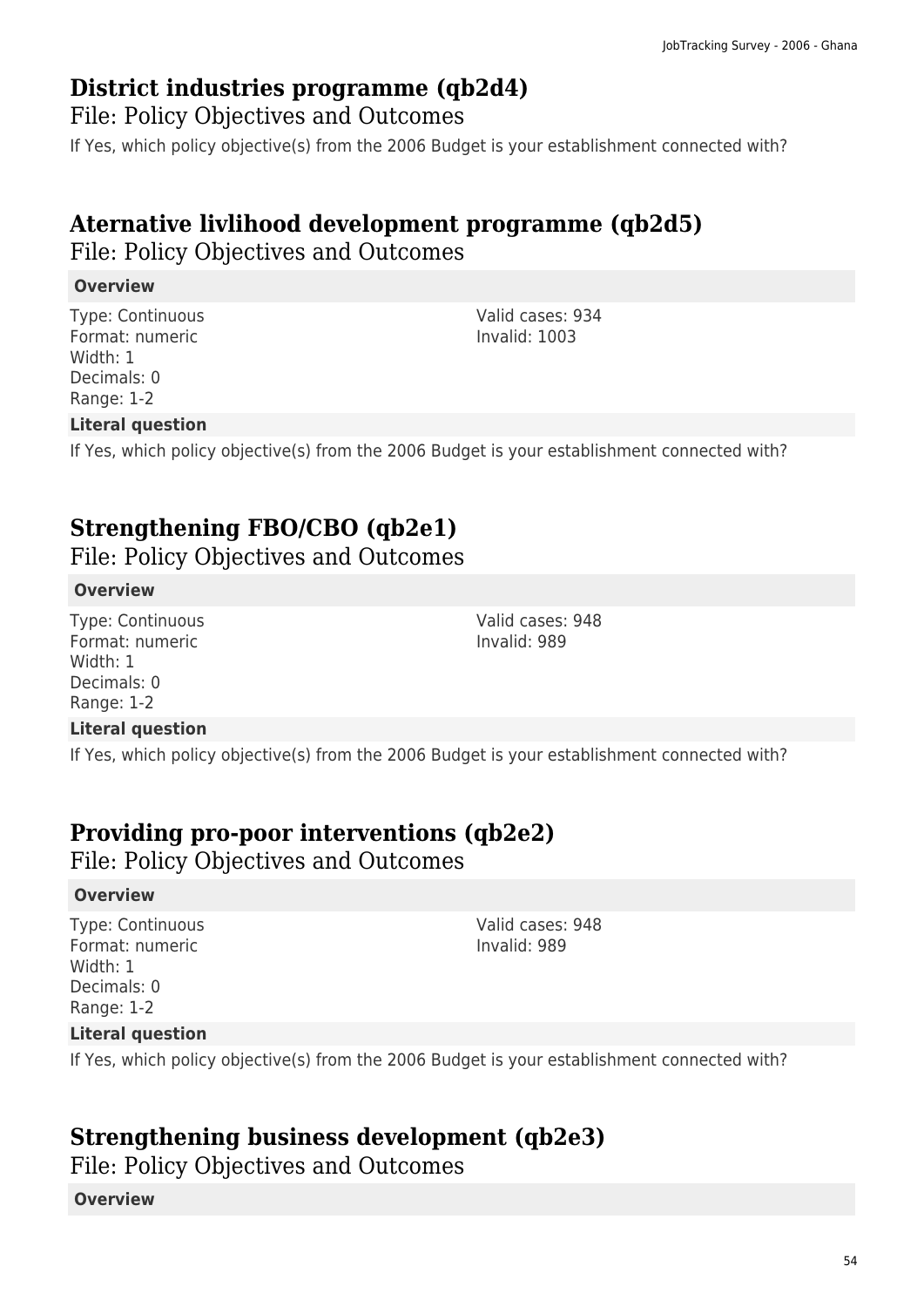# **Strengthening business development (qb2e3)**

File: Policy Objectives and Outcomes

Type: Continuous Format: numeric Width: 1 Decimals: 0 Range: 1-2

**Literal question**

If Yes, which policy objective(s) from the 2006 Budget is your establishment connected with?

# **Human and institutional development (qb2e4)**

File: Policy Objectives and Outcomes

### **Overview**

Type: Continuous Format: numeric Width: 1 Decimals: 0 Range: 1-2

Valid cases: 957 Invalid: 980

Valid cases: 943 Invalid: 994

### **Literal question**

If Yes, which policy objective(s) from the 2006 Budget is your establishment connected with?

### **Rolling out existing programmes (qb2e5)**

File: Policy Objectives and Outcomes

#### **Overview**

Type: Continuous Format: numeric Width: 1 Decimals: 0 Range: 1-2

Valid cases: 936 Invalid: 1001

### **Literal question**

If Yes, which policy objective(s) from the 2006 Budget is your establishment connected with?

# **Construction (qb2f1)**

File: Policy Objectives and Outcomes

#### **Overview**

Type: Continuous Format: numeric Width: 1 Decimals: 0 Range: 1-2

#### **Literal question**

If Yes, which policy objective(s) from the 2006 Budget is your establishment connected with?

55

Valid cases: 946 Invalid: 991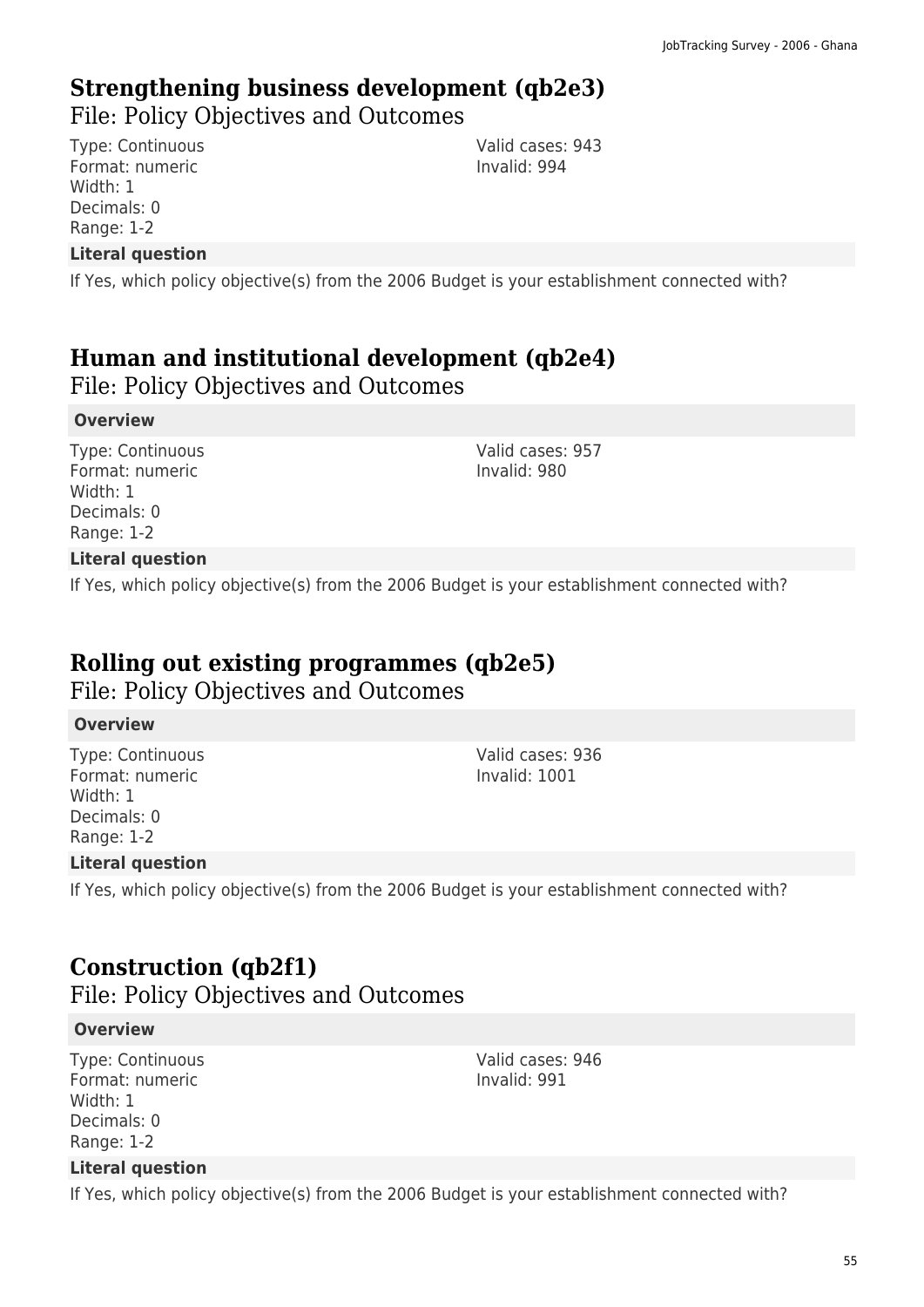### **Other (qb2f2)**  File: Policy Objectives and Outcomes

#### **Overview**

Type: Continuous Format: numeric Width: 1 Decimals: 0 Range: 1-2

#### **Literal question**

If Yes, which policy objective(s) from the 2006 Budget is your establishment connected with?

### **GOG source of funding (qb3a)**

File: Policy Objectives and Outcomes

#### **Overview**

Type: Continuous Format: numeric Width: 1 Decimals: 0 Range: 1-2

#### **Literal question**

What is the source of funding?

### **MDBS/Development Partners (qb3b)**

File: Policy Objectives and Outcomes

#### **Overview**

Type: Continuous Format: numeric Width: 1 Decimals: 0 Range: 1-2

#### **Literal question**

What is the source of funding?

### **HIPC (qb3c)**

File: Policy Objectives and Outcomes

#### **Overview**

Type: Continuous Format: numeric Width: 1 Decimals: 0 Range: 1-2 **Literal question** Valid cases: 936 Invalid: 1001

Valid cases: 981

Invalid: 956

Valid cases: 940 Invalid: 997

Valid cases: 910 Invalid: 1027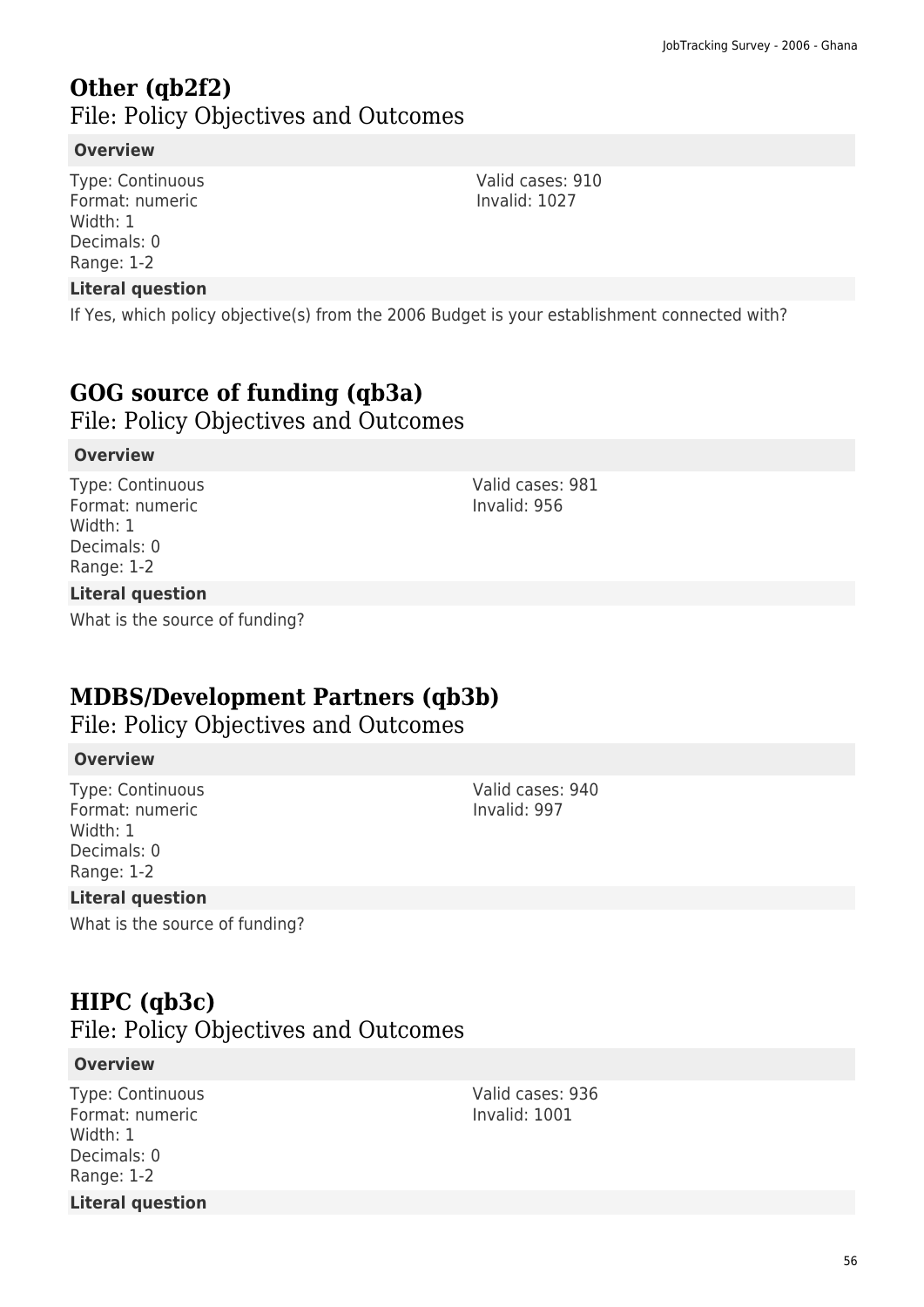### **HIPC (qb3c)**  File: Policy Objectives and Outcomes

What is the source of funding?

# **DACF (qb3d)**

### File: Policy Objectives and Outcomes

### **Overview**

Type: Continuous Format: numeric Width: 1 Decimals: 0 Range: 1-2

### **Literal question**

What is the source of funding?

### **MCA (qb3e)**

File: Policy Objectives and Outcomes

#### **Overview**

Type: Continuous Format: numeric Width: 1 Decimals: 0 Range: 1-2

#### **Literal question**

What is the source of funding?

## **Financial institution (qb3f)**

File: Policy Objectives and Outcomes

#### **Overview**

Type: Continuous Format: numeric Width: 1 Decimals: 0 Range: 1-2

Valid cases: 975 Invalid: 962

### **Literal question**

What is the source of funding?

## **Other (qb3g)**

File: Policy Objectives and Outcomes

#### **Overview**

Valid cases: 939 Invalid: 998

Valid cases: 929 Invalid: 1008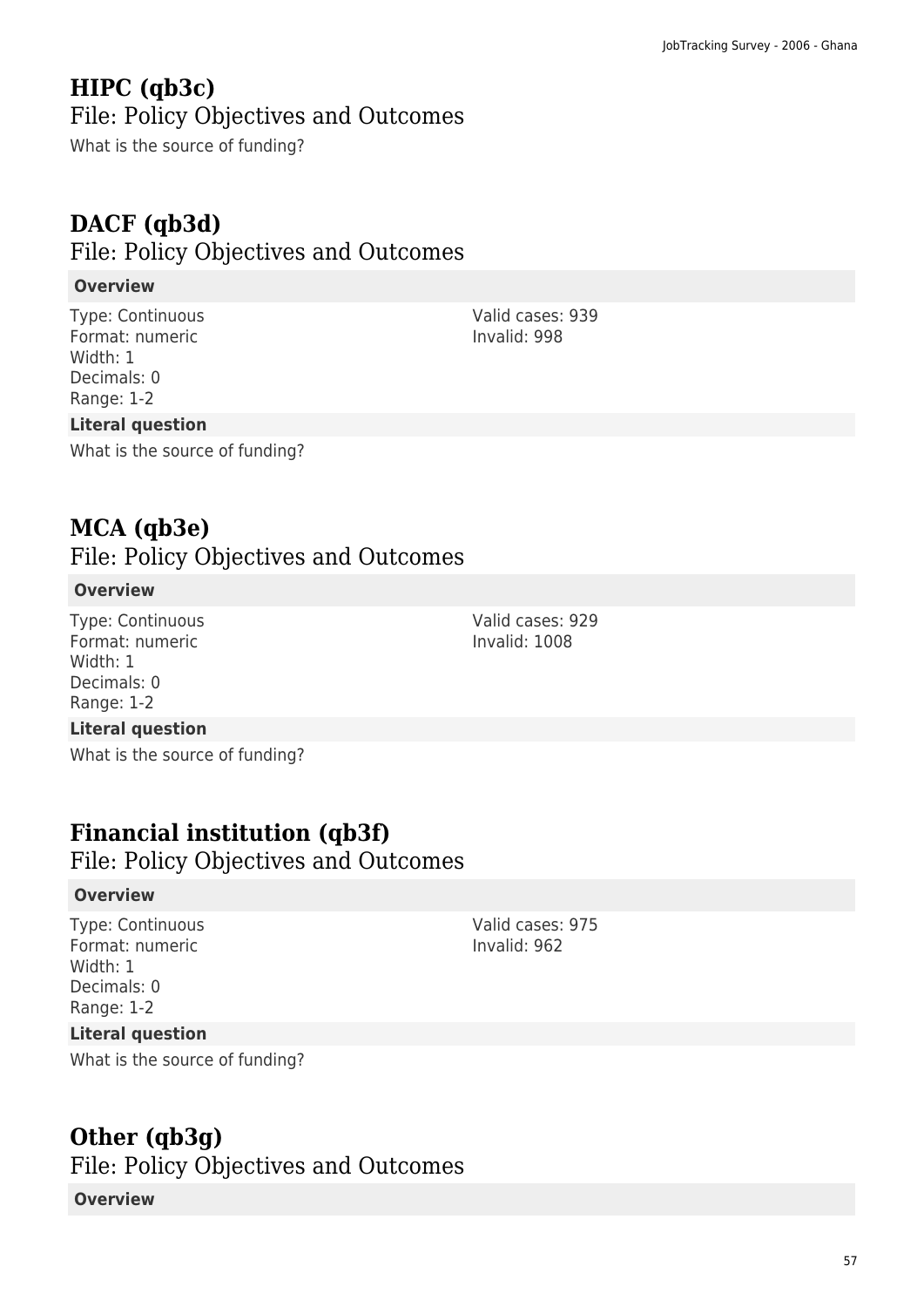## **Other (qb3g)**  File: Policy Objectives and Outcomes

Type: Continuous Format: numeric Width: 1 Decimals: 0 Range: 1-2

### **Literal question**

What is the source of funding?

## **Main trade (qb4)**

File: Policy Objectives and Outcomes

#### **Overview**

Type: Continuous Format: numeric Width: 3 Decimals: 0 Range: 111-395

Valid cases: 1057 Invalid: 880

### **Literal question**

What kind of trade, service or industry is this policy/intervention connected with?

## **Structure Indicators (qb5a)**

File: Policy Objectives and Outcomes

#### **Overview**

Type: Continuous Format: numeric Width: 1 Decimals: 0 Range: 1-8

Valid cases: 984 Invalid: 953

#### **Literal question**

What has been the major outcome achieved in the implementation of this policy ojective since 1st January 2006? (Circle appropriately)

## **Process Indicators (qb5b)**

File: Policy Objectives and Outcomes

#### **Overview**

Type: Continuous Format: numeric Width: 1 Decimals: 0 Range: 1-7 **Literal question** Valid cases: 1000 Invalid: 937

Valid cases: 957 Invalid: 980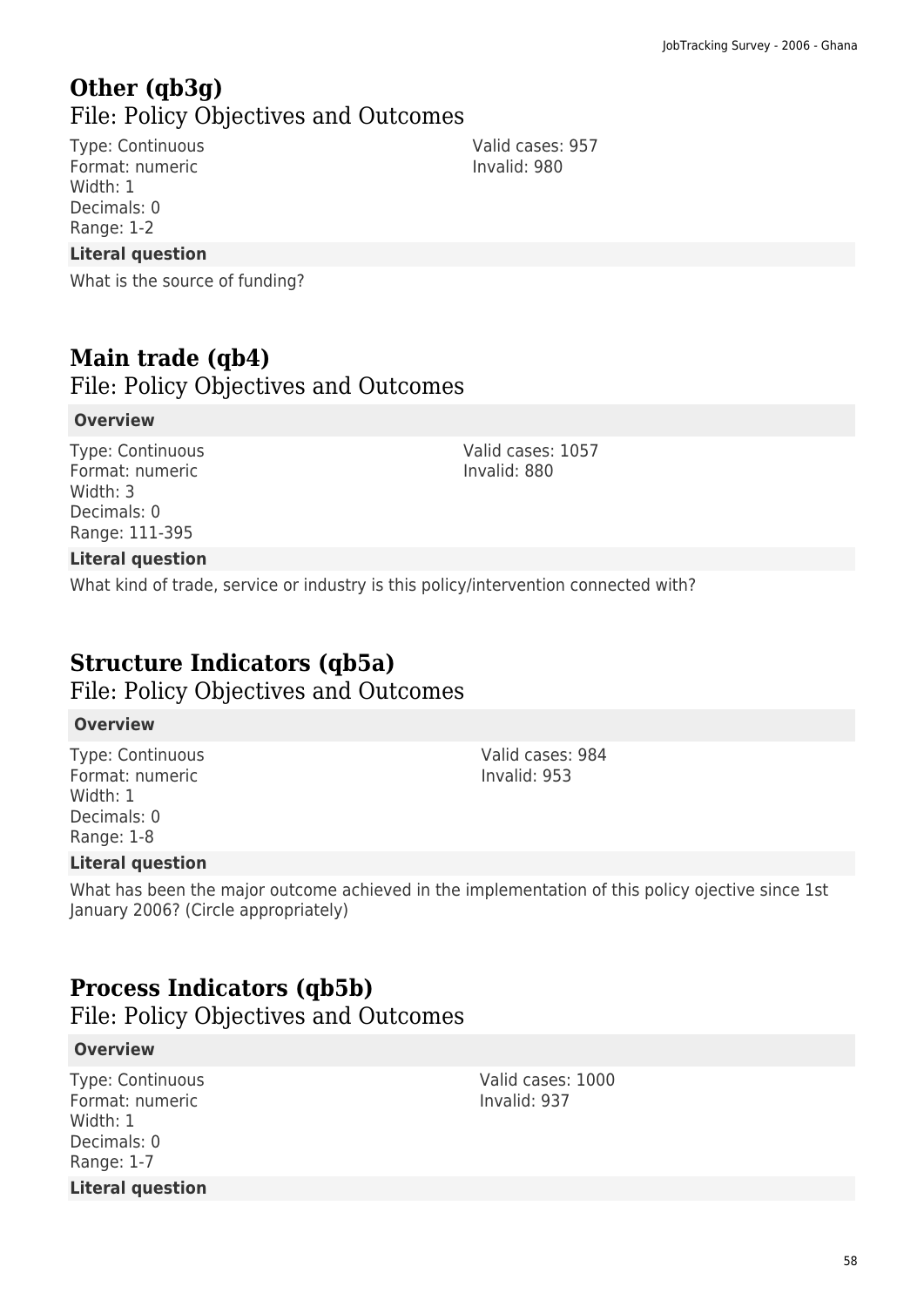# **Process Indicators (qb5b)**

File: Policy Objectives and Outcomes

What has been the major outcome achieved in the implementation of this policy ojective since 1st January 2006? (Circle appropriately)

# **Outcome Indicators (qb5c)**

File: Policy Objectives and Outcomes

### **Overview**

Type: Continuous Format: numeric Width: 1 Decimals: 0 Range: 1-6

Valid cases: 1025 Invalid: 912

Valid cases: 1844

Invalid: 93

### **Literal question**

What has been the major outcome achieved in the implementation of this policy ojective since 1st January 2006? (Circle appropriately)

# **Are there any job losses during the review (qc21)**

File: Policy Objectives and Outcomes

### **Overview**

Type: Continuous Format: numeric Width: 1 Decimals: 0 Range: 0-7

### **Literal question**

Are there any job losses during the review period (January-September 2006)? Include resignations, etc.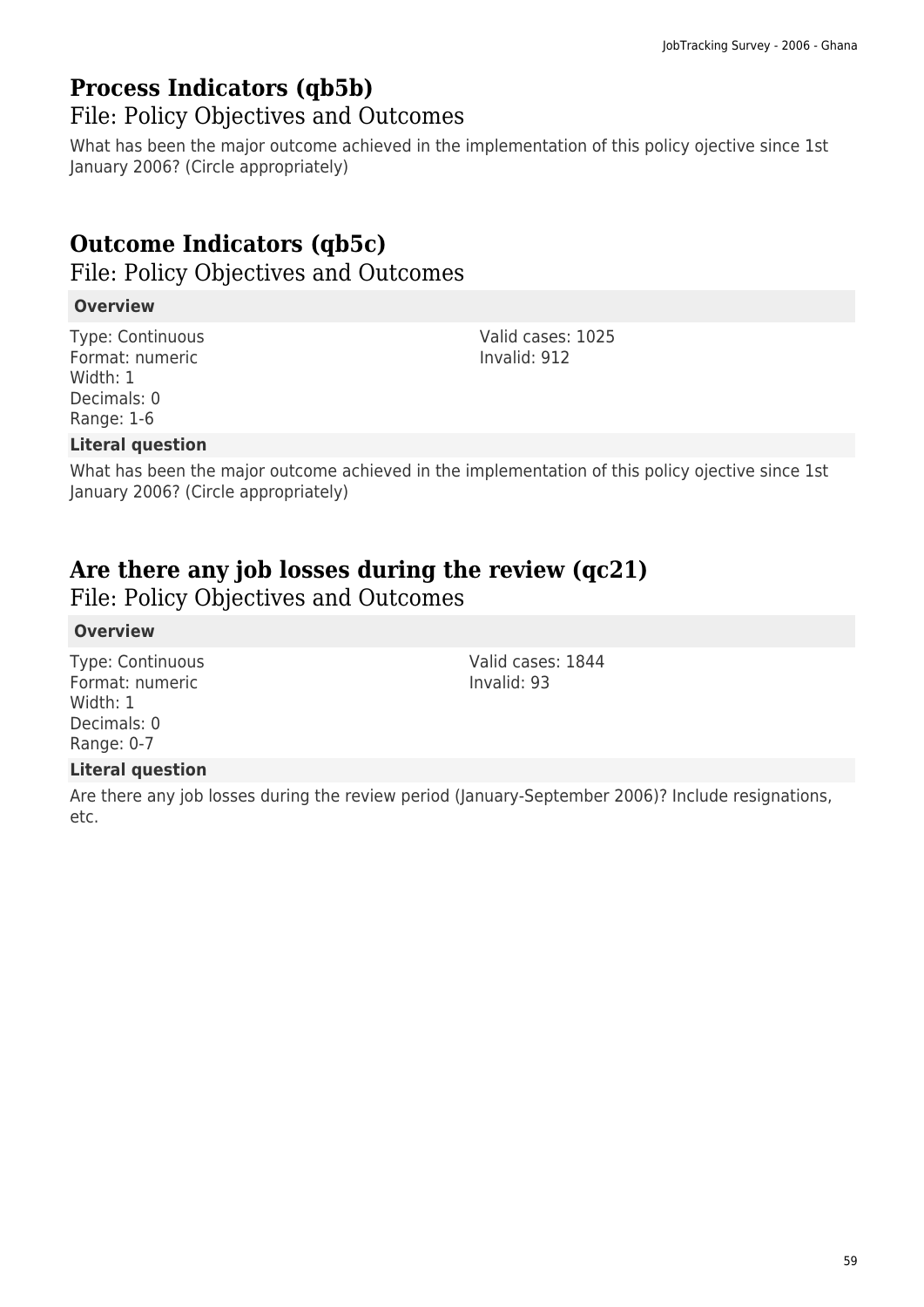# **Questionnaire number (qid)**

File: Jobs Created and Persons Hired

### **Overview**

Type: Continuous Format: numeric Width: 4 Decimals: 0 Range: 2-2022

# **Region (region)**

File: Jobs Created and Persons Hired

### **Overview**

Type: Discrete Format: character Width: 2

Valid cases: 5310 Invalid: 0

# **District (district)**

File: Jobs Created and Persons Hired

### **Overview**

Type: Continuous Format: numeric Width: 2 Decimals: 0 Range: 1-20

## **Sector (sector)**

### File: Jobs Created and Persons Hired

#### **Overview**

Type: Continuous Format: numeric Width: 3 Decimals: 0 Range: 100-300

Valid cases: 5310 Invalid: 0

### **Sex code (qcode1)**

File: Jobs Created and Persons Hired

### **Overview**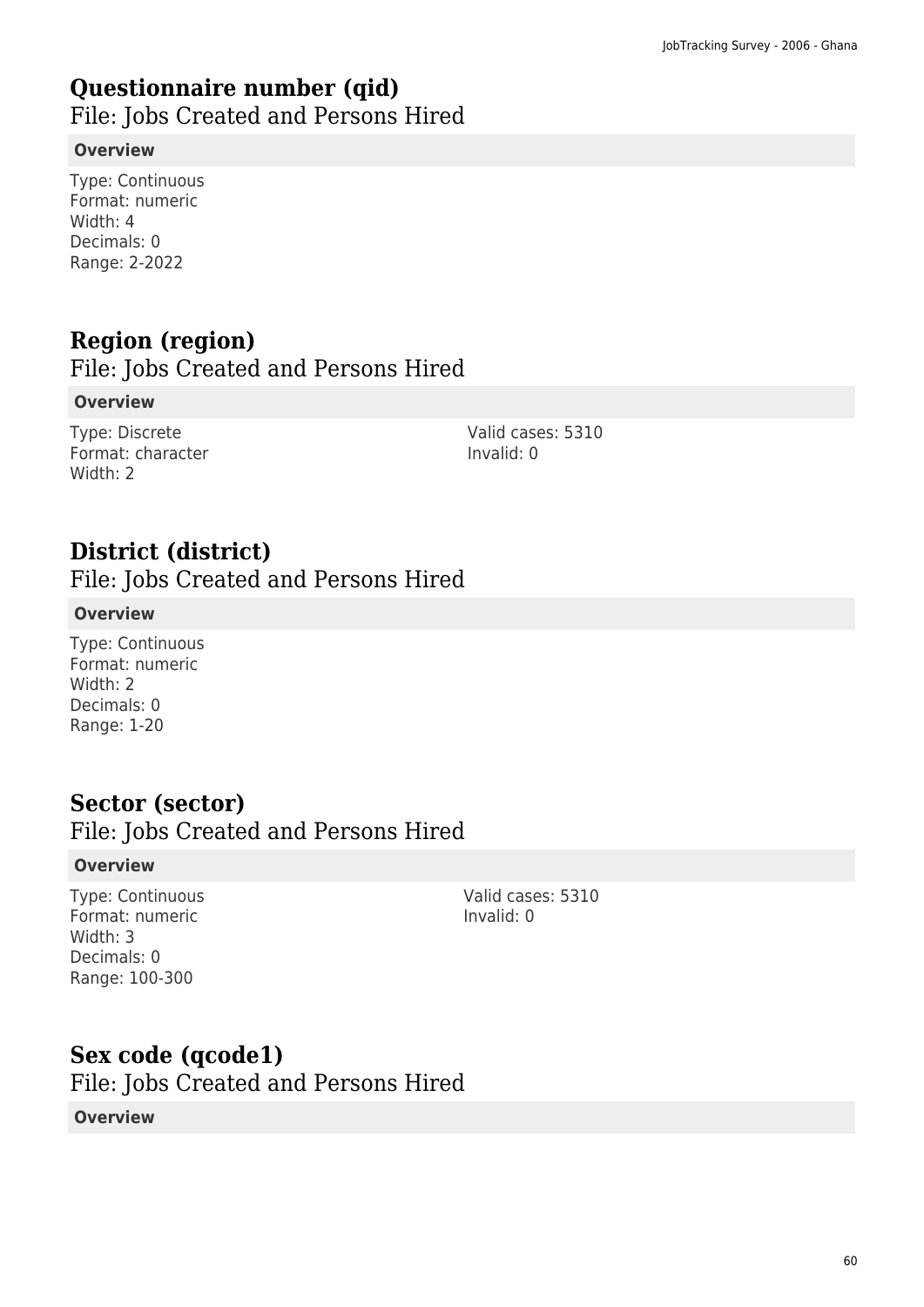# **Sex code (qcode1)**

File: Jobs Created and Persons Hired

Type: Continuous Format: numeric Width: 1 Decimals: 0 Range: 1-3

Valid cases: 5310 Invalid: 0

# **Permanent workers (qc11a)**

File: Jobs Created and Persons Hired

#### **Overview**

Type: Continuous Format: numeric Width: 5 Decimals: 0 Range: 0-11000

Minimum: 0 Maximum: 11000

### **Literal question**

Jobs created/persons hired between January-September 2006

### **Temporary workers (qc11b)**

File: Jobs Created and Persons Hired

#### **Overview**

Type: Continuous Format: numeric Width: 5 Decimals: 0 Range: 0-85000

Valid cases: 3444 Invalid: 1866 Minimum: 0 Maximum: 85000

### **Literal question**

Jobs created/persons hired between January-September 2006

## **Casual workers (qc11c)**

File: Jobs Created and Persons Hired

#### **Overview**

Type: Continuous Format: numeric Width: 5 Decimals: 0 Range: 0-2044

Minimum: 0 Maximum: 2044

### **Literal question**

Jobs created/persons hired between January-September 2006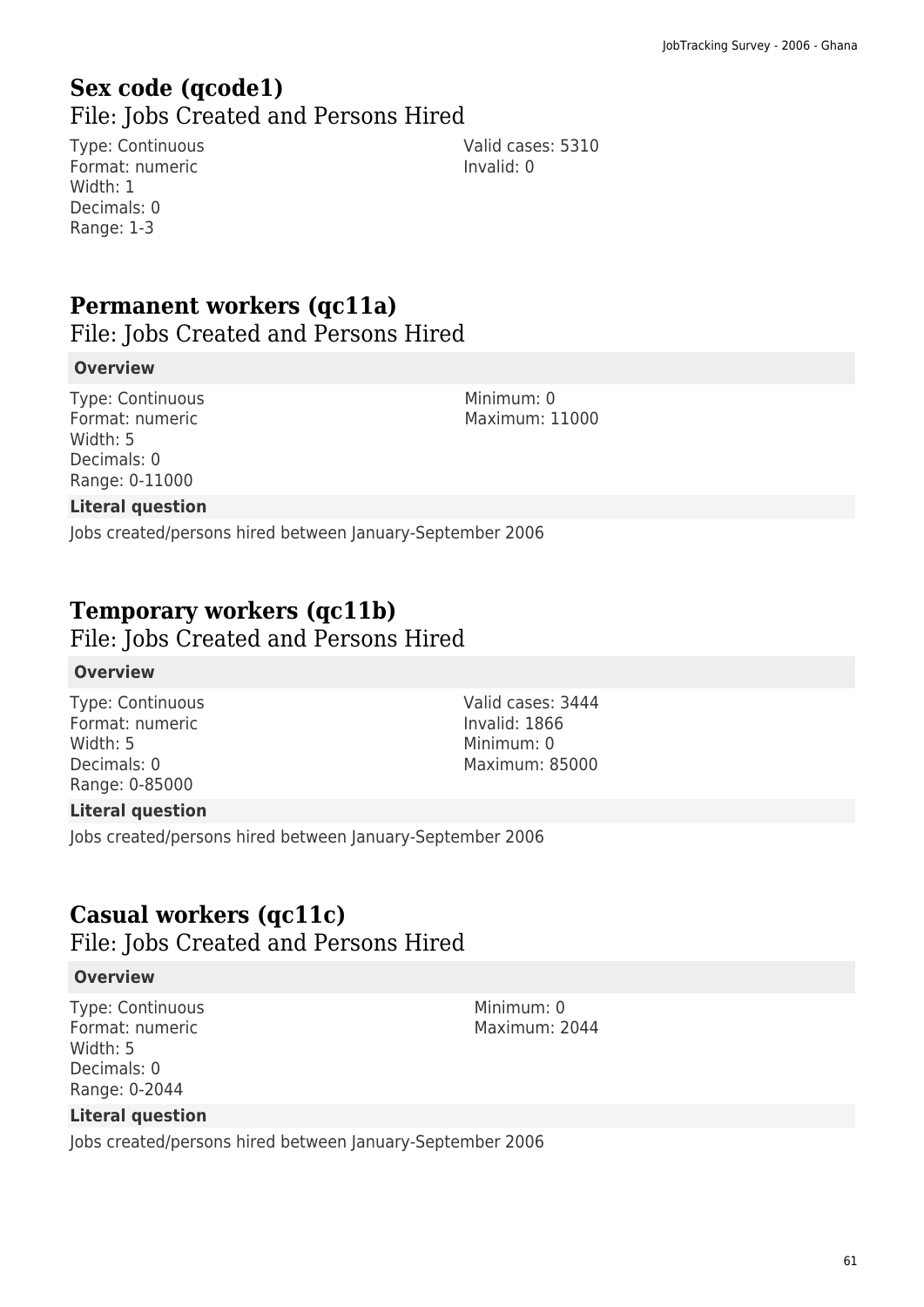## **Piece rate workers (qc11d)**

File: Jobs Created and Persons Hired

#### **Overview**

Type: Continuous Format: numeric Width: 5 Decimals: 0 Range: 0-900

#### **Literal question**

Jobs created/persons hired between January-September 2006

### **Apprentices (qc11e)**

File: Jobs Created and Persons Hired

#### **Overview**

Type: Continuous Format: numeric Width: 5 Decimals: 0 Range: 0-153

#### **Literal question**

Jobs created/persons hired between January-September 2006

## **Other (qc11f)**

### File: Jobs Created and Persons Hired

#### **Overview**

Type: Continuous Format: numeric Width: 5 Decimals: 0 Range: 0-4600

Minimum: 0 Maximum: 4600

#### **Literal question**

Jobs created/persons hired between January-September 2006

# **Grand Total employment (qc11g)**

File: Jobs Created and Persons Hired

#### **Overview**

Type: Continuous Format: numeric Width: 5 Decimals: 0 Range: 0-14500 **Literal question** Minimum: 0 Maximum: 14500

Minimum: 0 Maximum: 900

Minimum: 0 Maximum: 153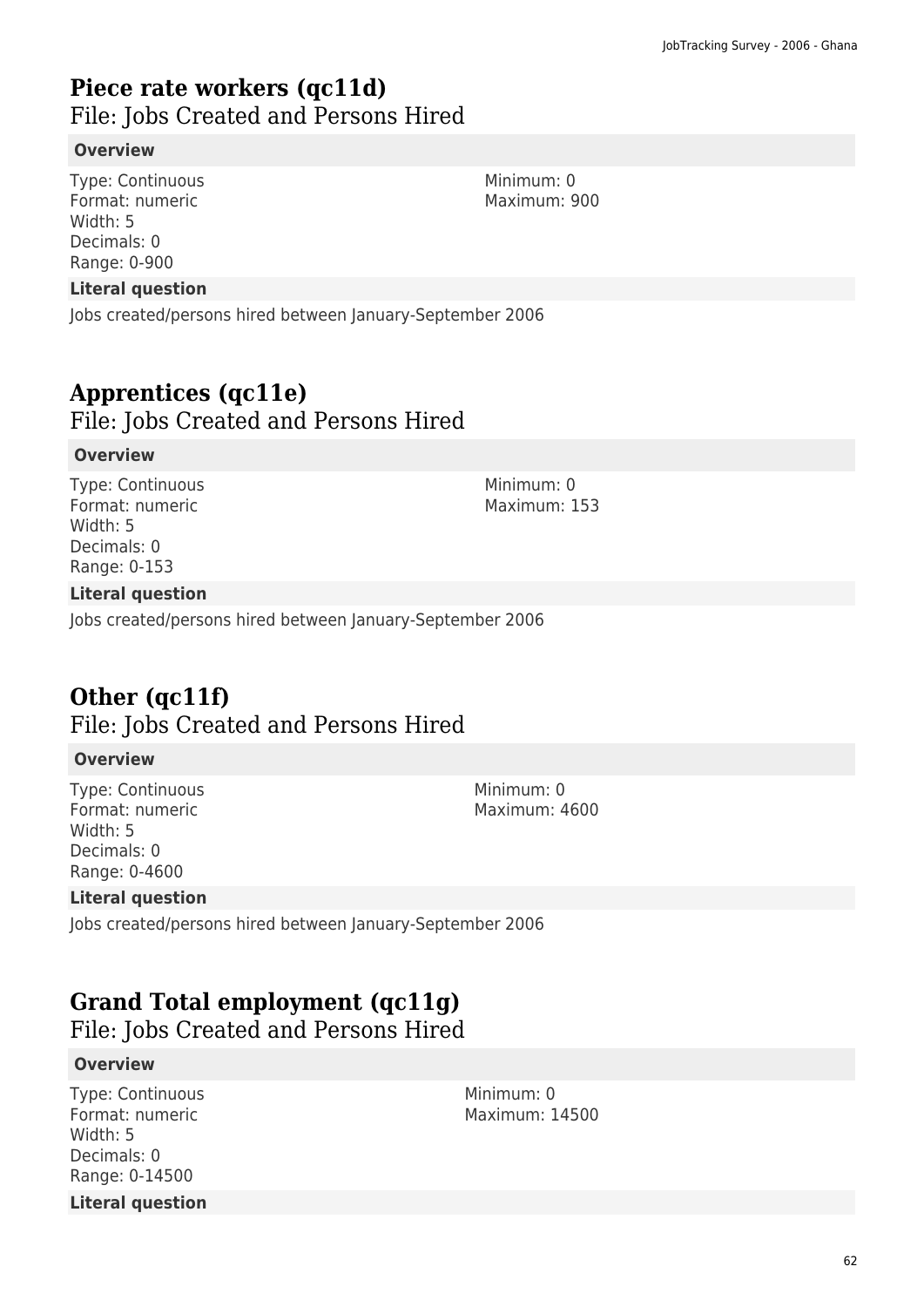# **Grand Total employment (qc11g)**

File: Jobs Created and Persons Hired

Jobs created/persons hired between January-September 2006

# **Disabled (qc12)**

File: Jobs Created and Persons Hired

### **Overview**

Type: Continuous Format: numeric Width: 5 Decimals: 0 Range: 0-1131

Minimum: 0 Maximum: 1131

### **Literal question**

Jobs created/persons hired between January-September 2006

### **National service (qc13)**

File: Jobs Created and Persons Hired

### **Overview**

Type: Continuous Format: numeric Width: 5 Decimals: 0 Range: 0-64

#### **Literal question**

Jobs created/persons hired between January-September 2006

# **Professional/Technical (qc14a)**

File: Jobs Created and Persons Hired

#### **Overview**

Type: Continuous Format: numeric Width: 5 Decimals: 0 Range: 0-3204

Minimum: 0 Maximum: 3204 Mean: 8.6

Minimum: 0 Maximum: 64

### **Literal question**

Jobs created/persons hired between January-September 2006

## **Administrative/management (qc14b)**

File: Jobs Created and Persons Hired

#### **Overview**

63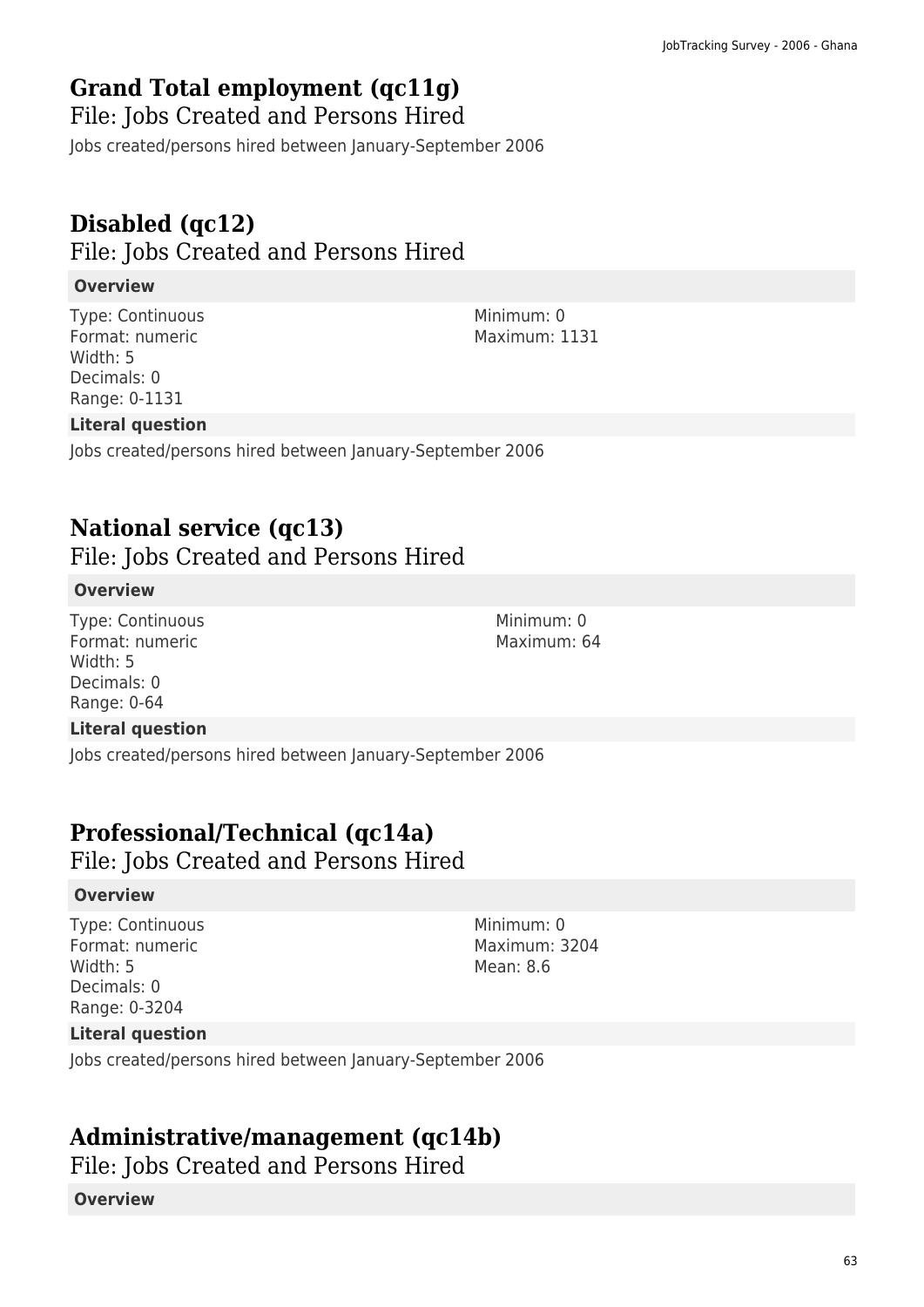# **Administrative/management (qc14b)**

File: Jobs Created and Persons Hired

Type: Continuous Format: numeric Width: 5 Decimals: 0 Range: 0-240

Minimum: 0 Maximum: 240

### **Literal question**

Jobs created/persons hired between January-September 2006

# **Operational/clerical (qc14c)**

File: Jobs Created and Persons Hired

### **Overview**

Type: Continuous Format: numeric Width: 5 Decimals: 0 Range: 0-85000

Minimum: 0 Maximum: 85000

### **Literal question**

Jobs created/persons hired between January-September 2006

# **Other categories (qc14d)**

File: Jobs Created and Persons Hired

#### **Overview**

Type: Continuous Format: numeric Width: 5 Decimals: 0 Range: 0-4600

Minimum: 0 Maximum: 4600

### **Literal question**

Jobs created/persons hired between January-September 2006

## **Total workers (qc14e)**

File: Jobs Created and Persons Hired

#### **Overview**

Type: Continuous Format: numeric Width: 5 Decimals: 0 Range: 0-14500

#### Minimum: 0 Maximum: 14500 Mean: 39.8

### **Literal question**

Jobs created/persons hired between January-September 2006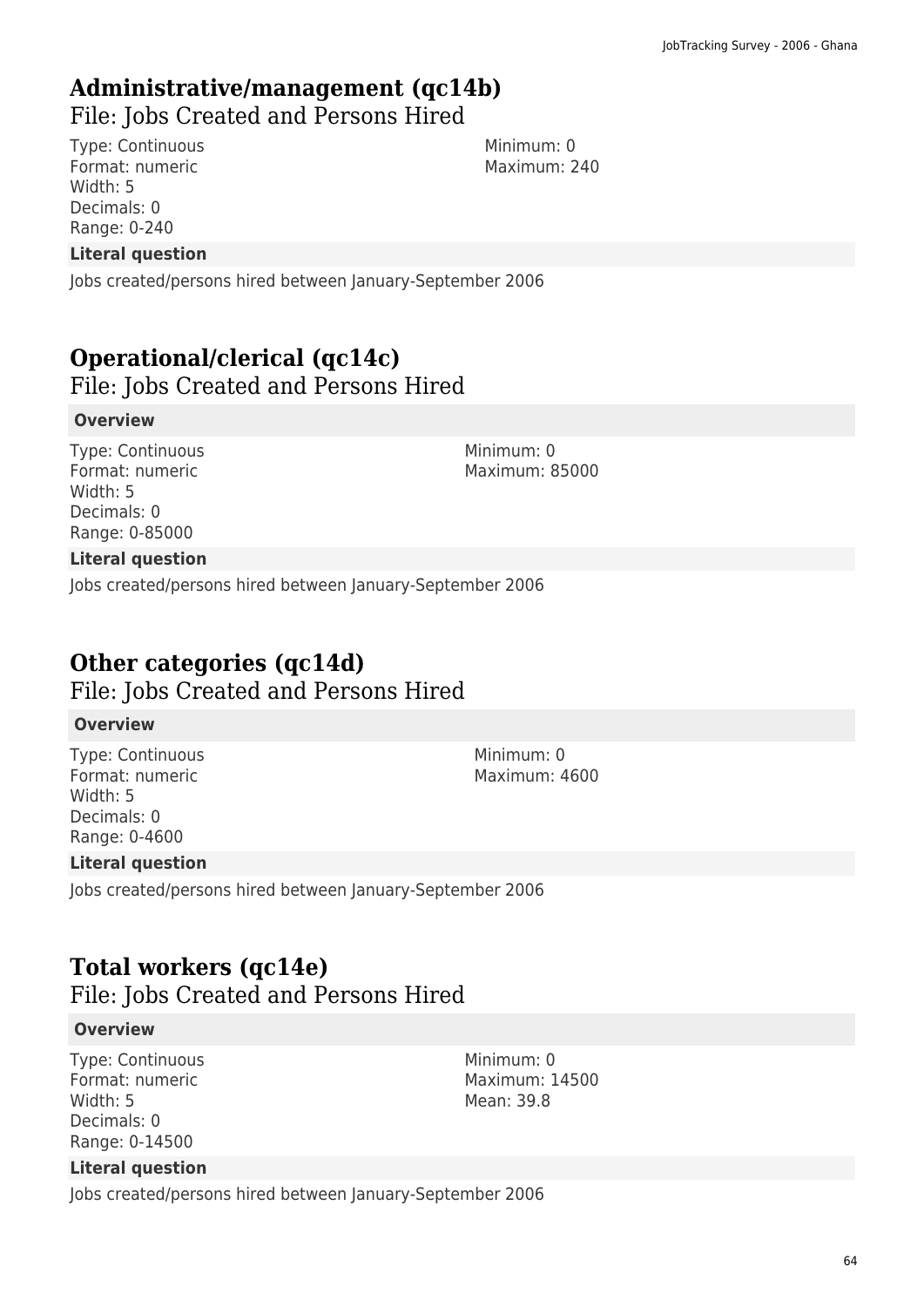### **Ghanaians (qc15a)**  File: Jobs Created and Persons Hired

#### **Overview**

Type: Continuous Format: numeric Width: 5 Decimals: 0 Range: 0-14500

#### **Literal question**

Jobs created/persons hired between January-September 2006

### **Non-Ghanaians (qc15b)**

File: Jobs Created and Persons Hired

#### **Overview**

Type: Continuous Format: numeric Width: 5 Decimals: 0 Range: 0-27227

#### Minimum: 0 Maximum: 187

### **Literal question**

Jobs created/persons hired between January-September 2006

## **Total nationality (qc15c)**

File: Jobs Created and Persons Hired

#### **Overview**

Type: Continuous Format: numeric Width: 5 Decimals: 0 Range: 0-32169

#### **Literal question**

Jobs created/persons hired between January-September 2006

## **Less than 15 years (qc16a)**

File: Jobs Created and Persons Hired

#### **Overview**

Type: Continuous Format: numeric Width: 5 Decimals: 0 Range: 0-45 **Literal question** Minimum: 0 Maximum: 45

Minimum: 0 Maximum: 32169

Minimum: 0 Maximum: 14500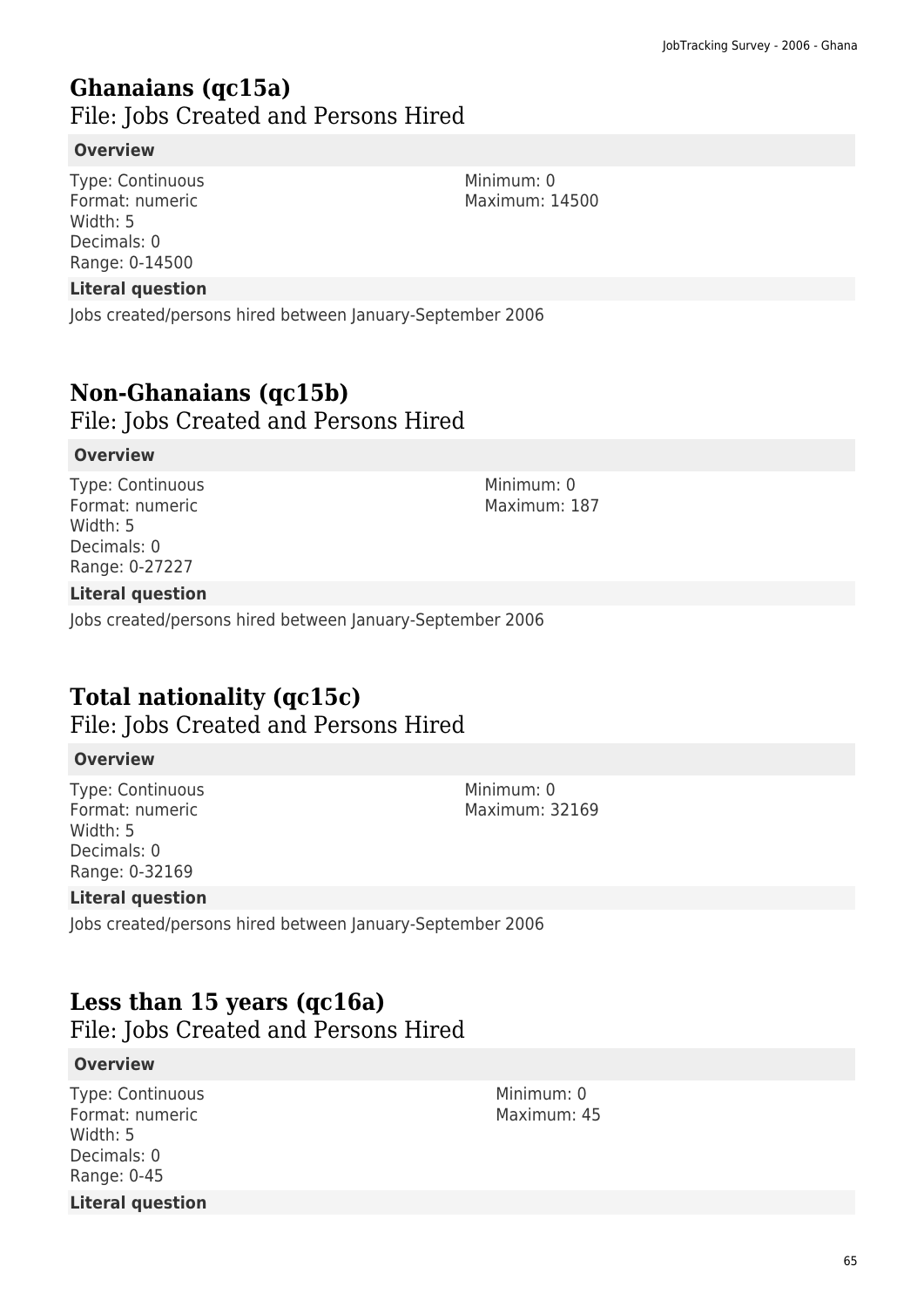# **Less than 15 years (qc16a)**

File: Jobs Created and Persons Hired

Jobs created/persons hired between January-September 2006

# **15 - 24 years (qc16b)**

File: Jobs Created and Persons Hired

### **Overview**

Type: Continuous Format: numeric Width: 5 Decimals: 0 Range: 0-947

### **Literal question**

Jobs created/persons hired between January-September 2006

### **Over 24 years (qc16c)**

File: Jobs Created and Persons Hired

### **Overview**

Type: Continuous Format: numeric Width: 5 Decimals: 0 Range: 0-14500

#### **Literal question**

Jobs created/persons hired between January-September 2006

## **Total age-group (qc16d)**

File: Jobs Created and Persons Hired

#### **Overview**

Type: Continuous Format: numeric Width: 5 Decimals: 0 Range: 0-14500

Minimum: 0 Maximum: 14500

Minimum: 0 Maximum: 14500

### **Literal question**

Jobs created/persons hired between January-September 2006

Minimum: 0 Maximum: 947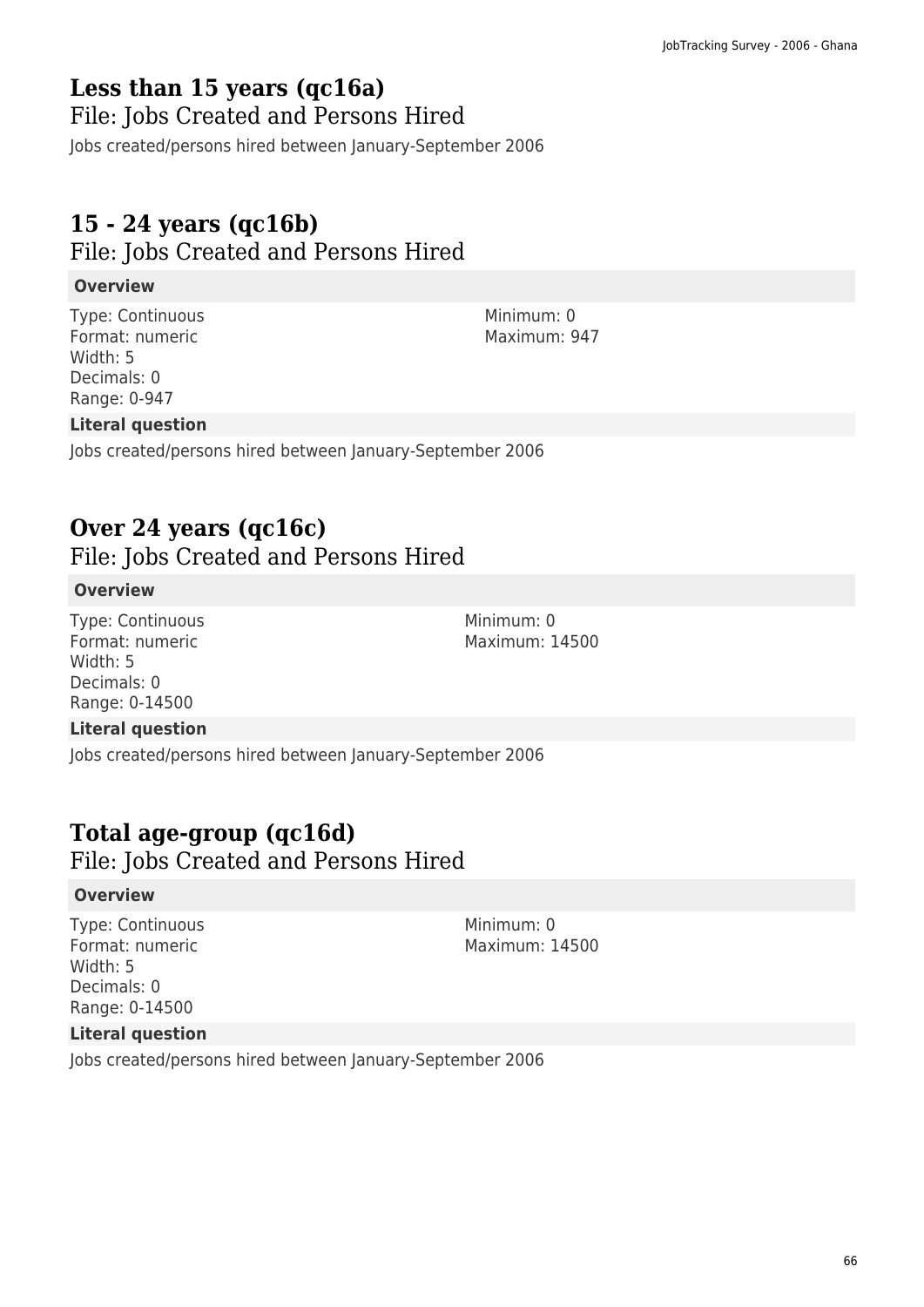# **Questionnaire number (qid)**

File: Job Losses and Layoffs

### **Overview**

Type: Continuous Format: numeric Width: 4 Decimals: 0 Range: 58-2020

# **Region (region)**

File: Job Losses and Layoffs

### **Overview**

Type: Discrete Format: character Width: 2

Valid cases: 2015 Invalid: 0

# **District (district)**

File: Job Losses and Layoffs

### **Overview**

Type: Continuous Format: numeric Width: 2 Decimals: 0 Range: 1-18

## **Sector (sector)**

File: Job Losses and Layoffs

### **Overview**

Type: Continuous Format: numeric Width: 3 Decimals: 0 Range: 100-300

Valid cases: 2015 Invalid: 0

## **Sex code (qcode2)**

File: Job Losses and Layoffs

### **Overview**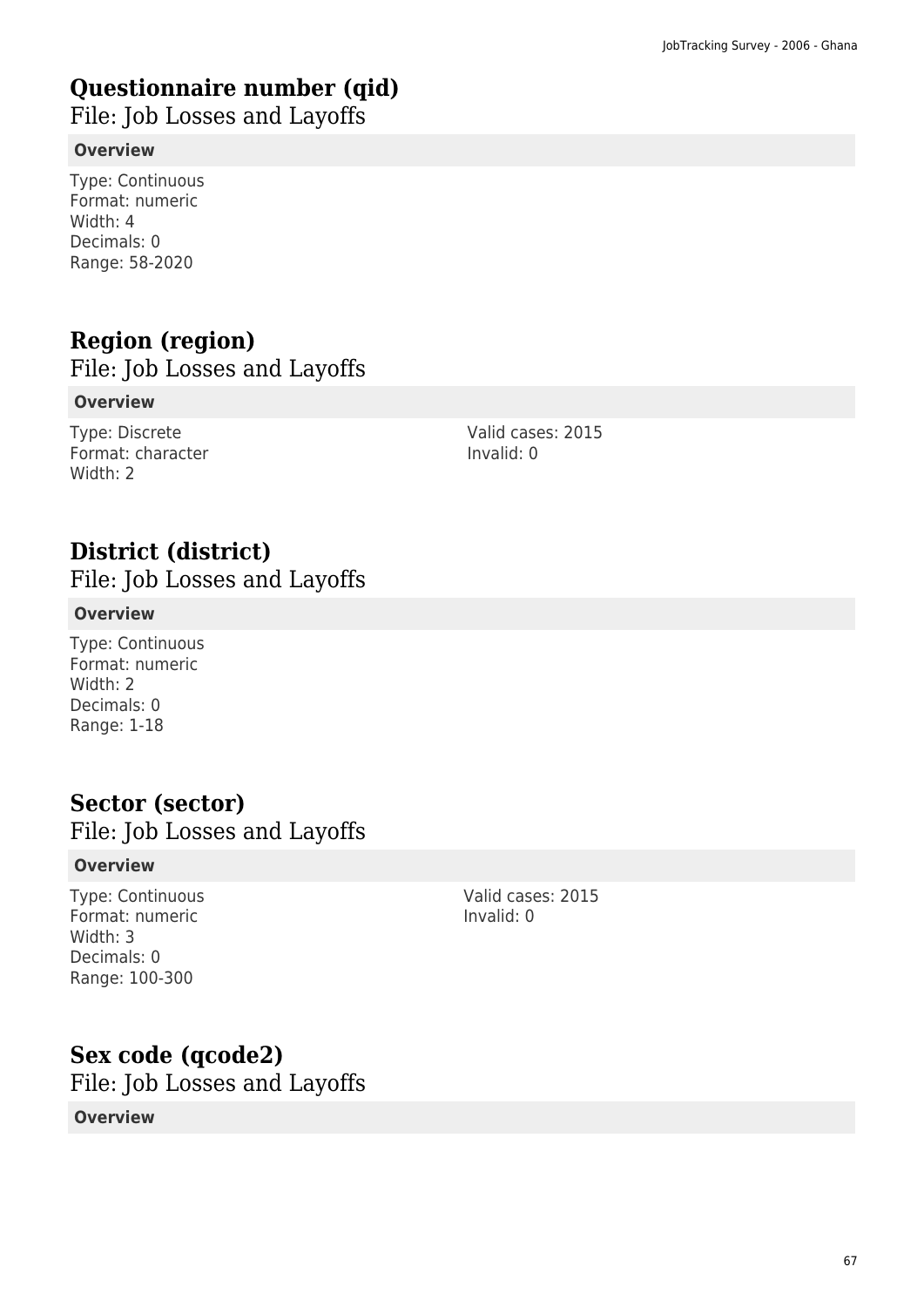### **Sex code (qcode2)**  File: Job Losses and Layoffs

Type: Continuous Format: numeric Width: 1 Decimals: 0 Range: 1-3

Valid cases: 2015 Invalid: 0

# **Permanent workers (qc22a)**

File: Job Losses and Layoffs

#### **Overview**

Type: Continuous Format: numeric Width: 5 Decimals: 0 Range: 0-152

Minimum: 0 Maximum: 152

### **Literal question**

Are there any job losses during the review period (January-September 2006)? Include resignations, etc.

# **Temporary workers (qc22b)**

File: Job Losses and Layoffs

#### **Overview**

Type: Continuous Format: numeric Width: 5 Decimals: 0 Range: 0-216

Minimum: 0 Maximum: 216

Minimum: 0 Maximum: 2044

### **Literal question**

Are there any job losses during the review period (January-September 2006)? Include resignations, etc.

# **Casual workers (qc22c)**

File: Job Losses and Layoffs

#### **Overview**

Type: Continuous Format: numeric Width: 5 Decimals: 0 Range: 0-2044

#### **Literal question**

Are there any job losses during the review period (January-September 2006)? Include resignations, etc.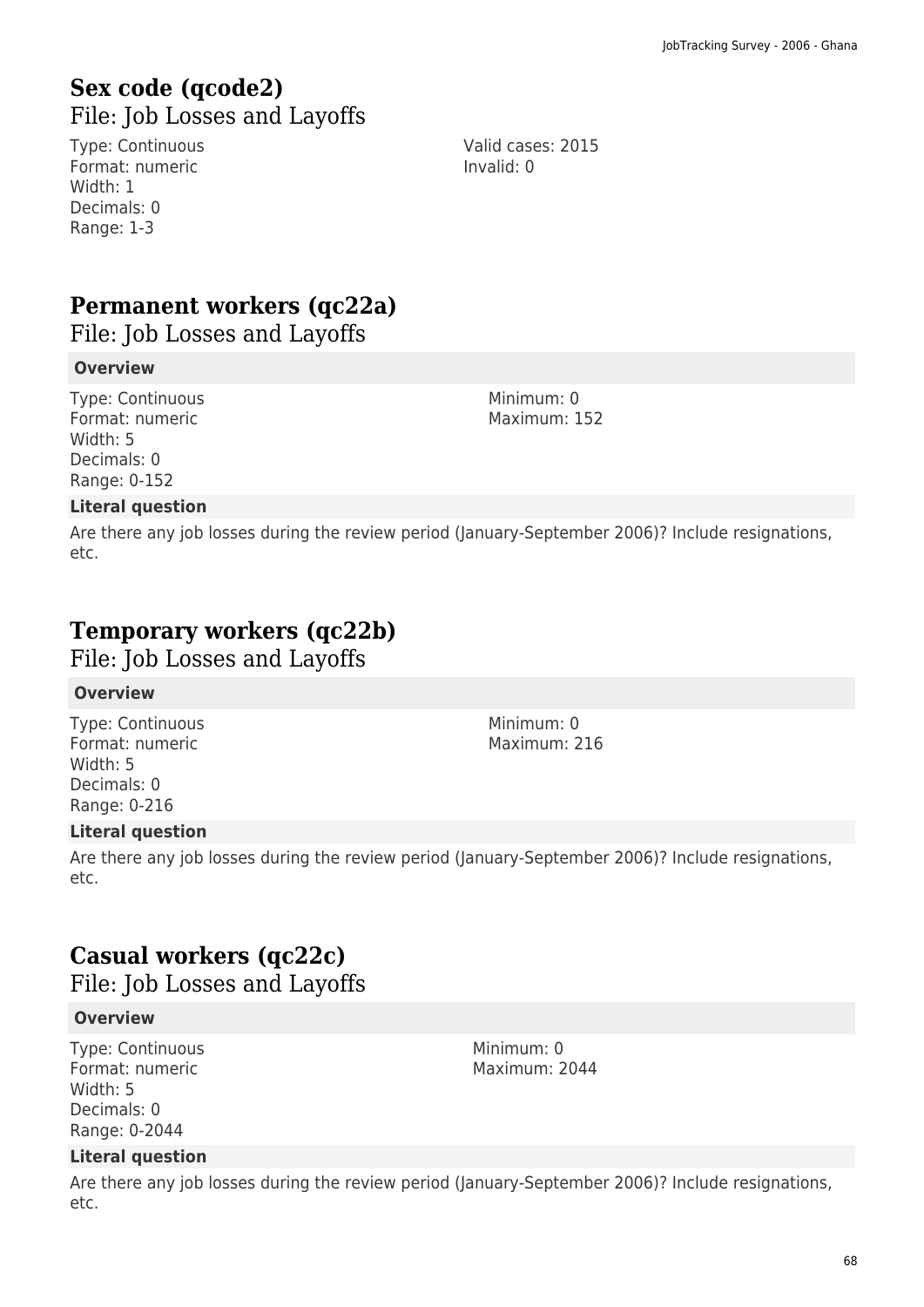# **Piece rate workers (qc22d)**

File: Job Losses and Layoffs

#### **Overview**

Type: Continuous Format: numeric Width: 5 Decimals: 0 Range: 0-110

#### **Literal question**

Are there any job losses during the review period (January-September 2006)? Include resignations, etc.

# **Apprentices (qc22e)**  File: Job Losses and Layoffs

### **Overview**

Type: Continuous Format: numeric Width: 5 Decimals: 0 Range: 0-72

#### Minimum: 0 Maximum: 72

### **Literal question**

Are there any job losses during the review period (January-September 2006)? Include resignations, etc.

## **Other (qc22f)**

File: Job Losses and Layoffs

#### **Overview**

Type: Continuous Format: numeric Width: 5 Decimals: 0 Range: 0-115

### Minimum: 0 Maximum: 115

#### **Literal question**

Are there any job losses during the review period (January-September 2006)? Include resignations, etc.

# **Grand Total employment (qc22g)**

File: Job Losses and Layoffs

#### **Overview**

69

Minimum: 0 Maximum: 110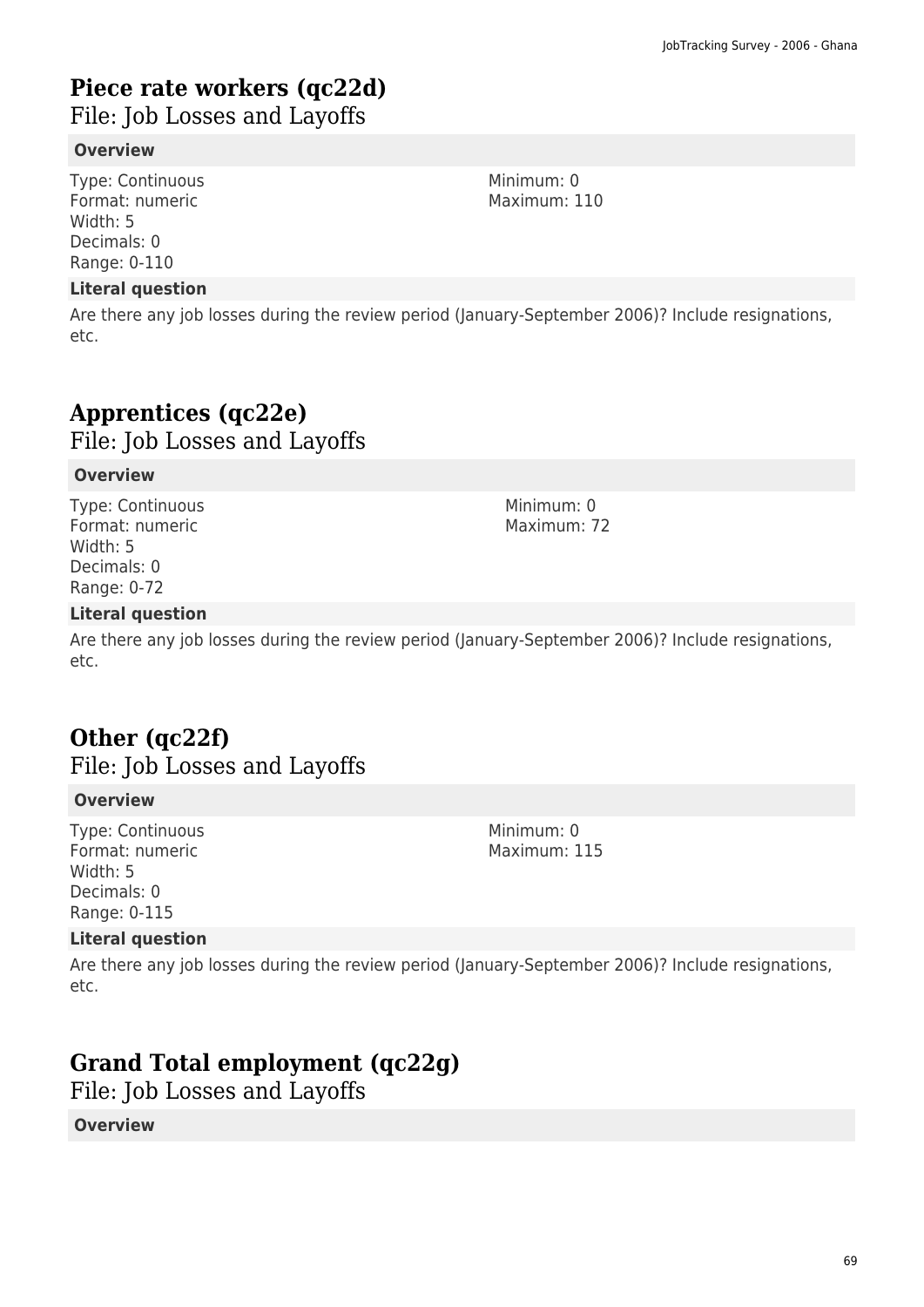# **Grand Total employment (qc22g)**

File: Job Losses and Layoffs

Type: Continuous Format: numeric Width: 5 Decimals: 0 Range: 0-2044

#### **Literal question**

Are there any job losses during the review period (January-September 2006)? Include resignations, etc.

# **Disabled (qc23)**

File: Job Losses and Layoffs

#### **Overview**

Type: Continuous Format: numeric Width: 5 Decimals: 0 Range: 0-4

#### **Literal question**

How many are disabled?

### **National service (qc24)**

File: Job Losses and Layoffs

#### **Overview**

Type: Continuous Format: numeric Width: 5 Decimals: 0 Range: 0-31

#### **Literal question**

How many of the National Service Personnel who after completing their National Service with your establishment have lost their jobs or left the establishment?

## **Professional/Technical (qc25a)**

File: Job Losses and Layoffs

#### **Overview**

Type: Continuous Format: numeric Width: 5 Decimals: 0 Range: 0-87 **Literal question** Minimum: 0 Maximum: 87

Minimum: 0 Maximum: 2044

> Minimum: 0 Maximum: 4

Minimum: 0

Maximum: 31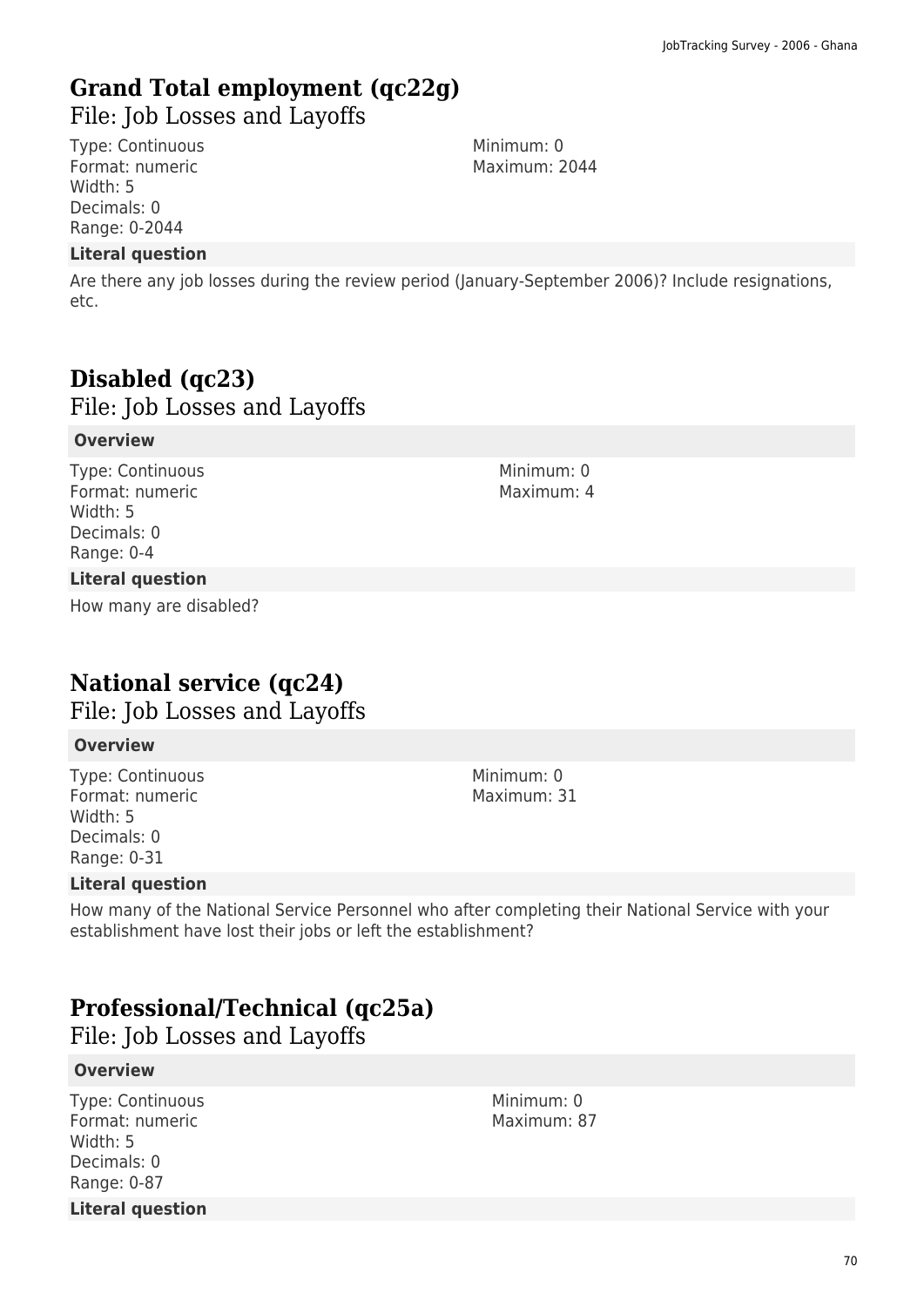# **Professional/Technical (qc25a)**

File: Job Losses and Layoffs Categories of workers who left the establishment.

# **Administrative/management (qc25b)**

File: Job Losses and Layoffs

### **Overview**

Type: Continuous Format: numeric Width: 5 Decimals: 0 Range: 0-169

### **Literal question**

Categories of workers who left the establishment.

# **Operational/clerical (qc25c)**

File: Job Losses and Layoffs

### **Overview**

Type: Continuous Format: numeric Width: 5 Decimals: 0 Range: 0-538

### **Literal question**

Categories of workers who left the establishment.

# **Other category (qc25d)**

File: Job Losses and Layoffs

### **Overview**

Type: Continuous Format: numeric Width: 5 Decimals: 0 Range: 0-2044

Minimum: 0 Maximum: 2044

### **Literal question**

Categories of workers who left the establishment.

# **Total workers (qc25e)**

File: Job Losses and Layoffs

### **Overview**

Minimum: 0 Maximum: 169

Minimum: 0 Maximum: 538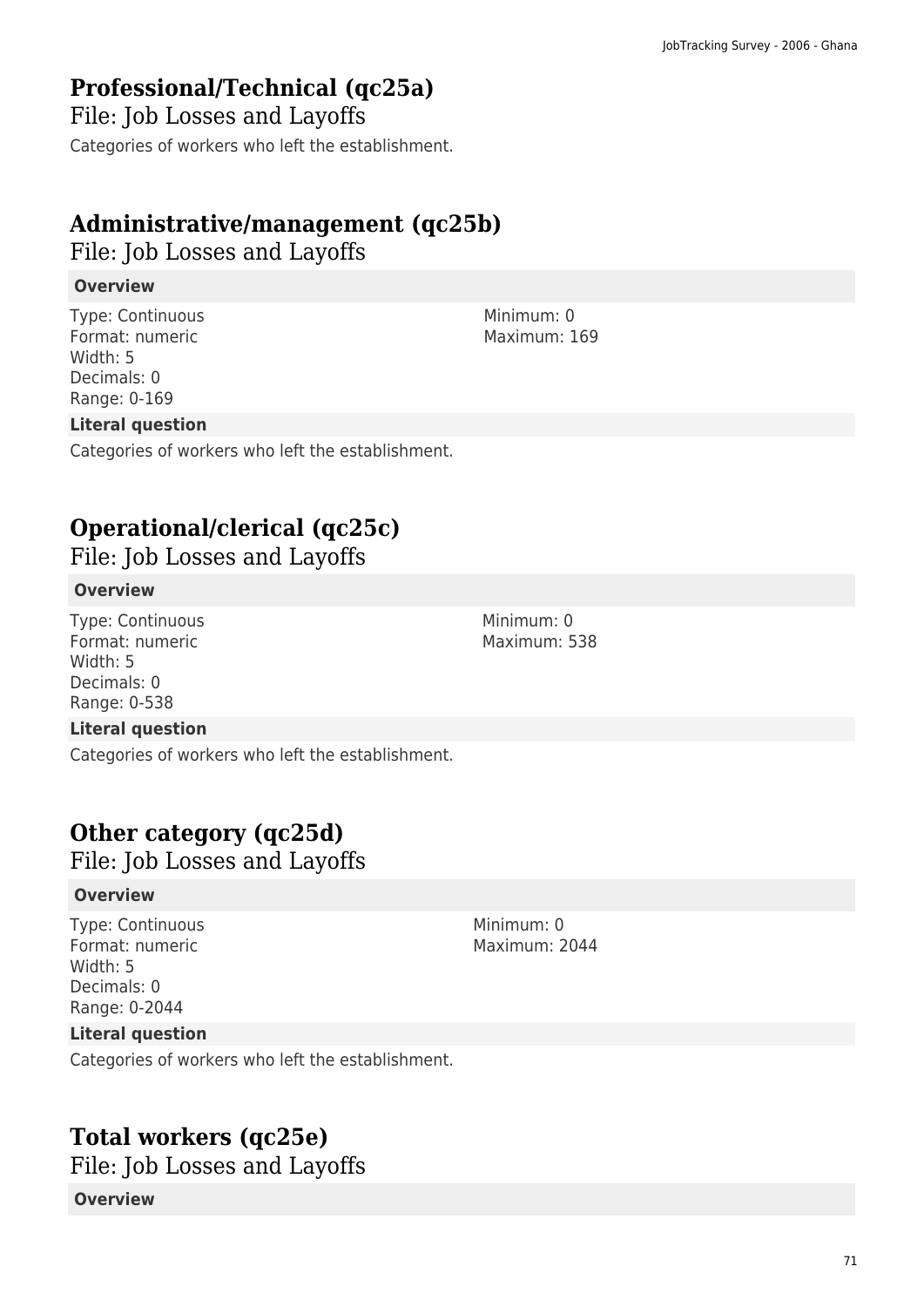# **Total workers (qc25e)**  File: Job Losses and Layoffs

Type: Continuous Format: numeric Width: 5 Decimals: 0 Range: 0-2044

#### **Literal question**

Categories of workers who left the establishment.

### **Ghanaians (qc26a)**  File: Job Losses and Layoffs

#### **Overview**

Type: Continuous Format: numeric Width: 5 Decimals: 0 Range: 0-2044

**Literal question**

Nationality of persons who have left the establishment.

## **Non-Ghanaians (qc26b)**

File: Job Losses and Layoffs

#### **Overview**

Type: Continuous Format: numeric Width: 5 Decimals: 0 Range: 0-63

#### **Literal question**

Categories of workers who left the establishment.

## **Total nationality (qc26c)**

File: Job Losses and Layoffs

#### **Overview**

Type: Continuous Format: numeric Width: 5 Decimals: 0 Range: 0-2044

#### **Literal question**

Categories of workers who left the establishment.

Minimum: 0 Maximum: 2044

Minimum: 0 Maximum: 2044

> Minimum: 0 Maximum: 63

Minimum: 0 Maximum: 2044

72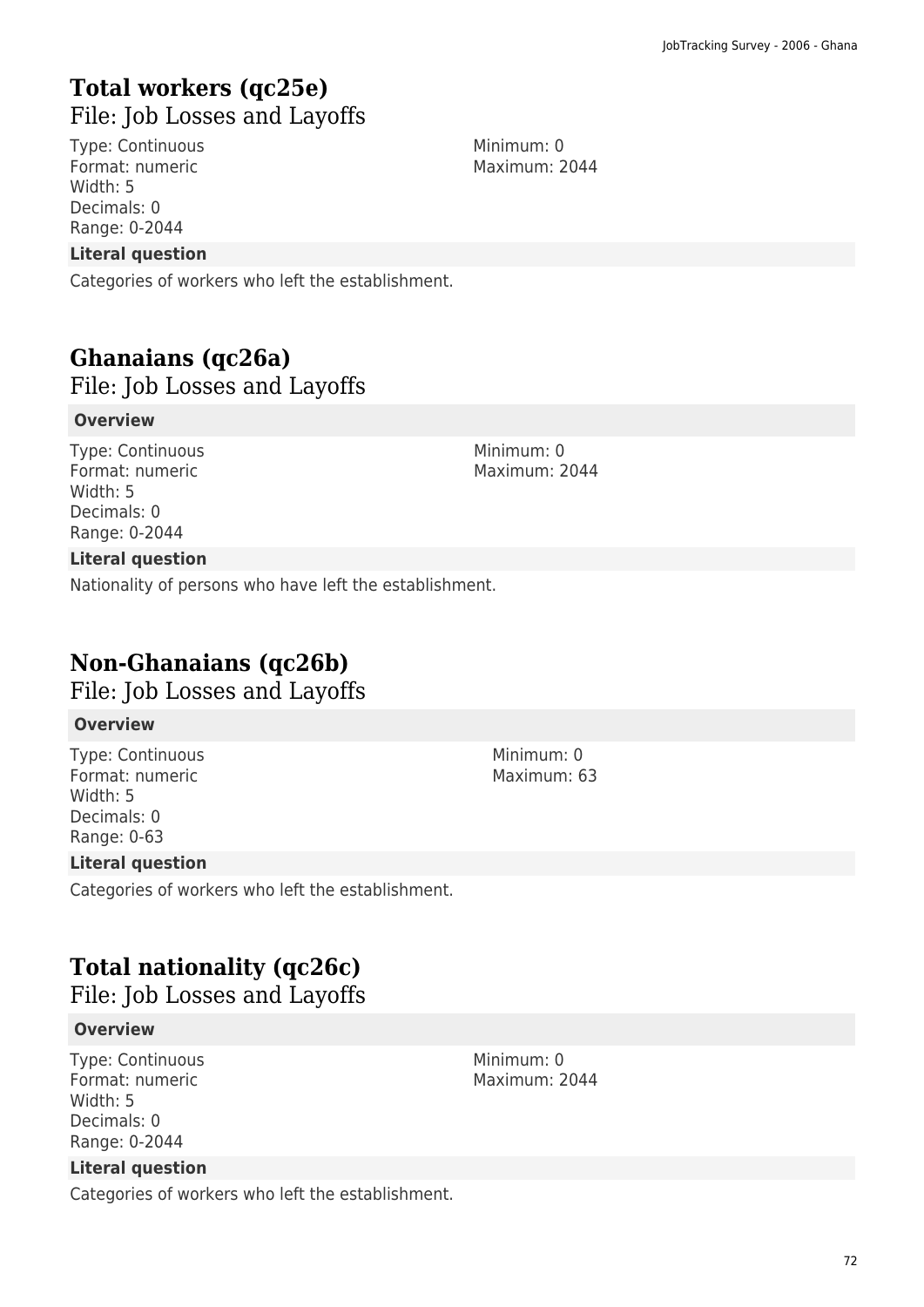# **Less than 15 years (qc27a)**

File: Job Losses and Layoffs

#### **Overview**

Type: Continuous Format: numeric Width: 5 Decimals: 0 Range: 0-20

#### **Literal question**

Age of persons who have left the establishment.

### **15 - 24 years (qc27b)**

File: Job Losses and Layoffs

#### **Overview**

Type: Continuous Format: numeric Width: 5 Decimals: 0 Range: 0-115

#### **Literal question**

Age of persons who have left the establishment.

# **Over 24 years (qc27c)**

File: Job Losses and Layoffs

#### **Overview**

Type: Continuous Format: numeric Width: 5 Decimals: 0 Range: 0-2044

#### **Literal question**

Age of persons who have left the establishment.

# **Total age-group (qc27d)**

File: Job Losses and Layoffs

#### **Overview**

Type: Continuous Format: numeric Width: 5 Decimals: 0 Range: 0-2044 **Literal question** Minimum: 0 Maximum: 2044

Minimum: 0 Maximum: 20

Minimum: 0 Maximum: 2044

Minimum: 0 Maximum: 115

73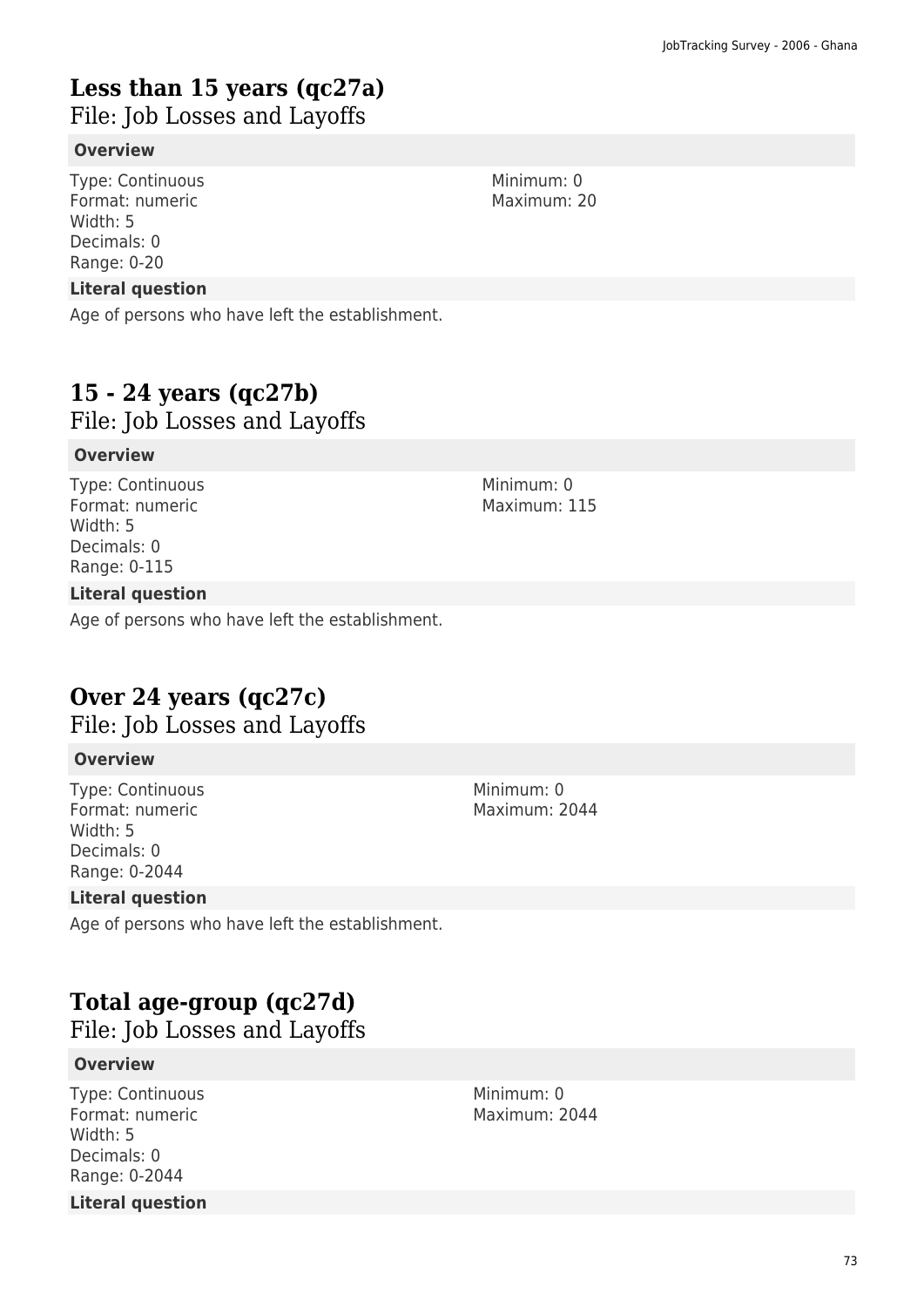# **Total age-group (qc27d)**

File: Job Losses and Layoffs

Age of persons who have left the establishment.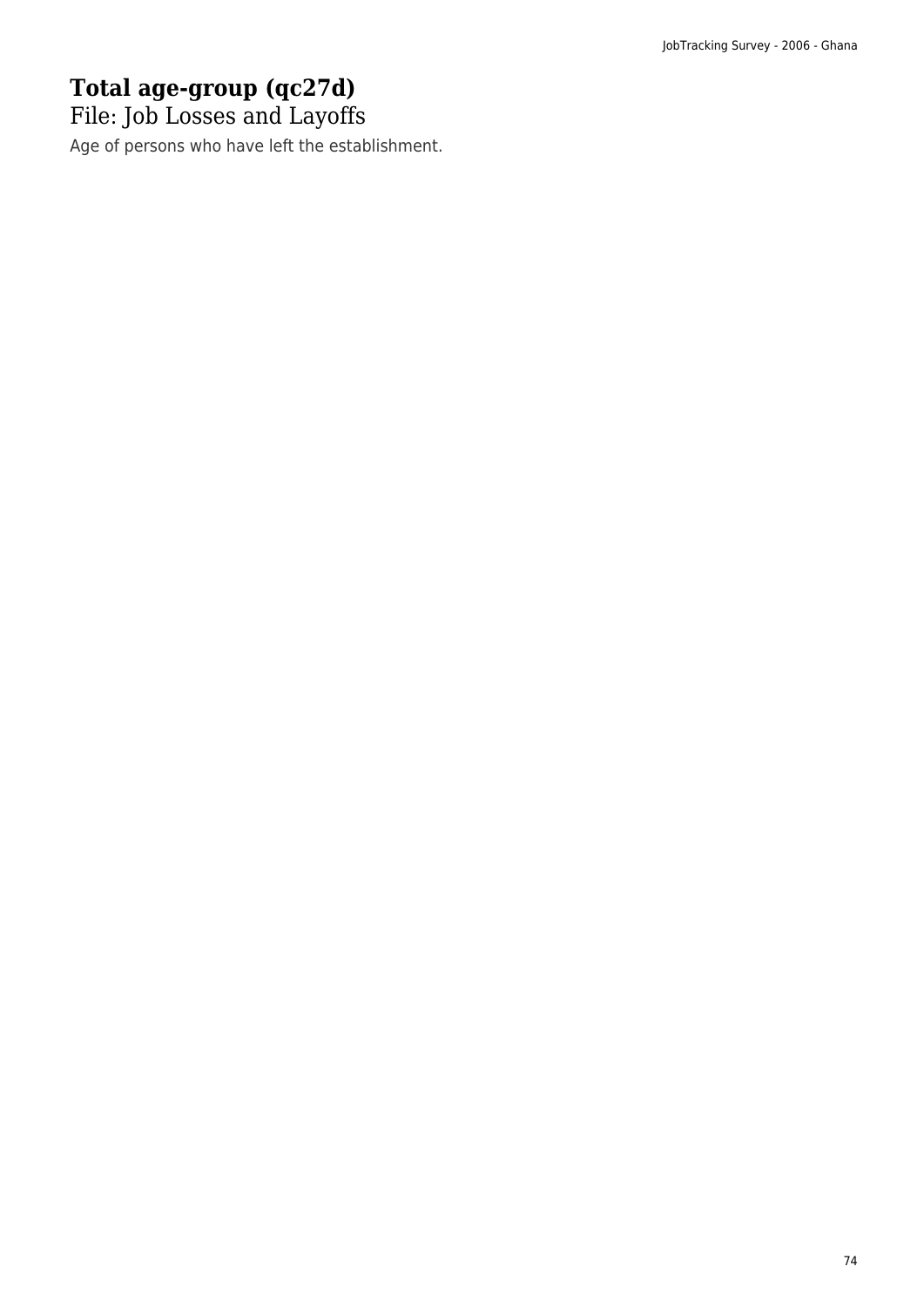# **Questionnaire number (qid)**

File: Net Jobs Created

#### **Overview**

Type: Continuous Format: numeric Width: 4 Decimals: 0 Range: 2-2022

# **Region (region)**

File: Net Jobs Created

#### **Overview**

Type: Discrete Format: character Width: 2

Valid cases: 5047 Invalid: 0

# **District (district)**

File: Net Jobs Created

#### **Overview**

Type: Continuous Format: numeric Width: 2 Decimals: 0 Range: 1-20

### **Sector (sector)**

File: Net Jobs Created

#### **Overview**

Type: Continuous Format: numeric Width: 3 Decimals: 0 Range: 100-300

Valid cases: 5047 Invalid: 0

### **Sex code (qcode3)**

File: Net Jobs Created

#### **Overview**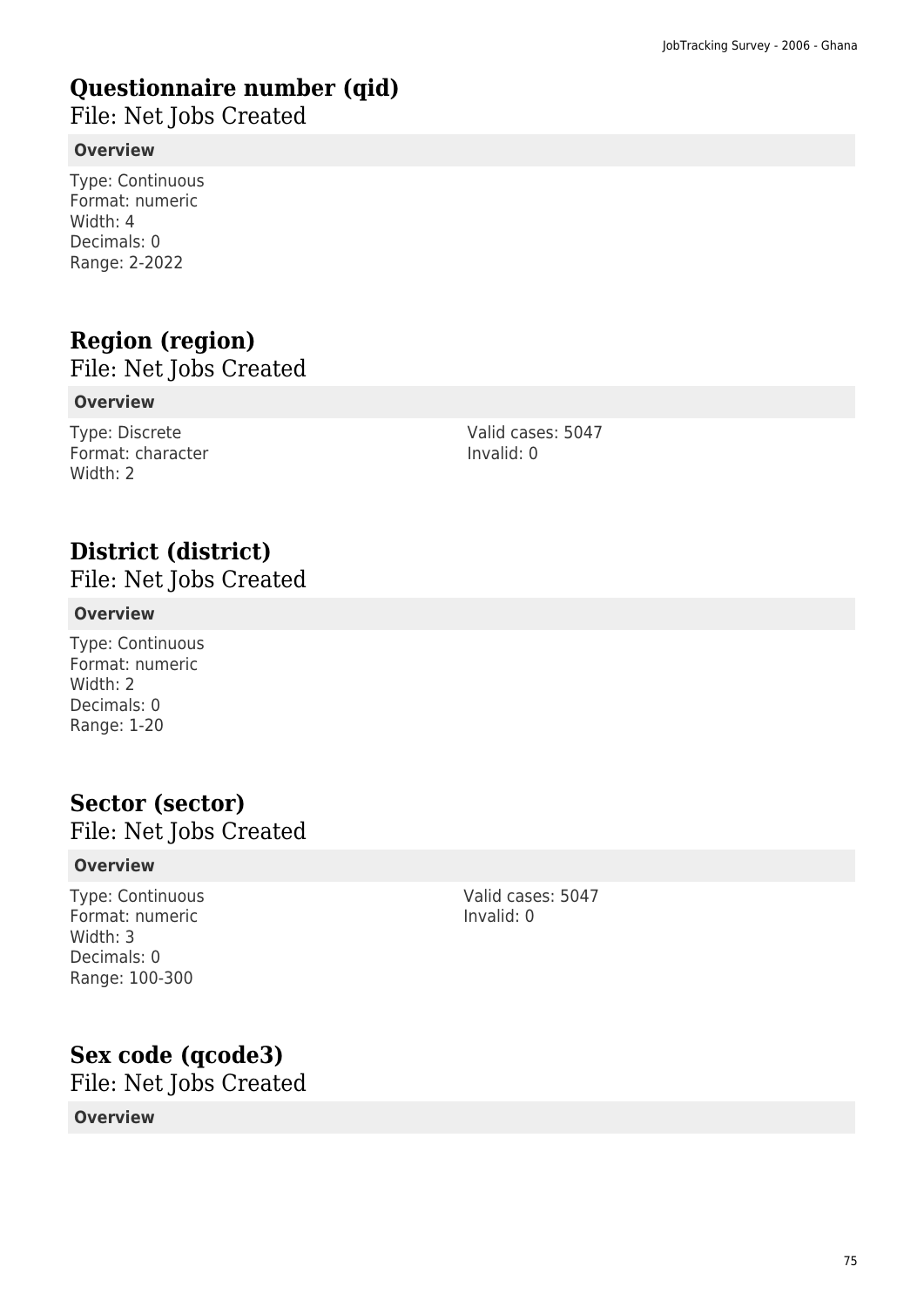### **Sex code (qcode3)**  File: Net Jobs Created

Type: Continuous Format: numeric Width: 1 Decimals: 0 Range: 1-3

#### **Literal question**

Net job losses between January-September 2006. Note: Subtract C.2.2 from C.1.1

### **Permanent workers (qc31a)**

File: Net Jobs Created

#### **Overview**

Type: Continuous Format: numeric Width: 5 Decimals: 0 Range: 0-3756

#### **Literal question**

Net job losses between January-September 2006. Note: Subtract C.2.2 from C.1.1

### **Temporary workers (qc31b)**

File: Net Jobs Created

#### **Overview**

Type: Continuous Format: numeric Width: 5 Decimals: 0 Range: 0-85000

#### **Literal question**

Net job losses between January-September 2006. Note: Subtract C.2.2 from C.1.1

### **Casual workers (qc31c)**

File: Net Jobs Created

#### **Overview**

Type: Continuous Format: numeric Width: 5 Decimals: 0 Range: 0-1100

Valid cases: 5047 Invalid: 0

Minimum: 0

Maximum: 3756

Minimum: 0 Maximum: 85000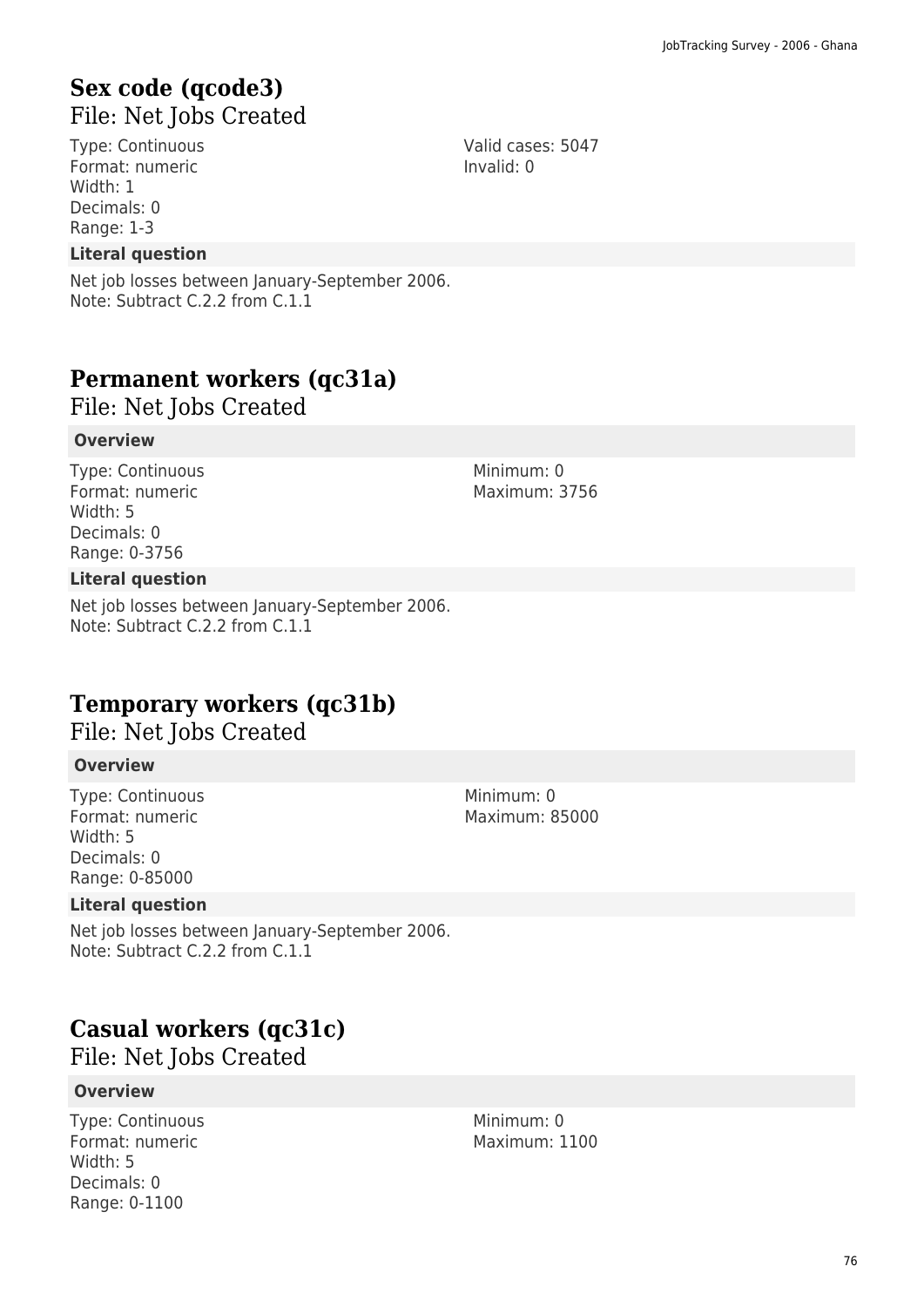# **Casual workers (qc31c)**

File: Net Jobs Created

### **Literal question**

Net job losses between January-September 2006. Note: Subtract C.2.2 from C.1.1

# **Piece rate workers (qc31d)**

File: Net Jobs Created

### **Overview**

Type: Continuous Format: numeric Width: 5 Decimals: 0 Range: 0-900

### **Literal question**

Net job losses between January-September 2006. Note: Subtract C.2.2 from C.1.1

# **Apprentices (qc31e)**

File: Net Jobs Created

#### **Overview**

Type: Continuous Format: numeric Width: 5 Decimals: 0 Range: 0-153

#### **Literal question**

Net job losses between January-September 2006. Note: Subtract C.2.2 from C.1.1

# **Other (qc31f)**

File: Net Jobs Created

#### **Overview**

Type: Continuous Format: numeric Width: 5 Decimals: 0 Range: 0-4600

#### **Literal question**

Net job losses between January-September 2006. Note: Subtract C.2.2 from C.1.1

Minimum: 0 Maximum: 900

Minimum: 0 Maximum: 153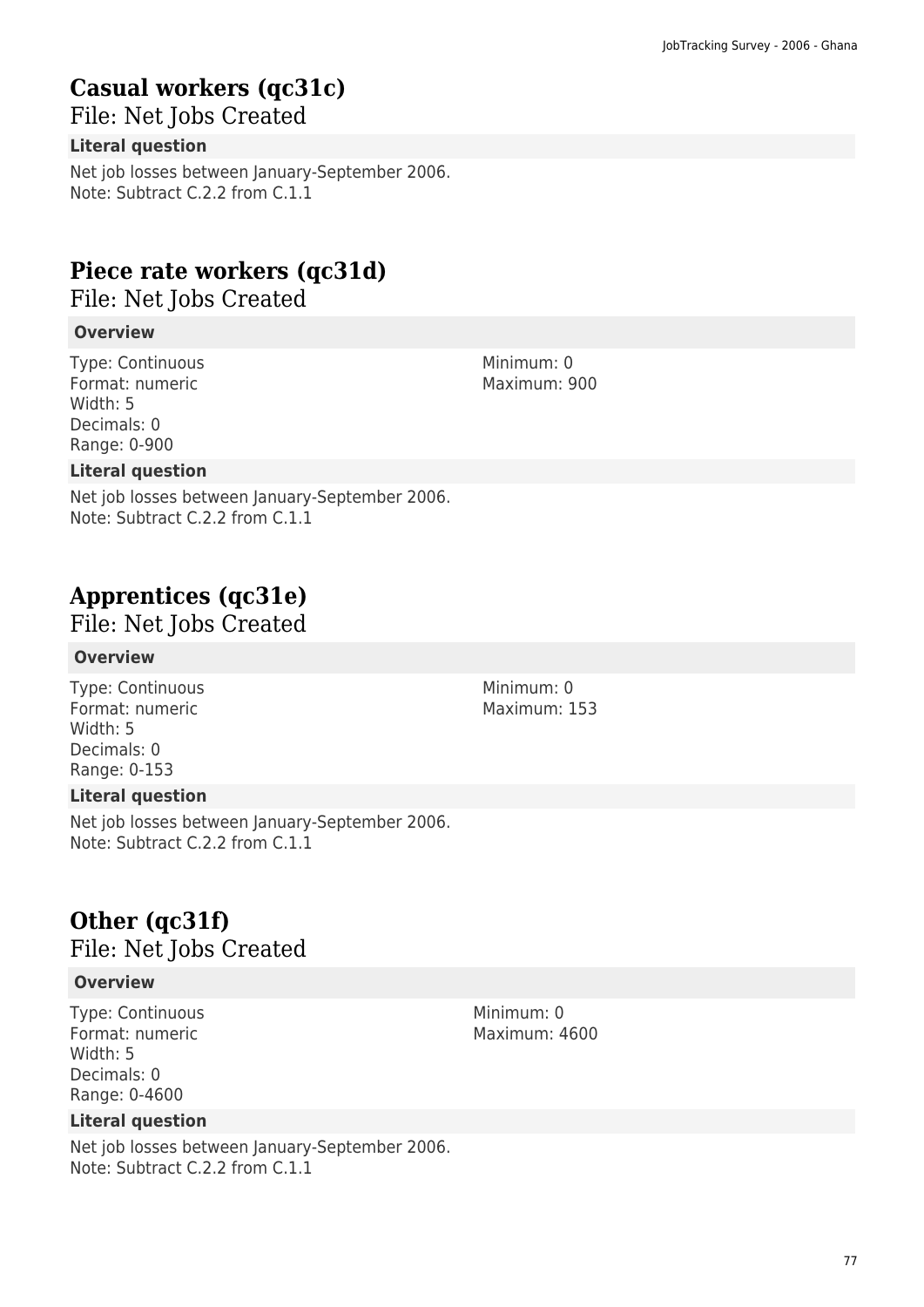# **Grand Total employment (qc31g)**

File: Net Jobs Created

#### **Overview**

Type: Continuous Format: numeric Width: 5 Decimals: 0 Range: 0-22120

#### **Literal question**

Net job losses between January-September 2006. Note: Subtract C.2.2 from C.1.1

# **Disabled (qc32)**

File: Net Jobs Created

#### **Overview**

Type: Continuous Format: numeric Width: 5 Decimals: 0 Range: 0-100

#### **Literal question**

Net job losses between January-September 2006. Note: Subtract C.2.2 from C.1.1

### **National service (qc33)**

File: Net Jobs Created

#### **Overview**

Type: Continuous Format: numeric Width: 5 Decimals: 0 Range: 0-3216

#### **Literal question**

Net job losses between January-September 2006. Note: Subtract C.2.2 from C.1.1

### **Professional/Technical (qc34a)**

File: Net Jobs Created

#### **Overview**

Minimum: 0 Maximum: 3216

Minimum: 0 Maximum: 22120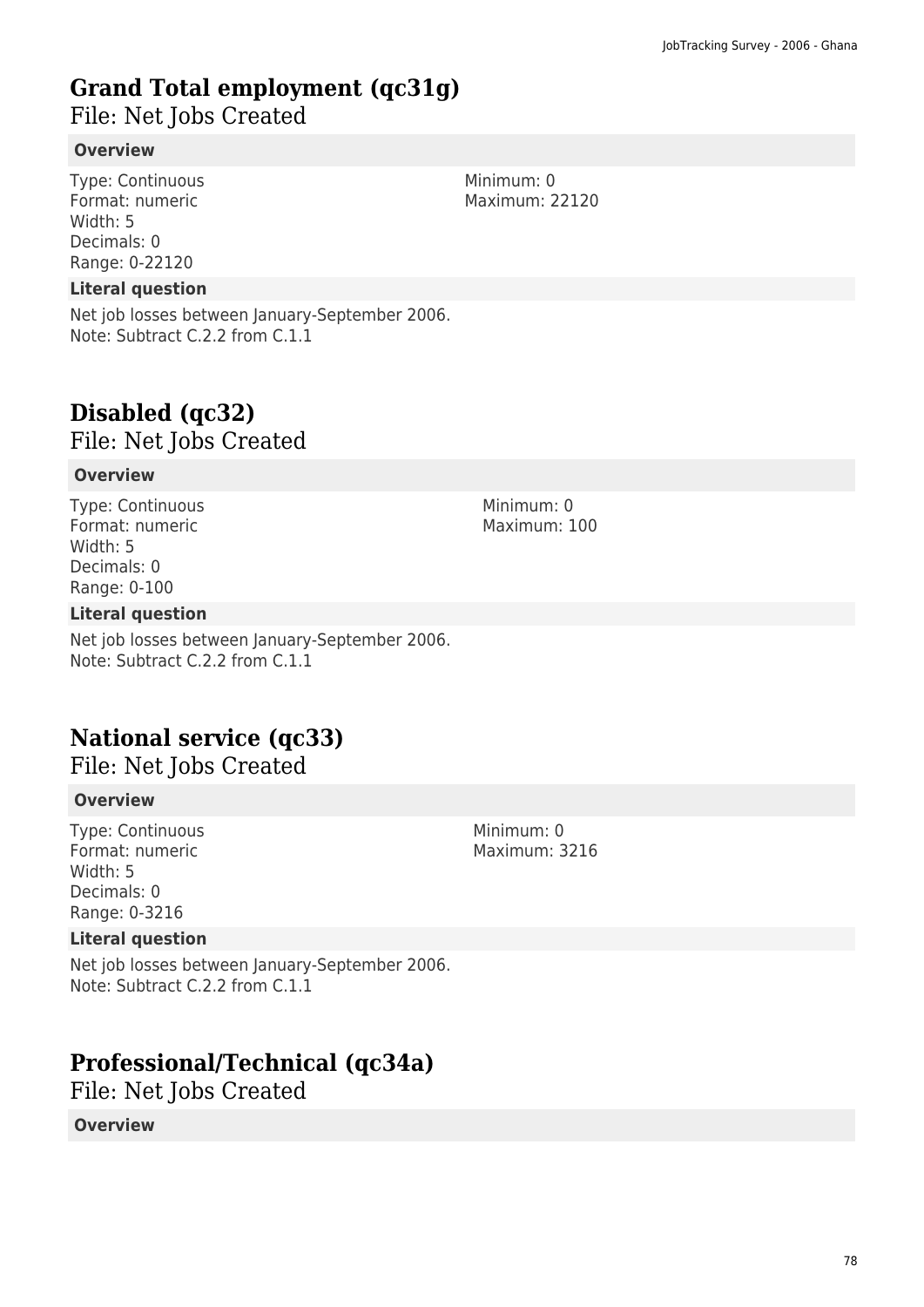### **Professional/Technical (qc34a)**

File: Net Jobs Created

Type: Continuous Format: numeric Width: 5 Decimals: 0 Range: 0-747

#### **Literal question**

Net job losses between January-September 2006. Note: Subtract C.2.2 from C.1.1

### **Administrative/management (qc34b)**

File: Net Jobs Created

#### **Overview**

Type: Continuous Format: numeric Width: 5 Decimals: 0 Range: 0-148

#### **Literal question**

Net job losses between January-September 2006. Note: Subtract C.2.2 from C.1.1

### **Operational/clerical (qc34c)**

File: Net Jobs Created

#### **Overview**

Type: Continuous Format: numeric Width: 5 Decimals: 0 Range: 0-85000

#### **Literal question**

Net job losses between January-September 2006. Note: Subtract C.2.2 from C.1.1

### **Other category (qc34d)**

File: Net Jobs Created

#### **Overview**

Type: Continuous Format: numeric Width: 5 Decimals: 0 Range: 0-4600

Minimum: 0 Maximum: 747

Minimum: 0 Maximum: 148

Minimum: 0 Maximum: 85000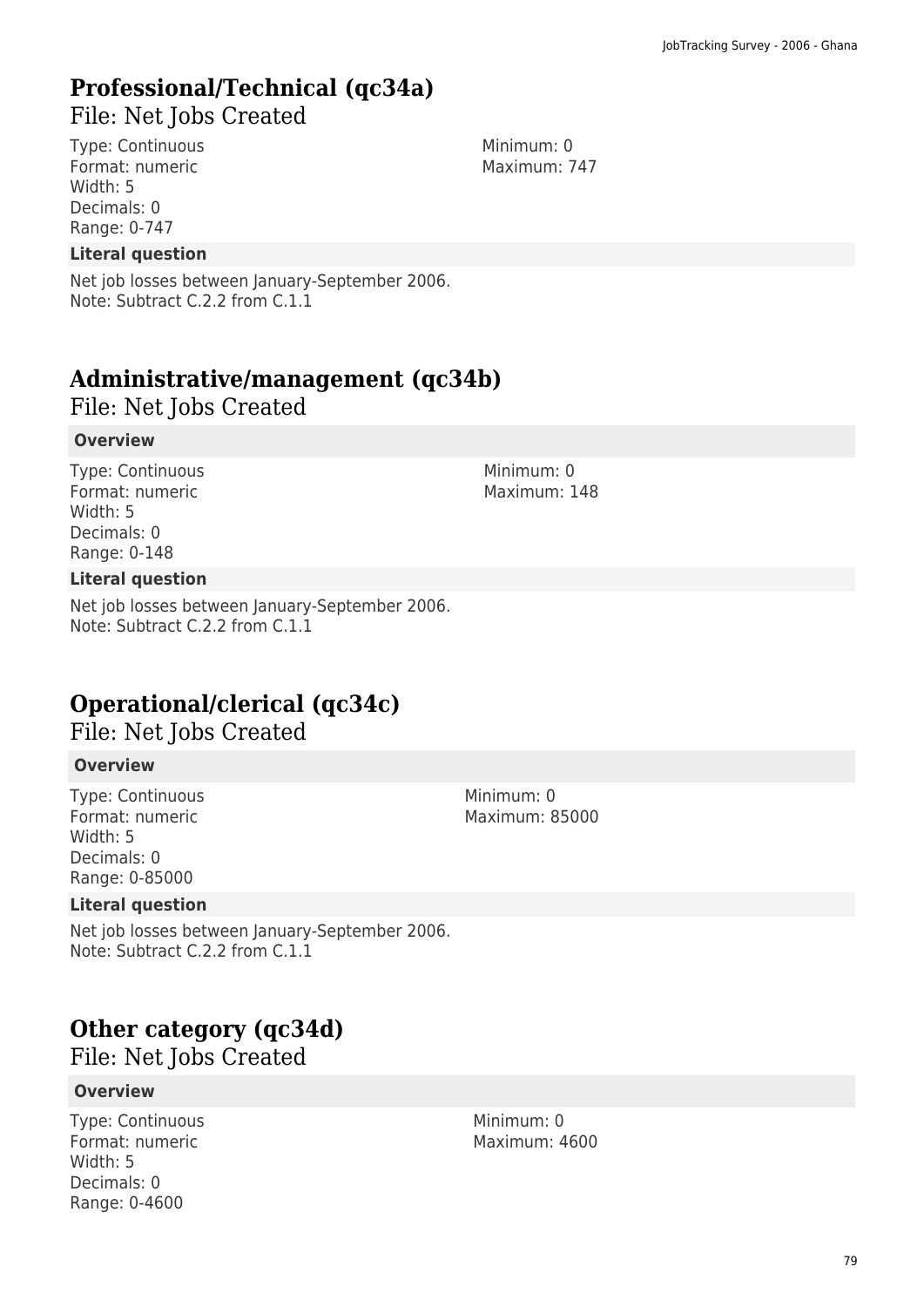# **Other category (qc34d)**

File: Net Jobs Created

#### **Literal question**

Net job losses between January-September 2006. Note: Subtract C.2.2 from C.1.1

# **Total workers (qc34e)**

File: Net Jobs Created

#### **Overview**

Type: Continuous Format: numeric Width: 5 Decimals: 0 Range: 0-22080

#### **Literal question**

Net job losses between January-September 2006. Note: Subtract C.2.2 from C.1.1

# **Ghanaians (qc35a)**

File: Net Jobs Created

#### **Overview**

Type: Continuous Format: numeric Width: 5 Decimals: 0 Range: 0-14100

#### **Literal question**

Net job losses between January-September 2006. Note: Subtract C.2.2 from C.1.1

### **Non-Ghanaians (qc35b)**

File: Net Jobs Created

#### **Overview**

Type: Continuous Format: numeric Width: 5 Decimals: 0 Range: 0-116

#### **Literal question**

Net job losses between January-September 2006. Note: Subtract C.2.2 from C.1.1

Minimum: 0 Maximum: 22080

Minimum: 0 Maximum: 14100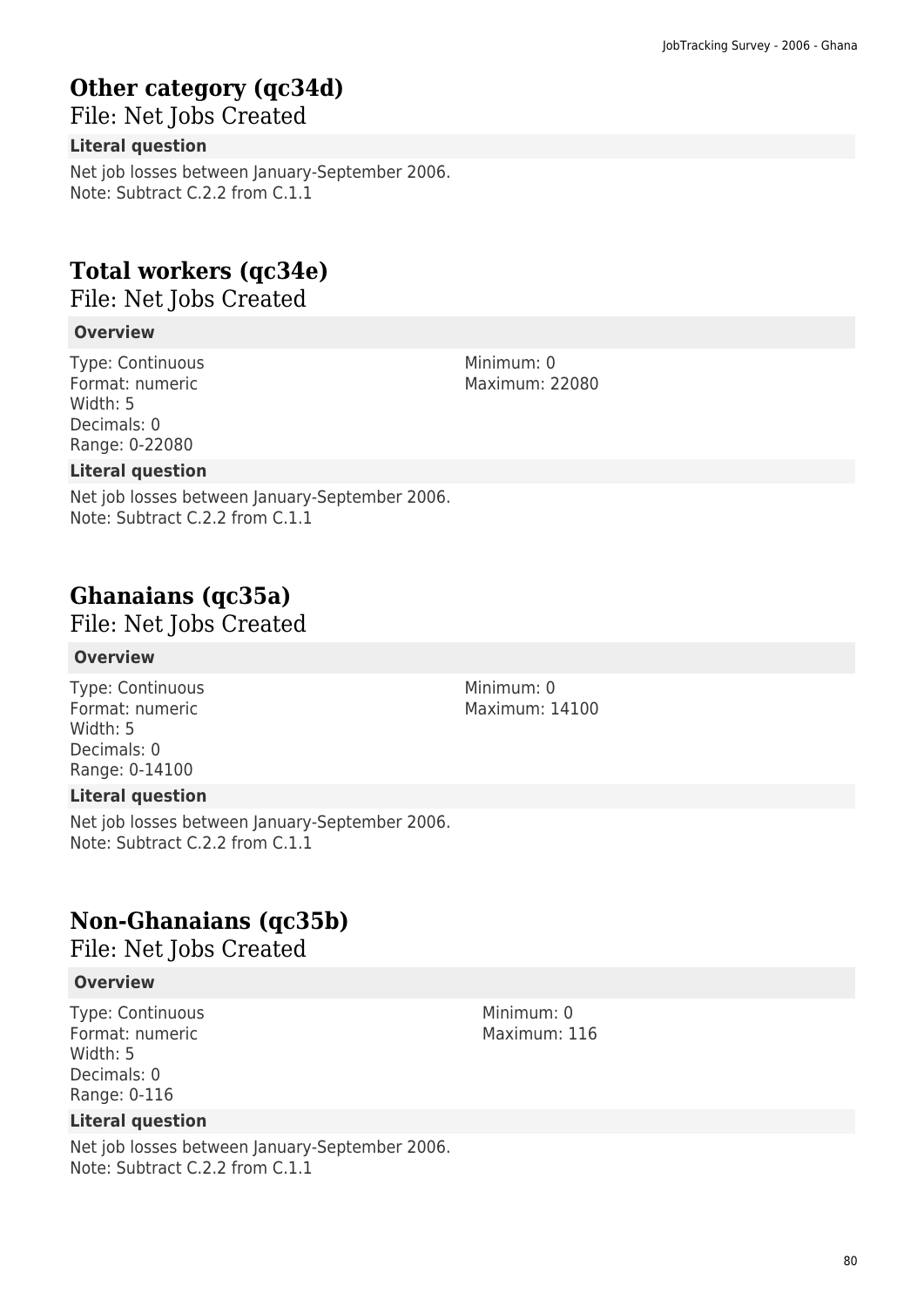# **Total nationality (qc35c)**

File: Net Jobs Created

### **Overview**

Type: Continuous Format: numeric Width: 5 Decimals: 0 Range: 0-14100

#### **Literal question**

Net job losses between January-September 2006. Note: Subtract C.2.2 from C.1.1

# **Less than 15 years (qc36a)**

File: Net Jobs Created

### **Overview**

Type: Continuous Format: numeric Width: 5 Decimals: 0 Range: 0-37

#### **Literal question**

Net job losses between January-September 2006. Note: Subtract C.2.2 from C.1.1

# **15 - 24 years (qc36b)**

File: Net Jobs Created

#### **Overview**

Type: Continuous Format: numeric Width: 5 Decimals: 0 Range: 0-537

#### **Literal question**

Net job losses between January-September 2006. Note: Subtract C.2.2 from C.1.1

# **Over 24 years (qc36c)**

File: Net Jobs Created

#### **Overview**

Minimum: 0 Maximum: 14100

> Minimum: 0 Maximum: 37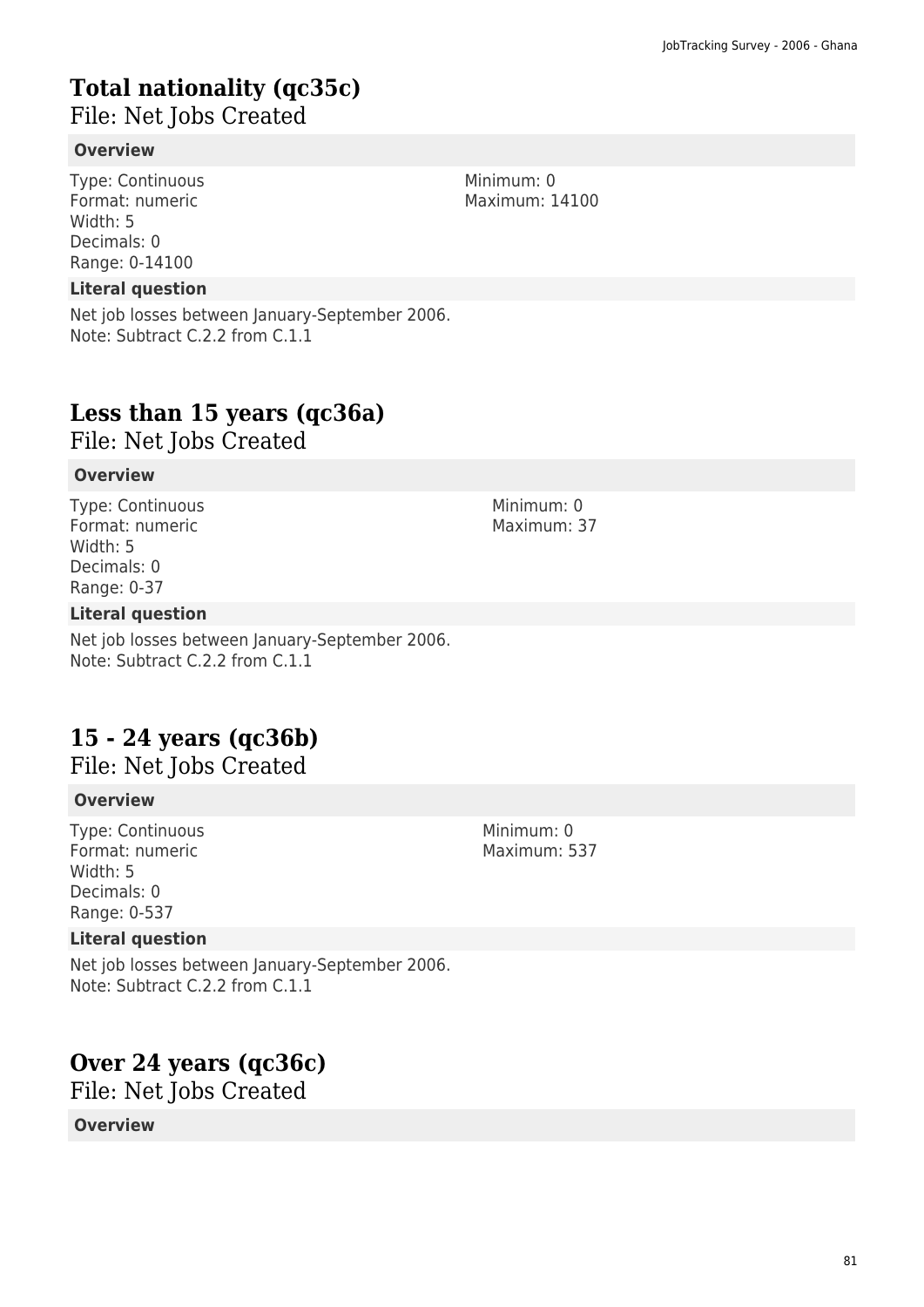### **Over 24 years (qc36c)**  File: Net Jobs Created

Type: Continuous Format: numeric Width: 5 Decimals: 0 Range: 0-14100

**Literal question**

Net job losses between January-September 2006. Note: Subtract C.2.2 from C.1.1

# **Total age-group (qc36d)**

File: Net Jobs Created

#### **Overview**

Type: Continuous Format: numeric Width: 5 Decimals: 0 Range: 0-14100

#### **Literal question**

Net job losses between January-September 2006. Note: Subtract C.2.2 from C.1.1

Minimum: 0 Maximum: 14100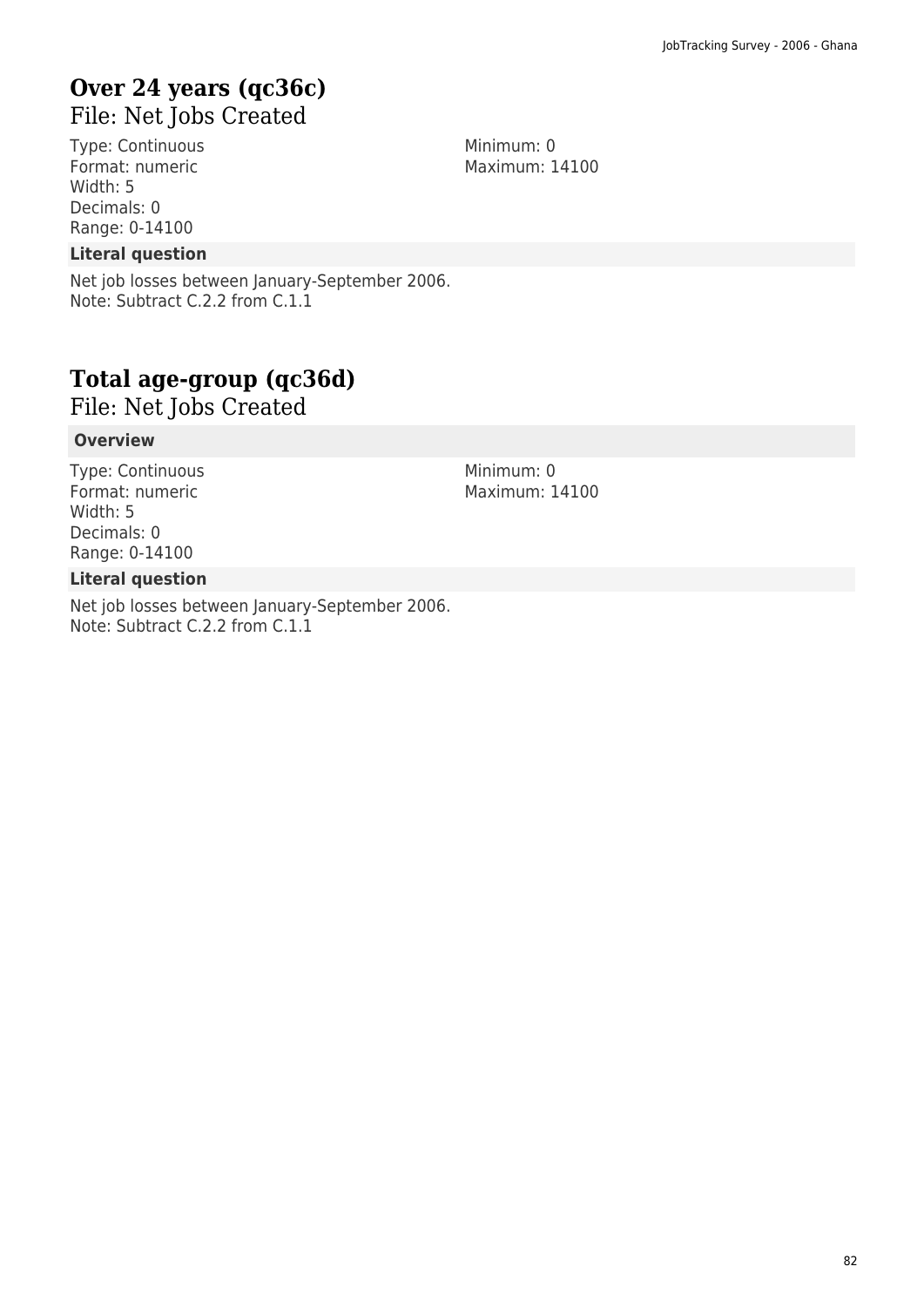# **Questionnaire number (qid)**

File: Tax Incentives

#### **Overview**

Type: Continuous Format: numeric Width: 4 Decimals: 0 Range: 2-2022

# **Region (region)**

File: Tax Incentives

#### **Overview**

Type: Discrete Format: character Width: 2

Valid cases: 1937 Invalid: 0

# **District (district)**

File: Tax Incentives

#### **Overview**

Type: Continuous Format: numeric Width: 2 Decimals: 0 Range: 1-20

### **Sector (sector)**

File: Tax Incentives

#### **Overview**

Type: Continuous Format: numeric Width: 3 Decimals: 0 Range: 100-300

Valid cases: 1937 Invalid: 0

### **Do you know about tax incentives? (qd1)**

File: Tax Incentives

#### **Overview**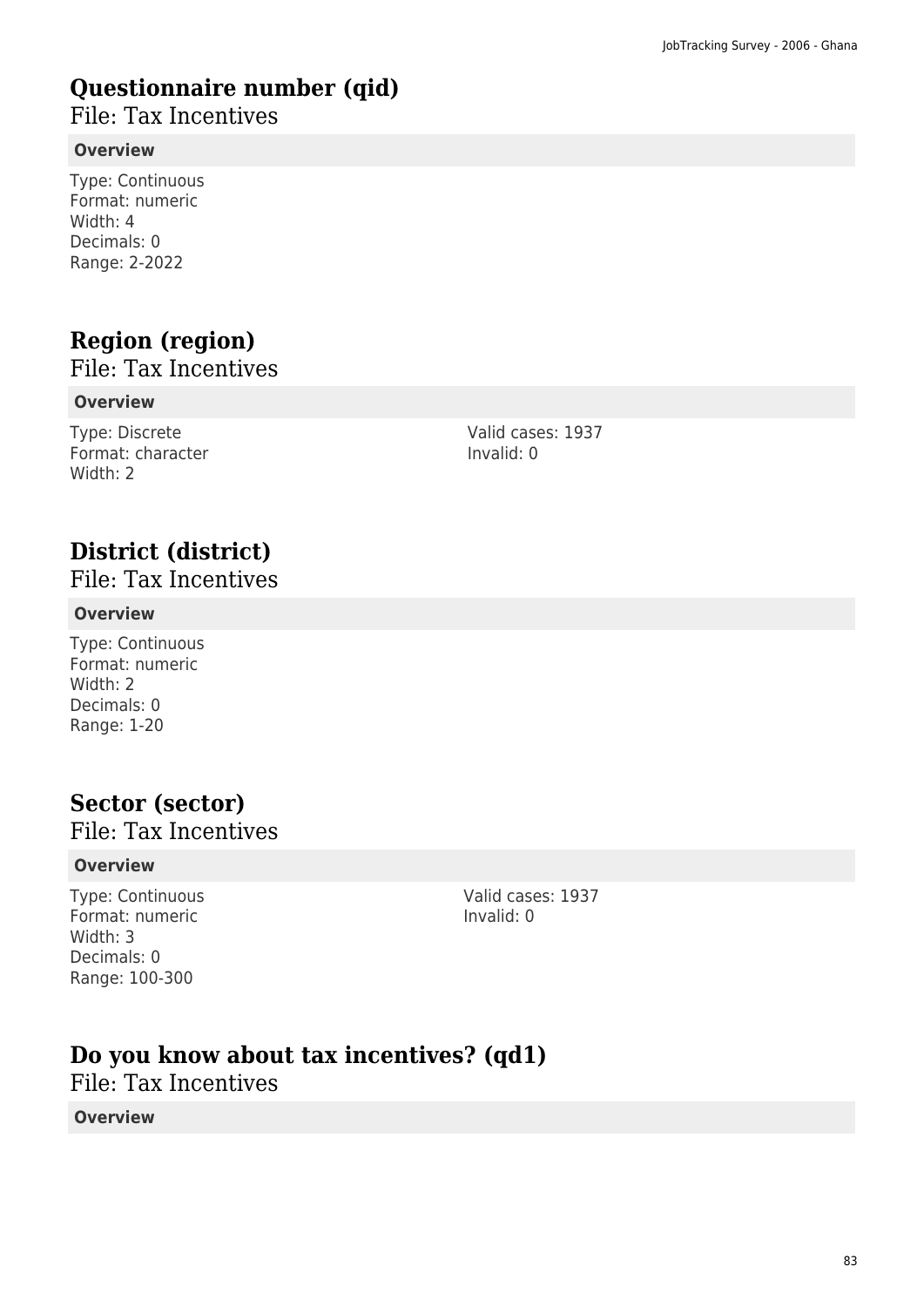# **Do you know about tax incentives? (qd1)**

File: Tax Incentives

Type: Continuous Format: numeric Width: 1 Decimals: 0 Range: 1-2

Valid cases: 1893 Invalid: 44

#### **Literal question**

Are you aware of any tax incentives by the government?

### **Has your establishment applied for tax incentives in the last 12 months? (qd2)**

File: Tax Incentives

#### **Overview**

Type: Continuous Format: numeric Width: 1 Decimals: 0 Range: 1-2

Valid cases: 1028 Invalid: 909

#### **Literal question**

Has your establishment applied for any tax incentive(s) between January and September 2006?

### **Has your establishment received any tax incentives/relief inthe past 12 months? (qd3)**

### File: Tax Incentives

#### **Overview**

Type: Continuous Format: numeric Width: 1 Decimals: 0 Range: 1-2

Valid cases: 1030 Invalid: 907

#### **Literal question**

Has your establishment received any tax incentive(s)/relief(s) between January and September 2006?

### **Reduction in corporate tax (qd4a)**

File: Tax Incentives

#### **Overview**

Type: Continuous Format: numeric Width: 1 Decimals: 0 Range: 1-2

Valid cases: 168 Invalid: 1769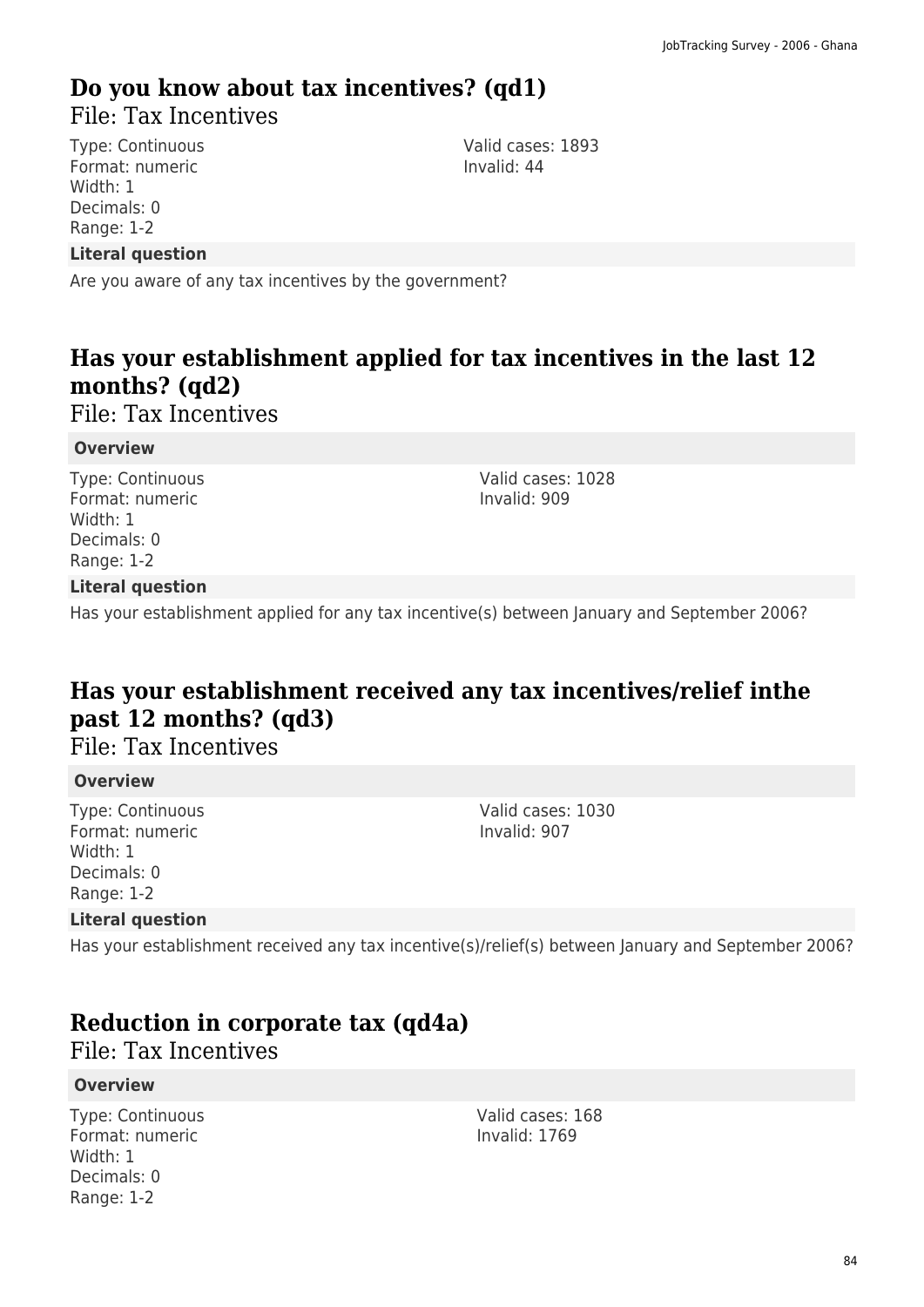### **Reduction in corporate tax (qd4a)**

File: Tax Incentives

#### **Literal question**

State the type(s) of tax incentive/relief that your establishment has received. (Tick as appropriate)

# **Venture capital tax incentive (qd4b)**

File: Tax Incentives

#### **Overview**

Type: Continuous Format: numeric Width: 1 Decimals: 0 Range: 1-2

Valid cases: 131 Invalid: 1806

Valid cases: 132 Invalid: 1805

#### **Literal question**

State the type(s) of tax incentive/relief that your establishment has received. (Tick as appropriate)

### **Tax measures to protect local industries (qd4c)**

File: Tax Incentives

#### **Overview**

Type: Continuous Format: numeric Width: 1 Decimals: 0 Range: 1-2

#### **Literal question**

State the type(s) of tax incentive/relief that your establishment has received. (Tick as appropriate)

### **Tax relief for youth employment (qd4d)**

File: Tax Incentives

#### **Overview**

Type: Continuous Format: numeric Width: 1 Decimals: 0 Range: 1-2

Valid cases: 131 Invalid: 1806

#### **Literal question**

State the type(s) of tax incentive/relief that your establishment has received. (Tick as appropriate)

### **Domestic content tax incentive (qd4e)**

File: Tax Incentives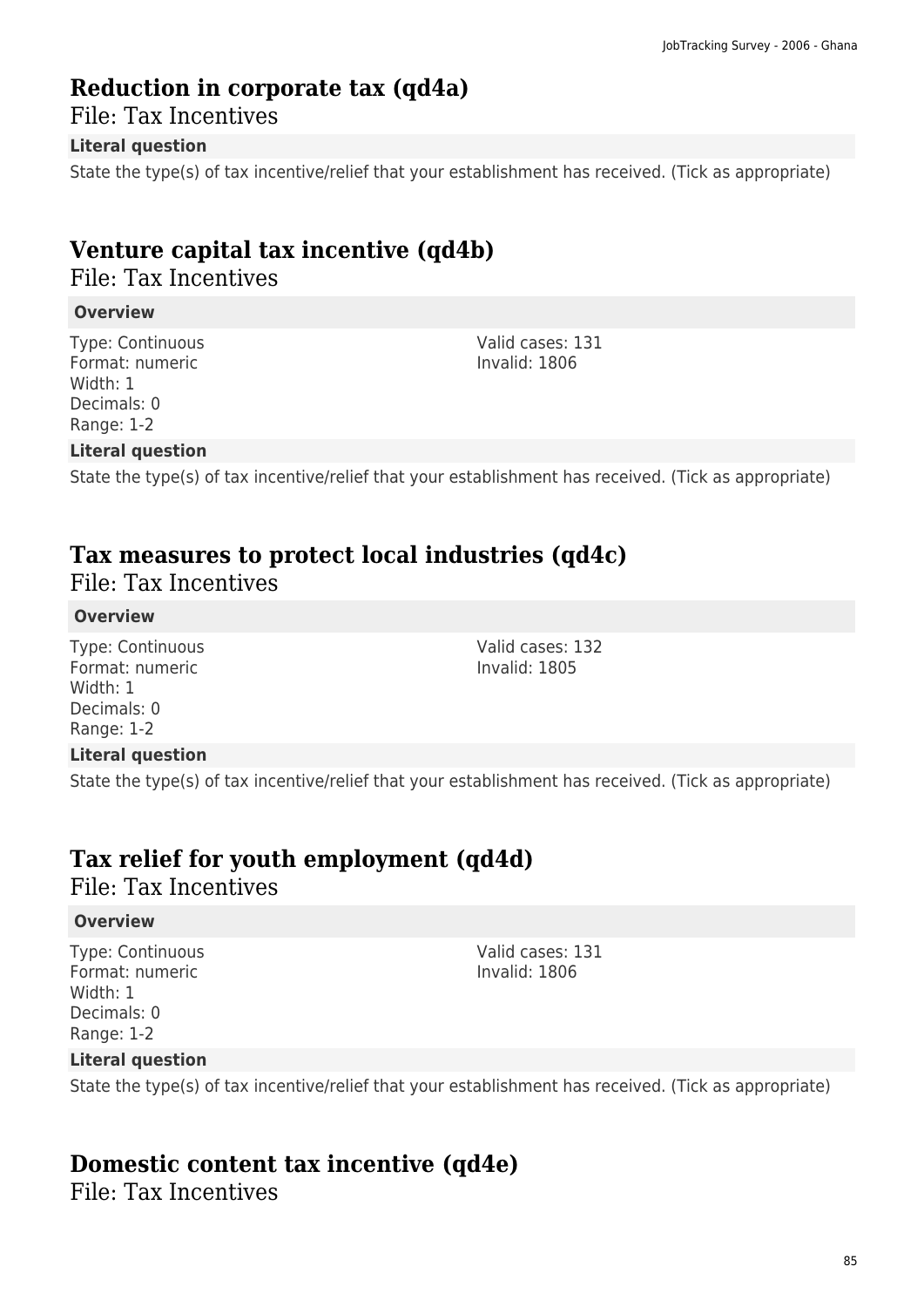### **Domestic content tax incentive (qd4e)**

File: Tax Incentives

#### **Overview**

Type: Continuous Format: numeric Width: 1 Decimals: 0 Range: 1-2

#### **Literal question**

State the type(s) of tax incentive/relief that your establishment has received. (Tick as appropriate)

# **Margin of preference (qd4f)**

File: Tax Incentives

#### **Overview**

Type: Continuous Format: numeric Width: 1 Decimals: 0 Range: 1-2

Valid cases: 123 Invalid: 1814

#### **Literal question**

State the type(s) of tax incentive/relief that your establishment has received. (Tick as appropriate)

### **Employment of persons with disability (qd4g)**

### File: Tax Incentives

#### **Overview**

Type: Continuous Format: numeric Width: 1 Decimals: 0 Range: 1-2

Valid cases: 124 Invalid: 1813

#### **Literal question**

State the type(s) of tax incentive/relief that your establishment has received. (Tick as appropriate)

### **Sponsorship of sporting activities (qd4h)**

File: Tax Incentives

#### **Overview**

Type: Continuous Format: numeric Width: 1 Decimals: 0 Range: 1-2 **Literal question** Valid cases: 125 Invalid: 1812

Valid cases: 124 Invalid: 1813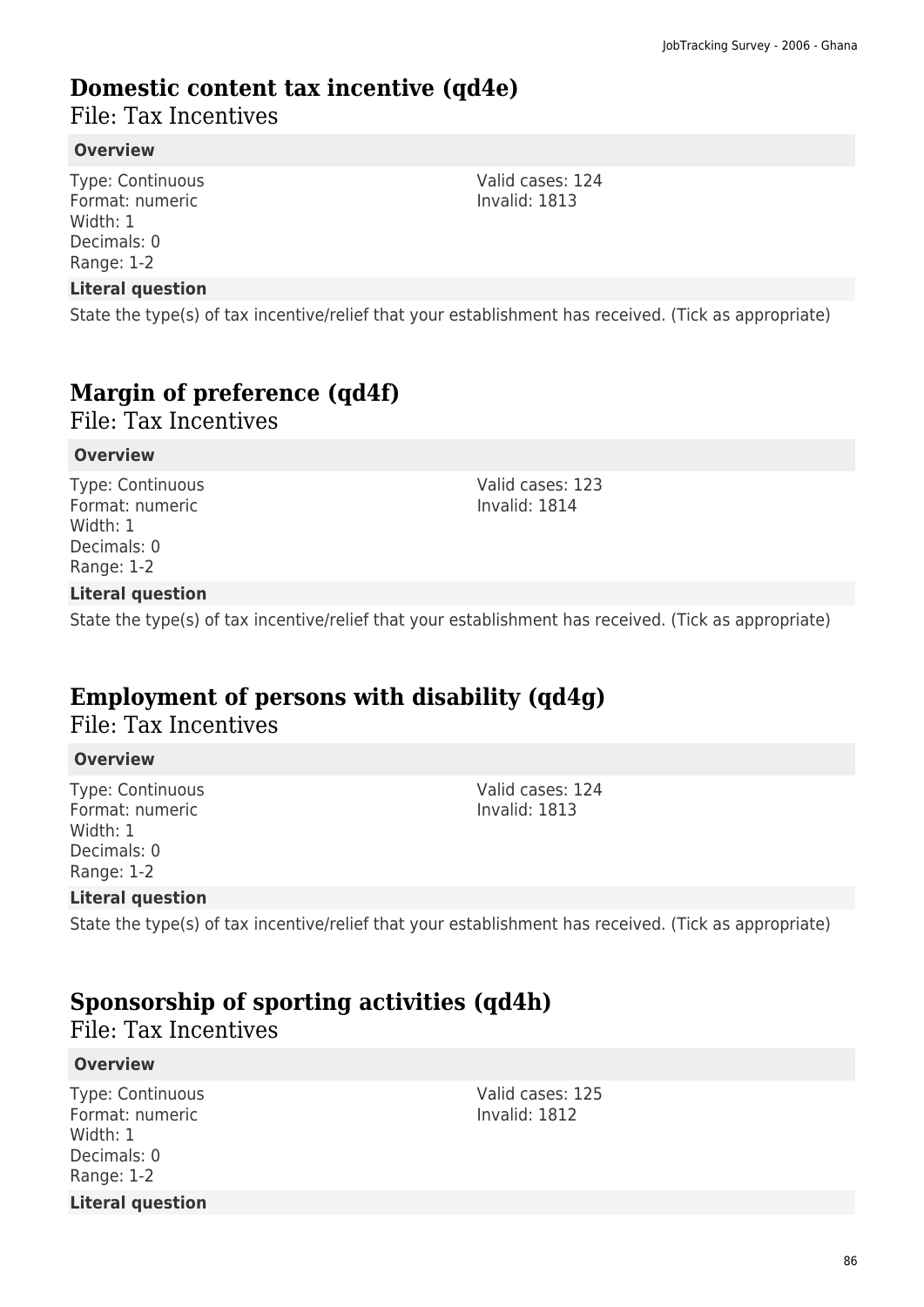### **Sponsorship of sporting activities (qd4h)**

File: Tax Incentives

State the type(s) of tax incentive/relief that your establishment has received. (Tick as appropriate)

# **Other (Specify) (qd4i)**

File: Tax Incentives

#### **Overview**

Type: Continuous Format: numeric Width: 1 Decimals: 0 Range: 1-2

Valid cases: 129 Invalid: 1808

#### **Literal question**

State the type(s) of tax incentive/relief that your establishment has received. (Tick as appropriate)

### **Have more workers been employed as a result of tax relief? (qd5)**  File: Tax Incentives

#### **Overview**

Type: Continuous Format: numeric Width: 1 Decimals: 0 Range: 1-2

#### Valid cases: 205 Invalid: 1732

#### **Literal question**

Have more workers been employed by your Establishment as a result of the tax relief?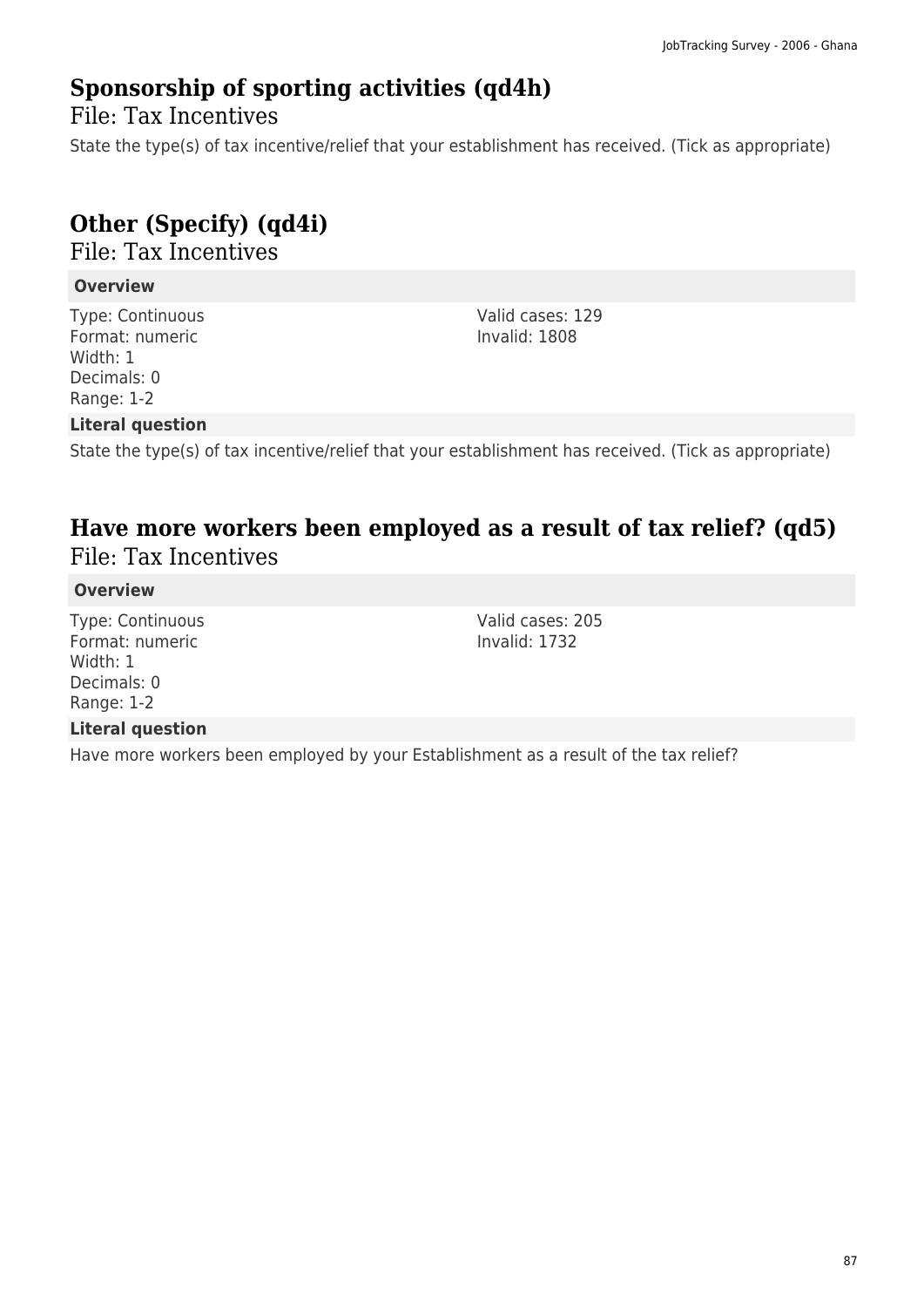### **Questionnaire number (qid)**

File: On the Job Training and Internships

#### **Overview**

Type: Continuous Format: numeric Width: 4 Decimals: 0 Range: 2-2022

# **Region (region)**

File: On the Job Training and Internships

#### **Overview**

Type: Discrete Format: character Width: 2

Valid cases: 1937 Invalid: 0

### **District (district)**

File: On the Job Training and Internships

#### **Overview**

Type: Continuous Format: numeric Width: 2 Decimals: 0 Range: 1-20

### **Sector (sector)**

### File: On the Job Training and Internships

#### **Overview**

Type: Continuous Format: numeric Width: 3 Decimals: 0 Range: 100-300

Valid cases: 1937 Invalid: 0

# **Has your establishment participated in any form of on-the -job training? (qe1)**

File: On the Job Training and Internships

**Overview**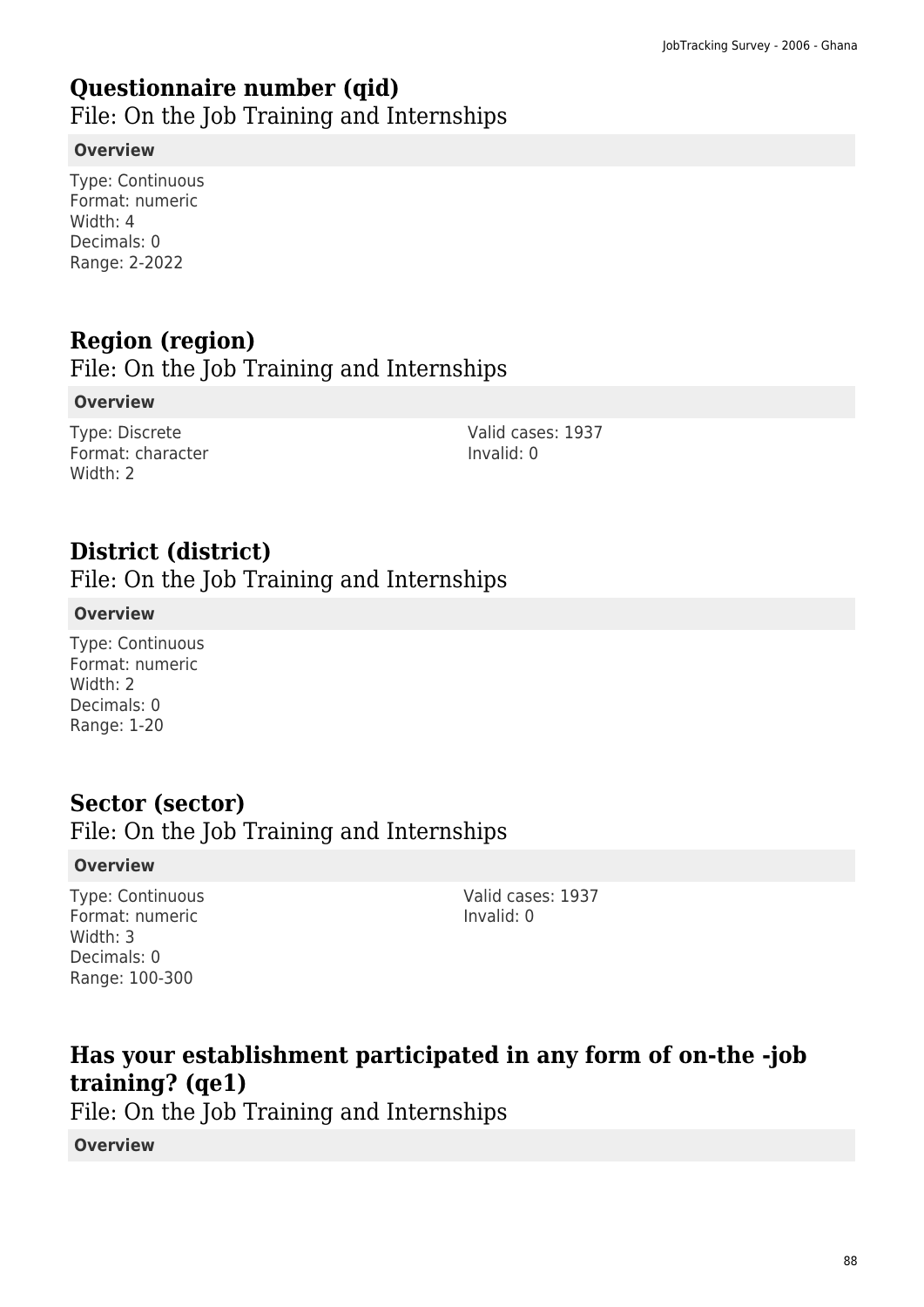# **Has your establishment participated in any form of on-the -job training? (qe1)**

File: On the Job Training and Internships

Type: Continuous Format: numeric Width: 1 Decimals: 0 Range: 1-2

**Literal question**

Has your Establishment participated in any form of On-The-Job-Training/Internship/Industrial Attachment between January and September 2006?

# **Total trained On-the-Job (qe2a1)**

File: On the Job Training and Internships

#### **Overview**

Type: Continuous Format: numeric Width: 4 Decimals: 0 Range: 0-1554

#### **Literal question**

If Yes, provide the following information.

# **Males trained On-the-Job (qe2a2)**

File: On the Job Training and Internships

#### **Overview**

Type: Continuous Format: numeric Width: 4 Decimals: 0 Range: 0-1077

#### **Literal question**

If Yes, provide the following information.

# **Females trainied On-the-Job (qe2a3)**

File: On the Job Training and Internships

#### **Overview**

Type: Continuous Format: numeric Width: 4 Decimals: 0 Range: 0-1088 **Literal question** Minimum: 0 Maximum: 1088

Minimum: 0 Maximum: 1554

Valid cases: 1890

Invalid: 47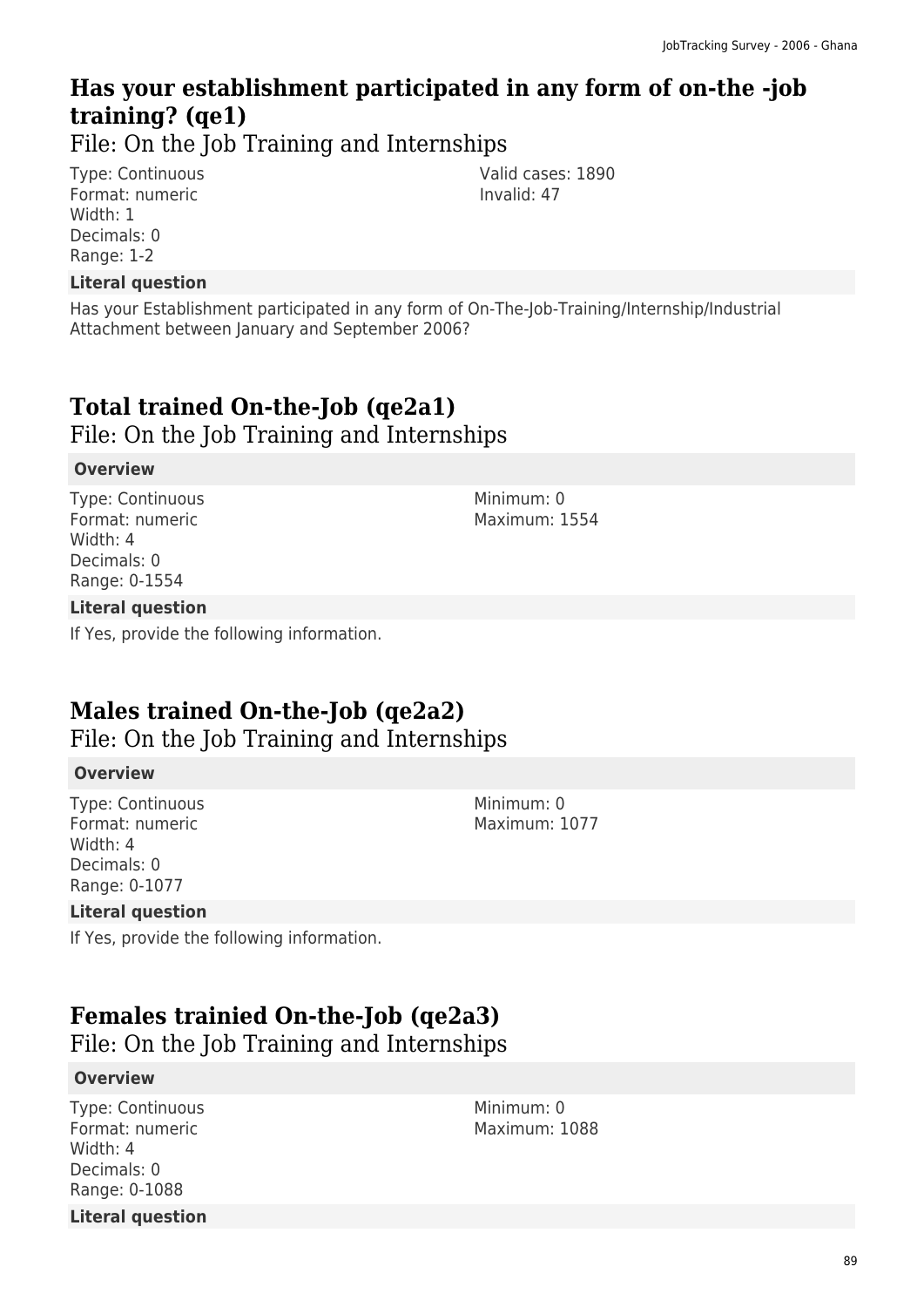### **Females trainied On-the-Job (qe2a3)**

File: On the Job Training and Internships

If Yes, provide the following information.

# **Duration of training On-the-Job (qe2a4)**

File: On the Job Training and Internships

#### **Overview**

Type: Continuous Format: numeric Width: 2 Decimals: 0 Range: 0-52

#### **Literal question**

If Yes, provide the following information.

# **Total number of Internships (qe2b1)**

File: On the Job Training and Internships

#### **Overview**

Type: Continuous Format: numeric Width: 4 Decimals: 0 Range: 0-1725

#### **Literal question**

If Yes, provide the following information.

### **Males in Internship (qe2b2)**

File: On the Job Training and Internships

#### **Overview**

Type: Continuous Format: numeric Width: 4 Decimals: 0 Range: 0-1164

Minimum: 0 Maximum: 1164

#### **Literal question**

If Yes, provide the following information.

# **Females in Internship (qe2b3)**

File: On the Job Training and Internships

#### **Overview**

Minimum: 0 Maximum: 52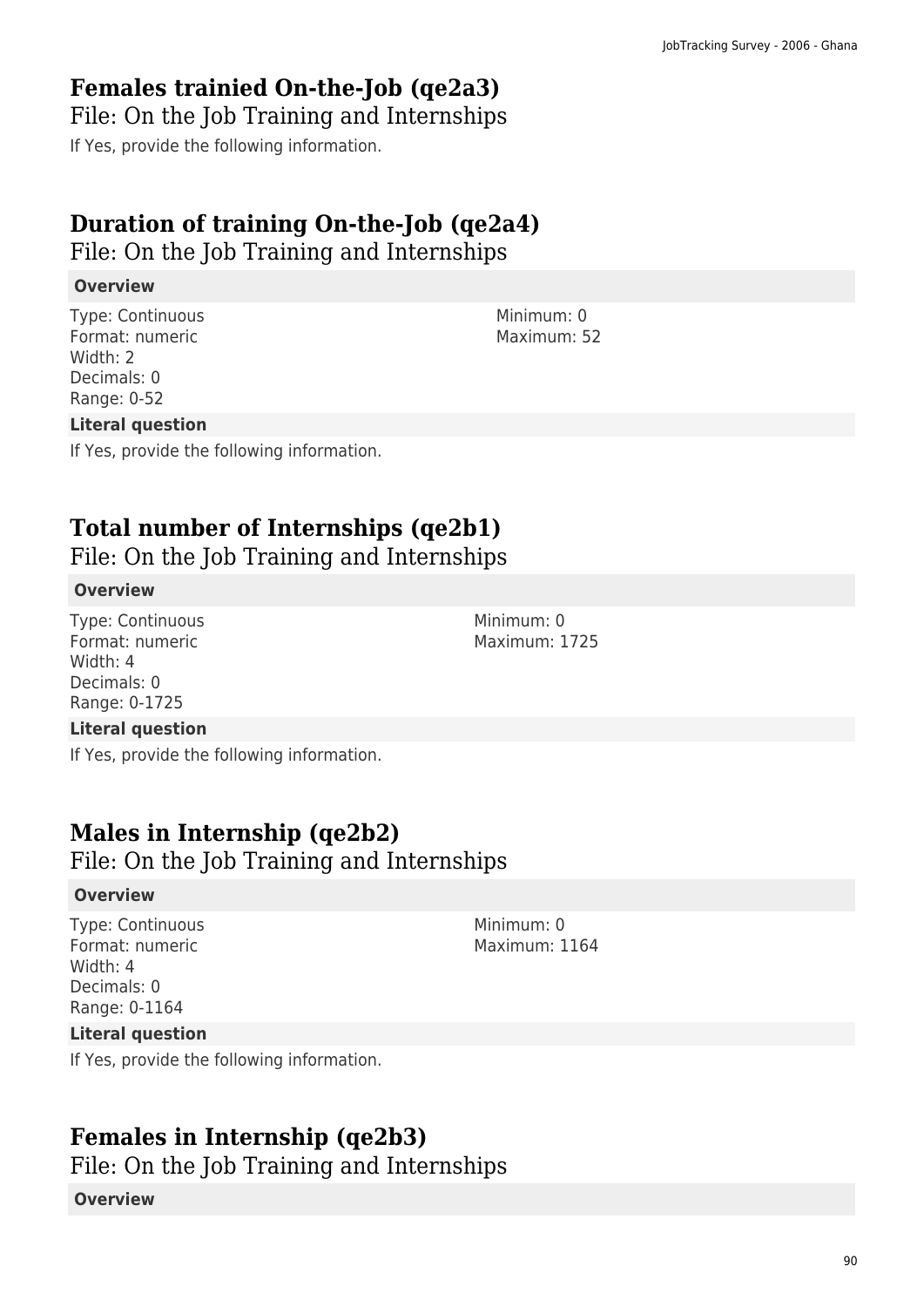# **Females in Internship (qe2b3)**

File: On the Job Training and Internships

Type: Continuous Format: numeric Width: 4 Decimals: 0 Range: 0-5611

Minimum: 0 Maximum: 5611

#### **Literal question**

If Yes, provide the following information.

# **Duration in Internship (qe2b4)**

File: On the Job Training and Internships

#### **Overview**

Type: Continuous Format: numeric Width: 2 Decimals: 0 Range: 0-52

Minimum: 0 Maximum: 52

#### **Literal question**

If Yes, provide the following information.

### **Total on Vacation emplyment (qe2c1)**

File: On the Job Training and Internships

#### **Overview**

Type: Continuous Format: numeric Width: 4 Decimals: 0 Range: 0-100

Valid cases: 1937 Invalid: 0 Minimum: 0 Maximum: 100 Mean: 0.2 Standard deviation: 2.6

#### **Literal question**

If Yes, provide the following information.

### **Males on Vacation employment (qe2c2)**

File: On the Job Training and Internships

#### **Overview**

Type: Continuous Format: numeric Width: 4 Decimals: 0 Range: 0-60

#### **Literal question**

If Yes, provide the following information.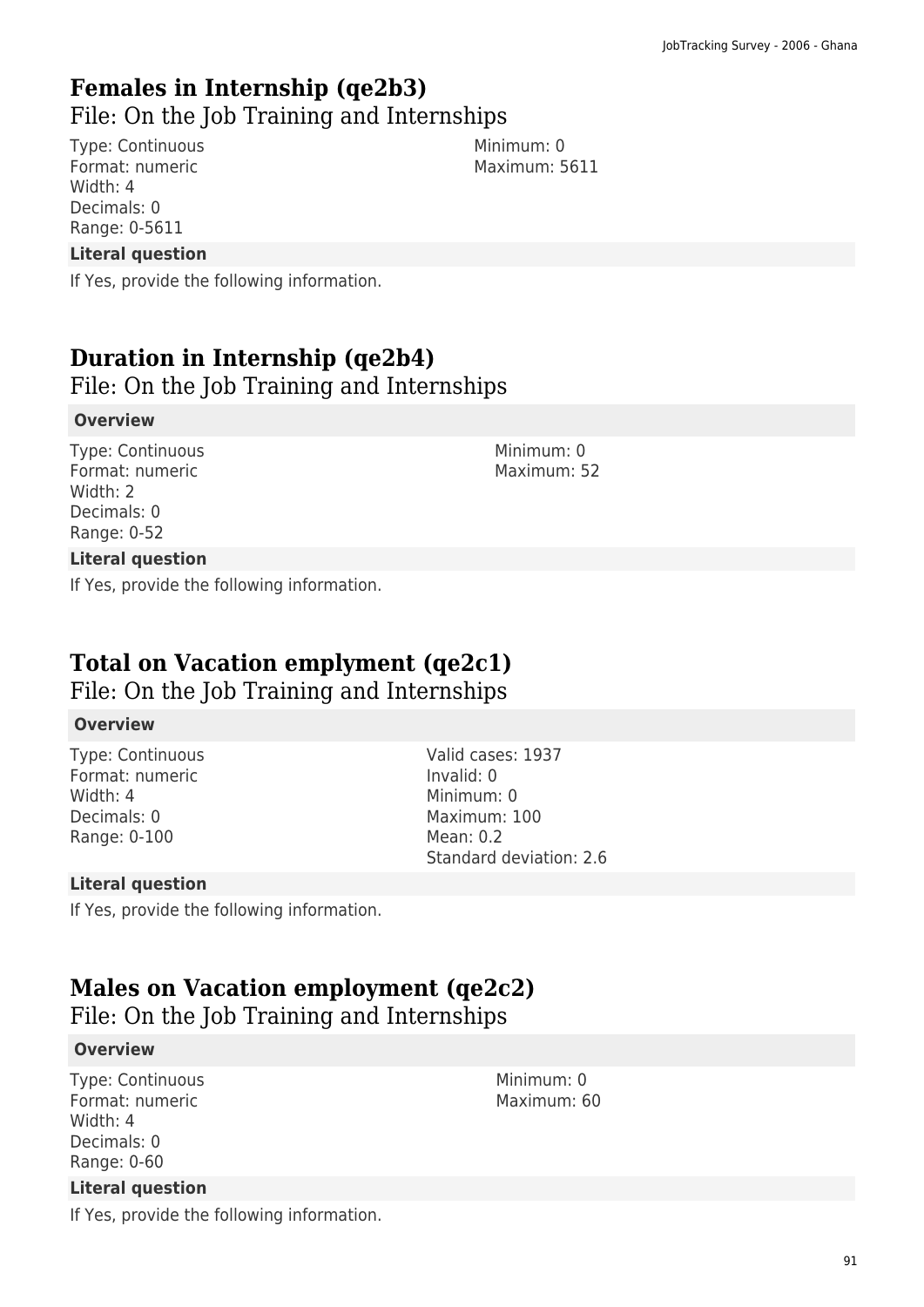### **Females on Vacation employment (qe2c3)**

File: On the Job Training and Internships

#### **Overview**

Type: Continuous Format: numeric Width: 4 Decimals: 0 Range: 0-40

#### **Literal question**

If Yes, provide the following information.

### **Duration of Vacation employment (qe2c4)**

File: On the Job Training and Internships

#### **Overview**

Type: Continuous Format: numeric Width: 2 Decimals: 0 Range: 0-32

#### **Literal question**

If Yes, provide the following information.

### **Total Others (qe2d1)**

### File: On the Job Training and Internships

#### **Overview**

Type: Continuous Format: numeric Width: 4 Decimals: 0 Range: 0-655

#### **Literal question**

If Yes, provide the following information.

### **Male Others (qe2d2)**

File: On the Job Training and Internships

#### **Overview**

Type: Continuous Format: numeric Width: 4 Decimals: 0 Range: 0-210 **Literal question** Minimum: 0 Maximum: 210

Maximum: 32

Minimum: 0

Minimum: 0 Maximum: 655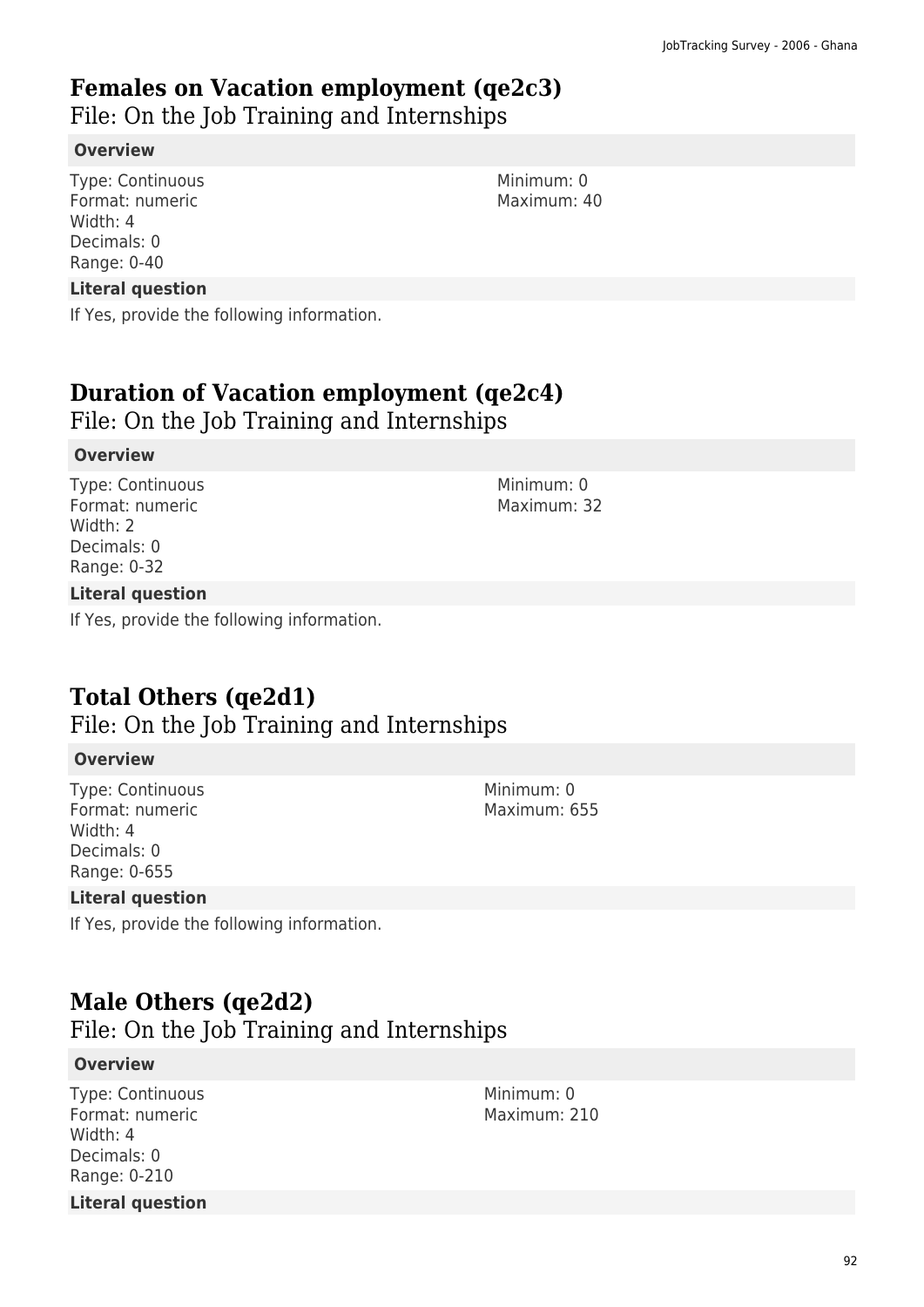# **Male Others (qe2d2)**

### File: On the Job Training and Internships

If Yes, provide the following information.

# **Female Others (qe2d3)**

File: On the Job Training and Internships

### **Overview**

Type: Continuous Format: numeric Width: 4 Decimals: 0 Range: 0-445

### **Literal question**

If Yes, provide the following information.

# **Duration Others (qe2d4)**

File: On the Job Training and Internships

#### **Overview**

Type: Continuous Format: numeric Width: 2 Decimals: 0 Range: 0-52

#### **Literal question**

If Yes, provide the following information.

# **Has your establishment hired more people /created more jobs (qe3)**

File: On the Job Training and Internships

#### **Overview**

Type: Continuous Format: numeric Width: 1 Decimals: 0 Range: 0-2

Valid cases: 1937 Invalid: 0

#### **Literal question**

Has your Establishment hired more people/created more jobs between January- September 2006 as a result of your participation in the On-The-Job-Training/Internship/Industrial attachment programme?

# **Has your establishment benifitted/received any micro-finance (qf1)**

File: On the Job Training and Internships

Minimum: 0 Maximum: 445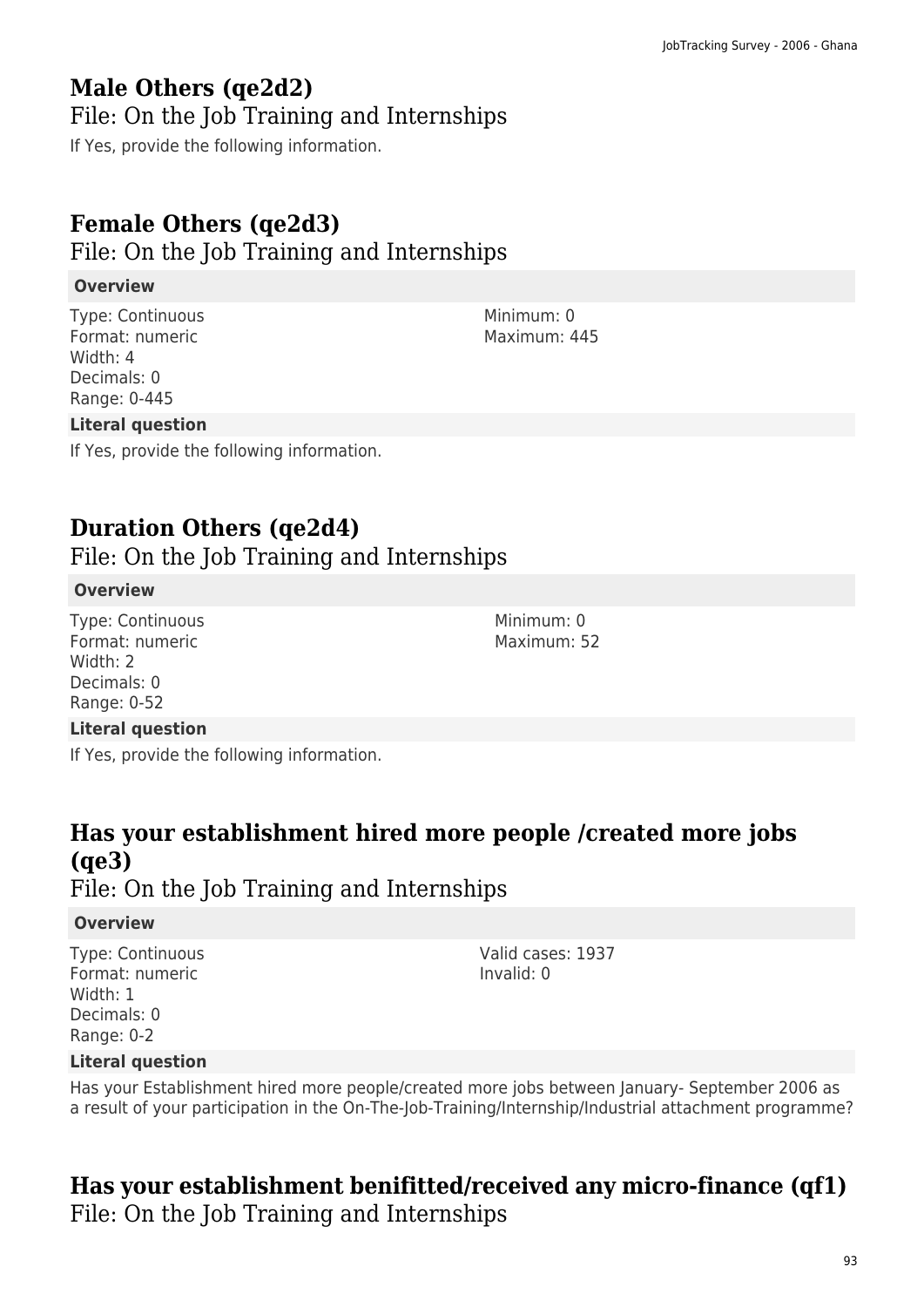### **Has your establishment benifitted/received any micro-finance (qf1)**  File: On the Job Training and Internships

#### **Overview**

Type: Continuous Format: numeric Width: 1 Decimals: 0 Range: 0-2

#### **Literal question**

Has your Establishment benefitted or received any micro-finance/loan/grant/advances between January and September 2006?

### **Acquiring land/building equipment (qf3a)**

File: On the Job Training and Internships

#### **Overview**

Type: Continuous Format: numeric Width: 1 Decimals: 0 Range: 0-2

**Literal question**

To what extent has the facility granted helped your Establishment?

### **Acquiring raw materials (qf3b)**

File: On the Job Training and Internships

#### **Overview**

Type: Continuous Format: numeric Width: 1 Decimals: 0 Range: 0-2

Valid cases: 1937 Invalid: 0

Valid cases: 1937

Invalid: 0

#### **Literal question**

To what extent has the facility granted helped your Establishment?

### **Meeting market demand (qf3c)**

File: On the Job Training and Internships

#### **Overview**

Type: Continuous Format: numeric Width: 1 Decimals: 0 Range: 0-2

Valid cases: 1937 Invalid: 0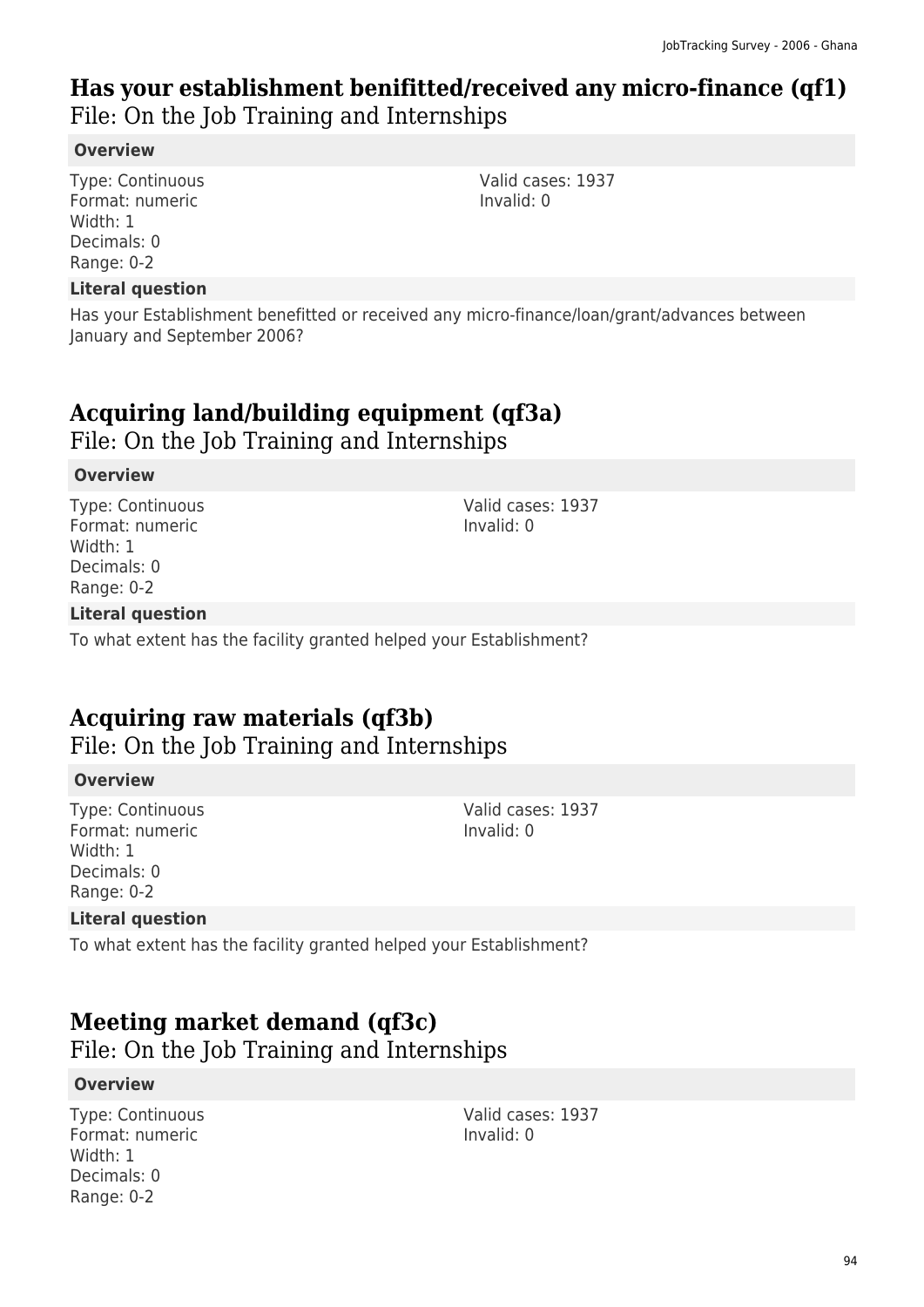### **Meeting market demand (qf3c)**

File: On the Job Training and Internships

#### **Literal question**

To what extent has the facility granted helped your Establishment?

# **Meeting working capital (qf3d)**

File: On the Job Training and Internships

#### **Overview**

Type: Continuous Format: numeric Width: 1 Decimals: 0 Range: 0-2

Valid cases: 1937 Invalid: 0

Valid cases: 1937

Invalid: 0

#### **Literal question**

To what extent has the facility granted helped your Establishment?

### **(Specify) (qf3e)**

### File: On the Job Training and Internships

#### **Overview**

Type: Continuous Format: numeric Width: 1 Decimals: 0 Range: 0-2

#### **Literal question**

To what extent has the facility granted helped your Establishment?

### **Has your establishment hired more people /created more jobs (qf4)**  File: On the Job Training and Internships

#### **Overview**

Type: Continuous Format: numeric Width: 1 Decimals: 0 Range: 1-2

Valid cases: 195 Invalid: 1742

#### **Literal question**

Has your Establishment hired more people/created more jobs between January- September 2006 as a result of these interventions?

95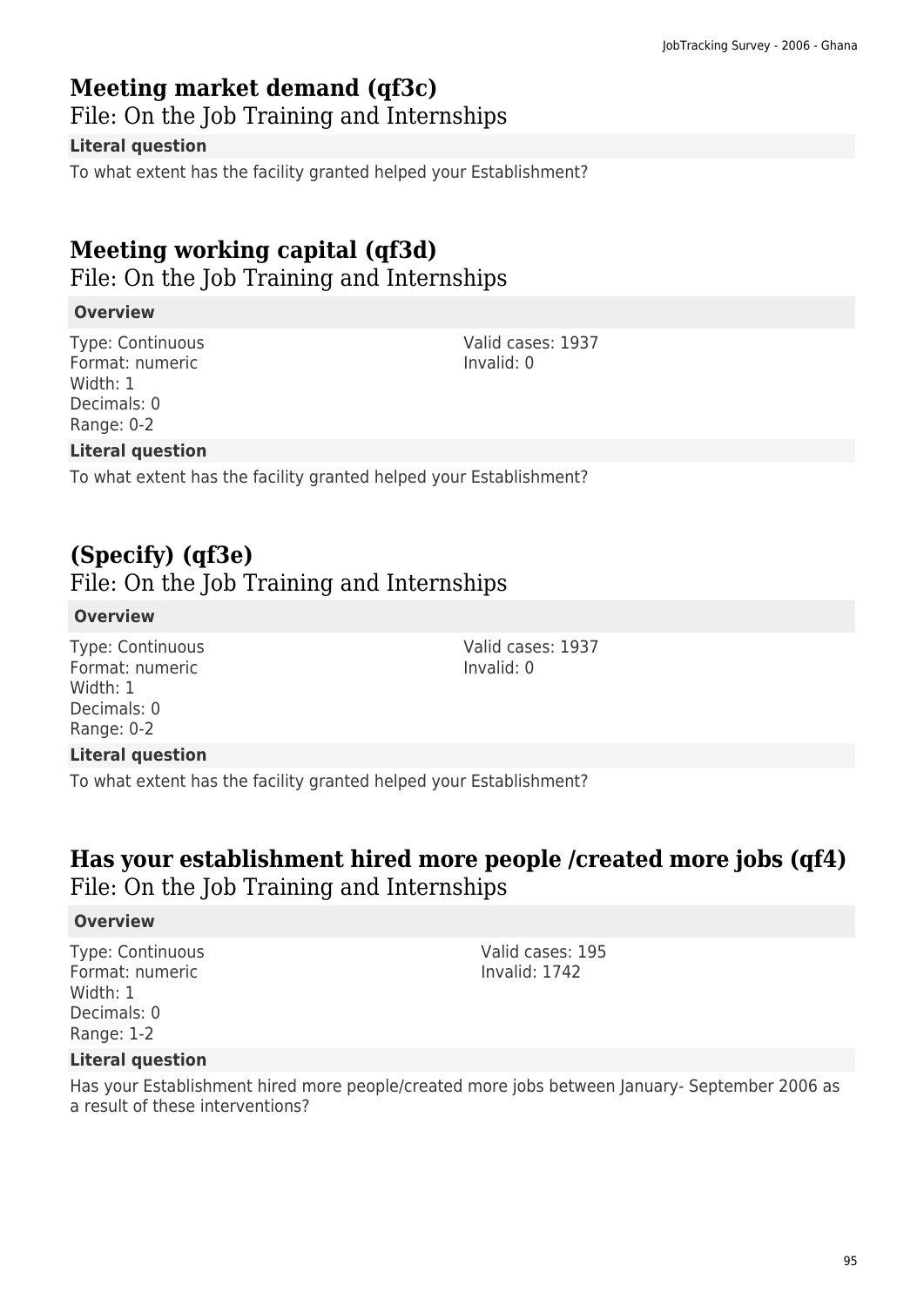### **Questionnaire number (qid)**

File: Microfinance, Loans and Grants

#### **Overview**

Type: Continuous Format: numeric Width: 4 Decimals: 0 Range: 67-2015

# **Region (region)**

File: Microfinance, Loans and Grants

#### **Overview**

Type: Discrete Format: character Width: 2

Valid cases: 302 Invalid: 0

### **District (district)**

File: Microfinance, Loans and Grants

#### **Overview**

Type: Continuous Format: numeric Width: 2 Decimals: 0 Range: 1-18

### **Sector (sector)**

File: Microfinance, Loans and Grants

#### **Overview**

Type: Continuous Format: numeric Width: 3 Decimals: 0 Range: 100-300

Valid cases: 302 Invalid: 0

### **Type of loan or grant (qf2)**

File: Microfinance, Loans and Grants

#### **Overview**

Type: Discrete Format: character Width: 10 **Literal question**

Valid cases: 251 Invalid: 0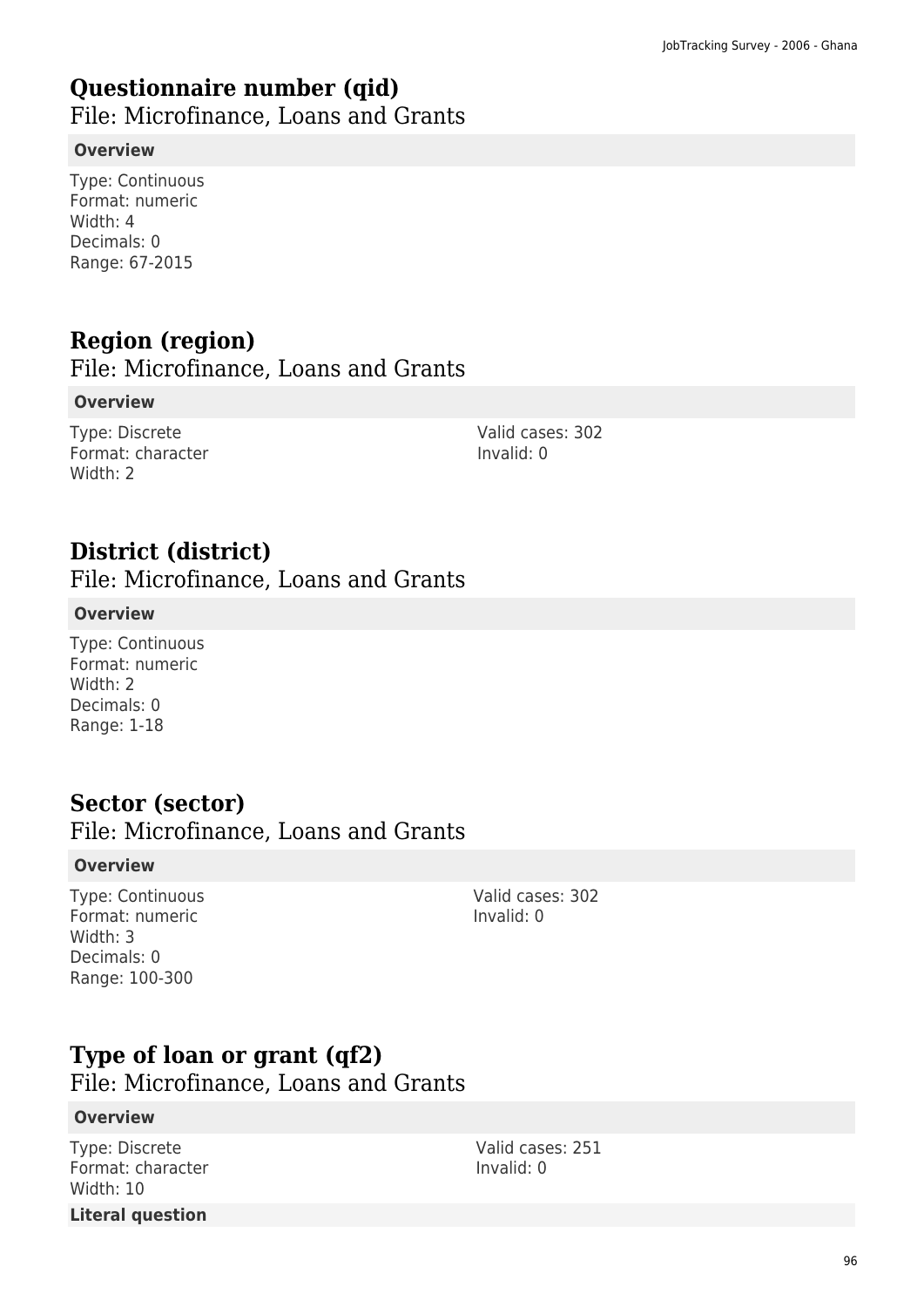### **Type of loan or grant (qf2)**

### File: Microfinance, Loans and Grants

If Yes, provide the Type of Loan or Grant.

### **Amount (qf2b)**

### File: Microfinance, Loans and Grants

#### **Overview**

Type: Continuous Format: numeric Width: 10 Decimals: 0 Range: 0-9600000000 Minimum: 0 Maximum: 9600000000

Valid cases: 237

Invalid: 0

#### **Literal question**

If Yes, provide the Amount.

### **Duration (qf2c)**

File: Microfinance, Loans and Grants

#### **Overview**

Type: Continuous Format: numeric Width: 2 Decimals: 0 Range: 0-72

#### **Literal question**

If Yes, provide the Duration.

### **Purpose (qf2d)**

File: Microfinance, Loans and Grants

#### **Overview**

Type: Discrete Format: character Width: 20

#### **Literal question**

If Yes, provide the Purpose.

**Source of funding (qf2e)** 

File: Microfinance, Loans and Grants

#### **Overview**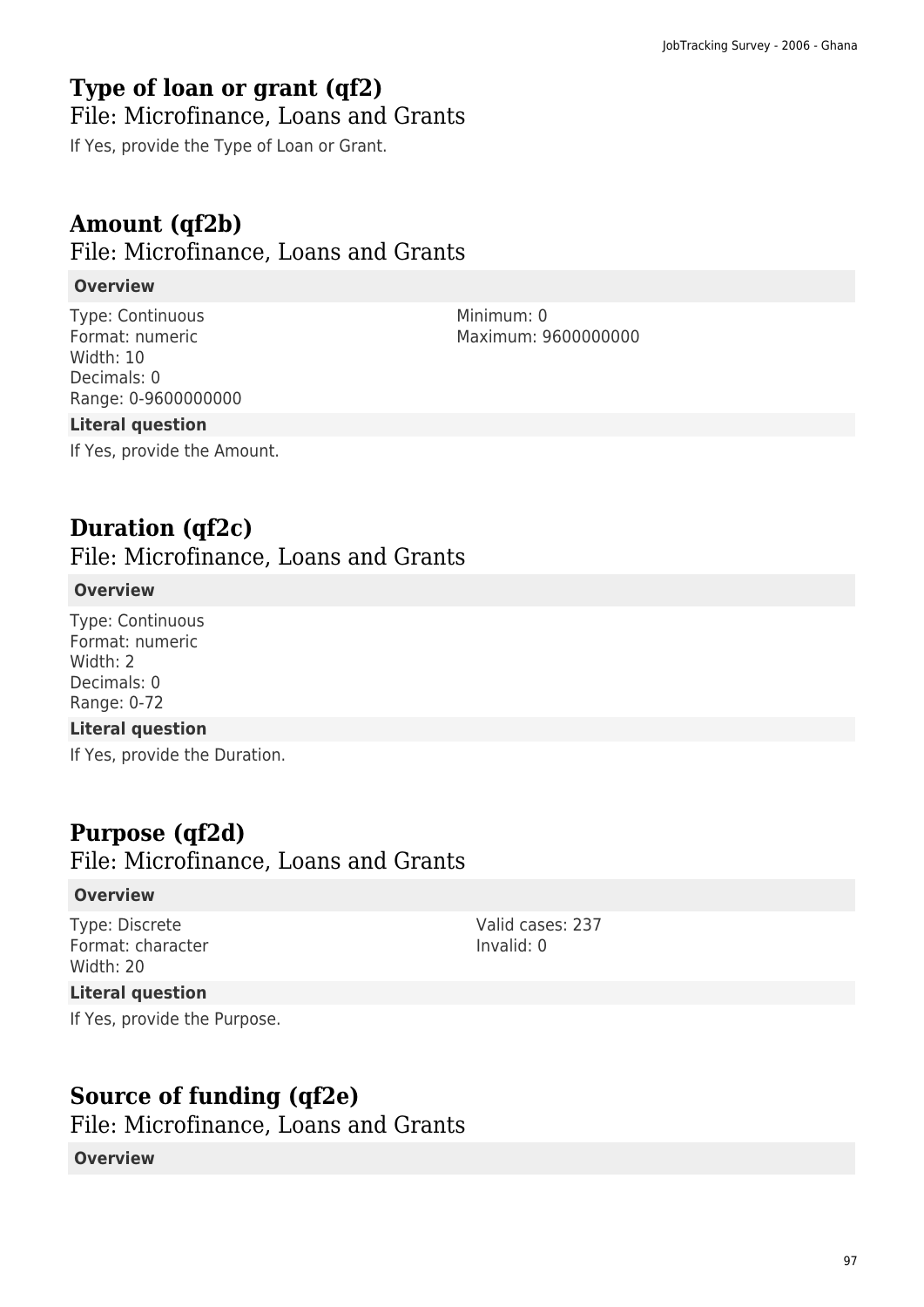# **Source of funding (qf2e)**

File: Microfinance, Loans and Grants

Type: Discrete Format: character Width: 10

Valid cases: 246 Invalid: 0

#### **Literal question**

If Yes, provide the Source of funding.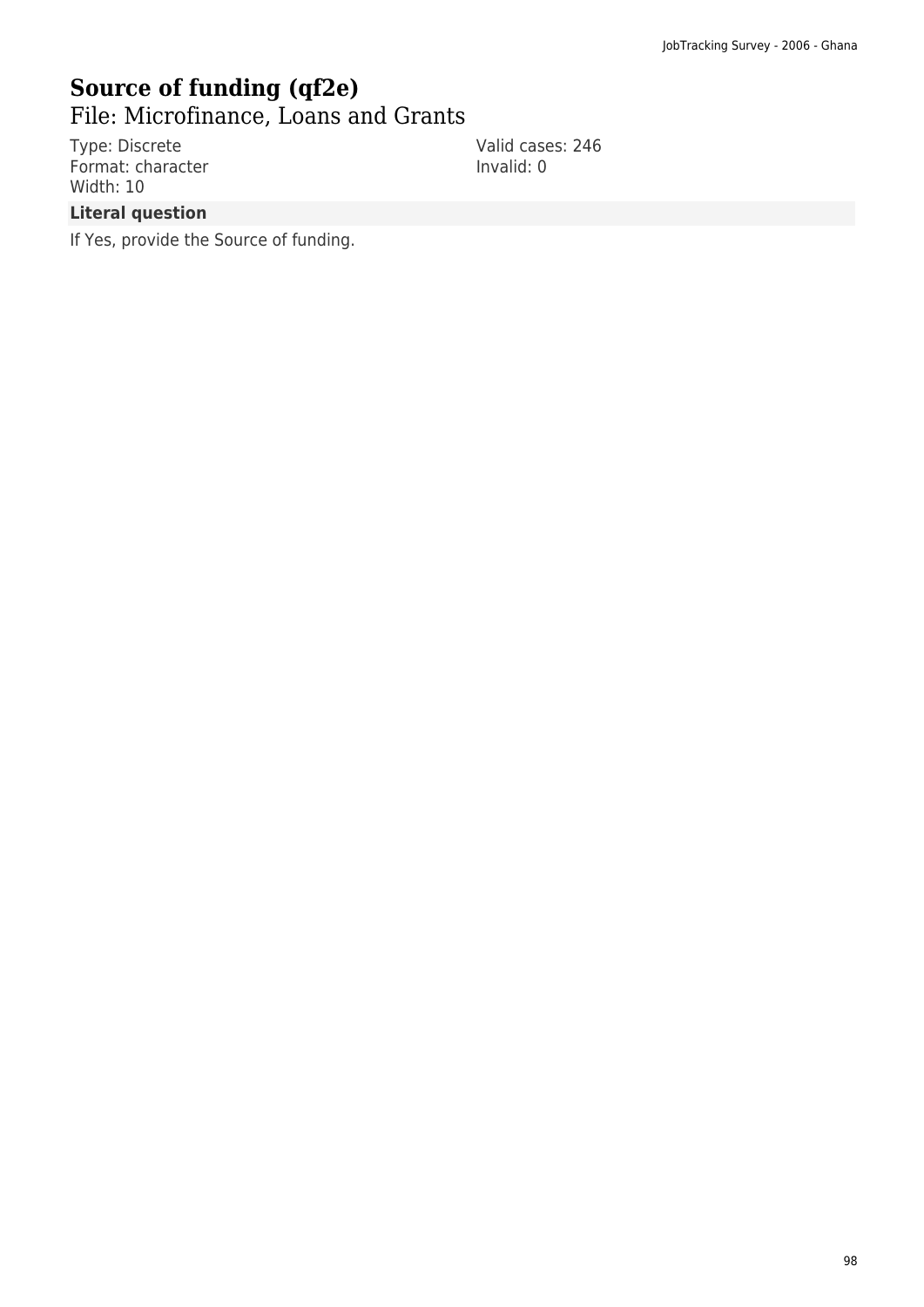### **Questionnaire number (qid)**

File: Implementation of National Youth Employment Programme

#### **Overview**

Type: Continuous Format: numeric Width: 4 Decimals: 0 Range: 2-2022

# **Region (region)**

### File: Implementation of National Youth Employment Programme

**Overview**

Type: Discrete Format: character Width: 2

Valid cases: 1937 Invalid: 0

# **District (district)**

### File: Implementation of National Youth Employment Programme

#### **Overview**

Type: Continuous Format: numeric Width: 2 Decimals: 0 Range: 1-20

### **Sector (sector)**  File: Implementation of National Youth Employment Programme

#### **Overview**

Type: Continuous Format: numeric Width: 3 Decimals: 0 Range: 100-300

Valid cases: 1937 Invalid: 0

# **Has your establishment been involved in the implementation of the National Youth Employment Programme? (qg1)**

File: Implementation of National Youth Employment Programme

**Overview**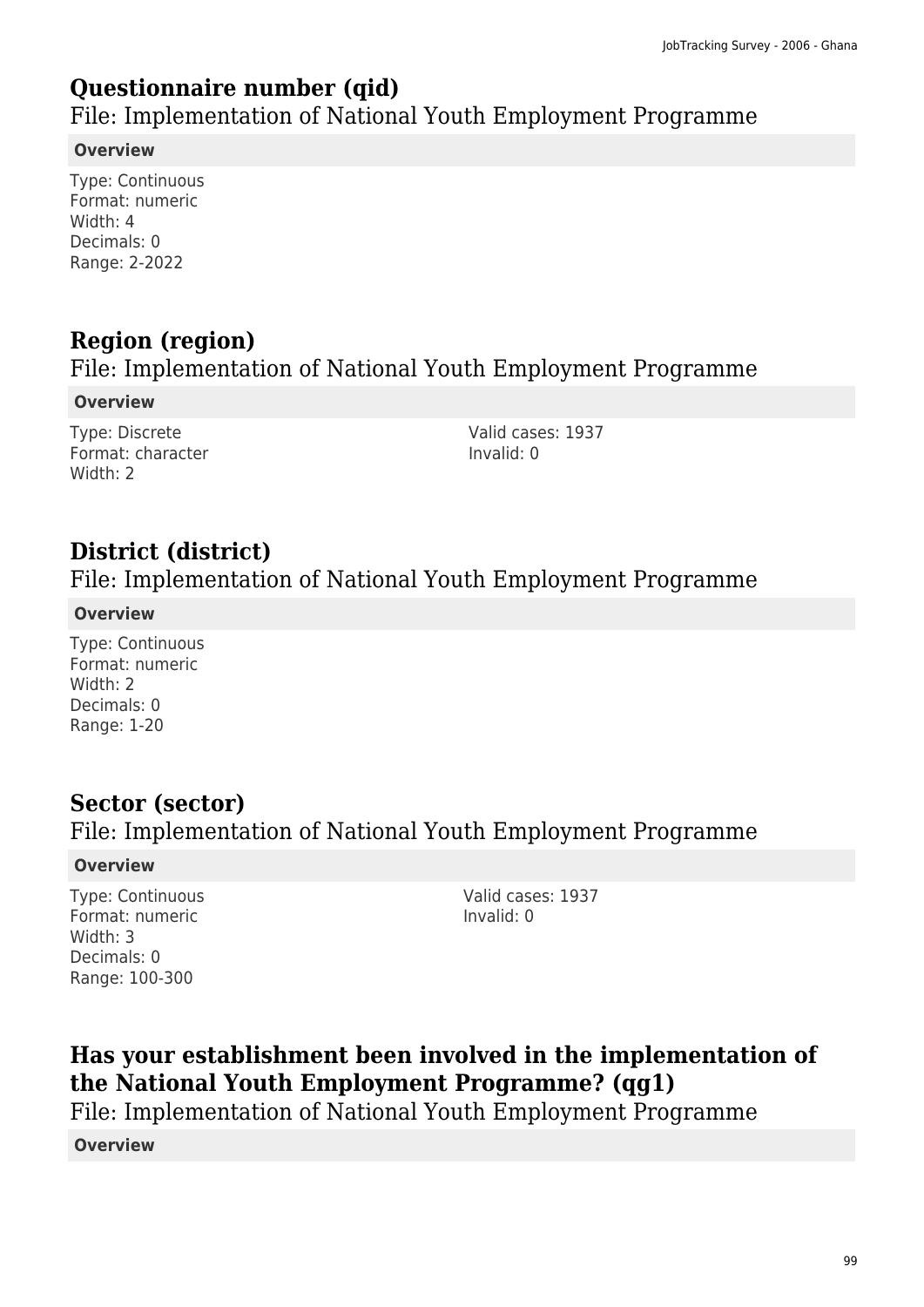# **Has your establishment been involved in the implementation of the National Youth Employment Programme? (qg1)**

File: Implementation of National Youth Employment Programme

Type: Continuous Format: numeric Width: 1 Decimals: 0 Range: 1-2

#### **Literal question**

Has your Establishment been involved in the implementation of the National Youth Employment Programme?

### **If yes,in what capacity is your involvement in the programme (qg2)**  File: Implementation of National Youth Employment Programme

#### **Overview**

Type: Continuous Format: numeric Width: 1 Decimals: 0 Range: 1-4

Valid cases: 414 Invalid: 1523

Valid cases: 1894

Invalid: 43

#### **Literal question**

If Yes, in what capacity is your involvement in the programme?

# **Is your establishment currently pursuing any module(s) under (qg3)**

File: Implementation of National Youth Employment Programme

#### **Overview**

Type: Continuous Format: numeric Width: 1 Decimals: 0 Range: 1-2

#### Valid cases: 416 Invalid: 1521

#### **Literal question**

Is your establishment currently pursuing any module(s) under the National Youth Employment Programme?

### **Youth in Agricultural business (qg4a)**

File: Implementation of National Youth Employment Programme

**Overview**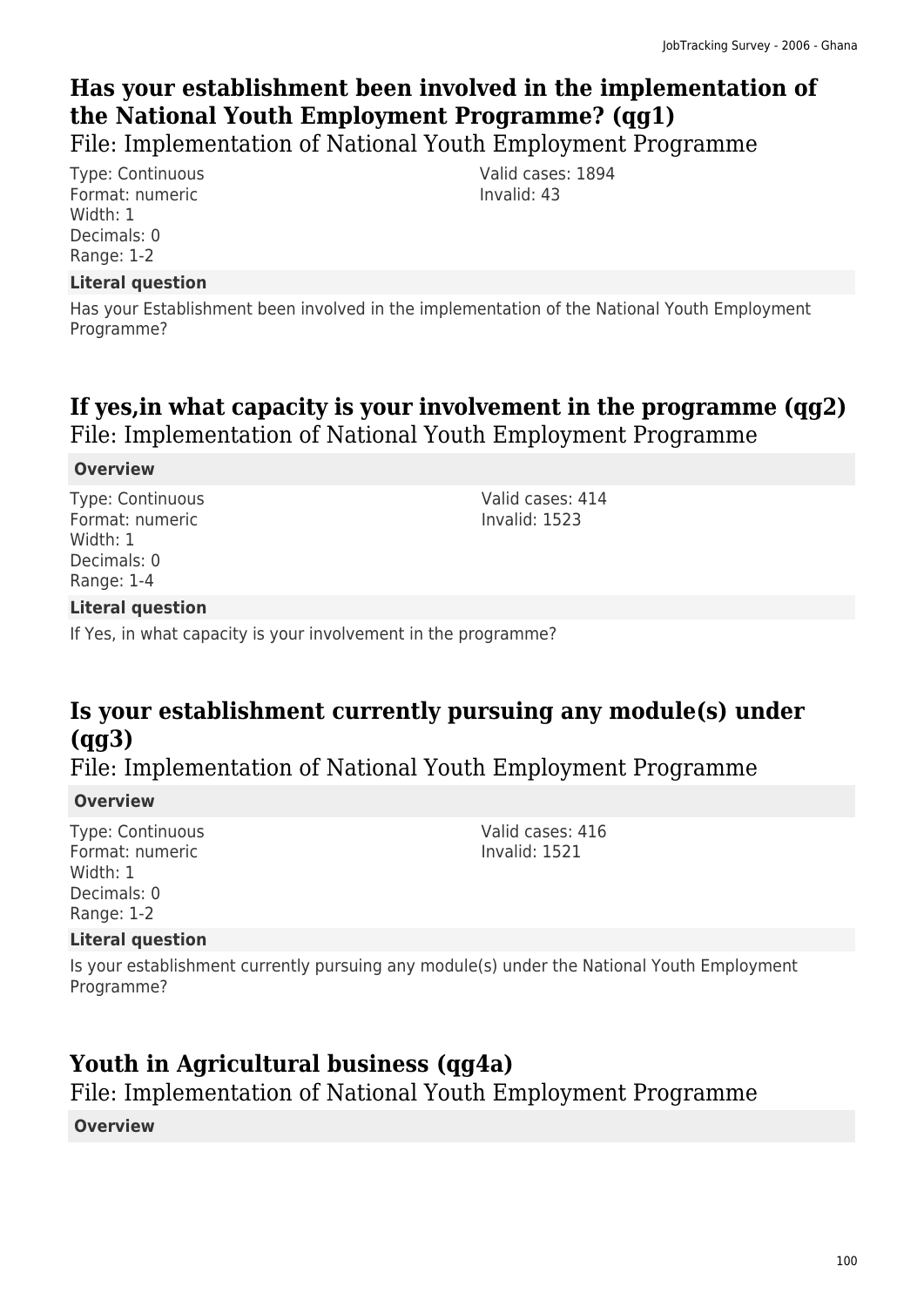### **Youth in Agricultural business (qg4a)**

### File: Implementation of National Youth Employment Programme

Type: Continuous Format: numeric Width: 1 Decimals: 0 Range: 1-2

**Literal question**

Which of the module(s) is/are your Establishment currently pursuing?

# **Youth in Trade and Vocations (qg4b)**

File: Implementation of National Youth Employment Programme

#### **Overview**

Type: Continuous Format: numeric Width: 1 Decimals: 0 Range: 1-2

Valid cases: 261 Invalid: 1676

Valid cases: 270 Invalid: 1667

#### **Literal question**

Which of the module(s) is/are your Establishment currently pursuing?

# **Youth in ICT (qg4c)**

### File: Implementation of National Youth Employment Programme

#### **Overview**

Type: Continuous Format: numeric Width: 1 Decimals: 0 Range: 1-2

Valid cases: 260 Invalid: 1677

Valid cases: 257 Invalid: 1680

#### **Literal question**

Which of the module(s) is/are your Establishment currently pursuing?

### **Community protection system (qg4d)**

File: Implementation of National Youth Employment Programme

#### **Overview**

Type: Continuous Format: numeric Width: 1 Decimals: 0 Range: 1-2

#### **Literal question**

Which of the module(s) is/are your Establishment currently pursuing?

101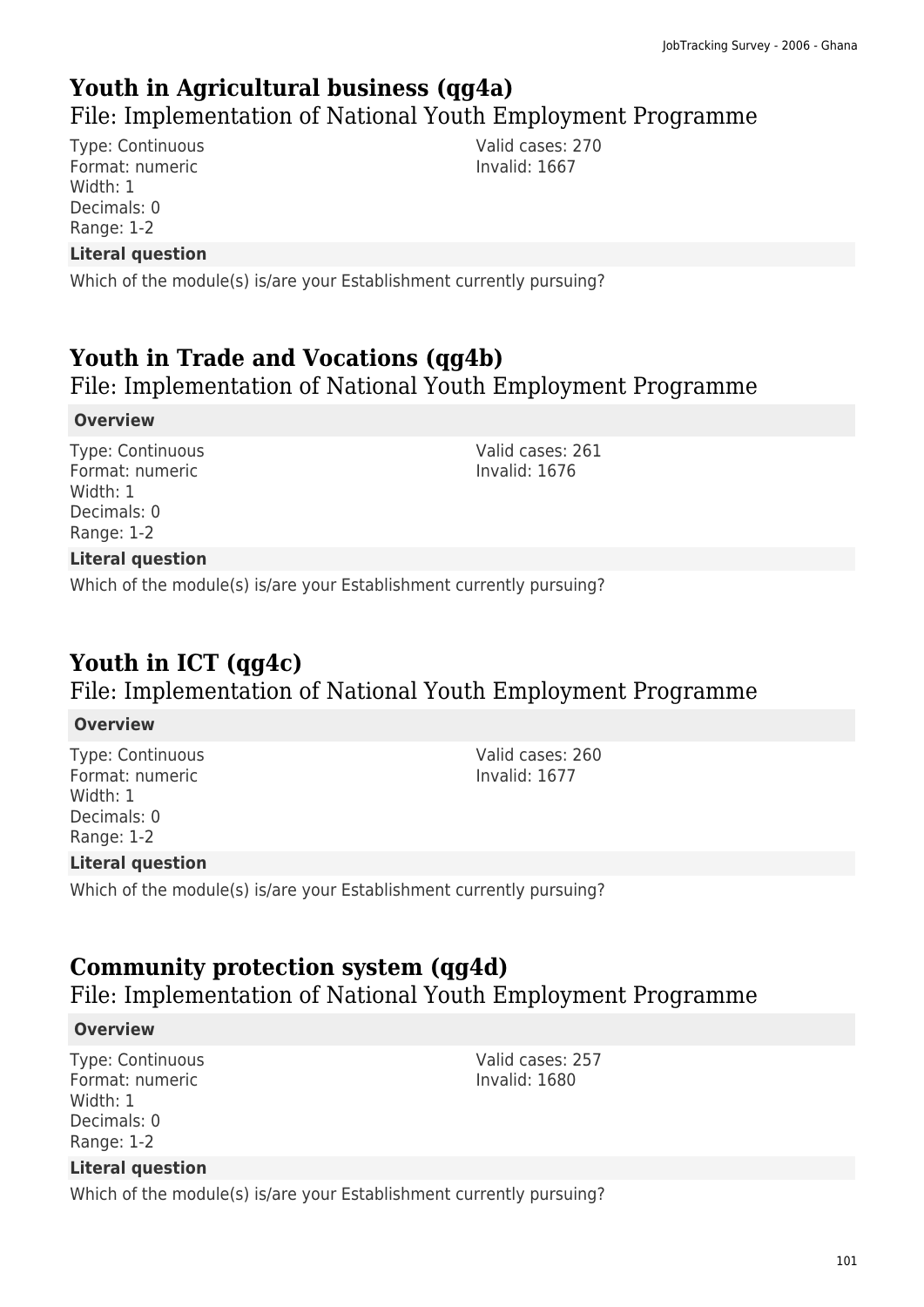### **Waste and sanitation corps (qg4e)**

File: Implementation of National Youth Employment Programme

#### **Overview**

Type: Continuous Format: numeric Width: 1 Decimals: 0 Range: 1-2

#### **Literal question**

Which of the module(s) is/are your Establishment currently pursuing?

### **Community Education Teach. Assistants (qg4f)**

File: Implementation of National Youth Employment Programme

#### **Overview**

Type: Continuous Format: numeric Width: 1 Decimals: 0 Range: 1-2

Valid cases: 275 Invalid: 1662

#### **Literal question**

Which of the module(s) is/are your Establishment currently pursuing?

### **Auxilliary healthcare workers assistants (qg4g)**

File: Implementation of National Youth Employment Programme

#### **Overview**

Type: Continuous Format: numeric Width: 1 Decimals: 0 Range: 1-2

Valid cases: 270 Invalid: 1667

#### **Literal question**

Which of the module(s) is/are your Establishment currently pursuing?

Valid cases: 261 Invalid: 1676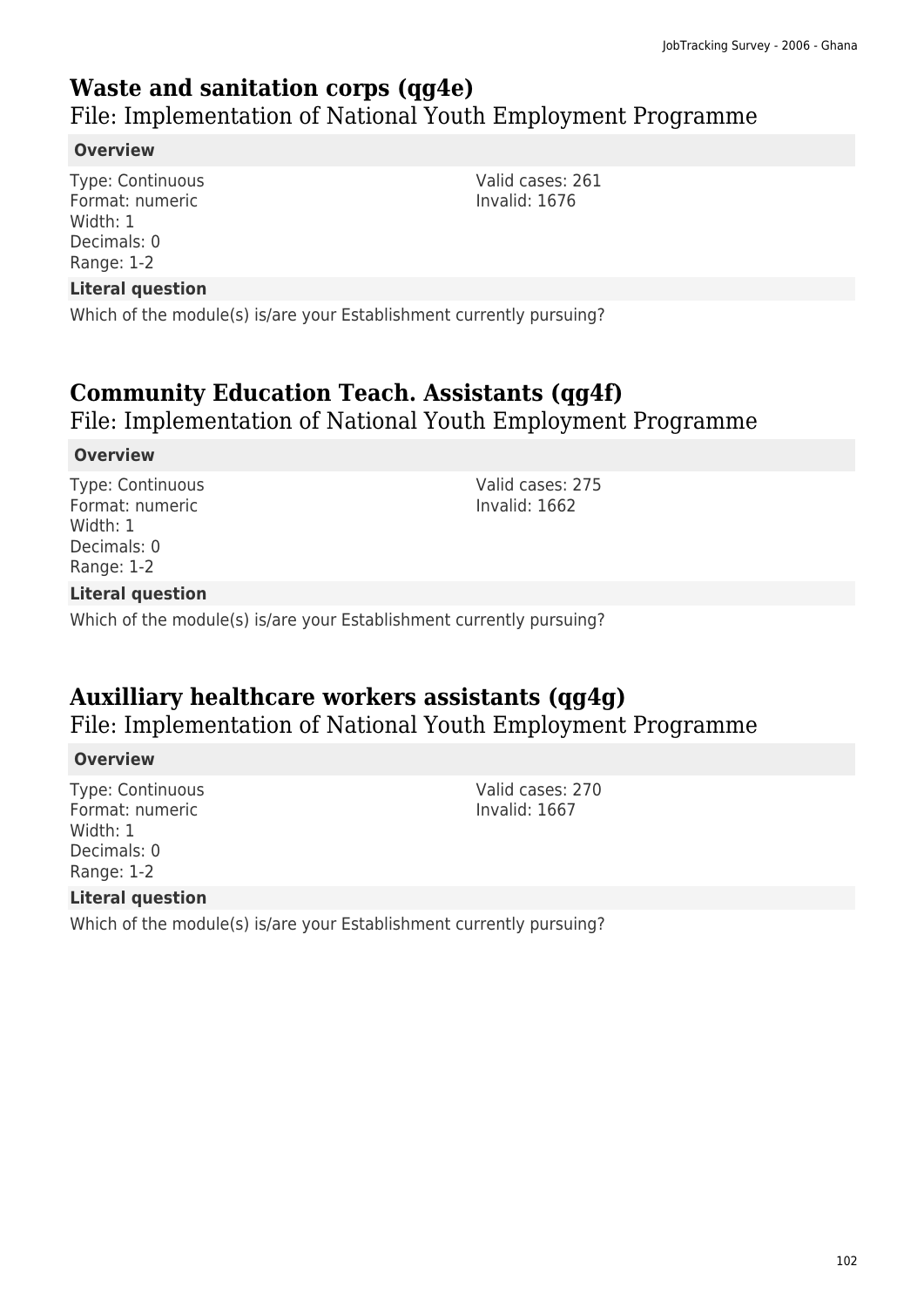### **Questionnaire number (qid)**

File: Personnel Trained and Placed in Jobs

#### **Overview**

Type: Continuous Format: numeric Width: 4 Decimals: 0 Range: 94-2020

# **Region (region)**

File: Personnel Trained and Placed in Jobs

#### **Overview**

Type: Discrete Format: character Width: 2

Valid cases: 1320 Invalid: 0

# **District (district)**

File: Personnel Trained and Placed in Jobs

#### **Overview**

Type: Continuous Format: numeric Width: 2 Decimals: 0 Range: 1-18

### **Sector (sector)**

### File: Personnel Trained and Placed in Jobs

#### **Overview**

Type: Continuous Format: numeric Width: 3 Decimals: 0 Range: 100-300

Valid cases: 1320 Invalid: 0

### **Sexcode (qgcode)**

File: Personnel Trained and Placed in Jobs

#### **Overview**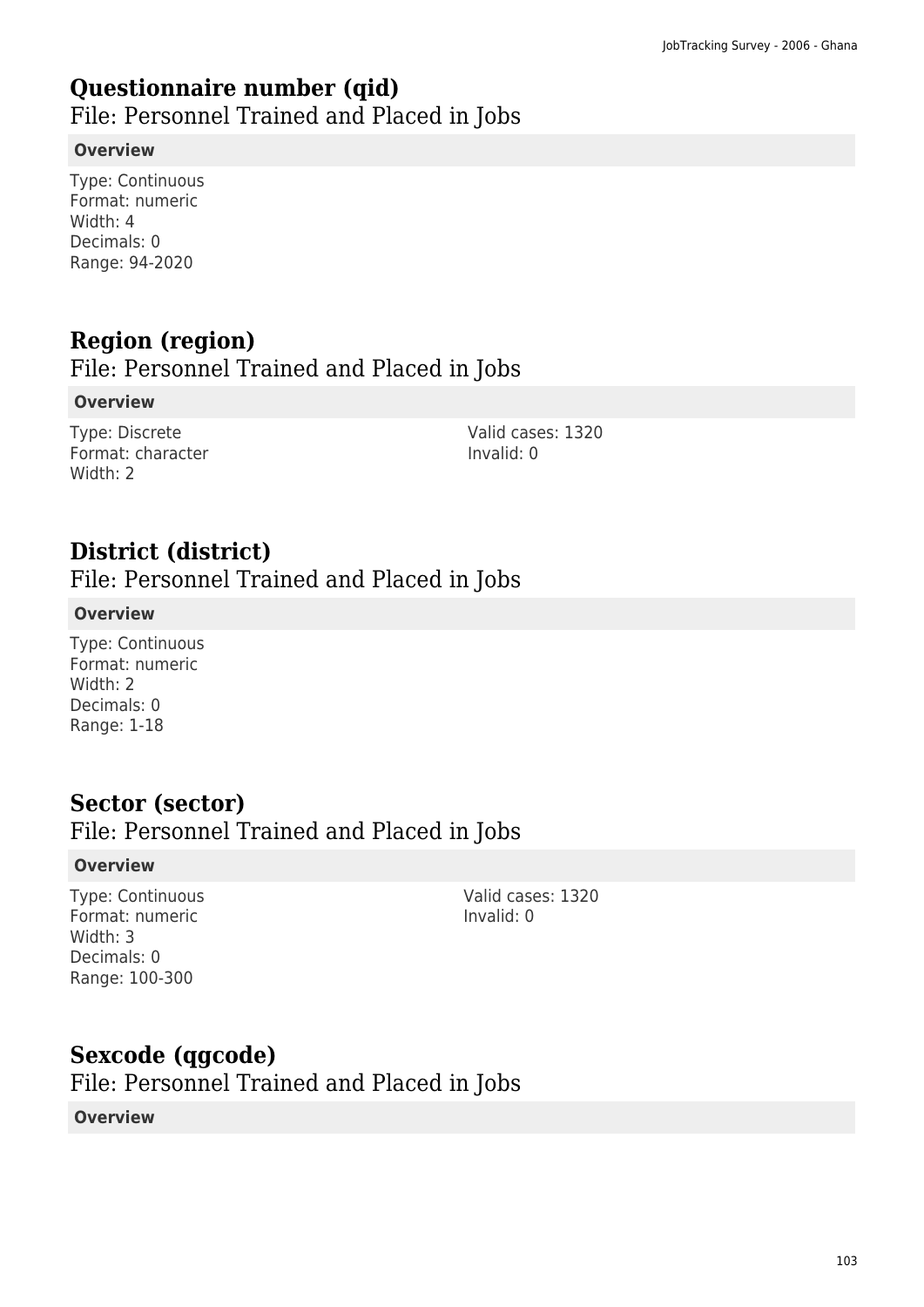# **Sexcode (qgcode)**

File: Personnel Trained and Placed in Jobs

Type: Continuous Format: numeric Width: 1 Decimals: 0 Range: 1-6

Valid cases: 1313 Invalid: 7

# **No. of Youth in agriculture business (qg5a)**

File: Personnel Trained and Placed in Jobs

#### **Overview**

Type: Continuous Format: numeric Width: 5 Decimals: 0 Range: 0-13069

Minimum: 0 Maximum: 13069

#### **Literal question**

What is the total number trained and placed in job?

### **No. of Youth in trade and vocation (qg5b)**

File: Personnel Trained and Placed in Jobs

#### **Overview**

Type: Continuous Format: numeric Width: 5 Decimals: 0 Range: 0-10564

Minimum: 0 Maximum: 10564

#### **Literal question**

What is the total number trained and placed in job?

### **No. of Youth in ICT (qg5c)**

File: Personnel Trained and Placed in Jobs

#### **Overview**

Type: Continuous Format: numeric Width: 5 Decimals: 0 Range: 0-750

**Literal question**

What is the total number trained and placed in job?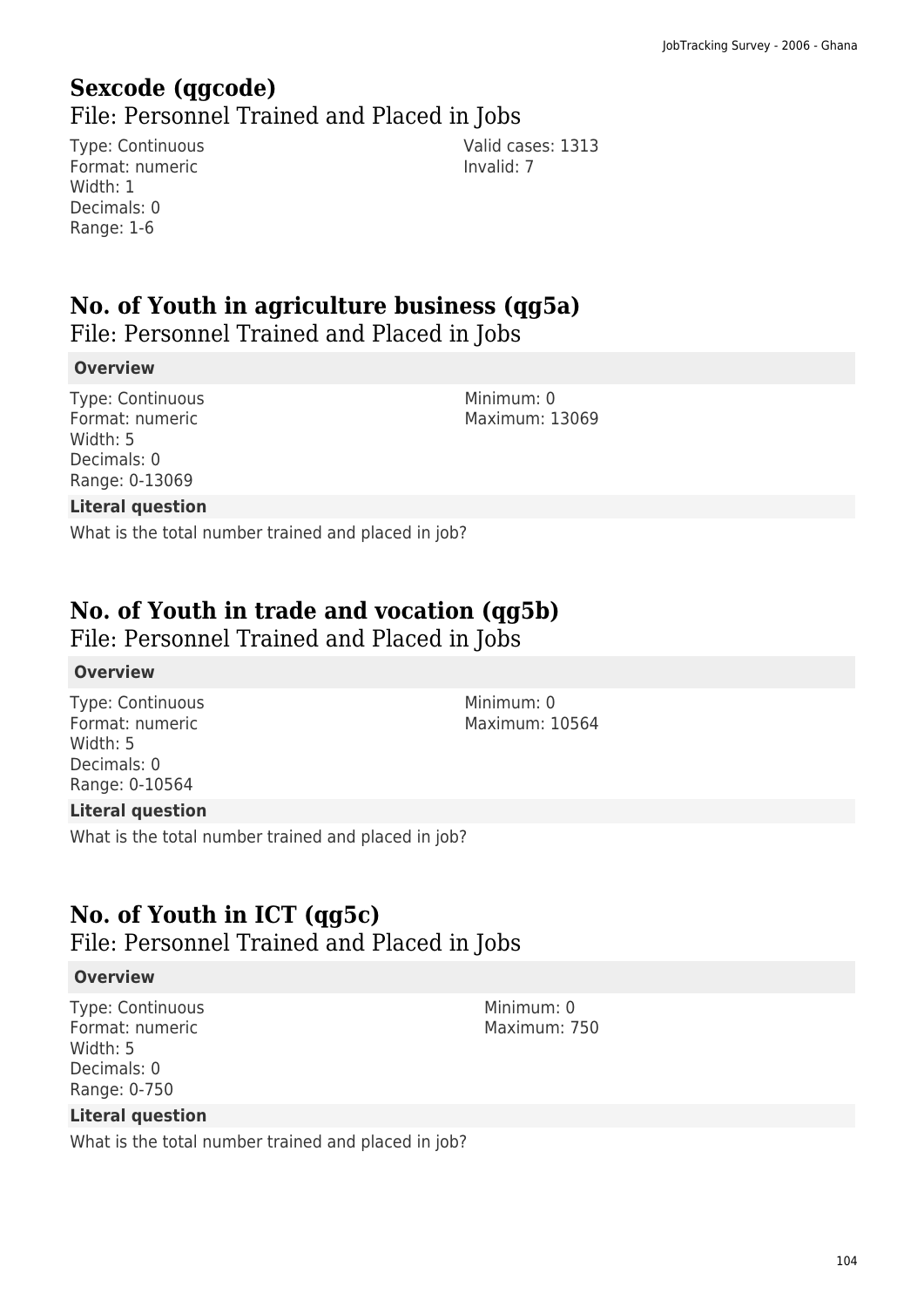### **No. of Community protection system (qg5d)**

File: Personnel Trained and Placed in Jobs

#### **Overview**

Type: Continuous Format: numeric Width: 5 Decimals: 0 Range: 0-4860

#### **Literal question**

What is the total number trained and placed in job?

### **No. of Auxiliary waste and sanitation corps (qg5e)**

File: Personnel Trained and Placed in Jobs

#### **Overview**

Type: Continuous Format: numeric Width: 5 Decimals: 0 Range: 0-5030

Minimum: 0 Maximum: 5030

#### **Literal question**

What is the total number trained and placed in job?

# **No. of Community education teaching assistant (qg5f)**

File: Personnel Trained and Placed in Jobs

#### **Overview**

Type: Continuous Format: numeric Width: 5 Decimals: 0 Range: 0-20021

Minimum: 0 Maximum: 20021

#### **Literal question**

What is the total number trained and placed in job?

### **No. of Auxilliary healthcare workers assistant (qg5g)**  File: Personnel Trained and Placed in Jobs

#### **Overview**

Type: Continuous Format: numeric Width: 5 Decimals: 0 Range: 0-10500 **Literal question** Minimum: 0 Maximum: 10500

105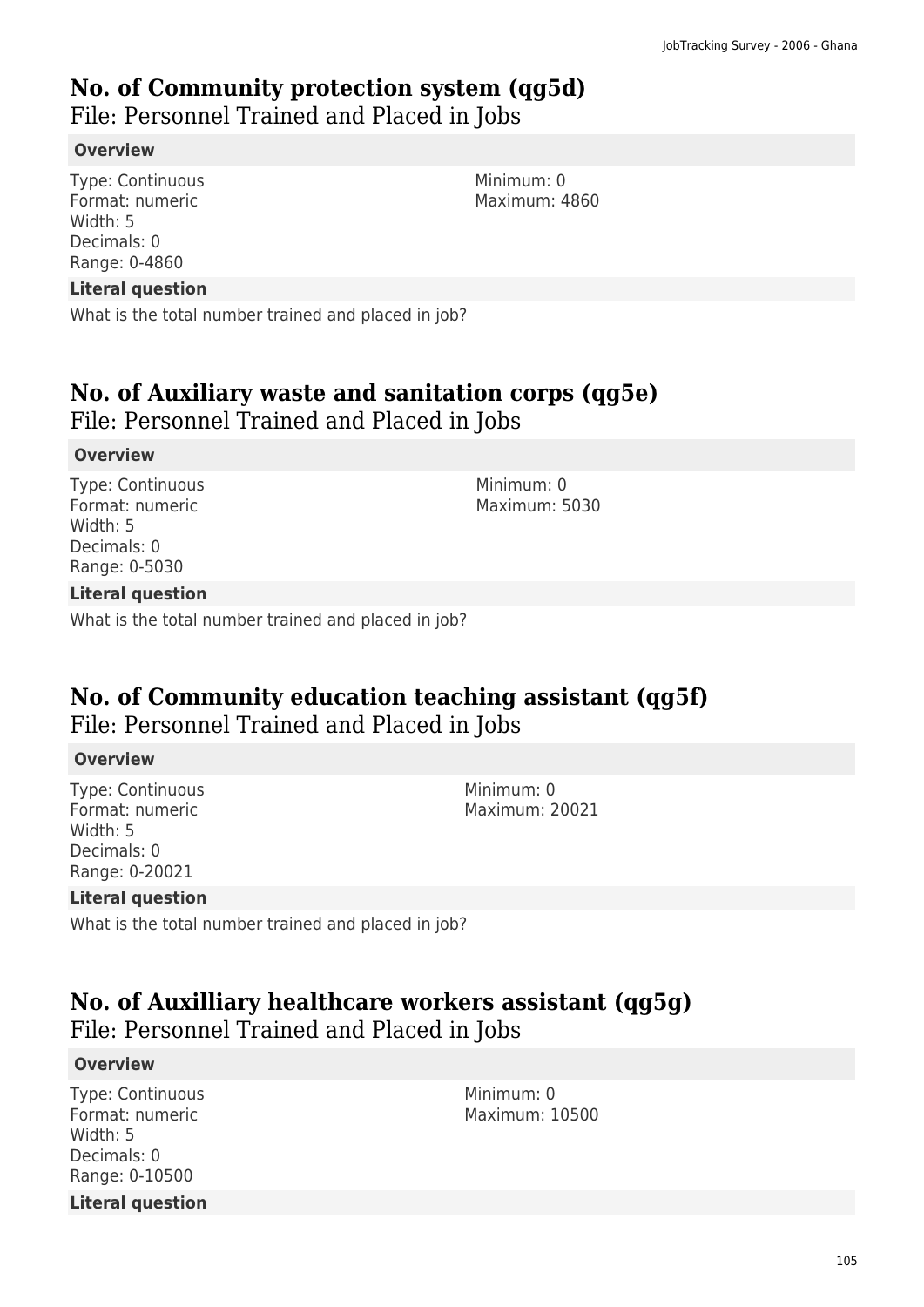# **No. of Auxilliary healthcare workers assistant (qg5g)**

File: Personnel Trained and Placed in Jobs

What is the total number trained and placed in job?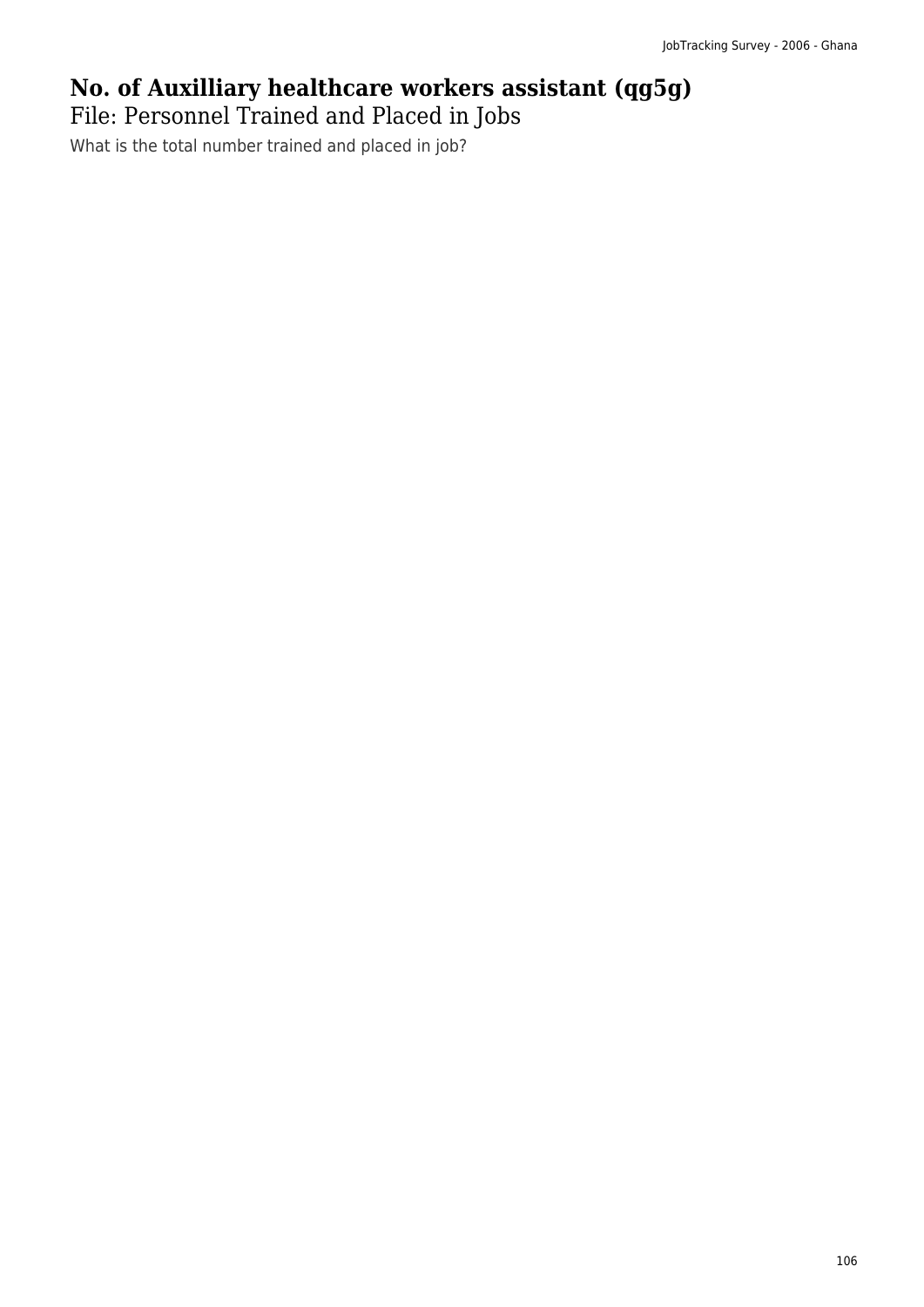# **Questionnaire number (qid)**

File: Construction Works Done

#### **Overview**

Type: Continuous Format: numeric Width: 4 Decimals: 0 Range: 2-2022

# **Region (region)**

File: Construction Works Done

#### **Overview**

Type: Discrete Format: character Width: 2

Valid cases: 1937 Invalid: 0

# **District (district)**

File: Construction Works Done

#### **Overview**

Type: Continuous Format: numeric Width: 2 Decimals: 0 Range: 1-20

### **Sector (sector)**

File: Construction Works Done

#### **Overview**

Type: Continuous Format: numeric Width: 3 Decimals: 0 Range: 100-300

Valid cases: 1937 Invalid: 0

**Has your establishment awarded/benefitted/ with any construc (qh1)**  File: Construction Works Done **Overview**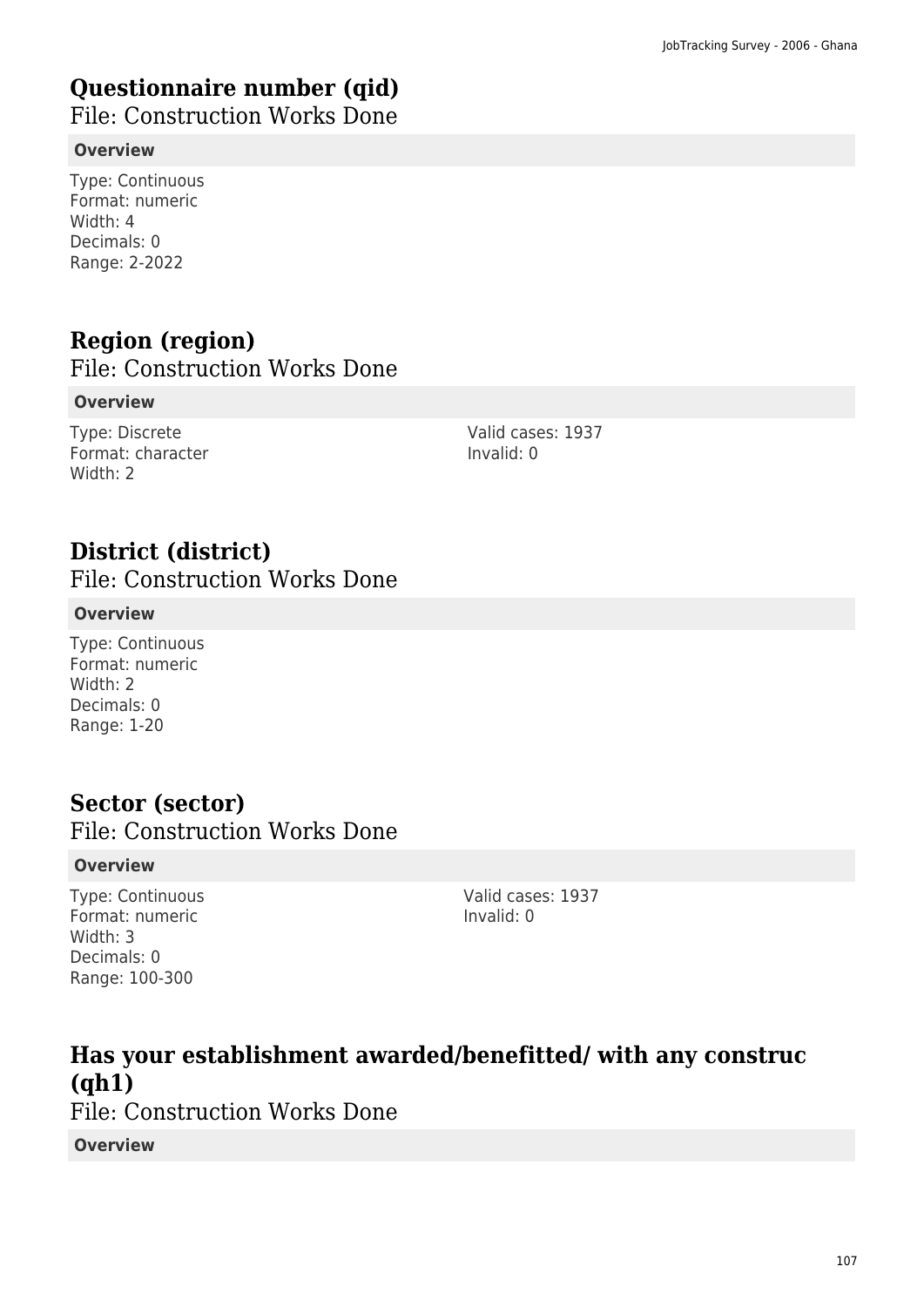# **Has your establishment awarded/benefitted/ with any construc (qh1)**

File: Construction Works Done

Type: Continuous Format: numeric Width: 1 Decimals: 0 Range: 1-2

#### **Literal question**

Has your Establishment awarded/benefitted from/connected with any constructional work/project between January and September 2006?

# **Does the contract entail (qh2)**

File: Construction Works Done

#### **Overview**

Type: Continuous Format: numeric Width: 1 Decimals: 0 Range: 0-3

#### **Literal question**

Does the work entail:

(If new contract, complete only H.3.1: If renovation, complete only H.3.2: If both, complete H.3.1 and H.3.2)

### **Type of project/contract 1 (qh31a)**

File: Construction Works Done

#### **Overview**

Type: Continuous Format: numeric Width: 2 Decimals: 0 Range: 1-23

#### **Literal question**

Type of project/contract

### **Type of project/contract 2 (qh31b)**

File: Construction Works Done

**Overview**

Invalid: 82

Valid cases: 1855

Valid cases: 465 Invalid: 1472

Valid cases: 390 Invalid: 1547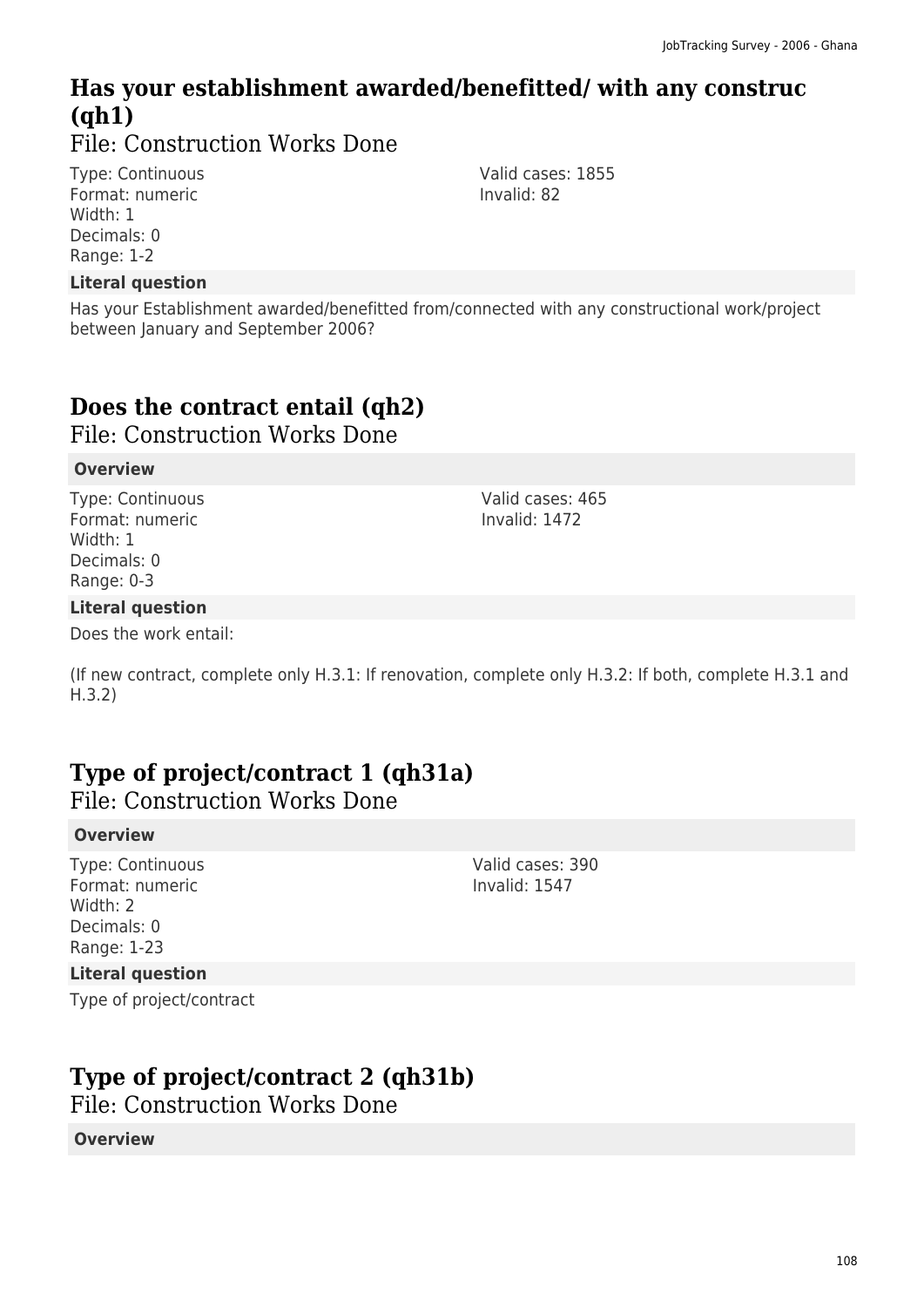# **Type of project/contract 2 (qh31b)**  File: Construction Works Done

Type: Continuous Format: numeric Width: 2 Decimals: 0 Range: 1-23

**Literal question**

Type of project/contract

# **Type of project/contract 3 (qh31c)**

File: Construction Works Done

## **Overview**

Type: Continuous Format: numeric Width: 2 Decimals: 0 Range: 1-23

Valid cases: 135 Invalid: 1802

## **Literal question**

Type of project/contract

# **Type of project/contract 4 (qh31d)**

File: Construction Works Done

## **Overview**

Type: Continuous Format: numeric Width: 2 Decimals: 0 Range: 1-23

## **Literal question**

Type of project/contract

# **Type of project/contract 5 (qh31e)**

File: Construction Works Done

## **Overview**

Type: Continuous Format: numeric Width: 2 Decimals: 0 Range: 1-23

## **Literal question**

Type of project/contract

Valid cases: 93 Invalid: 1844

Valid cases: 210 Invalid: 1727

Valid cases: 74 Invalid: 1863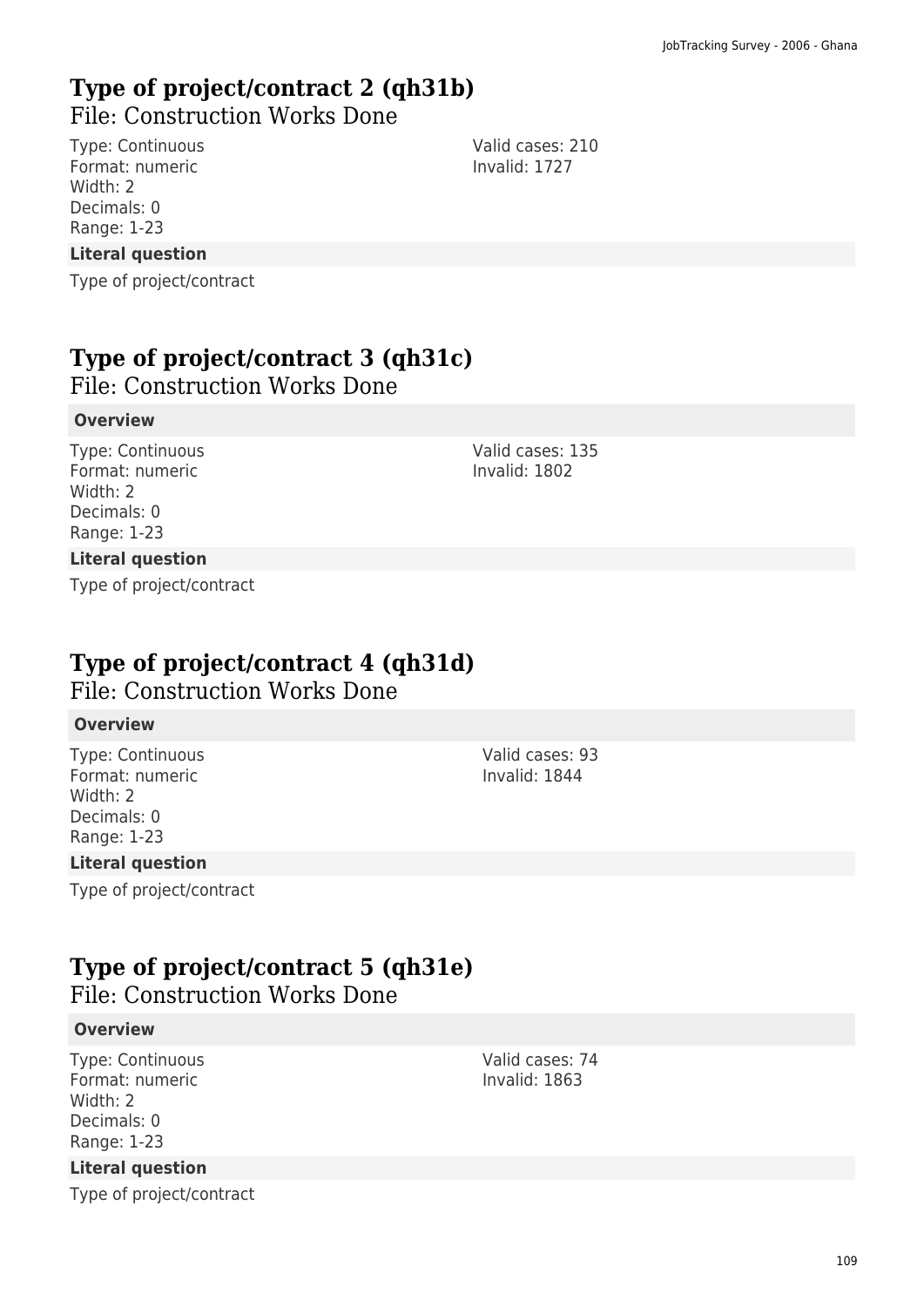# **Type of renovation 1 (qh32a)**

File: Construction Works Done

## **Overview**

Type: Continuous Format: numeric Width: 2 Decimals: 0 Range: 1-23

#### **Literal question**

Type of renovation

# **Type of renovation 2 (qh32b)**

File: Construction Works Done

#### **Overview**

Type: Continuous Format: numeric Width: 2 Decimals: 0 Range: 1-23

#### **Literal question**

Type of renovation

# **Type of renovation 3 (qh32c)**

# File: Construction Works Done

#### **Overview**

Type: Continuous Format: numeric Width: 2 Decimals: 0 Range: 1-23

#### **Literal question**

Type of renovation

#### Valid cases: 90 Invalid: 1847

# **Type of renovation 4 (qh32d)**

File: Construction Works Done

#### **Overview**

Type: Continuous Format: numeric Width: 2 Decimals: 0 Range: 1-23 **Literal question**

Valid cases: 65 Invalid: 1872

Valid cases: 273 Invalid: 1664

Valid cases: 158 Invalid: 1779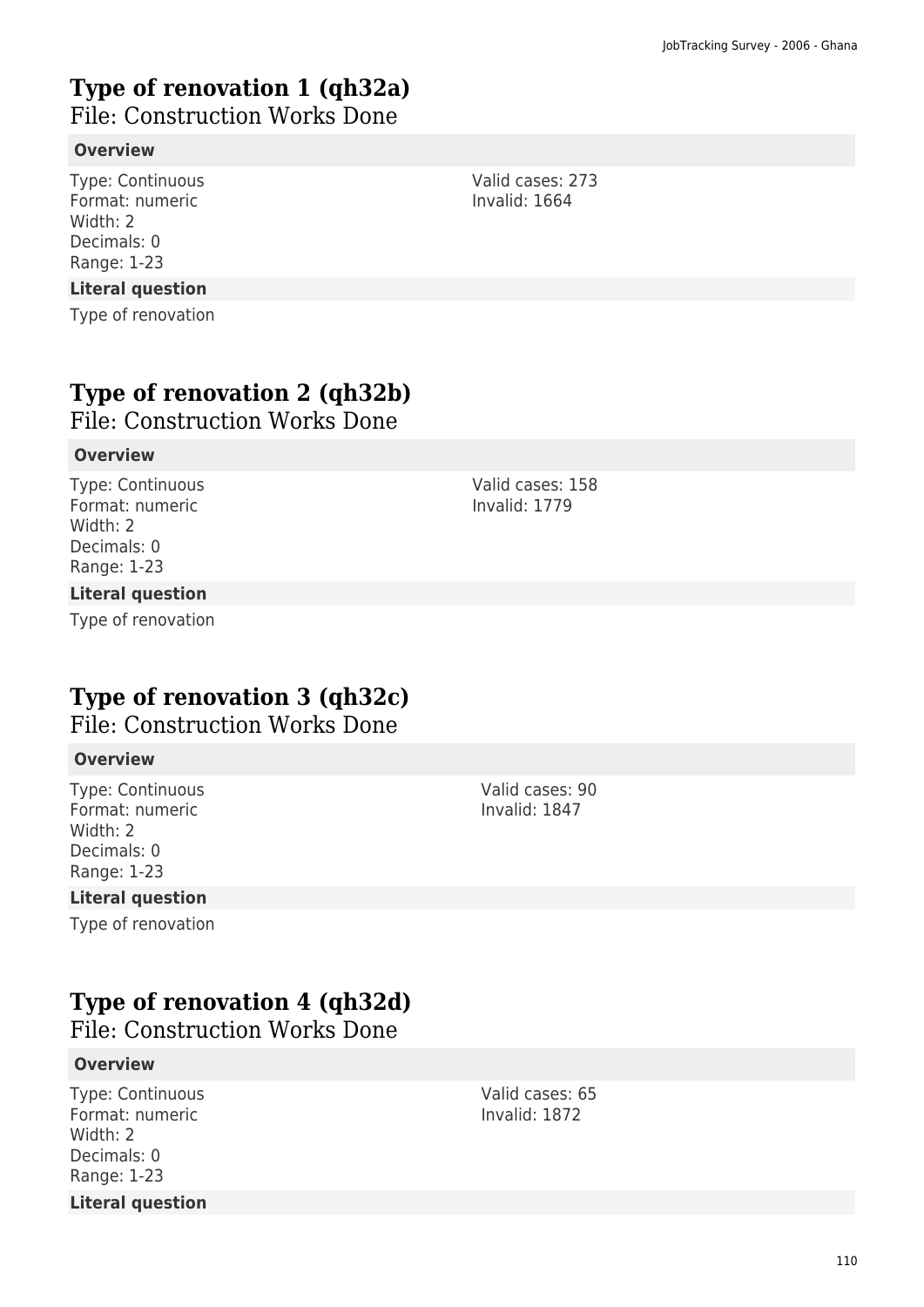# **Type of renovation 4 (qh32d)**

File: Construction Works Done

Type of renovation

# **Type of renovation 5 (qh32e)**

File: Construction Works Done

## **Overview**

Type: Continuous Format: numeric Width: 2 Decimals: 0 Range: 1-23

Valid cases: 42 Invalid: 1895

## **Literal question**

Type of renovation

# **Have you established a new office for this contract/project (qh4)**  File: Construction Works Done

## **Overview**

Type: Continuous Format: numeric Width: 1 Decimals: 0 Range: 1-2

Valid cases: 467 Invalid: 1470

## **Literal question**

Have you established an office for this contract/project?

# **Give the exact location/address of project/contract (qh5)**  File: Construction Works Done

## **Overview**

Type: Discrete Format: character Width: 40

## **Literal question**

Give the exact location/address of Project/Contract office?

# **Has your establishment given/intend to give part of this con (qh6)**

File: Construction Works Done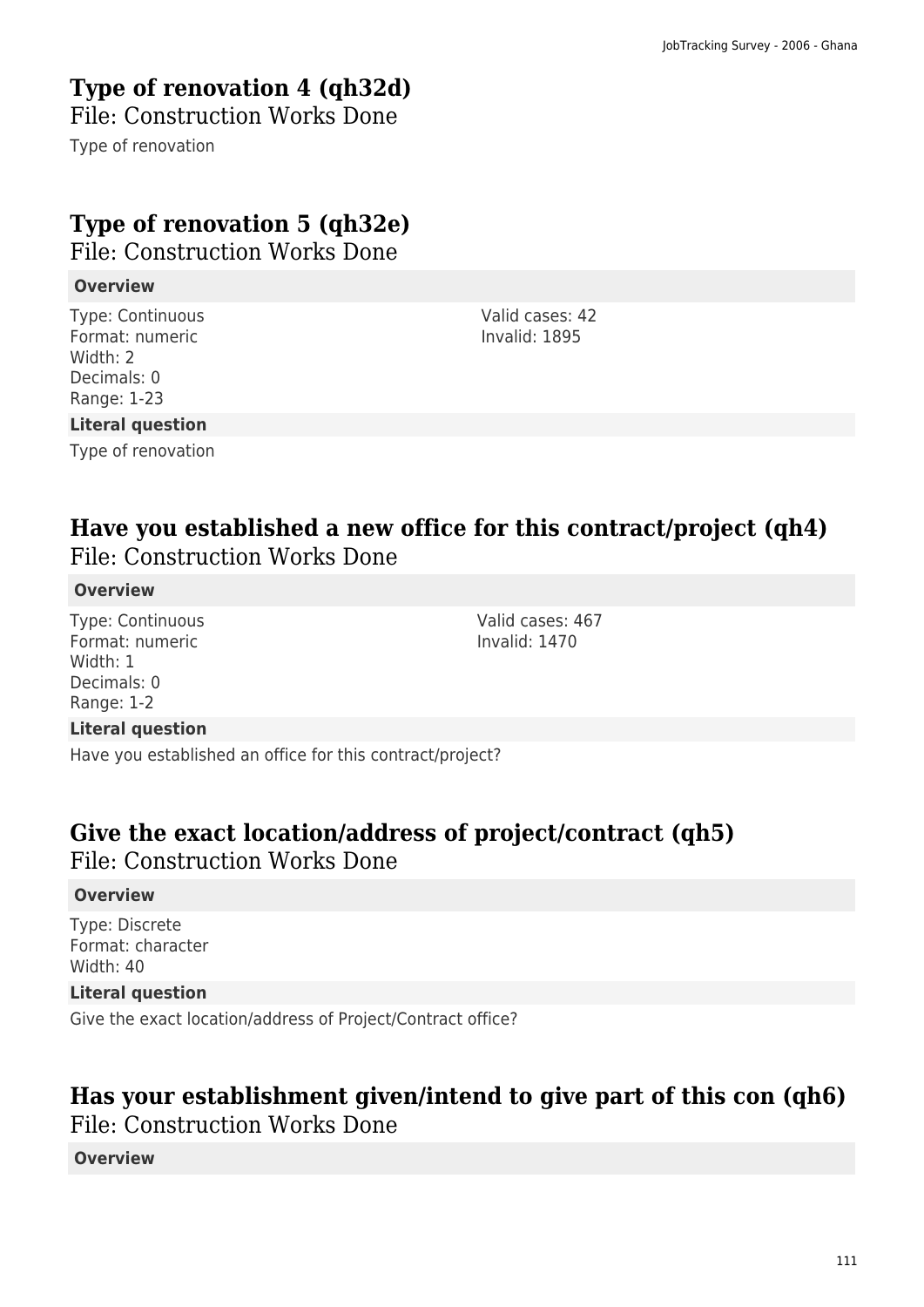# **Has your establishment given/intend to give part of this con (qh6)**  File: Construction Works Done

Type: Continuous Format: numeric Width: 1 Decimals: 0 Range: 1-2

Valid cases: 442 Invalid: 1495

## **Literal question**

Has your Establishment given/intend to give part of this contract/project to a sub-contractor?

# **If yes, what is the name,exact location and address of this (qh7)**  File: Construction Works Done

## **Overview**

Type: Discrete Format: character Width: 40

## **Literal question**

If Yes, which is the name, exact location and address of the sub-contractor?

# **Has this contract/project helped to create new jobs/new peop (qh8)**  File: Construction Works Done

#### **Overview**

Type: Continuous Format: numeric Width: 1 Decimals: 0 Range: 1-2

Valid cases: 433 Invalid: 1504

## **Literal question**

Has this contract/project helped to create new jobs/new people to be hired?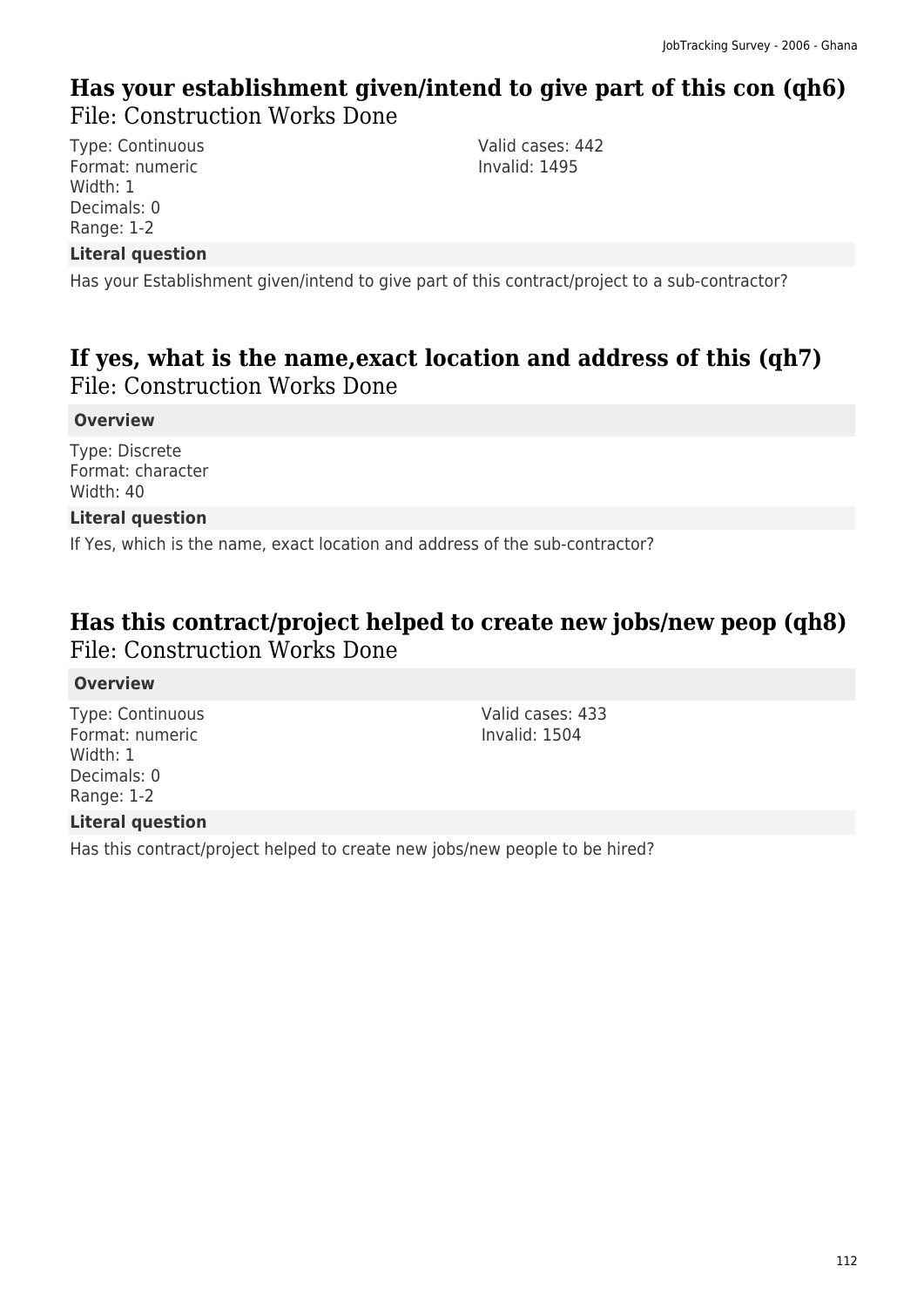# **Questionnaire number (qid)**

File: Job Positions in Establishments

## **Overview**

Type: Continuous Format: numeric Width: 4 Decimals: 0 Range: 2-2022

# **Region (region)**

File: Job Positions in Establishments

## **Overview**

Type: Discrete Format: character Width: 2

Valid cases: 17074 Invalid: 0

# **District (district)**

File: Job Positions in Establishments

## **Overview**

Type: Continuous Format: numeric Width: 2 Decimals: 0 Range: 1-20

# **Sector (sector)**

File: Job Positions in Establishments

## **Overview**

Type: Continuous Format: numeric Width: 3 Decimals: 0 Range: 100-300

Valid cases: 17074 Invalid: 0

# **Job position (qi1a)**

File: Job Positions in Establishments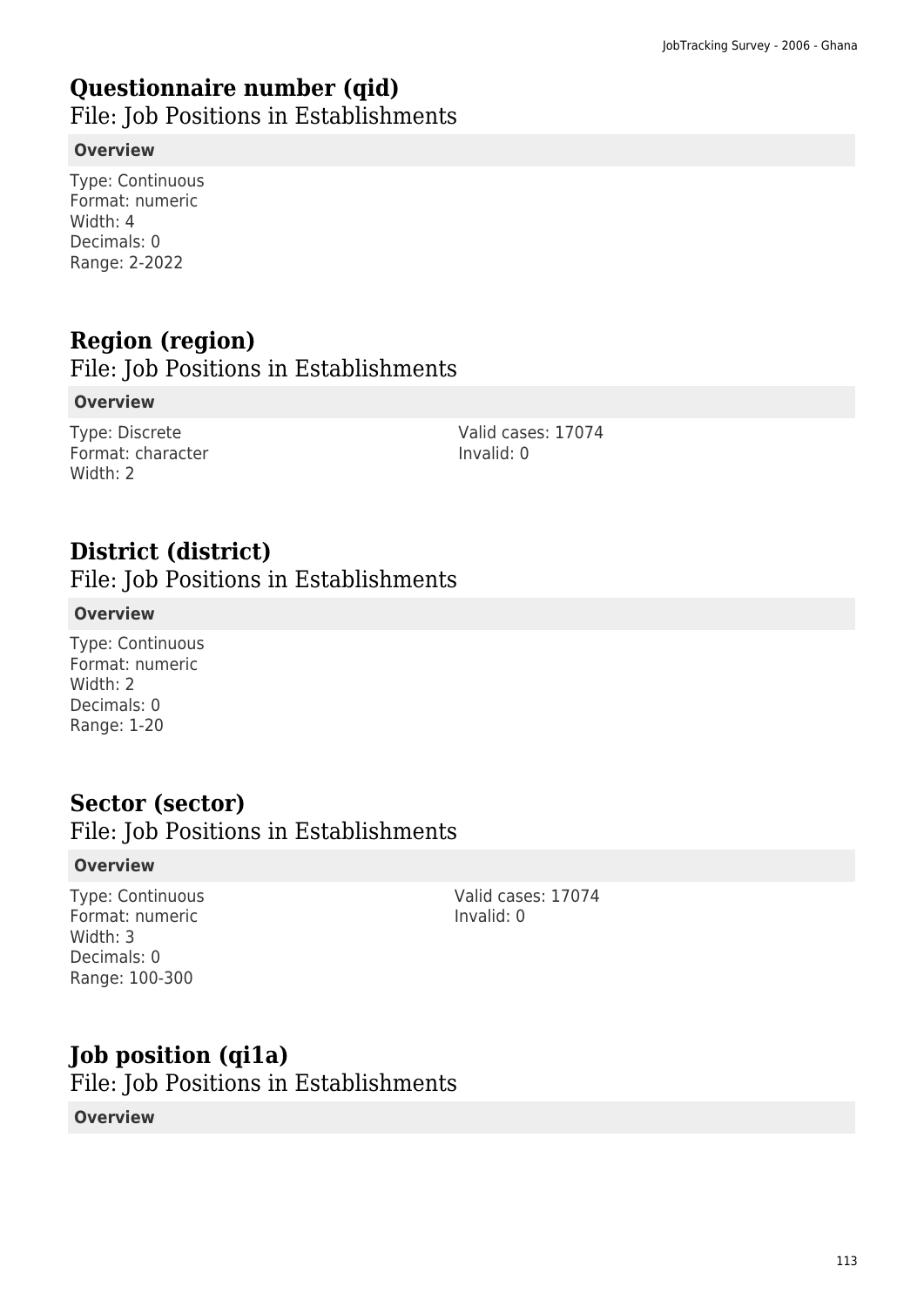# **Job position (qi1a)**  File: Job Positions in Establishments

Type: Continuous Format: numeric Width: 3 Decimals: 0 Range: 0-951

## **Literal question**

Give the following information on the job position in your Establishment as at September 2006.

# **Entry requirement (qi1b)**

File: Job Positions in Establishments

#### **Overview**

Type: Continuous Format: numeric Width: 2 Decimals: 0 Range: 0-88

## **Literal question**

Give the following information on the job position in your Establishment as at September 2006.

# **Additional skills (qi1c)**

File: Job Positions in Establishments

#### **Overview**

Type: Continuous Format: numeric Width: 2 Decimals: 0 Range: 0-71

## **Literal question**

Give the following information on the job position in your Establishment as at September 2006.

# **Minimum level of years of experience (qi1d)**

File: Job Positions in Establishments

## **Overview**

Type: Continuous Format: numeric Width: 2 Decimals: 0 Range: 0-81

#### **Literal question**

Give the following information on the job position in your Establishment as at September 2006.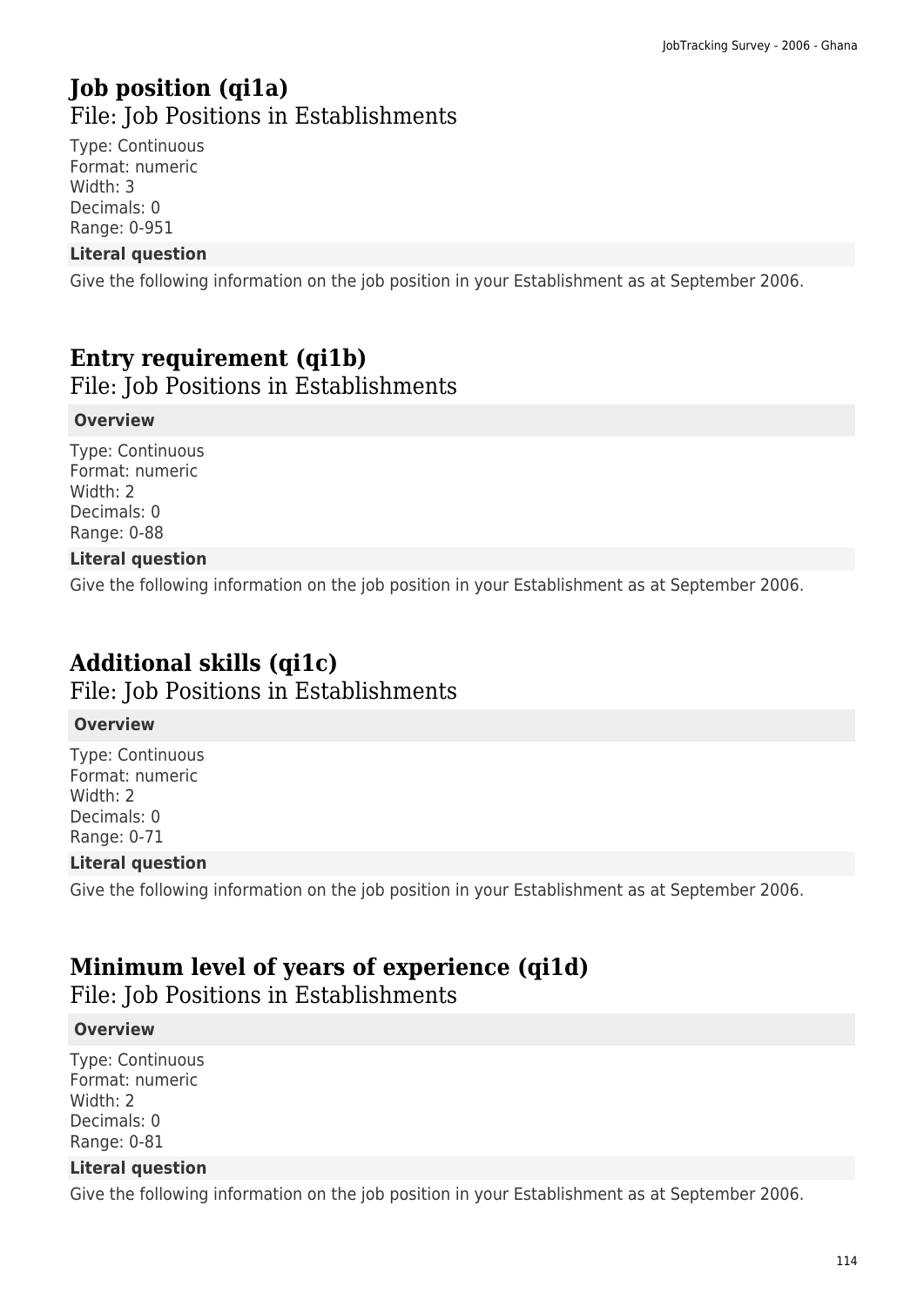# **Number required (qi1e)**  File: Job Positions in Establishments

## **Overview**

Type: Continuous Format: numeric Width: 3 Decimals: 0 Range: 0-999

#### **Literal question**

Give the following information on the job position in your Establishment as at September 2006.

# **Total (qi1f1)**

File: Job Positions in Establishments

#### **Overview**

Type: Continuous Format: numeric Width: 3 Decimals: 0 Range: 0-999

Valid cases: 10762 Invalid: 6312

Valid cases: 10260 Invalid: 6814

## **Literal question**

Give the following information on the job position in your Establishment as at September 2006.

# **Male (qi1f2)**  File: Job Positions in Establishments

## **Overview**

Type: Continuous Format: numeric Width: 3 Decimals: 0 Range: 0-978

Valid cases: 10056 Invalid: 7018

## **Literal question**

Give the following information on the job position in your Establishment as at September 2006.

# **Female (qi1f3)**

File: Job Positions in Establishments

#### **Overview**

Type: Continuous Format: numeric Width: 3 Decimals: 0 Range: 0-978 **Literal question** Valid cases: 8395 Invalid: 8679

115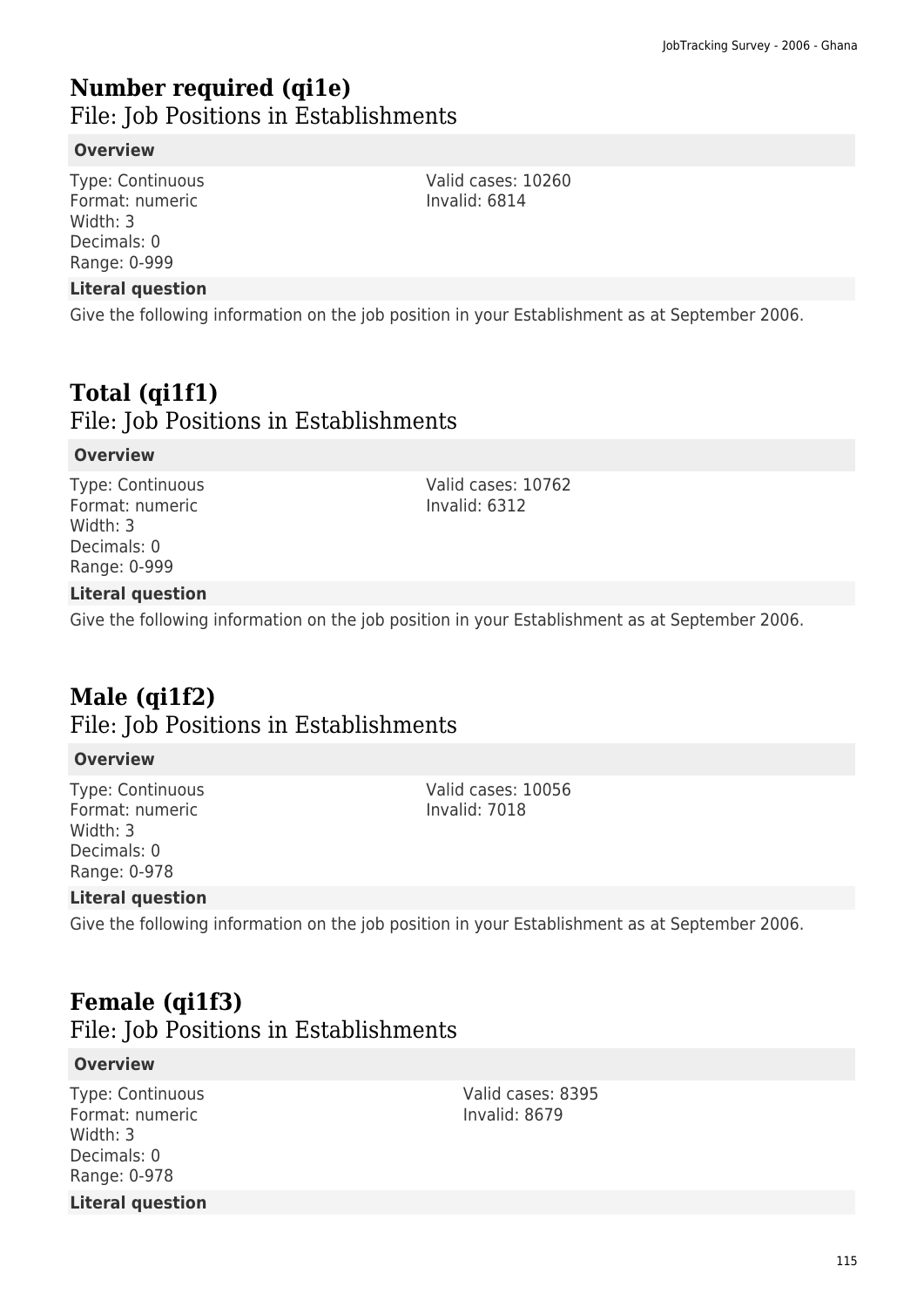# **Female (qi1f3)**

File: Job Positions in Establishments

Give the following information on the job position in your Establishment as at September 2006.

# **Monthly salary (qi1g)**

File: Job Positions in Establishments

## **Overview**

Type: Continuous Format: numeric Width: 10 Decimals: 0 Range: 0-9354487500

## **Literal question**

Give the following information on the job position in your Establishment as at September 2006.

# **Number of vacancies (qi1h)**

File: Job Positions in Establishments

## **Overview**

Type: Continuous Format: numeric Width: 2 Decimals: 0 Range: 0-99

## **Literal question**

Give the following information on the job position in your Establishment as at September 2006.

Valid cases: 7515 Invalid: 9559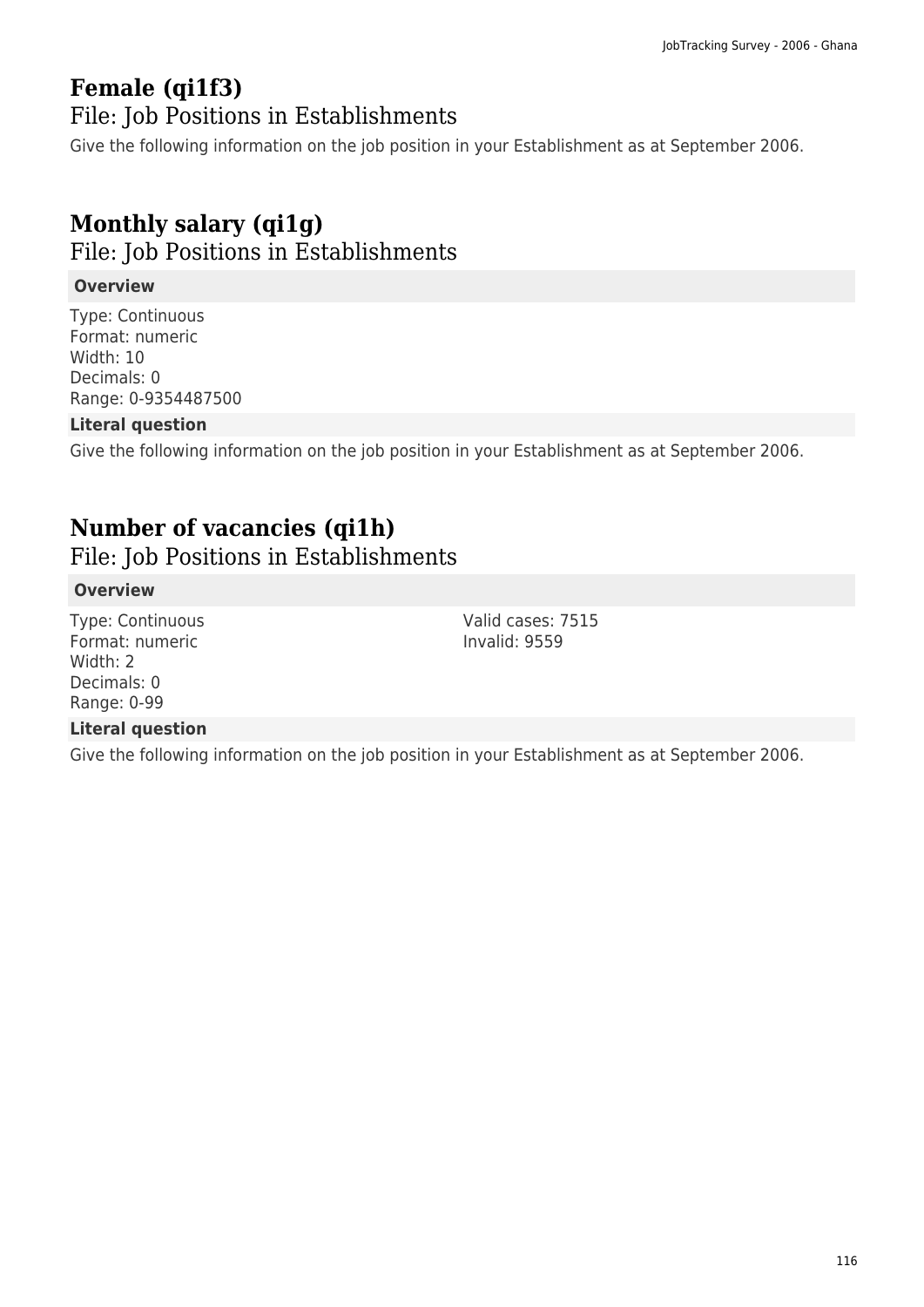# **Questionnaire number (qid)**

File: Job Vacancies in Establishments

## **Overview**

Type: Continuous Format: numeric Width: 4 Decimals: 0 Range: 2-2020

# **Region (region)**

File: Job Vacancies in Establishments

## **Overview**

Type: Discrete Format: character Width: 2

Valid cases: 6964 Invalid: 0

# **District (district)**

File: Job Vacancies in Establishments

## **Overview**

Type: Continuous Format: numeric Width: 2 Decimals: 0 Range: 1-20

# **Sector (sector)**

File: Job Vacancies in Establishments

## **Overview**

Type: Continuous Format: numeric Width: 3 Decimals: 0 Range: 100-300

Valid cases: 6964 Invalid: 0

# **Job vacancy (qi2a)**  File: Job Vacancies in Establishments **Overview**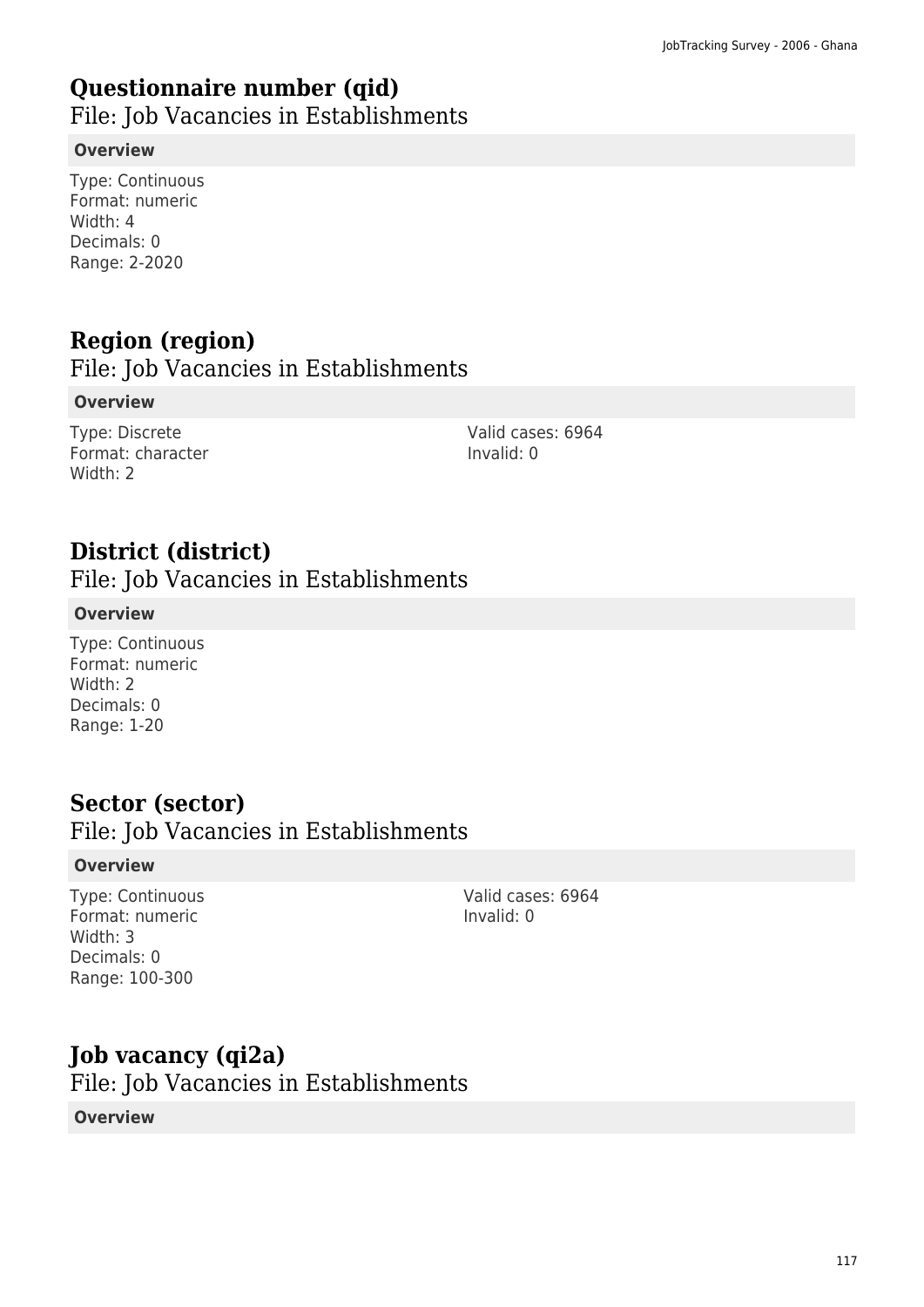# **Job vacancy (qi2a)**  File: Job Vacancies in Establishments

Type: Continuous Format: numeric Width: 3 Decimals: 0 Range: 0-932

## **Literal question**

Provide the following information for each job vacancy listed in I.1h.

Note: The code numbers to be used in each column appear at the next page.

# **Availability of persons with required skill (qi2b)**

File: Job Vacancies in Establishments

## **Overview**

Type: Continuous Format: numeric Width: 1 Decimals: 0 Range: 0-8

Valid cases: 3082 Invalid: 3882

Valid cases: 2923 Invalid: 4041

## **Literal question**

Provide the following information for each job vacancy listed in I.1h.

Note: The code numbers to be used in each column appear at the next page.

# **Reason vacancy exist (qi2c)**

File: Job Vacancies in Establishments

## **Overview**

Type: Continuous Format: numeric Width: 2 Decimals: 0 Range: 1-14

#### **Literal question**

Provide the following information for each job vacancy listed in I.1h.

Note: The code numbers to be used in each column appear at the next page.

# **Method to fill vacancy (qi2d)**

File: Job Vacancies in Establishments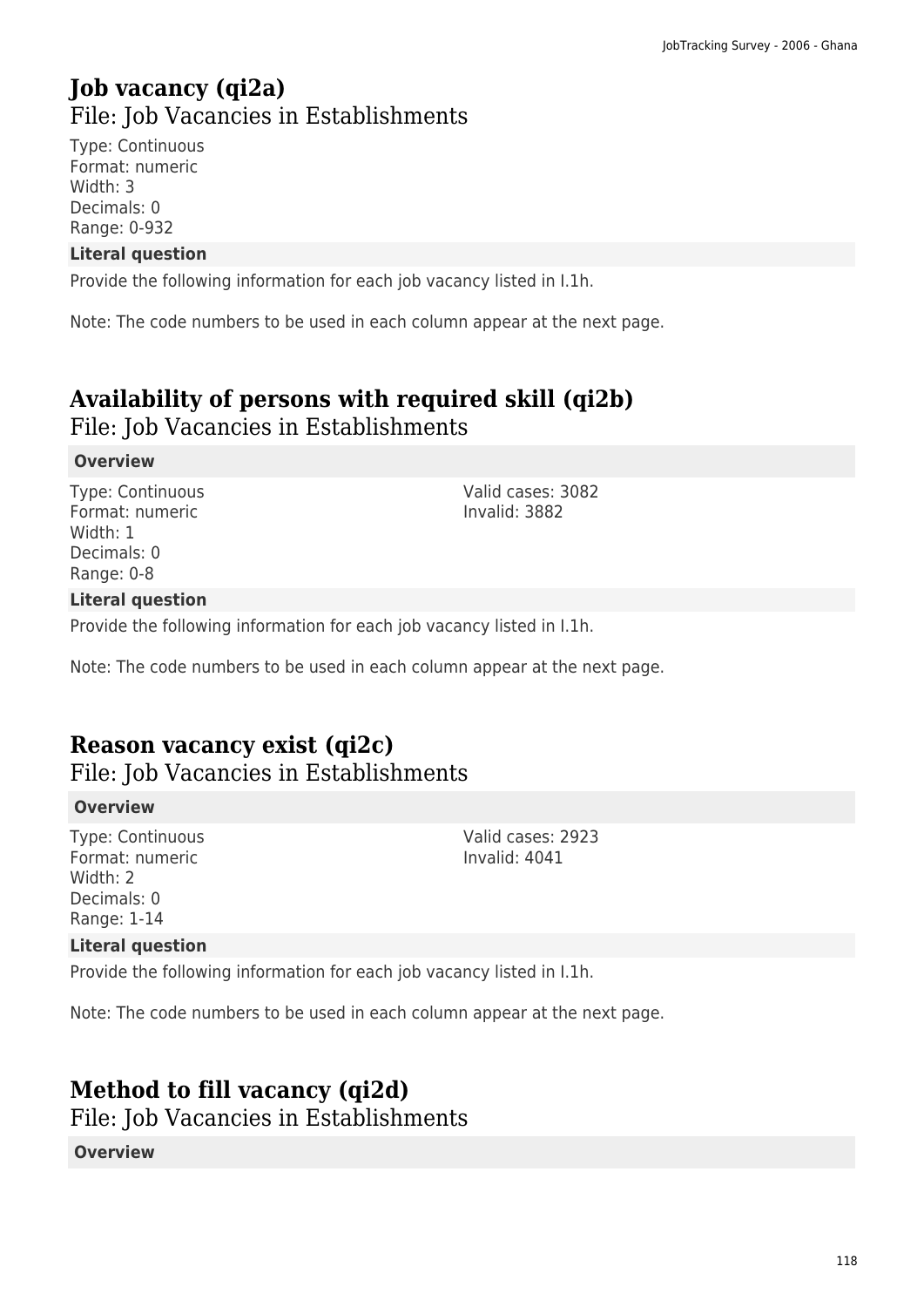# **Method to fill vacancy (qi2d)**

File: Job Vacancies in Establishments

Type: Continuous Format: numeric Width: 1 Decimals: 0 Range: 1-8

Valid cases: 3002 Invalid: 3962

## **Literal question**

Provide the following information for each job vacancy listed in I.1h.

Note: The code numbers to be used in each column appear at the next page.

# **Reason for not filling (qi2e)**

File: Job Vacancies in Establishments

#### **Overview**

Type: Continuous Format: numeric Width: 1 Decimals: 0 Range: 1-8

Valid cases: 2830 Invalid: 4134

#### **Literal question**

Provide the following information for each job vacancy listed in I.1h.

Note: The code numbers to be used in each column appear at the next page.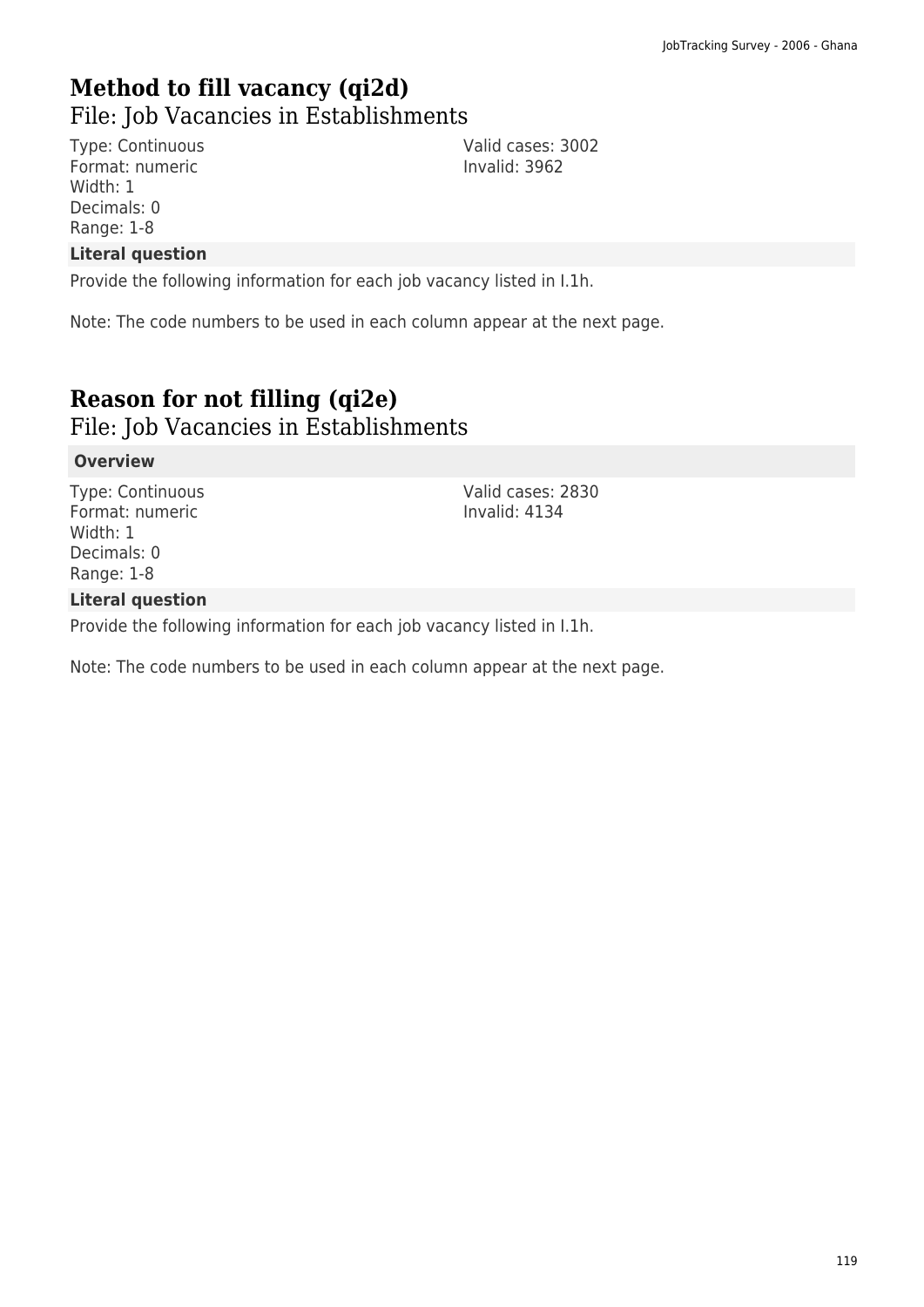# **Questionnaire number (qid)**

File: Job Quality and Labour Market Indicators

## **Overview**

Type: Continuous Format: numeric Width: 4 Decimals: 0 Range: 2-2022

# **Region (region)**

# File: Job Quality and Labour Market Indicators

## **Overview**

Type: Discrete Format: character Width: 2

Valid cases: 1937 Invalid: 0

# **District (district)**

File: Job Quality and Labour Market Indicators

## **Overview**

Type: Continuous Format: numeric Width: 2 Decimals: 0 Range: 1-20

# **Sector (sector)**

# File: Job Quality and Labour Market Indicators

## **Overview**

Type: Continuous Format: numeric Width: 3 Decimals: 0 Range: 100-300

Valid cases: 1937 Invalid: 0

# **Gross wage of lowest paid worker (qj1a)**

File: Job Quality and Labour Market Indicators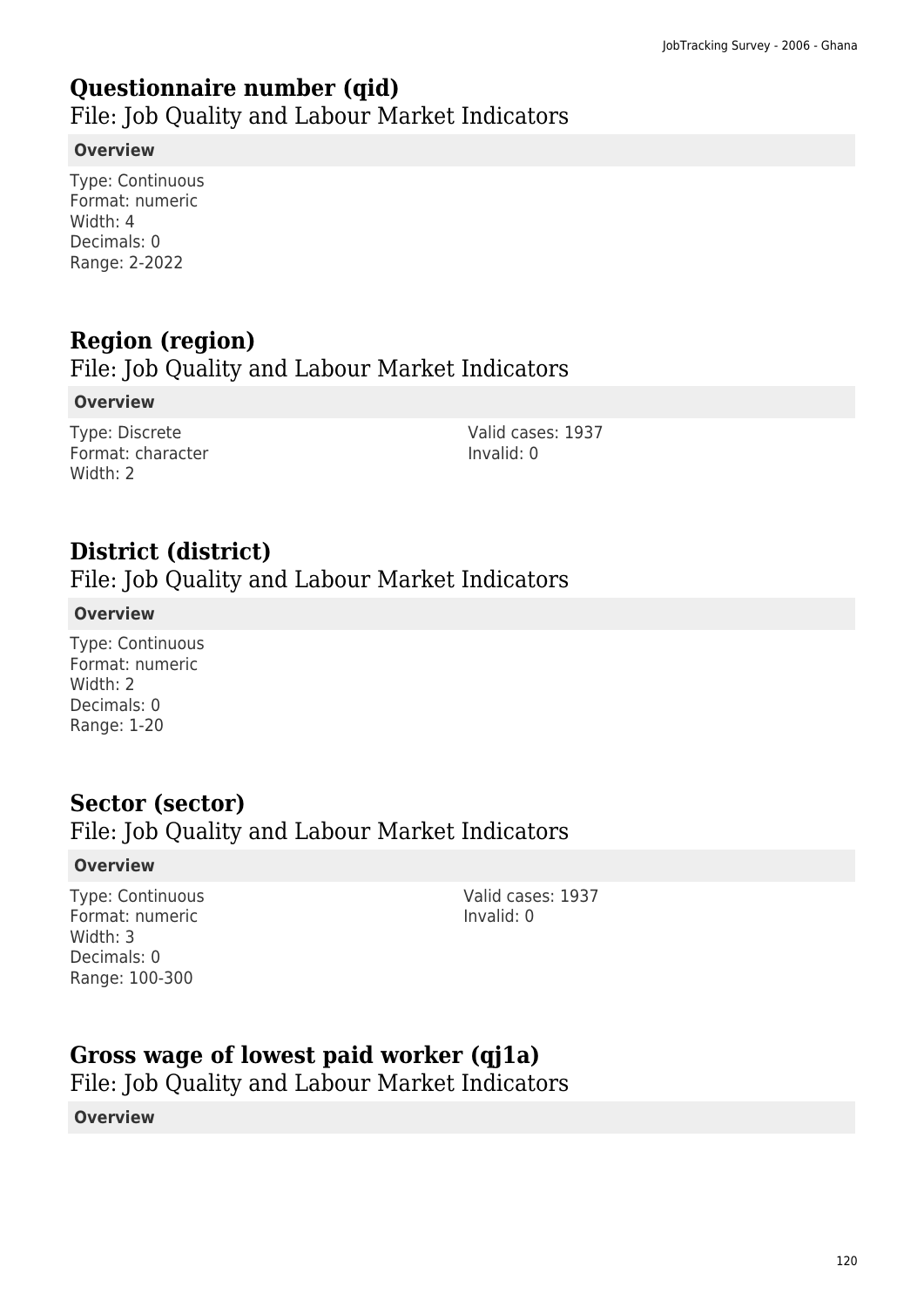# **Gross wage of lowest paid worker (qj1a)**  File: Job Quality and Labour Market Indicators

Type: Continuous Format: numeric Width: 10 Decimals: 0 Range: 0-1060000000

#### **Literal question**

What is the gross wage of the lowest paid worker in this Establishment?

# **Time unit (qj1b)**  File: Job Quality and Labour Market Indicators

#### **Overview**

Type: Continuous Format: numeric Width: 1 Decimals: 0 Range: 1-5

Valid cases: 1768 Invalid: 169

## **Literal question**

What is the gross wage of the lowest paid worker in this Establishment?

# **Gross wage of highest paid worker (qj2a)**

File: Job Quality and Labour Market Indicators

#### **Overview**

Type: Continuous Format: numeric Width: 10 Decimals: 0 Range: 0-9116296880 Minimum: 0 Maximum: 9116296880

Valid cases: 1750 Invalid: 187

#### **Literal question**

What is the gross wage of the highest paid worker in this Establisment?

# **Time unit (qj2b)**

# File: Job Quality and Labour Market Indicators

#### **Overview**

Type: Continuous Format: numeric Width: 1 Decimals: 0 Range: 1-5

#### **Literal question**

What is the gross wage of the highest paid worker in this Establisment?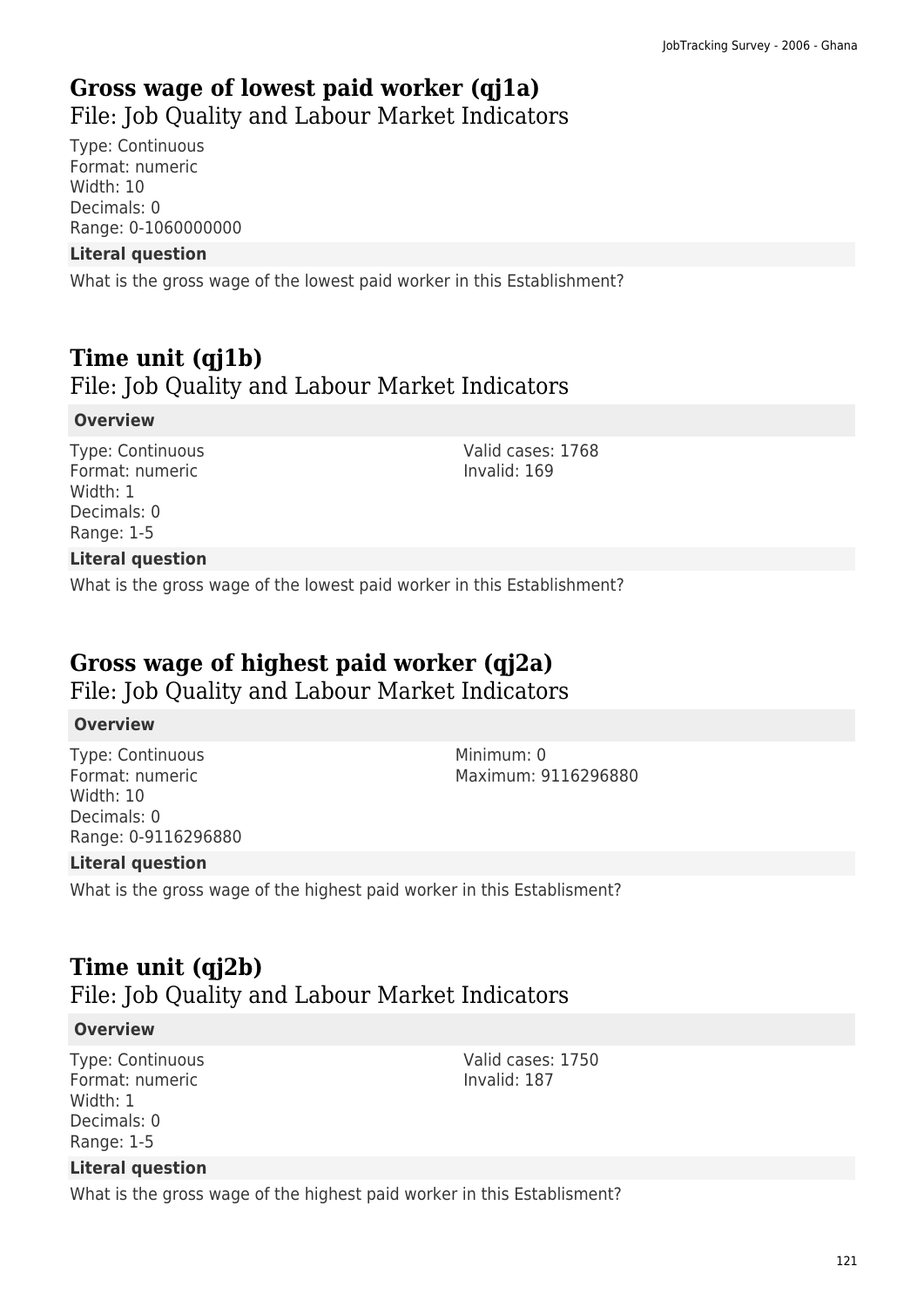# **Hours worked per week (qj3)**

File: Job Quality and Labour Market Indicators

## **Overview**

Type: Continuous Format: numeric Width: 3 Decimals: 0 Range: 0-764

#### **Literal question**

What is the actual hours worked per week on average between January and September 2006?

# **Frequency of additional hours worked (qj4)**

File: Job Quality and Labour Market Indicators

#### **Overview**

Type: Continuous Format: numeric Width: 1 Decimals: 0 Range: 1-4

Valid cases: 1828 Invalid: 109

## **Literal question**

What is the frequency of additional hours actually worked for/overtime in your Establishment between January and September 2006?

# **Number of shifts operate (qj5)**

File: Job Quality and Labour Market Indicators

## **Overview**

Type: Continuous Format: numeric Width: 1 Decimals: 0 Range: 1-3

Valid cases: 1884 Invalid: 53

## **Literal question**

How many shifts do you normally operate in this Establishment?

# **Recruitment issued with appointment letters (qj6)**

File: Job Quality and Labour Market Indicators

## **Overview**

Type: Continuous Format: numeric Width: 1 Decimals: 0 Range: 1-3

Valid cases: 1888 Invalid: 49

Minimum: 0 Maximum: 764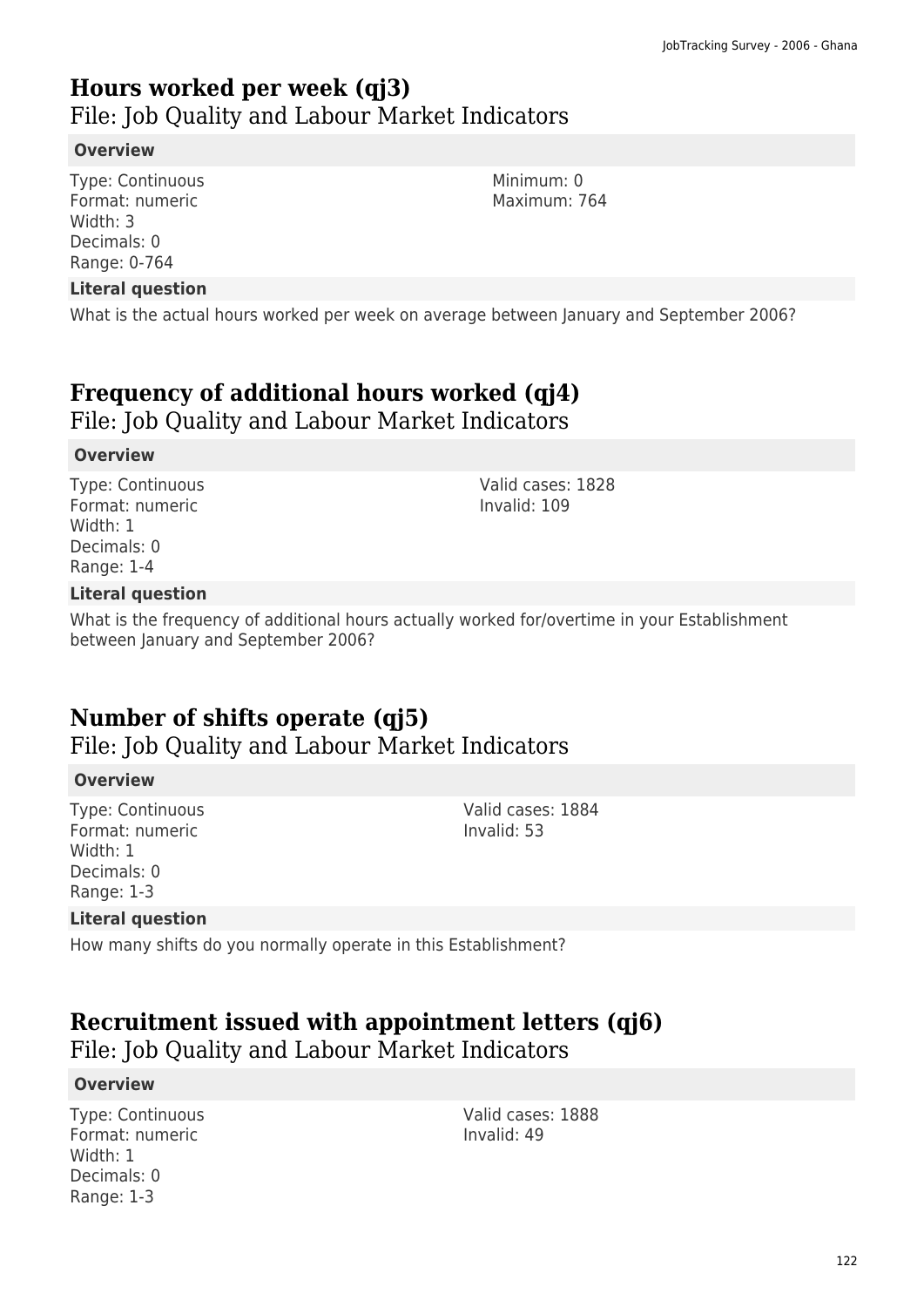# **Recruitment issued with appointment letters (qj6)**

File: Job Quality and Labour Market Indicators

## **Literal question**

Are all your recruited/engaged employees issued with appointment letters?

# **Workers unionized (qj7)**

File: Job Quality and Labour Market Indicators

# **Overview**

Type: Continuous Format: numeric Width: 1 Decimals: 0 Range: 1-2

Valid cases: 1879 Invalid: 58

Valid cases: 598 Invalid: 1339

## **Literal question**

Are workers in this Organization Unionized?

# **Which union (qj8)**

File: Job Quality and Labour Market Indicators

## **Overview**

Type: Continuous Format: numeric Width: 2 Decimals: 0 Range: 1-82

## **Literal question**

If Yes, which Union?

# **Enjoy leave with pay (qj9)**  File: Job Quality and Labour Market Indicators

## **Overview**

Type: Continuous Format: numeric Width: 1 Decimals: 0 Range: 1-2

Valid cases: 1859 Invalid: 78

## **Literal question**

Do workers in this Establishment enjoy leave with pay to pursue career courses of study?

# **Covered by SSNIT and other pension (qj10)**

File: Job Quality and Labour Market Indicators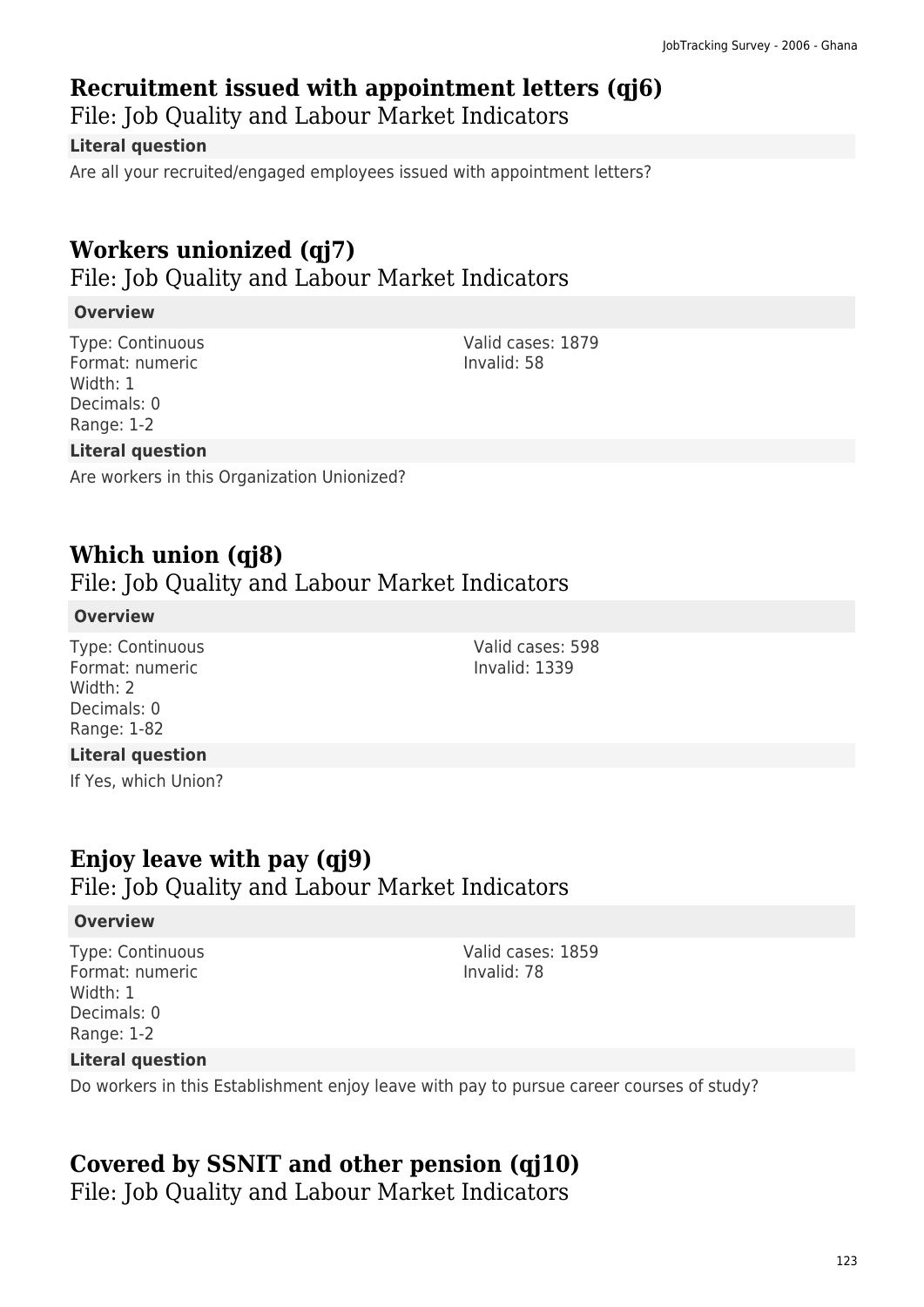# **Covered by SSNIT and other pension (qj10)**

File: Job Quality and Labour Market Indicators

## **Overview**

Type: Continuous Format: numeric Width: 1 Decimals: 0 Range: 1-2

## **Literal question**

Are workers in this Organization covered by SSNIT and other pension schemes?

# **Female employees paid maternity leave (qj11)**

File: Job Quality and Labour Market Indicators

## **Overview**

Type: Continuous Format: numeric Width: 1 Decimals: 0 Range: 1-2

Valid cases: 1853 Invalid: 84

Valid cases: 1885

Invalid: 52

## **Literal question**

Are female employees in this Establishment paid maternity leave?

# **Labor/industrial dispute occur (qj12)**

File: Job Quality and Labour Market Indicators

## **Overview**

Type: Continuous Format: numeric Width: 1 Decimals: 0 Range: 1-2

Valid cases: 1866 Invalid: 71

## **Literal question**

Did any industrial/labour dispute occur in this Establishment during the past 12 months?

# **Most recent dispute (qj13)**

File: Job Quality and Labour Market Indicators

## **Overview**

Type: Continuous Format: numeric Width: 1 Decimals: 0 Range: 1-7 **Literal question** Valid cases: 222 Invalid: 1715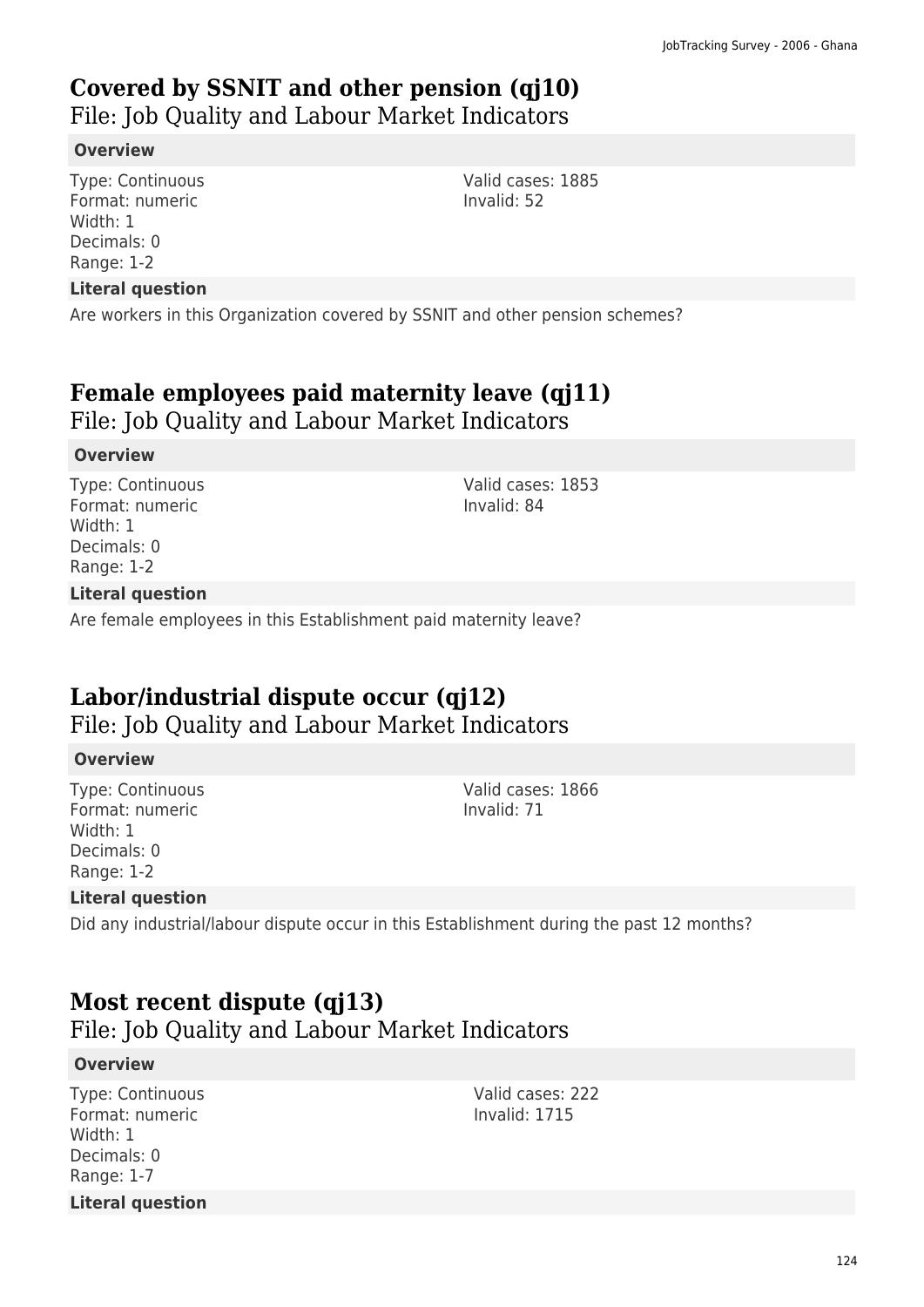# **Most recent dispute (qj13)**

## File: Job Quality and Labour Market Indicators

If Yes, what was the most recent dispute?

# **Level it was resolved (qj14)**

File: Job Quality and Labour Market Indicators

## **Overview**

Type: Continuous Format: numeric Width: 2 Decimals: 0 Range: 1-10

# Invalid: 1727

Valid cases: 210

## **Literal question**

At what level was it resolved?

# **Gloves (qj15a)**

File: Job Quality and Labour Market Indicators

## **Overview**

Type: Continuous Format: numeric Width: 1 Decimals: 0 Range: 1-2

## **Literal question**

What are the safety equipment available in your Establishment to reduce occurrence of industrial accidents?

# **Goggles (qj15b)**

File: Job Quality and Labour Market Indicators

## **Overview**

Type: Continuous Format: numeric Width: 1 Decimals: 0 Range: 1-2

Valid cases: 1757 Invalid: 180

## **Literal question**

What are the safety equipment available in your Establishment to reduce occurrence of industrial accidents?

# **Protective clothing (qj15c)**

File: Job Quality and Labour Market Indicators

Valid cases: 1785 Invalid: 152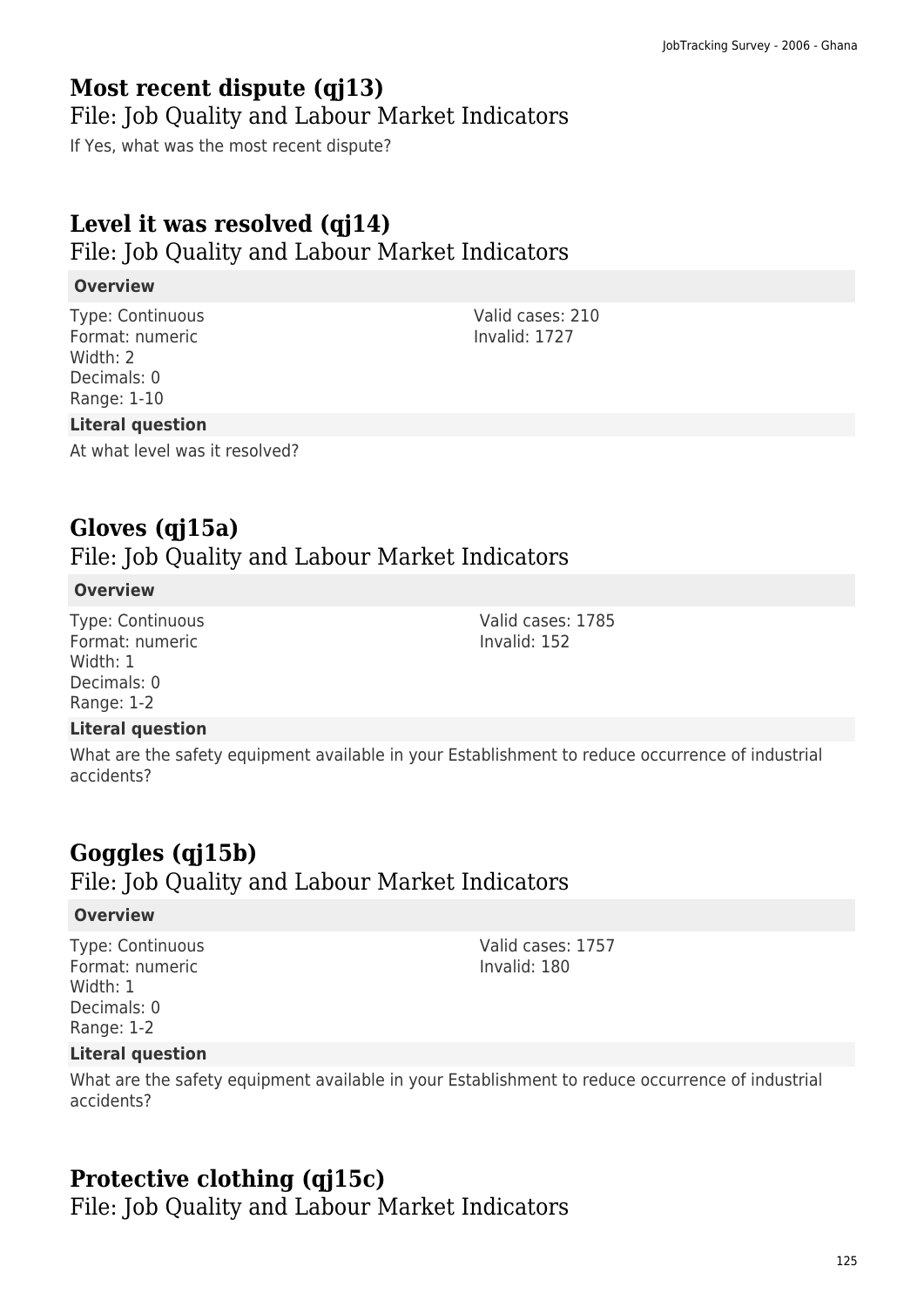# **Protective clothing (qj15c)**

File: Job Quality and Labour Market Indicators

## **Overview**

Type: Continuous Format: numeric Width: 1 Decimals: 0 Range: 1-2

#### **Literal question**

What are the safety equipment available in your Establishment to reduce occurrence of industrial accidents?

# **Fire extinguisher (qj15d)**

File: Job Quality and Labour Market Indicators

## **Overview**

Type: Continuous Format: numeric Width: 1 Decimals: 0 Range: 1-2

Valid cases: 1828 Invalid: 109

Valid cases: 1822 Invalid: 115

## **Literal question**

What are the safety equipment available in your Establishment to reduce occurrence of industrial accidents?

# **First aid (qj15e)**

File: Job Quality and Labour Market Indicators

## **Overview**

Type: Continuous Format: numeric Width: 1 Decimals: 0 Range: 1-2

# **Literal question**

What are the safety equipment available in your Establishment to reduce occurrence of industrial accidents?

# **Boots (qj15f)**

File: Job Quality and Labour Market Indicators

## **Overview**

126

Valid cases: 1783 Invalid: 154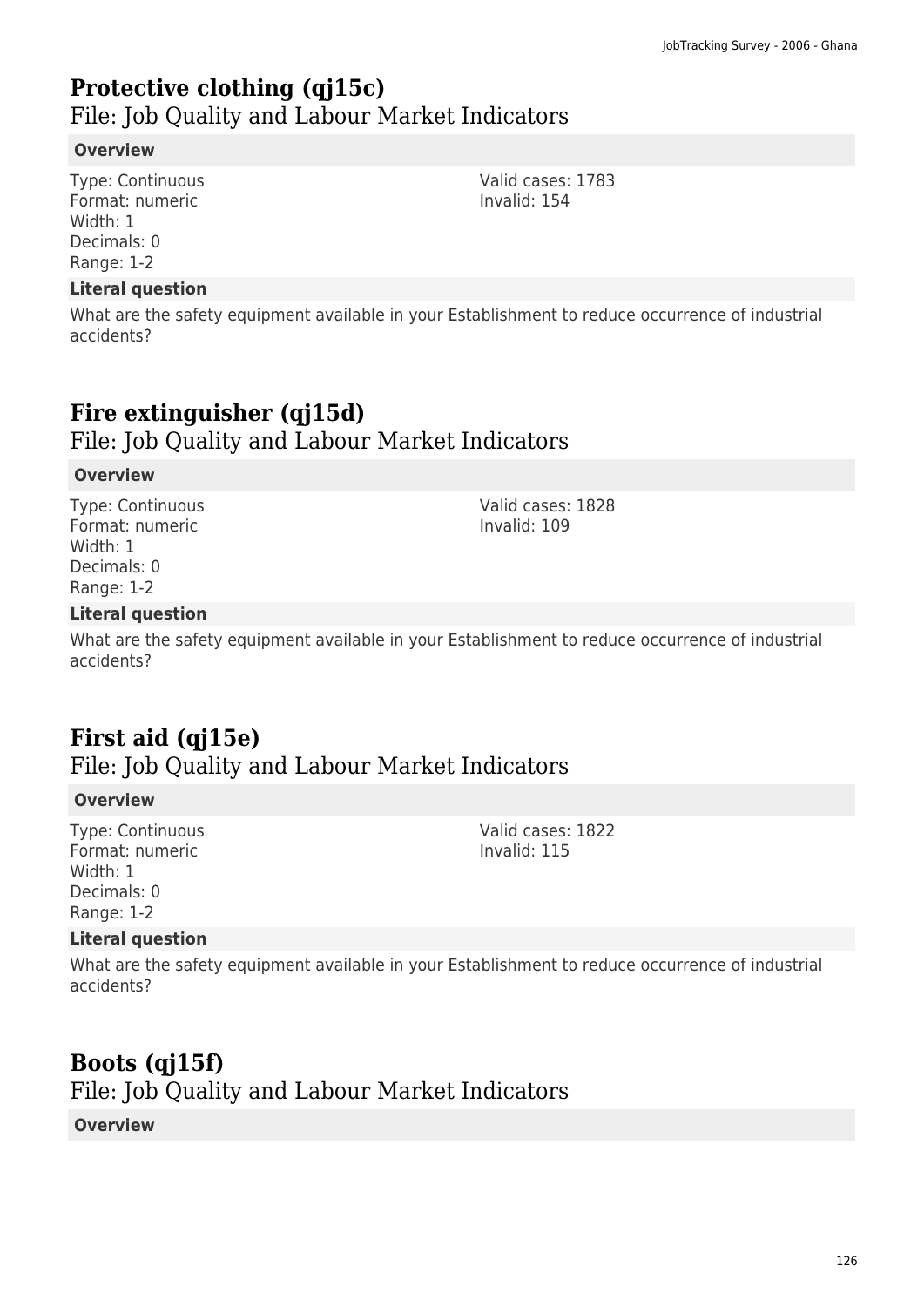# **Boots (qj15f)**  File: Job Quality and Labour Market Indicators

Type: Continuous Format: numeric Width: 1 Decimals: 0 Range: 1-2

## **Literal question**

What are the safety equipment available in your Establishment to reduce occurrence of industrial accidents?

# **Ventilation (qj15g)**

File: Job Quality and Labour Market Indicators

#### **Overview**

Type: Continuous Format: numeric Width: 1 Decimals: 0 Range: 1-2

Valid cases: 1797 Invalid: 140

Valid cases: 1770 Invalid: 167

## **Literal question**

What are the safety equipment available in your Establishment to reduce occurrence of industrial accidents?

# **Helmet (qj15h)**

# File: Job Quality and Labour Market Indicators

#### **Overview**

Type: Continuous Format: numeric Width: 1 Decimals: 0 Range: 1-2

#### Valid cases: 1737 Invalid: 200

## **Literal question**

What are the safety equipment available in your Establishment to reduce occurrence of industrial accidents?

# **Canteen services (qj16a)**

File: Job Quality and Labour Market Indicators

## **Overview**

Type: Continuous Format: numeric Width: 1 Decimals: 0 Range: 1-2

Valid cases: 1777 Invalid: 160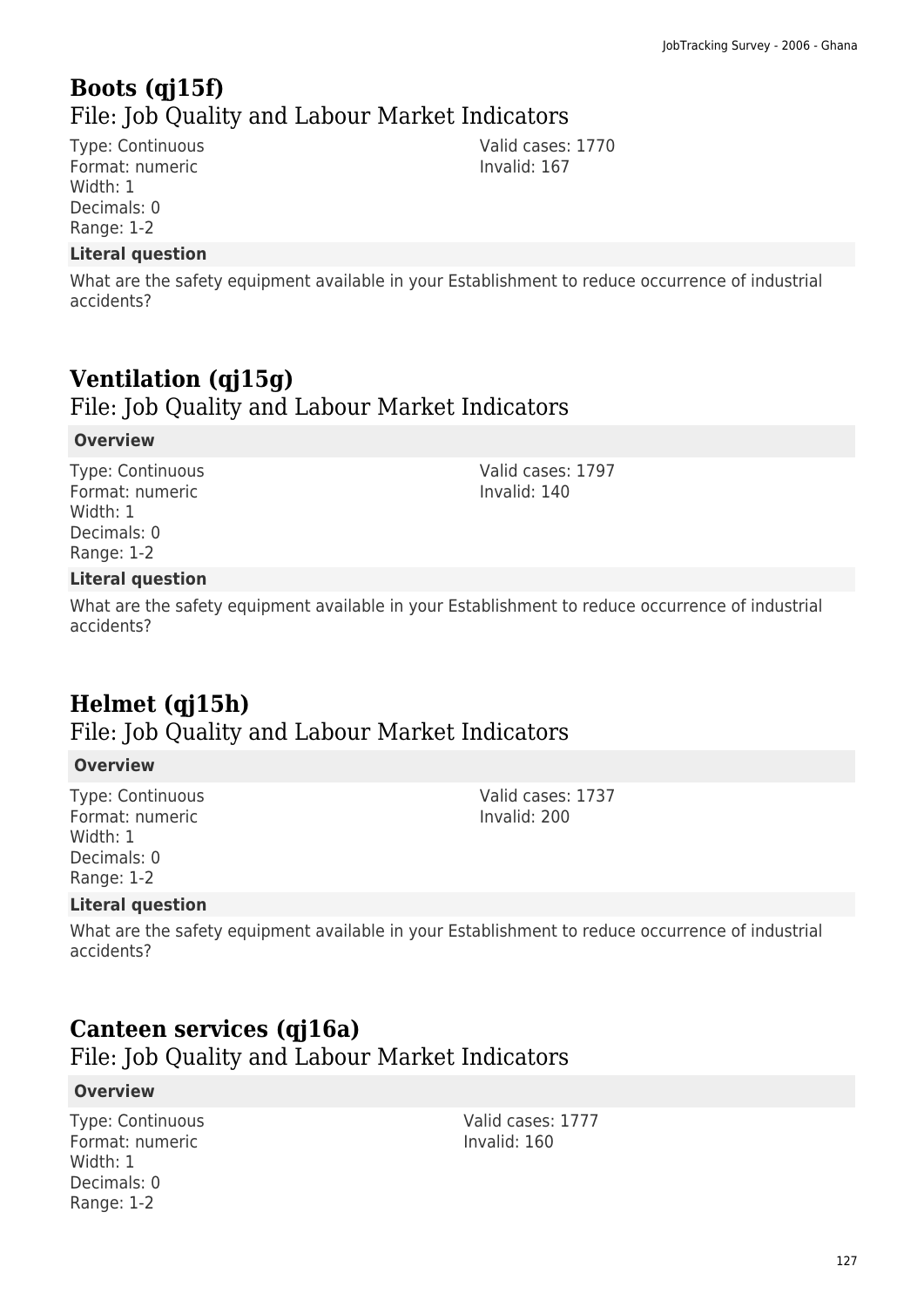# **Canteen services (qj16a)**

File: Job Quality and Labour Market Indicators

## **Literal question**

What welfare schemes do you have in your Establishment?

# **Transport services (qj16b)**

File: Job Quality and Labour Market Indicators

## **Overview**

Type: Continuous Format: numeric Width: 1 Decimals: 0 Range: 1-2

Valid cases: 1784 Invalid: 153

Valid cases: 1736 Invalid: 201

## **Literal question**

What welfare schemes do you have in your Establishment?

# **Club house (qj16c)**

File: Job Quality and Labour Market Indicators

## **Overview**

Type: Continuous Format: numeric Width: 1 Decimals: 0 Range: 1-2

# **Literal question**

What welfare schemes do you have in your Establishment?

# **Choral group (qj16d)**

# File: Job Quality and Labour Market Indicators

#### **Overview**

Type: Continuous Format: numeric Width: 1 Decimals: 0 Range: 1-2

Valid cases: 1728 Invalid: 209

## **Literal question**

What welfare schemes do you have in your Establishment?

# **Prayer group (qj16e)**

File: Job Quality and Labour Market Indicators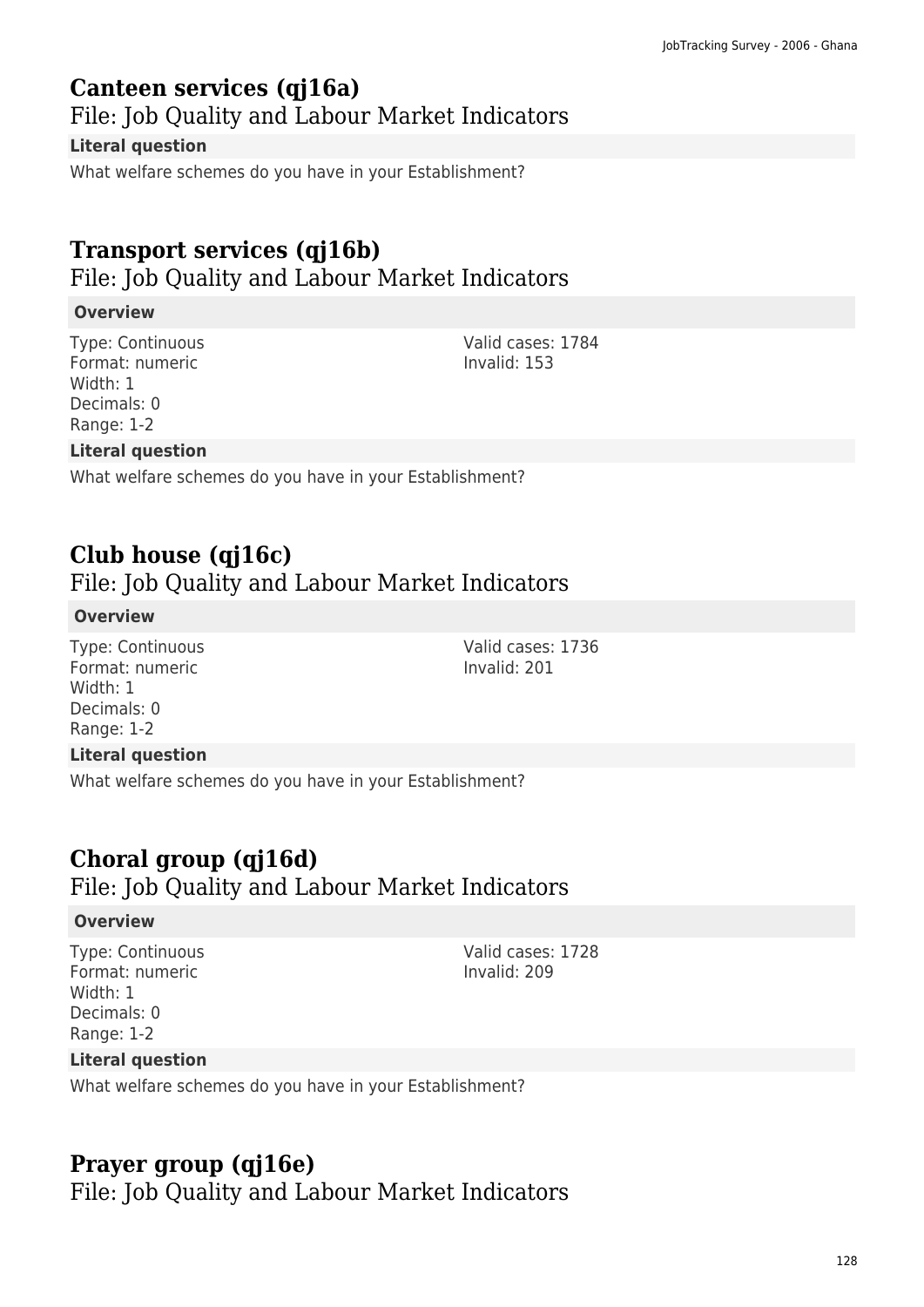# **Prayer group (qj16e)**

File: Job Quality and Labour Market Indicators

## **Overview**

Type: Continuous Format: numeric Width: 1 Decimals: 0 Range: 1-2

#### **Literal question**

What welfare schemes do you have in your Establishment?

# **Sporting activities (qj16f)**

File: Job Quality and Labour Market Indicators

#### **Overview**

Type: Continuous Format: numeric Width: 1 Decimals: 0 Range: 1-2

## Valid cases: 1738 Invalid: 199

## **Literal question**

What welfare schemes do you have in your Establishment?

# **Uniforms (ladies) (qj16g)**

File: Job Quality and Labour Market Indicators

#### **Overview**

Type: Continuous Format: numeric Width: 1 Decimals: 0 Range: 1-2

Valid cases: 1771 Invalid: 166

## **Literal question**

What welfare schemes do you have in your Establishment?

# **Other (Specify) (qj16h)**

File: Job Quality and Labour Market Indicators

#### **Overview**

Type: Continuous Format: numeric Width: 1 Decimals: 0 Range: 1-2 **Literal question** Valid cases: 1649 Invalid: 288

Valid cases: 1746 Invalid: 191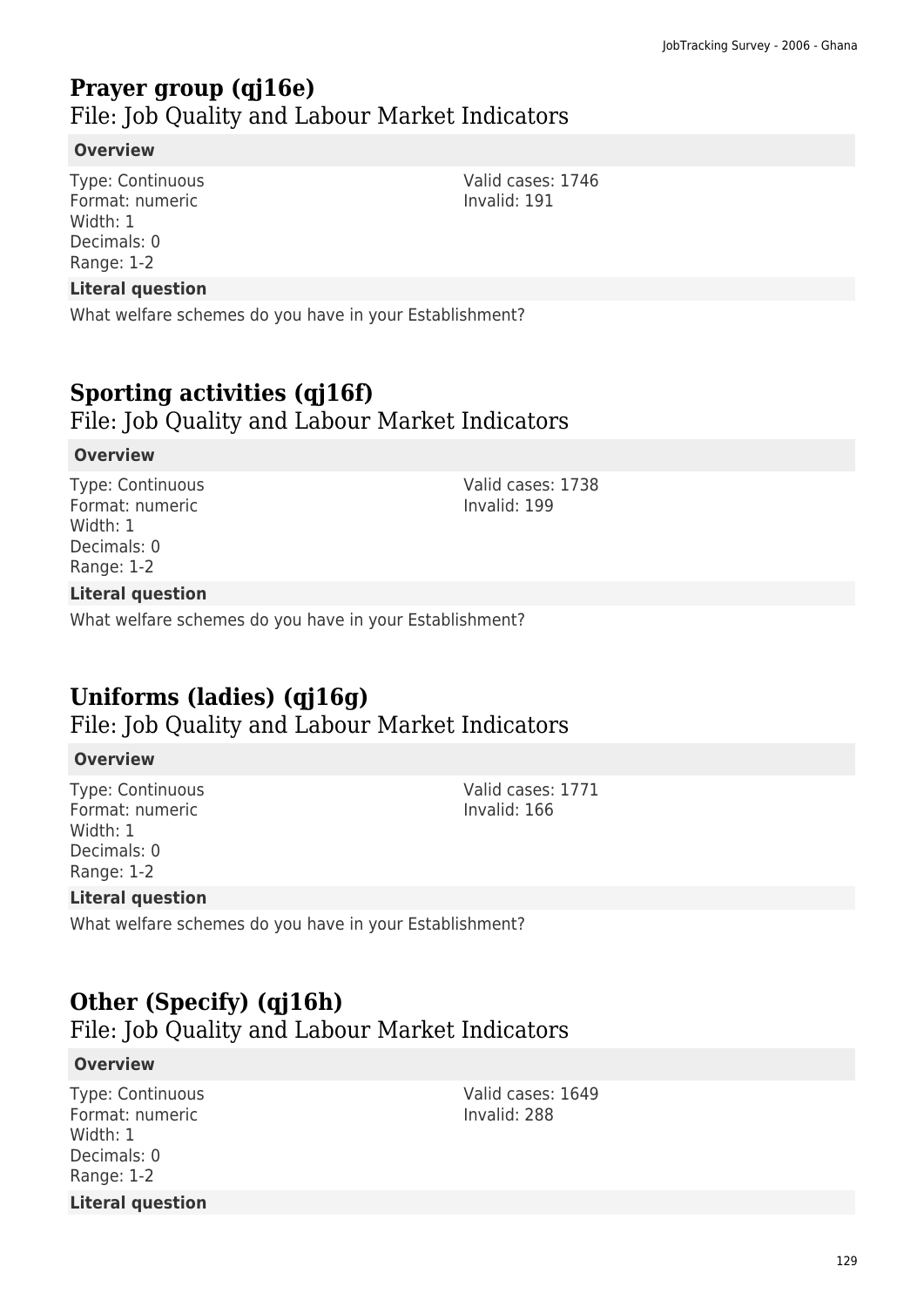# **Other (Specify) (qj16h)**

## File: Job Quality and Labour Market Indicators

What welfare schemes do you have in your Establishment?

# **Budget suggestion 1 (qk1)**

File: Job Quality and Labour Market Indicators

## **Overview**

Type: Continuous Format: numeric Width: 2 Decimals: 0 Range: 1-26

## **Literal question**

What comments/suggestions do you have for the preparation of the 2007 Budget?

# **Budget suggestion 2 (qk2)**

File: Job Quality and Labour Market Indicators

## **Overview**

Type: Continuous Format: numeric Width: 2 Decimals: 0 Range: 1-26

## **Literal question**

What comments/suggestions do you have for the preparation of the 2007 Budget?

# **Budget suggestion 3 (qk3)**

File: Job Quality and Labour Market Indicators

## **Overview**

Type: Continuous Format: numeric Width: 2 Decimals: 0 Range: 1-26

## **Literal question**

What comments/suggestions do you have for the preparation of the 2007 Budget?

# **Budget suggestion 4 (qk4)**

File: Job Quality and Labour Market Indicators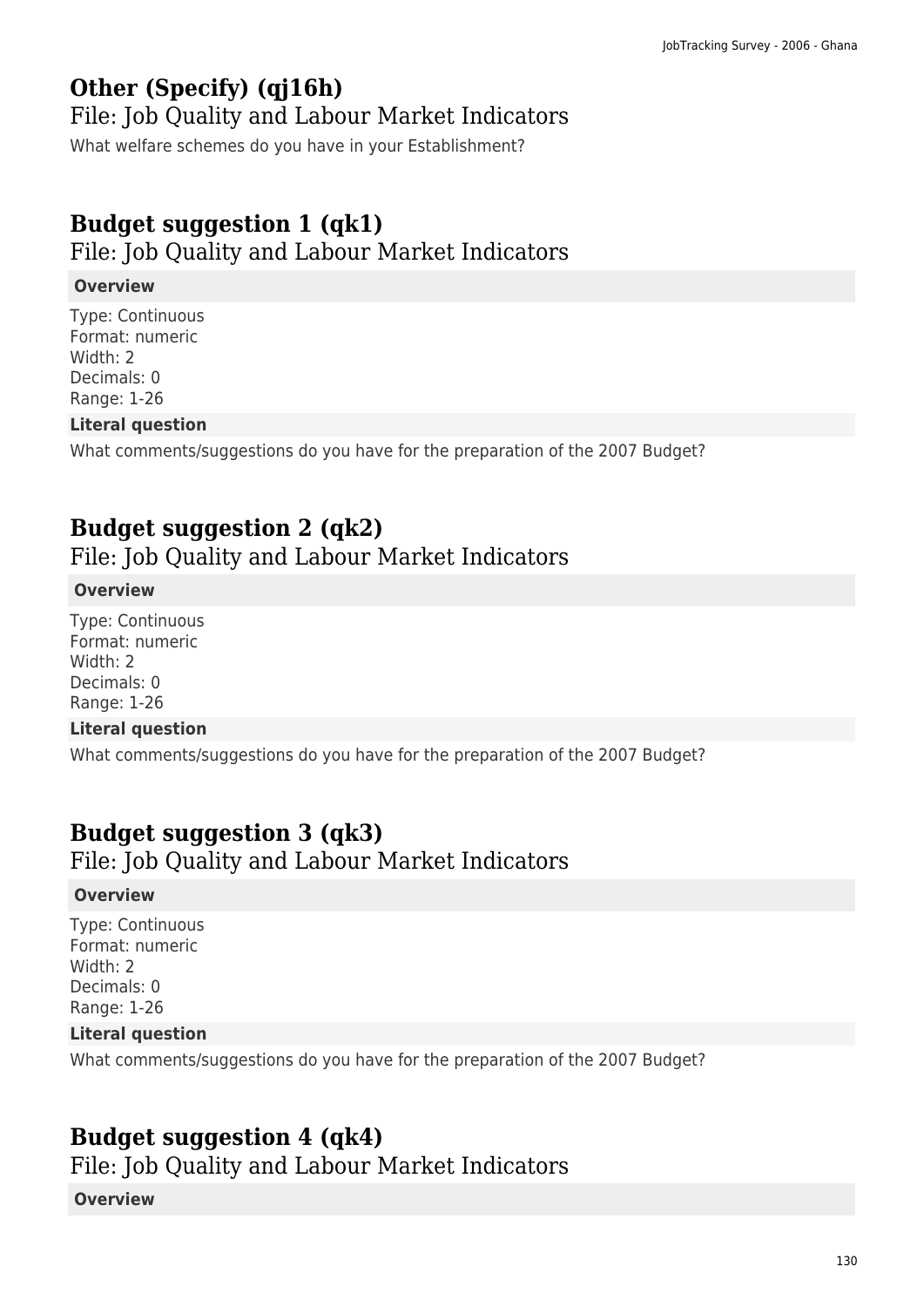# **Budget suggestion 4 (qk4)**  File: Job Quality and Labour Market Indicators

Type: Continuous Format: numeric Width: 2 Decimals: 0 Range: 2-26

## **Literal question**

What comments/suggestions do you have for the preparation of the 2007 Budget?

# **Budget suggestion 5 (qk5)**

File: Job Quality and Labour Market Indicators

## **Overview**

Type: Continuous Format: numeric Width: 2 Decimals: 0 Range: 4-25

## **Literal question**

What comments/suggestions do you have for the preparation of the 2007 Budget?

# **Budget suggestion 6 (qk6)**

File: Job Quality and Labour Market Indicators

#### **Overview**

Type: Continuous Format: numeric Width: 2 Decimals: 0 Range: 5-21

## **Literal question**

What comments/suggestions do you have for the preparation of the 2007 Budget?

# **Budget suggestion 7 (qk7)**

File: Job Quality and Labour Market Indicators

## **Overview**

Type: Continuous Format: numeric Width: 2 Decimals: 0 Range: 1-11

## **Literal question**

What comments/suggestions do you have for the preparation of the 2007 Budget?